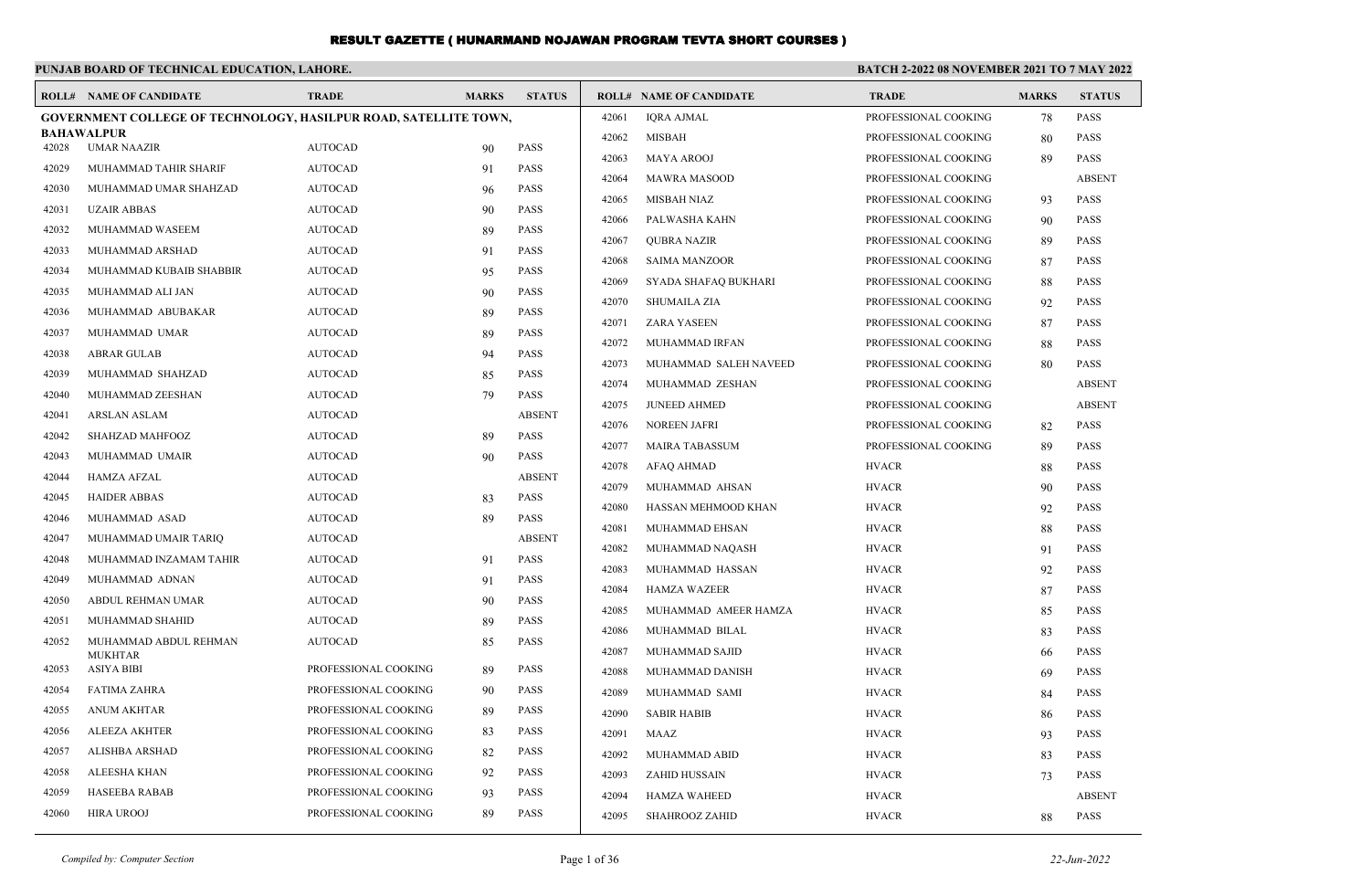|       | PUNJAB BOARD OF TECHNICAL EDUCATION, LAHORE.               |                              |              |               |       |                                | <b>BATCH 2-2022 08 NOVEMBER 2021 TO 7 MAY 2022</b> |              |               |
|-------|------------------------------------------------------------|------------------------------|--------------|---------------|-------|--------------------------------|----------------------------------------------------|--------------|---------------|
|       | <b>ROLL# NAME OF CANDIDATE</b>                             | <b>TRADE</b>                 | <b>MARKS</b> | <b>STATUS</b> |       | <b>ROLL# NAME OF CANDIDATE</b> | <b>TRADE</b>                                       | <b>MARKS</b> | <b>STATUS</b> |
| 42096 | <b>IRSALAN ALI</b>                                         | <b>HVACR</b>                 | 82           | <b>PASS</b>   | 42130 | ZUNAIRA KHUDA BUKHSH           | <b>AUTOCAD</b>                                     | 93           | <b>PASS</b>   |
| 42097 | <b>MUHAMMAD ASIF</b>                                       | <b>HVACR</b>                 | 79           | <b>PASS</b>   | 42131 | <b>SHAZIA RAFIQ</b>            | <b>AUTOCAD</b>                                     |              | <b>ABSENT</b> |
| 42098 | AHMAR ALI                                                  | <b>HVACR</b>                 | 92           | <b>PASS</b>   | 42132 | <b>SHAZIA PARVEEN</b>          | <b>AUTOCAD</b>                                     | 84           | <b>PASS</b>   |
| 42099 | MUHAMMAD ZAIN                                              | <b>HVACR</b>                 | 86           | <b>PASS</b>   | 42133 | AISHA AKBAR ALI HUSSAIN        | <b>AUTOCAD</b>                                     | 93           | <b>PASS</b>   |
| 42100 | MUHAMMAD UMAIR ASLAM                                       | <b>HVACR</b>                 | 94           | <b>PASS</b>   | 42134 | <b>FAIZA QURESHI</b>           | <b>AUTOCAD</b>                                     | 89           | <b>PASS</b>   |
| 42101 | MUHAMMAD ALI                                               | <b>HVACR</b>                 | 91           | <b>PASS</b>   | 42135 | YASHFA BINT E BADAR            | <b>AUTOCAD</b>                                     | 88           | <b>PASS</b>   |
| 42102 | MUHAMMAD AYUB                                              | <b>HVACR</b>                 | 78           | <b>PASS</b>   | 42136 | <b>MUNIFA HAREEM</b>           | <b>AUTOCAD</b>                                     | 84           | <b>PASS</b>   |
| 42103 | <b>NADIR ABBAS</b>                                         | <b>COMPUTER APPLICATIONS</b> | 88           | <b>PASS</b>   | 42137 | <b>SAHRISH BIBI</b>            | <b>AUTOCAD</b>                                     | 92           | <b>PASS</b>   |
| 42104 | <b>SAQLAIN NAWAZ</b>                                       | <b>COMPUTER APPLICATIONS</b> | 90           | <b>PASS</b>   | 42138 | <b>NADIA GHOUS</b>             | <b>AUTOCAD</b>                                     | 83           | <b>PASS</b>   |
| 42105 | <b>DILAWAR RIAZ</b>                                        | <b>COMPUTER APPLICATIONS</b> | 88           | <b>PASS</b>   | 42139 | <b>HIFZA RAZA</b>              | <b>AUTOCAD</b>                                     | 87           | <b>PASS</b>   |
| 42106 | MUHAMMAD JAVED                                             | <b>COMPUTER APPLICATIONS</b> | 89           | <b>PASS</b>   | 42140 | <b>RABIA ANWAR</b>             | <b>AUTOCAD</b>                                     |              | <b>ABSENT</b> |
| 42107 | <b>MUNIR AHMAD</b>                                         | <b>COMPUTER APPLICATIONS</b> | 78           | <b>PASS</b>   | 42141 | <b>SIDRA BIBI</b>              | <b>AUTOCAD</b>                                     | 82           | <b>PASS</b>   |
| 42108 | MUHAMMAD SAQLAIN HAKIM                                     | <b>COMPUTER APPLICATIONS</b> | 83           | <b>PASS</b>   | 42142 | <b>SADIA PARVEEN</b>           | <b>AUTOCAD</b>                                     | 79           | <b>PASS</b>   |
| 42109 | MUHAMMAD ISHAQ                                             | <b>COMPUTER APPLICATIONS</b> | 98           | <b>PASS</b>   | 42143 | UROOBA SHABBIR                 | <b>AUTOCAD</b>                                     | 91           | <b>PASS</b>   |
| 42110 | TAYYAB JAHANGIR                                            | <b>COMPUTER APPLICATIONS</b> | 68           | <b>PASS</b>   | 42144 | <b>FAREEHA YASEN</b>           | <b>AUTOCAD</b>                                     | 89           | <b>PASS</b>   |
| 42111 | MUHAMMAD ALAMGEER                                          | <b>COMPUTER APPLICATIONS</b> | 90           | <b>PASS</b>   | 42145 | <b>HABIBA KANAT</b>            | <b>AUTOCAD</b>                                     | 92           | <b>PASS</b>   |
| 42112 | MUHAMMAD NOUMAN PERVEZ                                     | <b>COMPUTER APPLICATIONS</b> | 88           | <b>PASS</b>   | 42146 | ZAINAB RIAZ                    | <b>AUTOCAD</b>                                     | 92           | <b>PASS</b>   |
| 42113 | MUHAMMAD DANIYAL                                           | <b>COMPUTER APPLICATIONS</b> | 83           | <b>PASS</b>   | 42147 | <b>SEHRISH BIBI</b>            | <b>AUTOCAD</b>                                     |              | <b>ABSENT</b> |
| 42114 | HAMMAD AKHTAR                                              | <b>COMPUTER APPLICATIONS</b> |              | <b>ABSENT</b> | 42148 | HUMAIRA ASHRAF                 | <b>AUTOCAD</b>                                     |              | <b>ABSENT</b> |
| 42115 | MUHAMMAD NAVEED                                            | <b>COMPUTER APPLICATIONS</b> | 83           | <b>PASS</b>   | 42149 | SHAHZADI KAINAT JAVED          | <b>AUTOCAD</b>                                     | 86           | <b>PASS</b>   |
| 42116 | <b>SABBIR ALI</b>                                          | <b>COMPUTER APPLICATIONS</b> | 93           | <b>PASS</b>   | 42150 | SHAHZADI IQRA JAVED            | <b>AUTOCAD</b>                                     | 86           | <b>PASS</b>   |
| 42117 | MUHAMMAD ZAHID KHURSHEED                                   | <b>COMPUTER APPLICATIONS</b> | 83           | <b>PASS</b>   | 42151 | <b>PAKEEZA BIBI</b>            | <b>AUTOCAD</b>                                     |              | <b>ABSENT</b> |
| 42118 | MUHAMMAD OWAIS                                             | <b>COMPUTER APPLICATIONS</b> |              | <b>ABSENT</b> | 42152 | <b>AYESHA SHABBIR</b>          | <b>AUTOCAD</b>                                     |              | <b>ABSENT</b> |
| 42119 | HUMNA AHSAN                                                | <b>COMPUTER APPLICATIONS</b> |              | <b>ABSENT</b> | 42153 | <b>MARIA JAVED</b>             | PROFESSIONAL COOKING                               | 89           | <b>PASS</b>   |
| 42120 | FIRZA MALIK                                                | <b>COMPUTER APPLICATIONS</b> | 83           | <b>PASS</b>   | 42154 | <b>KOMAL ARSHAD</b>            | PROFESSIONAL COOKING                               |              | <b>ABSENT</b> |
| 42121 | <b>TAYYAB SHAHID</b>                                       | <b>COMPUTER APPLICATIONS</b> | 89           | <b>PASS</b>   | 42155 | <b>RUKHSAR ABASS</b>           | PROFESSIONAL COOKING                               | 83           | <b>PASS</b>   |
| 42122 | LAIBA                                                      | COMPUTER APPLICATIONS        | 86           | <b>PASS</b>   | 42156 | <b>KIRAN AKBAR</b>             | PROFESSIONAL COOKING                               |              | <b>ABSENT</b> |
| 42123 | <b>OKASHA ANWAR</b>                                        | <b>COMPUTER APPLICATIONS</b> | 90           | <b>PASS</b>   | 42157 | <b>LAIBA AMIR</b>              | PROFESSIONAL COOKING                               |              | <b>ABSENT</b> |
| 42124 | <b>BISMA NOOR</b>                                          | <b>COMPUTER APPLICATIONS</b> | 88           | <b>PASS</b>   | 42158 | <b>AREEJ FATIMA</b>            | PROFESSIONAL COOKING                               | 86           | <b>PASS</b>   |
| 42125 | SHUMAILA BIBI                                              | <b>COMPUTER APPLICATIONS</b> | 88           | PASS          | 42159 | <b>SHAZIA MAJEED</b>           | PROFESSIONAL COOKING                               | 98           | <b>PASS</b>   |
| 42126 | <b>JAVERIA SHAHID</b>                                      | <b>COMPUTER APPLICATIONS</b> | 88           | <b>PASS</b>   | 42160 | <b>SEHRISH ABBASI</b>          | PROFESSIONAL COOKING                               | 97           | <b>PASS</b>   |
| 42127 | <b>FARZANA MIRAJ</b>                                       | <b>COMPUTER APPLICATIONS</b> | 94           | <b>PASS</b>   | 42161 | <b>JAVERIA HUSSAIN</b>         | PROFESSIONAL COOKING                               | 84           | <b>PASS</b>   |
|       | <b>GOVT. COLLEGE OF TECHNOLOGY FOR WOMEN, , BAHAWALPUR</b> |                              |              |               | 42162 | <b>MADIHA SHAHID</b>           | PROFESSIONAL COOKING                               | 81           | <b>PASS</b>   |
| 42128 | <b>NATASHA NOOR</b>                                        | <b>AUTOCAD</b>               |              | <b>ABSENT</b> | 42163 | AMMARA REHMAN                  | PROFESSIONAL COOKING                               | 83           | <b>PASS</b>   |
| 42129 | FAKHRA KHUDA BAKHSH                                        | <b>AUTOCAD</b>               | 93           | <b>PASS</b>   | 42164 | <b>RIMSHA ALI</b>              | PROFESSIONAL COOKING                               | 94           | <b>PASS</b>   |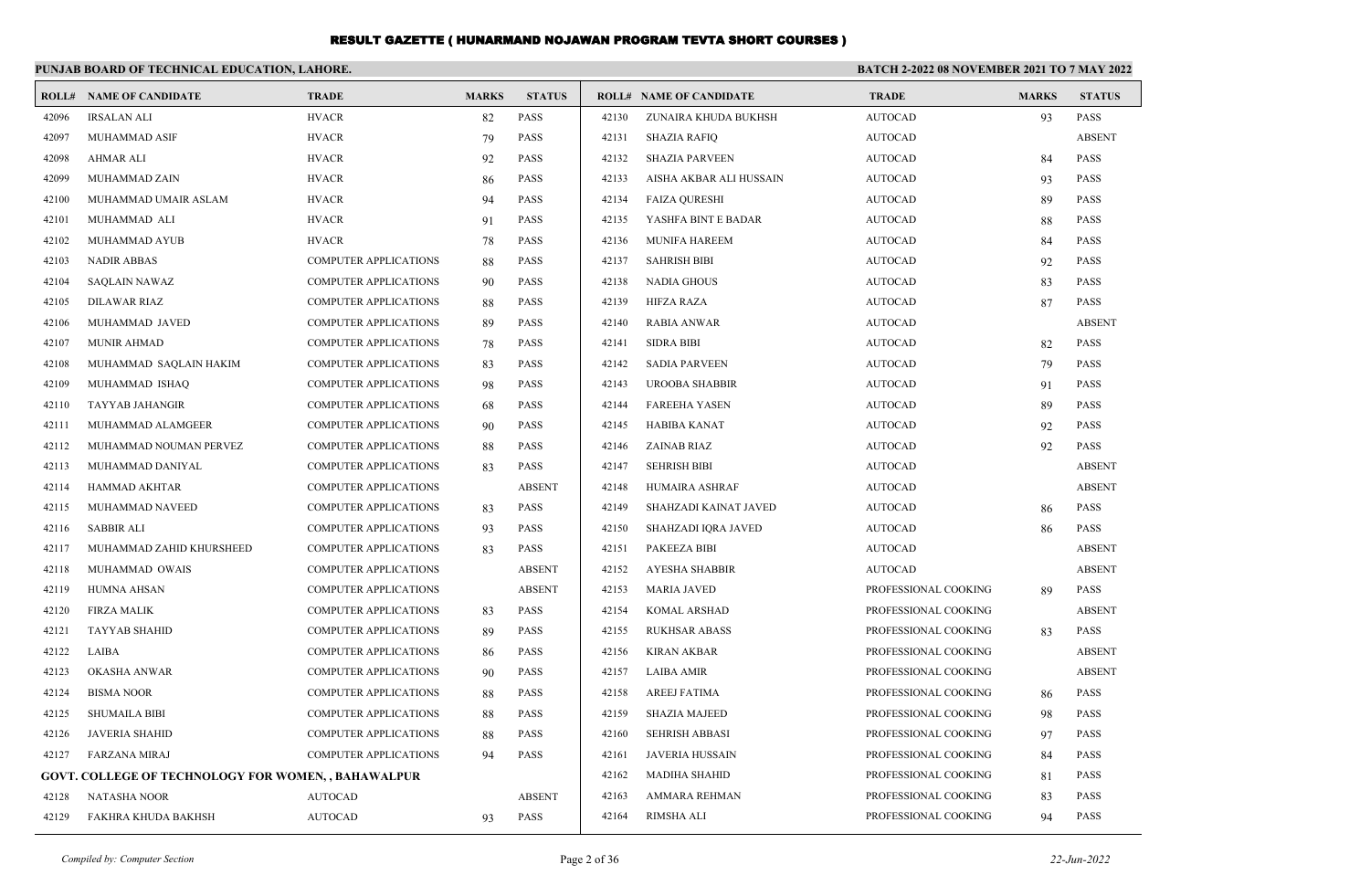|       | PUNJAB BOARD OF TECHNICAL EDUCATION, LAHORE.                   |                              |              |               | <b>BATCH 2-2022 08 NOVEMBER 2021 TO 7 MAY 2022</b> |                                |                                               |              |               |
|-------|----------------------------------------------------------------|------------------------------|--------------|---------------|----------------------------------------------------|--------------------------------|-----------------------------------------------|--------------|---------------|
|       | <b>ROLL# NAME OF CANDIDATE</b>                                 | <b>TRADE</b>                 | <b>MARKS</b> | <b>STATUS</b> |                                                    | <b>ROLL# NAME OF CANDIDATE</b> | <b>TRADE</b>                                  | <b>MARKS</b> | <b>STATUS</b> |
| 42165 | <b>MOMNA ASIF</b>                                              | PROFESSIONAL COOKING         | 96           | PASS          | 42199                                              | <b>KAINAAT LATIF</b>           | <b>COMPUTER APPLICATIONS</b>                  | 92           | <b>PASS</b>   |
| 42166 | <b>UME E HABIBA</b>                                            | PROFESSIONAL COOKING         |              | <b>ABSENT</b> | 42200                                              | <b>NAJAF ALI</b>               | <b>COMPUTER APPLICATIONS</b>                  | 76           | <b>PASS</b>   |
| 42167 | <b>DUA E KHURSHID ABBASI</b>                                   | PROFESSIONAL COOKING         | 92           | <b>PASS</b>   | 42201                                              | <b>HAIQA EHSAN</b>             | <b>COMPUTER APPLICATIONS</b>                  | 93           | <b>PASS</b>   |
| 42168 | <b>SUMMERA IQBAL</b>                                           | PROFESSIONAL COOKING         | 89           | PASS          | 42202                                              | <b>MUNAHIL ANWAR</b>           | <b>COMPUTER APPLICATIONS</b>                  | 96           | <b>PASS</b>   |
| 42169 | <b>RASHIDA MANZOOR</b>                                         | PROFESSIONAL COOKING         | 92           | <b>PASS</b>   | 42203                                              | HUZAIFA BIN FAYYAZ             | <b>ELEMENTARY FOOD</b>                        | 86           | <b>PASS</b>   |
| 42170 | ALISHA ALI                                                     | PROFESSIONAL COOKING         | 95           | <b>PASS</b>   | 42204                                              | ABDUL REHMAN CHISHTI           | <b>PRESERVATION</b><br><b>ELEMENTARY FOOD</b> |              | <b>PASS</b>   |
| 42171 | JAVERIA UMAR                                                   | PROFESSIONAL COOKING         |              | <b>ABSENT</b> |                                                    |                                | <b>PRESERVATION</b>                           | 86           |               |
| 42172 | <b>SANA BAHAR</b>                                              | PROFESSIONAL COOKING         | 78           | <b>PASS</b>   | 42205                                              | <b>SANA ZULFIQAR</b>           | <b>ELEMENTARY FOOD</b>                        | 87           | <b>PASS</b>   |
| 42173 | <b>MEHWISH NAZIR</b>                                           | PROFESSIONAL COOKING         | 95           | <b>PASS</b>   | 42206                                              | MUHAMMAD HAMMAD                | <b>PRESERVATION</b><br><b>ELEMENTARY FOOD</b> | 98           | <b>PASS</b>   |
| 42174 | <b>ASFA BIBI</b>                                               | PROFESSIONAL COOKING         | 80           | <b>PASS</b>   |                                                    |                                | <b>PRESERVATION</b>                           |              |               |
| 42175 | <b>SEHER KANWAL</b>                                            | PROFESSIONAL COOKING         | 95           | <b>PASS</b>   | 42207                                              | <b>WAQAS YOUNIS</b>            | <b>ELEMENTARY FOOD</b><br><b>PRESERVATION</b> | 88           | <b>PASS</b>   |
| 42176 | <b>BUSHRA KHADIM</b>                                           | PROFESSIONAL COOKING         |              | <b>ABSENT</b> | 42208                                              | <b>NADEEM</b>                  | <b>ELEMENTARY FOOD</b>                        | 94           | <b>PASS</b>   |
| 42177 | MEHNAZ JAVAID                                                  | PROFESSIONAL COOKING         | 85           | <b>PASS</b>   | 42209                                              | MUHAMMAD SAMAR SABIR           | PRESERVATION<br><b>ELEMENTARY FOOD</b>        | 79           | <b>PASS</b>   |
|       | <b>GOVERNMENT COLLEGE OF TECHNOLOGY, SAMANABAD, FAISALABAD</b> |                              |              |               |                                                    |                                | <b>PRESERVATION</b>                           |              |               |
| 42178 | MUHAMMAD SHOAIB                                                | <b>COMPUTER APPLICATIONS</b> | 95           | PASS          | 42210                                              | <b>MARIAM BASHIR</b>           | <b>ELEMENTARY FOOD</b><br><b>PRESERVATION</b> | 96           | <b>PASS</b>   |
| 42179 | SYED MUHAMMAD ALI                                              | <b>COMPUTER APPLICATIONS</b> | 61           | <b>PASS</b>   | 42211                                              | <b>NAZAKAT ALI</b>             | <b>ELEMENTARY FOOD</b>                        | 93           | <b>PASS</b>   |
| 42180 | <b>ANAM NAZ</b>                                                | <b>COMPUTER APPLICATIONS</b> |              | <b>PASS</b>   | 42212                                              | MUHAMMAD HUZAIFA               | <b>PRESERVATION</b>                           |              | <b>PASS</b>   |
| 42181 |                                                                |                              | 91           | PASS          |                                                    |                                | <b>ELEMENTARY FOOD</b><br><b>PRESERVATION</b> | 93           |               |
|       | EMAN FATIMA                                                    | <b>COMPUTER APPLICATIONS</b> | 90           |               | 42213                                              | <b>ABU BAKAR ASIM</b>          | <b>ELEMENTARY FOOD</b>                        | 89           | <b>PASS</b>   |
| 42182 | MUHAMMAD AAMISH                                                | <b>COMPUTER APPLICATIONS</b> | 72           | <b>PASS</b>   | 42214                                              | <b>ZAHIDA PARVEEN</b>          | <b>PRESERVATION</b><br><b>ELEMENTARY FOOD</b> | 92           | <b>PASS</b>   |
| 42183 | MUHAMMAD AWAIS                                                 | <b>COMPUTER APPLICATIONS</b> | 95           | <b>PASS</b>   |                                                    |                                | <b>PRESERVATION</b>                           |              |               |
| 42184 | ATIYA SIDDIQUE                                                 | <b>COMPUTER APPLICATIONS</b> | 60           | <b>PASS</b>   | 42215                                              | MUHAMMAD BILAL                 | <b>ELEMENTARY FOOD</b><br><b>PRESERVATION</b> | 94           | <b>PASS</b>   |
| 42185 | <b>AQSA SIDDIQUE</b>                                           | <b>COMPUTER APPLICATIONS</b> |              | FAIL          | 42216                                              | MUHAMMAD AHMED                 | <b>ELEMENTARY FOOD</b>                        | 88           | <b>PASS</b>   |
| 42186 | <b>HABIB RAEES</b>                                             | <b>COMPUTER APPLICATIONS</b> | 96           | <b>PASS</b>   | 42217                                              | <b>MARIYM</b>                  | <b>PRESERVATION</b><br><b>FASHION DESIGN</b>  |              | <b>PASS</b>   |
| 42187 | MUSFIRA TAYYAB KHAN                                            | <b>COMPUTER APPLICATIONS</b> |              | <b>ABSENT</b> |                                                    |                                |                                               | 65           |               |
| 42188 | <b>SEERAT DASTGEER</b>                                         | <b>COMPUTER APPLICATIONS</b> | 95           | <b>PASS</b>   | 42218                                              | <b>FAHAD YOUSAF</b>            | <b>ELEMENTARY FOOD</b><br><b>PRESERVATION</b> | 89           | <b>PASS</b>   |
| 42189 | <b>SHEKEEBA JAVEED</b>                                         | <b>COMPUTER APPLICATIONS</b> | 96           | <b>PASS</b>   | 42219                                              | <b>SARIM AHMAD</b>             | <b>ELEMENTARY FOOD</b>                        | 89           | <b>PASS</b>   |
| 42190 | ZAINAB KHAN                                                    | COMPUTER APPLICATIONS        | 93           | <b>PASS</b>   | 42220                                              | <b>ALI AHMAED</b>              | <b>PRESERVATION</b><br><b>ELEMENTARY FOOD</b> | 95           | <b>PASS</b>   |
| 42191 | WAJIHA TUL ZAHRA                                               | <b>COMPUTER APPLICATIONS</b> | 90           | <b>PASS</b>   |                                                    |                                | <b>PRESERVATION</b>                           |              |               |
| 42192 | <b>AYESHA ASLAM</b>                                            | <b>COMPUTER APPLICATIONS</b> | 92           | <b>PASS</b>   | 42221                                              | MUHAMMAD ANS                   | <b>ELEMENTARY FOOD</b><br><b>PRESERVATION</b> | 98           | <b>PASS</b>   |
| 42193 | NOOR UL AIN                                                    | COMPUTER APPLICATIONS        |              | <b>ABSENT</b> | 42222                                              | MUHAMMAD FAIZAN                | <b>ELEMENTARY FOOD</b>                        | 96           | <b>PASS</b>   |
| 42194 | <b>SIDRA ASLAM</b>                                             | COMPUTER APPLICATIONS        | 91           | <b>PASS</b>   | 42223                                              | <b>ABU BAKAR SIDDIQUE</b>      | <b>PRESERVATION</b><br><b>ELEMENTARY FOOD</b> | 94           | <b>PASS</b>   |
| 42195 | <b>URWA</b>                                                    | <b>COMPUTER APPLICATIONS</b> | 92           | <b>PASS</b>   |                                                    |                                | <b>PRESERVATION</b>                           |              |               |
| 42196 | <b>SAIMA SATTAR</b>                                            | <b>COMPUTER APPLICATIONS</b> | 84           | PASS          | 42224                                              | MUHAMMAD HASEEB ANJUM          | <b>ELEMENTARY FOOD</b>                        | 99           | <b>PASS</b>   |
| 42197 | <b>FOZIA SADIQUE</b>                                           | COMPUTER APPLICATIONS        | 78           | <b>PASS</b>   | 42225                                              | KHALIL AHAMD                   | <b>PRESERVATION</b><br><b>ELEMENTARY FOOD</b> | 95           | <b>PASS</b>   |
| 42198 | AMARA NAZISH                                                   | <b>COMPUTER APPLICATIONS</b> | 92           | <b>PASS</b>   |                                                    |                                | <b>PRESERVATION</b>                           |              |               |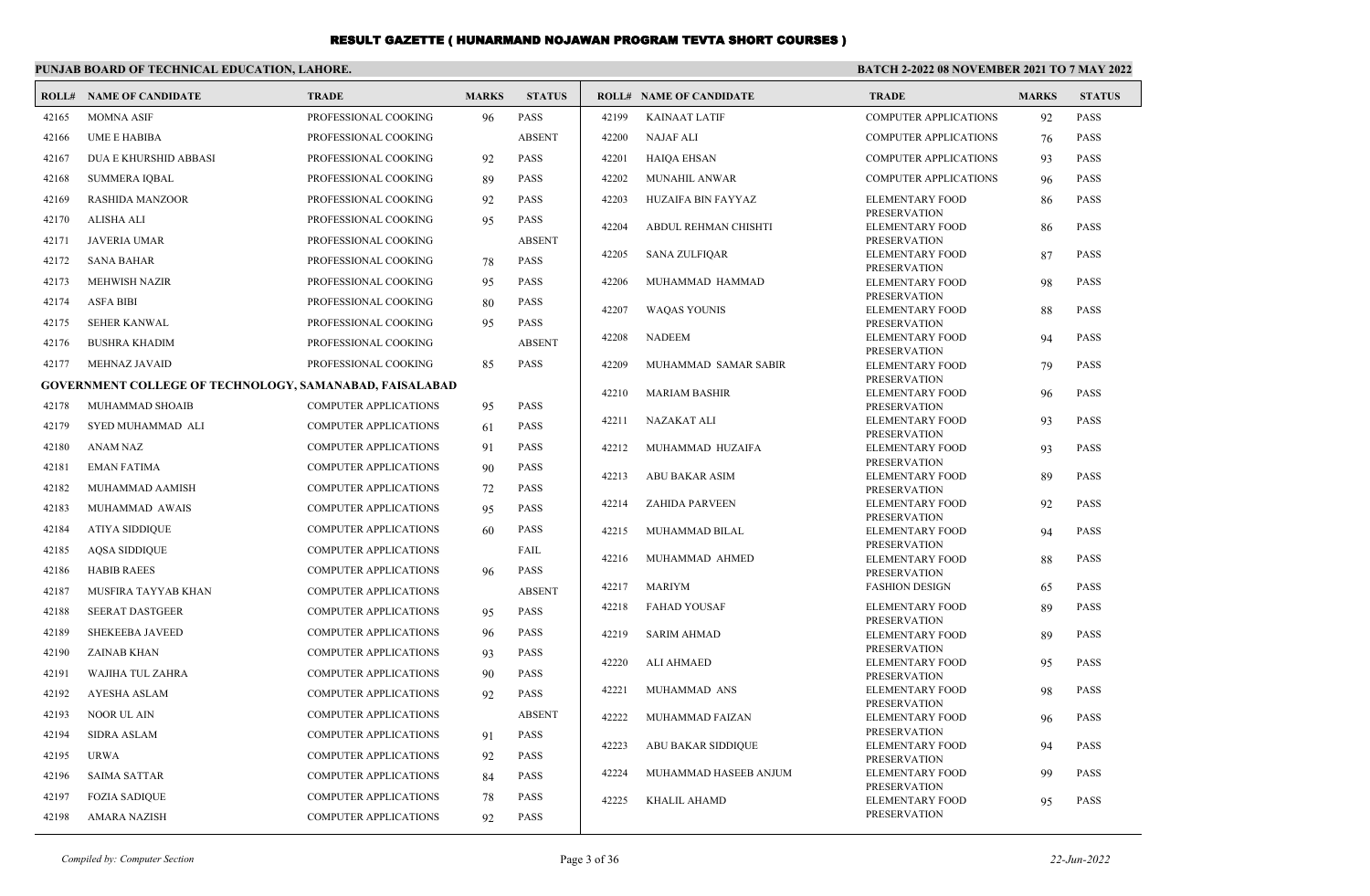#### **PUNJAB BOARD OF TECHNICAL EDUCATION, LAHORE.**

#### **BATCH 2-2022 08 NOVEMBER 2021 TO 7 MAY 2022**

|       | <b>ROLL# NAME OF CANDIDATE</b> | <b>TRADE</b>                                  | <b>MARKS</b> | <b>STATUS</b> |       | <b>ROLL# NAME OF CANDIDATE</b> | <b>TRADE</b>          | <b>MARKS</b> | <b>STATUS</b> |
|-------|--------------------------------|-----------------------------------------------|--------------|---------------|-------|--------------------------------|-----------------------|--------------|---------------|
| 42226 | <b>FIZZA RASHID</b>            | <b>ELEMENTARY FOOD</b>                        | 98           | <b>PASS</b>   | 42260 | <b>SOBIA ASGHAR</b>            | PROFESSIONAL COOKING  | 94           | <b>PASS</b>   |
| 42227 | MUHAMMAD AHMAD SHAYAN          | <b>PRESERVATION</b><br>ELEMENTARY FOOD        | 93           | <b>PASS</b>   | 42261 | SAJIDA ASGHAR                  | PROFESSIONAL COOKING  | 94           | <b>PASS</b>   |
|       |                                | <b>PRESERVATION</b>                           |              |               | 42262 | NIMRA SHAHZAD                  | PROFESSIONAL COOKING  | 67           | <b>PASS</b>   |
| 42228 | MUHAMMAD NABEEL UR REHMAN      | <b>ELEMENTARY FOOD</b><br><b>PRESERVATION</b> | 93           | <b>PASS</b>   | 42263 | <b>ASAD HAIDER</b>             | PROFESSIONAL COOKING  | 89           | <b>PASS</b>   |
| 42229 | <b>TEHREEM JAVEED</b>          | <b>FASHION DESIGN</b>                         | 64           | <b>PASS</b>   | 42264 | REHMANA MUQADAS                | PROFESSIONAL COOKING  | 89           | <b>PASS</b>   |
| 42230 | <b>KANEEZ FATIMA</b>           | <b>FASHION DESIGN</b>                         | 75           | <b>PASS</b>   | 42265 | <b>RABIA PARVEZ</b>            | PROFESSIONAL COOKING  | 84           | <b>PASS</b>   |
| 42231 | <b>SAIRA GHAFFAR</b>           | <b>FASHION DESIGN</b>                         | 87           | <b>PASS</b>   | 42266 | <b>MISBHA ARSHAD</b>           | PROFESSIONAL COOKING  | 90           | <b>PASS</b>   |
| 42232 | <b>LAYBA SHEHZADI</b>          | <b>FASHION DESIGN</b>                         | 80           | <b>PASS</b>   | 42267 | <b>HAMMAD ALI</b>              | PROFESSIONAL COOKING  | 92           | <b>PASS</b>   |
| 42233 | <b>LAIBA NOOR</b>              | <b>FASHION DESIGN</b>                         | 70           | <b>PASS</b>   | 42268 | <b>HAMD EHSAN</b>              | PROFESSIONAL COOKING  | 88           | <b>PASS</b>   |
| 42234 | ALI HASSAN                     | <b>FASHION DESIGN</b>                         | 64           | <b>PASS</b>   | 42269 | KANWAL SHAHZADI                | PROFESSIONAL COOKING  | 89           | <b>PASS</b>   |
| 42235 | <b>SUMAIRA SADDIQUE</b>        | <b>FASHION DESIGN</b>                         | 69           | <b>PASS</b>   | 42270 | ALI SHERYAR QADRI              | PROFESSIONAL COOKING  | 98           | <b>PASS</b>   |
| 42236 | <b>RABIA RAMZAN</b>            | <b>FASHION DESIGN</b>                         | 74           | <b>PASS</b>   | 42271 | REHMAN SIDDIQUE                | PROFESSIONAL COOKING  | 82           | <b>PASS</b>   |
| 42237 | <b>MAHA SHAFIQ</b>             | <b>FASHION DESIGN</b>                         | 81           | <b>PASS</b>   | 42272 | MUHAMMAD EHSAN                 | PROFESSIONAL COOKING  | 90           | <b>PASS</b>   |
| 42238 | HAFIZA AMMARA MUBEEN           | <b>FASHION DESIGN</b>                         | 89           | <b>PASS</b>   | 42273 | MUHAMMAD ABDULLAH              | PROFESSIONAL COOKING  | 98           | <b>PASS</b>   |
| 42239 | <b>MINAHIL TANVEER</b>         | <b>FASHION DESIGN</b>                         | 65           | <b>PASS</b>   | 42274 | <b>FARIA JAMIL</b>             | PROFESSIONAL COOKING  | 69           | <b>PASS</b>   |
| 42240 | <b>YASMIN</b>                  | <b>FASHION DESIGN</b>                         | 88           | <b>PASS</b>   | 42275 | MUHAMMAD AFNAN ANJUM           | PROFESSIONAL COOKING  | 98           | <b>PASS</b>   |
| 42241 | MUHAMMAD AHMAD                 | <b>FASHION DESIGN</b>                         | 75           | <b>PASS</b>   | 42276 | MIRZA HUSNAIN ALI              | PROFESSIONAL COOKING  | 88           | <b>PASS</b>   |
| 42242 | <b>AHMAD SALEEM</b>            | <b>FASHION DESIGN</b>                         | 94           | <b>PASS</b>   | 42277 | <b>MUQADDAS ZAHID</b>          | PROFESSIONAL COOKING  | 92           | <b>PASS</b>   |
| 42243 | MUHAMMAD KASHIF                | <b>FASHION DESIGN</b>                         | 91           | <b>PASS</b>   | 42278 | KHALIL UR REHMAN               | <b>CIVIL SURVEYOR</b> | 90           | <b>PASS</b>   |
| 42244 | MUHAMMAD TOUQEER               | <b>FASHION DESIGN</b>                         | 76           | <b>PASS</b>   | 42279 | <b>ALI QAISAR</b>              | <b>CIVIL SURVEYOR</b> | 87           | <b>PASS</b>   |
| 42245 | ZAIBE UL HASSAN                | <b>FASHION DESIGN</b>                         | 65           | <b>PASS</b>   | 42280 | <b>AZAM SHAH</b>               | <b>CIVIL SURVEYOR</b> | 85           | <b>PASS</b>   |
| 42246 | <b>AFSAH TARIO</b>             | <b>FASHION DESIGN</b>                         | 92           | <b>PASS</b>   | 42281 | MUHAMMAD SAJEEL SHAH           | <b>CIVIL SURVEYOR</b> | 96           | <b>PASS</b>   |
| 42247 | ZUNAIRA AMJAD                  | <b>FASHION DESIGN</b>                         | 93           | <b>PASS</b>   | 42282 | MUHAMMAD ASIM SIDDIQUE         | CIVIL SURVEYOR        | 91           | <b>PASS</b>   |
| 42248 | MUHAMMAD ARFAN HABIB           | <b>FASHION DESIGN</b>                         | 73           | <b>PASS</b>   | 42283 | MUHAMMAD GHULAM ABBAS          | CIVIL SURVEYOR        | 94           | <b>PASS</b>   |
| 42249 | <b>MARIA ALTAF</b>             | <b>FASHION DESIGN</b>                         | 95           | <b>PASS</b>   | 42284 | <b>ZIA UR REHMAN</b>           | CIVIL SURVEYOR        | 87           | <b>PASS</b>   |
| 42250 | AREEBA                         | <b>FASHION DESIGN</b>                         | 69           | <b>PASS</b>   | 42285 | MUHAMMAD FAHAD RIAZ            | <b>CIVIL SURVEYOR</b> | 90           | <b>PASS</b>   |
| 42251 | KAINAT SHAHZADI                | <b>FASHION DESIGN</b>                         | 91           | <b>PASS</b>   | 42286 | TAYYAB REHMAN                  | <b>CIVIL SURVEYOR</b> | 94           | <b>PASS</b>   |
| 42252 | <b>SADIA MANZOOR</b>           | <b>FASHION DESIGN</b>                         | 69           | <b>PASS</b>   | 42287 | <b>SHAHRYAR</b>                | <b>CIVIL SURVEYOR</b> | 96           | <b>PASS</b>   |
| 42253 | <b>KAINAT REHMAN</b>           | PROFESSIONAL COOKING                          | 92           | <b>PASS</b>   | 42288 | <b>QAISAR ABBAS</b>            | <b>CIVIL SURVEYOR</b> | 87           | PASS          |
| 42254 | TAYYABA SHAHZADI               | PROFESSIONAL COOKING                          | 98           | <b>PASS</b>   | 42289 | ABDUL HANAN MUJAHID            | <b>CIVIL SURVEYOR</b> | 82           | <b>PASS</b>   |
| 42255 | <b>RABIA NISA</b>              | PROFESSIONAL COOKING                          | 98           | <b>PASS</b>   | 42290 | MUHAMMAD ASHIR                 | <b>CIVIL SURVEYOR</b> | 82           | <b>PASS</b>   |
| 42256 | NIMRA REHMAT                   | PROFESSIONAL COOKING                          | 70           | <b>PASS</b>   | 42291 | <b>FAIZAN ALI</b>              | <b>CIVIL SURVEYOR</b> | 80           | <b>PASS</b>   |
| 42257 | <b>LUNBA RAFIQUE</b>           | PROFESSIONAL COOKING                          | 98           | <b>PASS</b>   | 42292 | <b>ALI SHEHNAM</b>             | <b>CIVIL SURVEYOR</b> | 92           | <b>PASS</b>   |
| 42258 | NIDA PERVEEN                   | PROFESSIONAL COOKING                          | 98           | <b>PASS</b>   | 42293 | MUHAMMAD ALI HUSSAIN           | <b>CIVIL SURVEYOR</b> | 91           | <b>PASS</b>   |
| 42259 | <b>HAFIZA ANSA</b>             | PROFESSIONAL COOKING                          | 89           | <b>PASS</b>   | 42294 | MUHAMMAD HAMZA ZULFIQAR        | <b>CIVIL SURVEYOR</b> | 88           | <b>PASS</b>   |
|       |                                |                                               |              |               |       |                                |                       |              |               |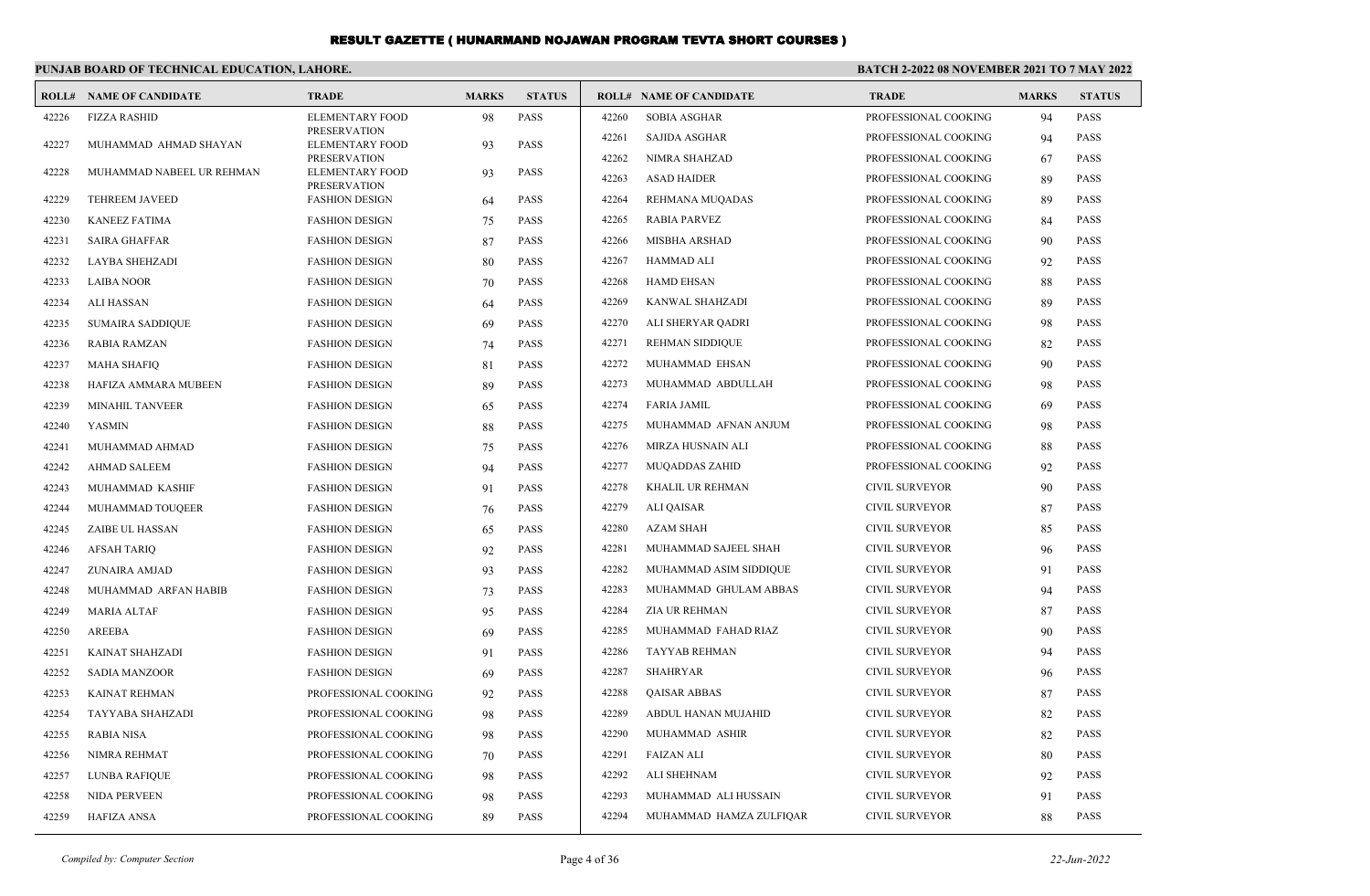|                | PUNJAB BOARD OF TECHNICAL EDUCATION, LAHORE.                      |                                          |              |                            | <b>BATCH 2-2022 08 NOVEMBER 2021 TO 7 MAY 2022</b> |                                |                   |              |               |
|----------------|-------------------------------------------------------------------|------------------------------------------|--------------|----------------------------|----------------------------------------------------|--------------------------------|-------------------|--------------|---------------|
|                | <b>ROLL# NAME OF CANDIDATE</b>                                    | <b>TRADE</b>                             | <b>MARKS</b> | <b>STATUS</b>              |                                                    | <b>ROLL# NAME OF CANDIDATE</b> | <b>TRADE</b>      | <b>MARKS</b> | <b>STATUS</b> |
| 42295          | <b>HAMID MEHMOOD</b>                                              | <b>CIVIL SURVEYOR</b>                    | 88           | <b>PASS</b>                | 42328                                              | <b>SHAHANA NIAZ</b>            | <b>BEAUTICIAN</b> |              | <b>ABSENT</b> |
| 42296          | SYED HASSAAN ALI                                                  | <b>CIVIL SURVEYOR</b>                    | 91           | <b>PASS</b>                | 42329                                              | SABAHAT                        | <b>BEAUTICIAN</b> | 90           | <b>PASS</b>   |
| 42297          | ALI SULTAN                                                        | CIVIL SURVEYOR                           | 94           | PASS                       | 42330                                              | SHUMAILA ALLAH DITTA           | <b>BEAUTICIAN</b> | 80           | <b>PASS</b>   |
| 42298          | ZAHID IQBAL                                                       | CIVIL SURVEYOR                           | 93           | <b>PASS</b>                | 42331                                              | NUSRAT FATIMA                  | <b>BEAUTICIAN</b> |              | <b>ABSENT</b> |
| 42299          | <b>JUNAID FARAZ</b>                                               | CIVIL SURVEYOR                           | 91           | PASS                       | 42332                                              | <b>IRUM MUNIR</b>              | <b>BEAUTICIAN</b> | 95           | <b>PASS</b>   |
| 42300          | AHMAD BILAL                                                       | CIVIL SURVEYOR                           | 91           | <b>PASS</b>                | 42333                                              | <b>SAMINA SHARIF</b>           | <b>BEAUTICIAN</b> | 95           | <b>PASS</b>   |
| 42301          | <b>USAMA WASEEM</b>                                               | <b>CIVIL SURVEYOR</b>                    | 85           | <b>PASS</b>                | 42334                                              | <b>SAMMER FATIMA SALEEM</b>    | <b>BEAUTICIAN</b> | 90           | <b>PASS</b>   |
| 42302          | MUHAMMAD SUFIAN BAIG                                              | CIVIL SURVEYOR                           | 88           | <b>PASS</b>                | 42335                                              | FARHA ZULFIQAR                 | <b>BEAUTICIAN</b> | 95           | <b>PASS</b>   |
|                | <b>GOVERNMENT COLLEGE OF TECHNOLOGY FOR WOMEN, PEOPLE COLONY,</b> |                                          |              |                            | 42336                                              | SABA ZULFIQAR                  | <b>BEAUTICIAN</b> | 78           | <b>PASS</b>   |
| FAISALABAD     |                                                                   | DOMESTIC TAILORING                       |              | <b>PASS</b>                | 42337                                              | AMAILA TARIQ                   | <b>BEAUTICIAN</b> |              | <b>ABSENT</b> |
| 42303<br>42304 | ALEEHA SAJJAD<br><b>LAIBA EHSAN</b>                               | <b>DOMESTIC TAILORING</b>                | 97           | <b>PASS</b>                | 42338                                              | <b>TAHIRA PARVEEN</b>          | <b>BEAUTICIAN</b> | 95           | <b>PASS</b>   |
|                |                                                                   |                                          | 84           |                            | 42339                                              | <b>HIRA ZULFIQAR</b>           | <b>BEAUTICIAN</b> |              | <b>ABSENT</b> |
| 42305          | WAJEEHA MASROOR<br><b>SHAHIDA PERVEEN</b>                         | DOMESTIC TAILORING                       | 84           | PASS                       | 42340                                              | <b>HINA HAIDER</b>             | <b>BEAUTICIAN</b> | 80           | <b>PASS</b>   |
| 42306          | <b>SAMAN PERVAIZ</b>                                              | DOMESTIC TAILORING<br>DOMESTIC TAILORING | 92           | PASS                       | 42341                                              | <b>GHULAM AFZA</b>             | <b>BEAUTICIAN</b> | 85           | <b>PASS</b>   |
| 42307          |                                                                   |                                          | 81           | <b>PASS</b>                | 42342                                              | MEMOONA SHAUKAT                | <b>BEAUTICIAN</b> | 90           | <b>PASS</b>   |
| 42308          | AIMAN ANWAR                                                       | DOMESTIC TAILORING                       | 80           | PASS                       | 42343                                              | RABIA MOHSIN                   | <b>BEAUTICIAN</b> | 85           | <b>PASS</b>   |
| 42309<br>42310 | <b>AIZA ARIF</b>                                                  | DOMESTIC TAILORING                       | 87           | <b>PASS</b><br><b>PASS</b> | 42344                                              | FARWA KANWAL                   | <b>BEAUTICIAN</b> | 85           | <b>PASS</b>   |
|                | MARYAM MAZHAR<br><b>IORA MUSHARAFF</b>                            | DOMESTIC TAILORING<br>DOMESTIC TAILORING | 79           |                            | 42345                                              | <b>FARWA AMEEN</b>             | <b>BEAUTICIAN</b> | 90           | <b>PASS</b>   |
| 42311          |                                                                   |                                          | 79           | PASS                       | 42346                                              | UMAIRA SAMMI                   | <b>BEAUTICIAN</b> | 83           | <b>PASS</b>   |
| 42312          | RIMSHA RIAZ                                                       | DOMESTIC TAILORING                       |              | <b>ABSENT</b>              | 42347                                              | ANAM SHAHZADI                  | <b>BEAUTICIAN</b> |              | <b>ABSENT</b> |
| 42313          | <b>RUMAISA ABBAS</b>                                              | DOMESTIC TAILORING                       |              | <b>ABSENT</b>              | 42348                                              | ZAINAB ALI                     | <b>BEAUTICIAN</b> | 95           | <b>PASS</b>   |
| 42314          | <b>MARIA TASNEEM</b>                                              | DOMESTIC TAILORING                       | 98           | <b>PASS</b>                | 42349                                              | KANWAL BATOOL                  | <b>BEAUTICIAN</b> | 83           | <b>PASS</b>   |
| 42315          | <b>MAHNOOR TASNEEM</b>                                            | DOMESTIC TAILORING                       | 93           | PASS                       | 42350                                              | <b>KANEEZ FATIMA</b>           | <b>BEAUTICIAN</b> | 90           | <b>PASS</b>   |
| 42316          | NOOR UN NIHAR                                                     | DOMESTIC TAILORING                       | 79           | <b>PASS</b>                | 42351                                              | <b>BEENISH IQRA</b>            | <b>BEAUTICIAN</b> | 85           | <b>PASS</b>   |
| 42317          | <b>SOBIA YOUSAF</b>                                               | DOMESTIC TAILORING                       |              | <b>ABSENT</b>              | 42352                                              | SEHRISH KAYINAT                | <b>BEAUTICIAN</b> | 85           | PASS          |
| 42318          | <b>SANIA JAVAID</b>                                               | DOMESTIC TAILORING                       | 96           | PASS                       | 42353                                              | RUBINA TALIB ALI               | <b>BEAUTICIAN</b> | 98           | PASS          |
| 42319          | MEHWISH BABAR                                                     | DOMESTIC TAILORING                       | 74           | PASS                       | 42354                                              | MARYAM                         | <b>BEAUTICIAN</b> | 97           | <b>PASS</b>   |
| 42320          | <b>ZULEKHA JABEEN</b>                                             | DOMESTIC TAILORING                       | 69           | <b>PASS</b>                | 42355                                              | <b>FARHAT NAZIR</b>            | <b>BEAUTICIAN</b> | 100          | PASS          |
| 42321          | RIMSHA                                                            | DOMESTIC TAILORING                       | 83           | <b>PASS</b>                | 42356                                              | <b>SHANZA MUSHTAQ</b>          | <b>BEAUTICIAN</b> | 100          | <b>PASS</b>   |
| 42322          | <b>ASIFA</b>                                                      | DOMESTIC TAILORING                       | 77           | <b>PASS</b>                | 42357                                              | SABA                           | <b>BEAUTICIAN</b> |              | ABSENT        |
| 42323          | <b>FATIMA SAEED</b>                                               | DOMESTIC TAILORING                       | 74           | PASS                       | 42358                                              | ASIMA ALLAH RAKHA              | <b>BEAUTICIAN</b> | 95           | PASS          |
| 42324          | AMBREEN                                                           | <b>DOMESTIC TAILORING</b>                | 89           | PASS                       | 42359                                              | <b>MAFIA JAVED</b>             | <b>BEAUTICIAN</b> | 97           | <b>PASS</b>   |
| 42325          | AREENA MUBARAK                                                    | DOMESTIC TAILORING                       | 77           | PASS                       | 42360                                              | MADIA RAHMAT                   | <b>BEAUTICIAN</b> | 100          | PASS          |
| 42326          | KHADIJA                                                           | DOMESTIC TAILORING                       | 84           | <b>PASS</b>                | 42361                                              | FARKHANDA YASMIN               | <b>BEAUTICIAN</b> | 100          | <b>PASS</b>   |
| 42327          | SADAF LIAQAT                                                      | <b>DOMESTIC TAILORING</b>                |              | <b>ABSENT</b>              | 42362                                              | NAMRA SHAHZADI                 | <b>BEAUTICIAN</b> |              | <b>ABSENT</b> |
|                |                                                                   |                                          |              |                            |                                                    |                                |                   |              |               |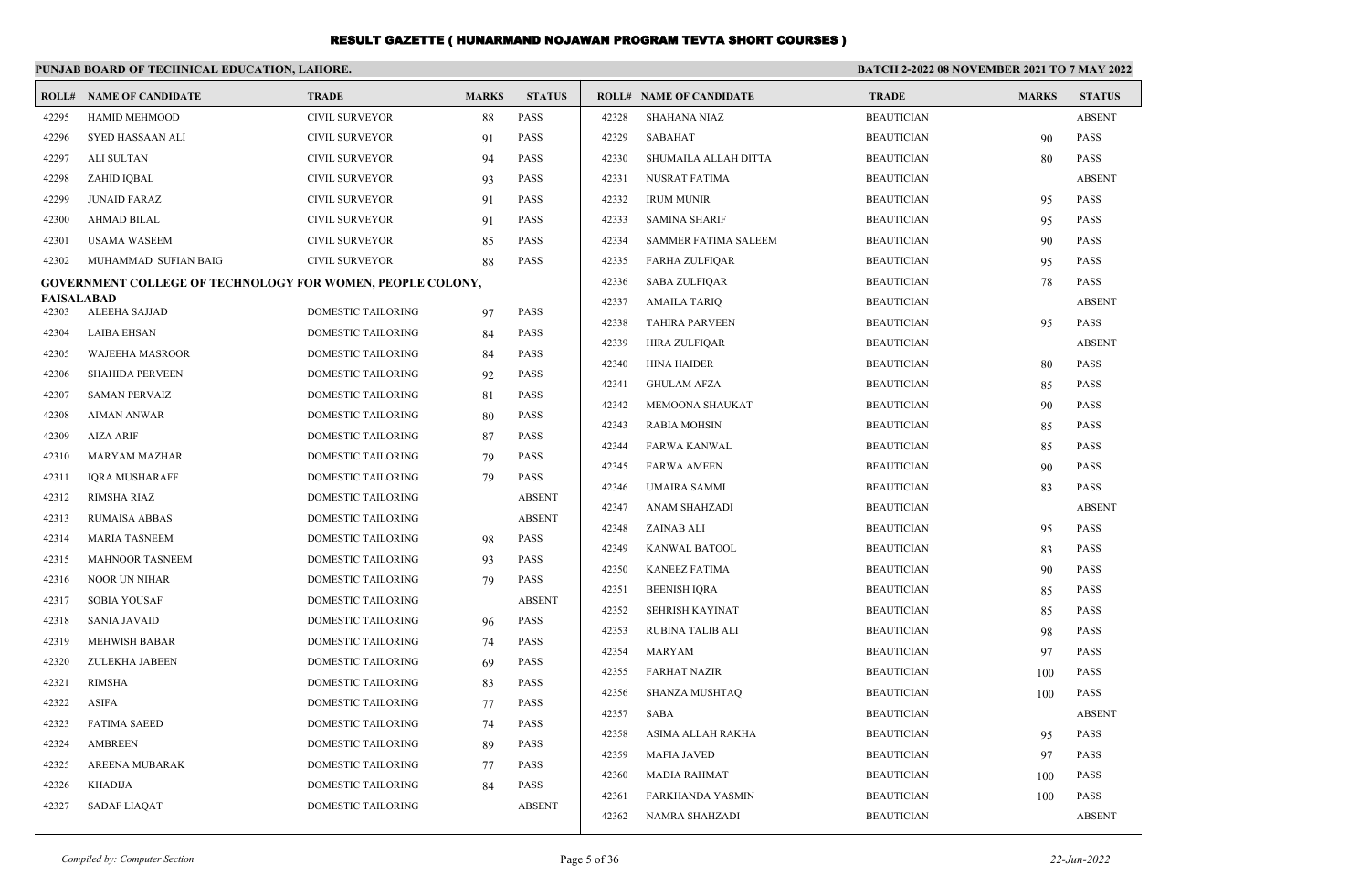|                   | PUNJAB BOARD OF TECHNICAL EDUCATION, LAHORE.                   |                                                        |              |               |                  | BATCH 2-2022 08 NOVEMBER 2021 TO 7 MAY 2022             |                                                        |              |               |
|-------------------|----------------------------------------------------------------|--------------------------------------------------------|--------------|---------------|------------------|---------------------------------------------------------|--------------------------------------------------------|--------------|---------------|
|                   | <b>ROLL# NAME OF CANDIDATE</b>                                 | <b>TRADE</b>                                           | <b>MARKS</b> | <b>STATUS</b> |                  | <b>ROLL# NAME OF CANDIDATE</b>                          | <b>TRADE</b>                                           | <b>MARKS</b> | <b>STATUS</b> |
| 42363             | KHADIJA PERVAIZ                                                | <b>BEAUTICIAN</b>                                      | 95           | <b>PASS</b>   | 42391            | <b>JAVERIA MUBEEN</b>                                   | <b>INDUSTRIAL STITCHING</b><br><b>MACHINE OPERATOR</b> | 95           | PASS          |
| 42364             | <b>HAFIZA ESHA UMAR</b>                                        | <b>BEAUTICIAN</b>                                      | 98           | <b>PASS</b>   | 42392            | <b>HAFSA MUMTAZ</b>                                     | <b>INDUSTRIAL STITCHING</b>                            | 96           | <b>PASS</b>   |
| 42365             | <b>SEHAR ASHRAF</b>                                            | <b>BEAUTICIAN</b>                                      | 100          | <b>PASS</b>   |                  |                                                         | <b>MACHINE OPERATOR</b>                                |              |               |
| 42366             | <b>SABA SALEEM</b>                                             | <b>BEAUTICIAN</b>                                      |              | <b>ABSENT</b> | 42393            | <b>NAJIA JEHANGIR</b>                                   | <b>INDUSTRIAL STITCHING</b><br><b>MACHINE OPERATOR</b> | 95           | <b>PASS</b>   |
| 42367             | <b>FIZA FAHEEM</b>                                             | <b>BEAUTICIAN</b>                                      | 98           | PASS          | 42394            | <b>NOOR FATIMA NOOR</b>                                 | <b>INDUSTRIAL STITCHING</b>                            | 96           | <b>PASS</b>   |
| 42368             | <b>AOSA NOOR</b>                                               | <b>BEAUTICIAN</b>                                      |              | <b>ABSENT</b> | 42395            | <b>ASMA SHAHEEN</b>                                     | <b>MACHINE OPERATOR</b><br><b>INDUSTRIAL STITCHING</b> | 81           | PASS          |
| 42369             | <b>KOMAL RAZA</b>                                              | <b>BEAUTICIAN</b>                                      | 96           | <b>PASS</b>   |                  |                                                         | <b>MACHINE OPERATOR</b>                                |              |               |
| 42370             | <b>SAIMA WASEEM</b>                                            | <b>BEAUTICIAN</b>                                      | 96           | <b>PASS</b>   | 42396            | <b>ARZOO LIAQUAT</b>                                    | <b>INDUSTRIAL STITCHING</b>                            | 95           | <b>PASS</b>   |
| 42371             | <b>UMM E RUBAB</b>                                             | <b>BEAUTICIAN</b>                                      | 97           | <b>PASS</b>   | 42397            | <b>NAZIA MANZOOR</b>                                    | <b>MACHINE OPERATOR</b><br><b>INDUSTRIAL STITCHING</b> | 80           | PASS          |
| 42372             | <b>SAHER RAUF</b>                                              | <b>BEAUTICIAN</b>                                      | 98           | <b>PASS</b>   |                  |                                                         | <b>MACHINE OPERATOR</b>                                |              |               |
|                   |                                                                |                                                        |              |               | 42398            | <b>MEHWISH MUNIR</b>                                    | <b>INDUSTRIAL STITCHING</b>                            | 99           | <b>PASS</b>   |
| 42373             | <b>RABIA KHALID</b>                                            | <b>BEAUTICIAN</b>                                      | 95           | <b>PASS</b>   | 42399            | <b>KAINAT BASHIR</b>                                    | <b>MACHINE OPERATOR</b><br><b>INDUSTRIAL STITCHING</b> | 96           | <b>PASS</b>   |
| 42374             | <b>FAIZA SADDIQUE</b>                                          | <b>BEAUTICIAN</b>                                      | 94           | <b>PASS</b>   |                  |                                                         | <b>MACHINE OPERATOR</b>                                |              |               |
| 42375             | <b>KALSOOM KHADIM</b>                                          | <b>BEAUTICIAN</b>                                      | 96           | <b>PASS</b>   | 42400            | <b>MOMINA</b>                                           | <b>INDUSTRIAL STITCHING</b>                            | 81           | PASS          |
| 42376             | <b>AYESHA FAQEER</b>                                           | <b>BEAUTICIAN</b>                                      | 94           | <b>PASS</b>   | 42401            | <b>SIBGHA NOOR</b>                                      | <b>MACHINE OPERATOR</b><br><b>INDUSTRIAL STITCHING</b> | 95           | <b>PASS</b>   |
| 42377             | HINA SHAHZADI                                                  | <b>BEAUTICIAN</b>                                      | 95           | <b>PASS</b>   |                  |                                                         | <b>MACHINE OPERATOR</b>                                |              |               |
|                   | GOVT. HOSIERY KNITTING TRAINING CENTRE, Z-BLOCK MADIANA TOWN,, |                                                        |              |               | 42402            | <b>AOSA ABID</b>                                        | INDUSTRIAL STITCHING                                   | 97           | <b>PASS</b>   |
| <b>FAISALABAD</b> |                                                                |                                                        |              |               |                  |                                                         | <b>MACHINE OPERATOR</b>                                |              |               |
| 42378             | <b>ABEERA TEHREEM</b>                                          | <b>INDUSTRIAL STITCHING</b>                            | 97           | <b>PASS</b>   | 42403            | <b>AIMEN ASHIO</b>                                      | <b>INDUSTRIAL STITCHING</b><br><b>MACHINE OPERATOR</b> | 88           | <b>PASS</b>   |
| 42379             | <b>LARAIB FATIMA</b>                                           | <b>MACHINE OPERATOR</b><br><b>INDUSTRIAL STITCHING</b> | 84           | <b>PASS</b>   | 42404            | <b>AZRA BIBI</b>                                        | <b>INDUSTRIAL STITCHING</b>                            | 97           | <b>PASS</b>   |
|                   |                                                                | <b>MACHINE OPERATOR</b>                                |              |               | 42405            |                                                         | <b>MACHINE OPERATOR</b>                                |              | <b>PASS</b>   |
| 42380             | <b>AYESHA SHAHEEN</b>                                          | <b>INDUSTRIAL STITCHING</b>                            | 81           | <b>PASS</b>   |                  | <b>MAHEEN ASHIQ</b>                                     | <b>INDUSTRIAL STITCHING</b><br><b>MACHINE OPERATOR</b> | 88           |               |
| 42381             | RIMSHA SULTANA                                                 | <b>MACHINE OPERATOR</b><br><b>INDUSTRIAL STITCHING</b> | 82           | <b>PASS</b>   | 42406            | <b>RUKHSANA WARIS</b>                                   | <b>INDUSTRIAL STITCHING</b>                            | 94           | <b>PASS</b>   |
|                   |                                                                | <b>MACHINE OPERATOR</b>                                |              |               |                  |                                                         | <b>MACHINE OPERATOR</b>                                |              |               |
| 42382             | <b>RABBIA MAJEED</b>                                           | <b>INDUSTRIAL STITCHING</b>                            | 99           | <b>PASS</b>   | 42407            | TAYYAB ZULFIQAR                                         | <b>INDUSTRIAL STITCHING</b><br><b>MACHINE OPERATOR</b> | 82           | PASS          |
|                   |                                                                | <b>MACHINE OPERATOR</b>                                |              |               |                  | GOVT. COLLEGE OF TECHNOLOGY FOR WOMEN, NEAR TMA OFFICE, |                                                        |              |               |
| 42383             | <b>SABEEHA FATIMA</b>                                          | <b>INDUSTRIAL STITCHING</b><br><b>MACHINE OPERATOR</b> | 99           | <b>PASS</b>   | <b>JARANWALA</b> |                                                         |                                                        |              |               |
| 42384             | <b>SHANZA</b>                                                  | <b>INDUSTRIAL STITCHING</b>                            | 97           | <b>PASS</b>   | 42408            | <b>MEHWISH</b>                                          | <b>BEAUTICIAN</b>                                      | 90           | <b>PASS</b>   |
|                   |                                                                | <b>MACHINE OPERATOR</b>                                |              |               | 42409            | <b>IQRA JAVAID</b>                                      | <b>BEAUTICIAN</b>                                      | 97           | <b>PASS</b>   |
| 42385             | <b>IRAM YOUNAS</b>                                             | <b>INDUSTRIAL STITCHING</b><br><b>MACHINE OPERATOR</b> | 85           | <b>PASS</b>   | 42410            | <b>ANZALA AYOUB</b>                                     | <b>BEAUTICIAN</b>                                      | 96           | <b>PASS</b>   |
| 42386             | <b>AFIFA ANJUM</b>                                             | <b>INDUSTRIAL STITCHING</b>                            | 87           | <b>PASS</b>   | 42411            | ATIYA RANI                                              | <b>BEAUTICIAN</b>                                      | 94           | <b>PASS</b>   |
|                   |                                                                | <b>MACHINE OPERATOR</b>                                |              |               | 42412            | <b>SONIA ASHRAF</b>                                     | <b>BEAUTICIAN</b>                                      | 92           | PASS          |
| 42387             | ZILLE FATIMA                                                   | <b>INDUSTRIAL STITCHING</b><br><b>MACHINE OPERATOR</b> | 95           | <b>PASS</b>   | 42413            | YASMEEN ALLAH RAKHA                                     | <b>BEAUTICIAN</b>                                      | 95           | <b>PASS</b>   |
| 42388             | <b>AYESHA</b>                                                  | <b>INDUSTRIAL STITCHING</b>                            | 90           | <b>PASS</b>   |                  |                                                         |                                                        |              |               |
|                   |                                                                | <b>MACHINE OPERATOR</b>                                |              |               | 42414            | <b>MUNIBA AKBAR</b>                                     | <b>BEAUTICIAN</b>                                      | 84           | <b>PASS</b>   |
| 42389             | <b>FOZIA YOUNIS</b>                                            | <b>INDUSTRIAL STITCHING</b><br><b>MACHINE OPERATOR</b> | 83           | <b>PASS</b>   | 42415            | <b>SHUMAILA</b>                                         | <b>BEAUTICIAN</b>                                      | 85           | <b>PASS</b>   |
| 42390             | <b>HABIBA AJMAL</b>                                            | <b>INDUSTRIAL STITCHING</b>                            | 98           | <b>PASS</b>   | 42416            | MEHWISH SARWER                                          | <b>BEAUTICIAN</b>                                      | 96           | <b>PASS</b>   |
|                   |                                                                | <b>MACHINE OPERATOR</b>                                |              |               | 42417            | <b>AYESHA BIBI</b>                                      | <b>BEAUTICIAN</b>                                      | 93           | <b>PASS</b>   |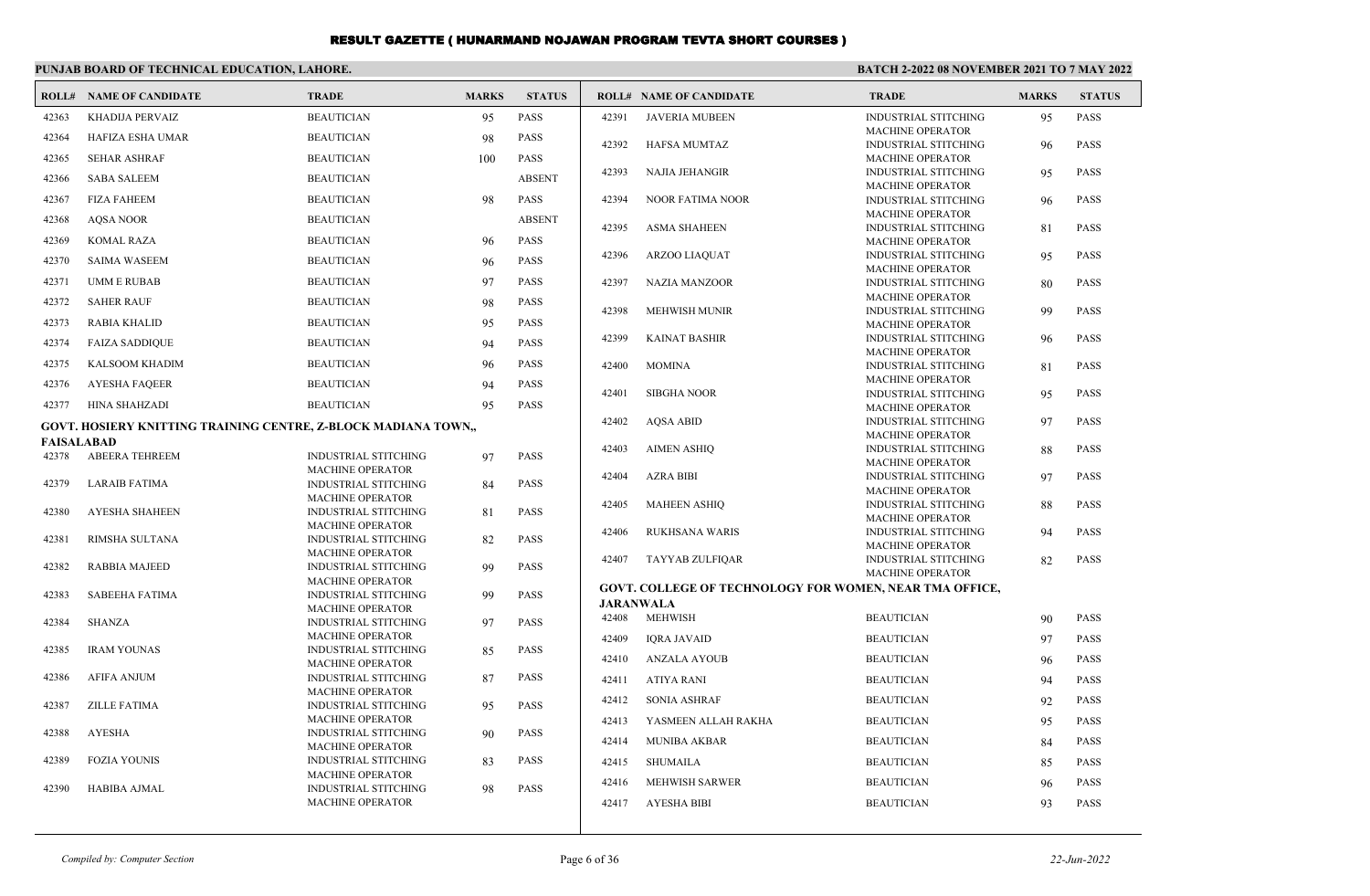|       | PUNJAB BOARD OF TECHNICAL EDUCATION, LAHORE. |                              |              |               | BATCH 2-2022 08 NOVEMBER 2021 TO 7 MAY 2022 |                                                                       |                              |              |               |
|-------|----------------------------------------------|------------------------------|--------------|---------------|---------------------------------------------|-----------------------------------------------------------------------|------------------------------|--------------|---------------|
|       | <b>ROLL# NAME OF CANDIDATE</b>               | <b>TRADE</b>                 | <b>MARKS</b> | <b>STATUS</b> |                                             | <b>ROLL# NAME OF CANDIDATE</b>                                        | <b>TRADE</b>                 | <b>MARKS</b> | <b>STATUS</b> |
| 42418 | <b>GHULAM FATIMA</b>                         | <b>BEAUTICIAN</b>            | 93           | <b>PASS</b>   | 42453                                       | <b>TAYYABA NASEEB</b>                                                 | <b>COMPUTER APPLICATIONS</b> | 92           | PASS          |
| 42419 | <b>MUQADDAS</b>                              | <b>BEAUTICIAN</b>            | 84           | <b>PASS</b>   | 42454                                       | <b>HINA SADIA</b>                                                     | <b>COMPUTER APPLICATIONS</b> | 93           | PASS          |
| 42420 | NIGHAT SULTANA                               | <b>BEAUTICIAN</b>            | 96           | <b>PASS</b>   | 42455                                       | <b>GULSHAN FATIMA</b>                                                 | <b>COMPUTER APPLICATIONS</b> | 90           | PASS          |
| 42421 | <b>FAIZA ASGHAR</b>                          | <b>BEAUTICIAN</b>            | 98           | <b>PASS</b>   | 42456                                       | <b>ASMA PARVEEN</b>                                                   | <b>COMPUTER APPLICATIONS</b> | 93           | <b>PASS</b>   |
| 42422 | RIDA SHOUKAT ALI                             | <b>BEAUTICIAN</b>            | 82           | <b>PASS</b>   | 42457                                       | <b>AOSA AKRAM</b>                                                     | <b>COMPUTER APPLICATIONS</b> | 96           | <b>PASS</b>   |
| 42423 | <b>SABA TABASSUM</b>                         | <b>BEAUTICIAN</b>            | 90           | <b>PASS</b>   |                                             | <b>GOVT. COLLEGE OF TECHNOLOGY, NIGAR CHOWK, NEAR LEATHER COLLEGE</b> |                              |              |               |
| 42424 | <b>CHAMMAN MEHBOOB</b>                       | <b>BEAUTICIAN</b>            | 91           | <b>PASS</b>   | 42458                                       | G.T ROAD, GUJRANWALA<br><b>HUSNAIN RIAZ</b>                           | <b>COMPUTER APPLICATIONS</b> | 88           | <b>PASS</b>   |
| 42425 | AMNA SHAHZADI                                | <b>BEAUTICIAN</b>            | 88           | <b>PASS</b>   | 42459                                       | AHMAD ZULFIQAR                                                        | <b>COMPUTER APPLICATIONS</b> | 88           | <b>PASS</b>   |
| 42426 | <b>NADIA NAZIM</b>                           | <b>BEAUTICIAN</b>            | 87           | <b>PASS</b>   | 42460                                       | MUHAMMAD HASEEB                                                       | COMPUTER APPLICATIONS        | 84           | <b>PASS</b>   |
| 42427 | <b>AYESHA RASHEED</b>                        | <b>BEAUTICIAN</b>            | 90           | <b>PASS</b>   | 42461                                       | MUHAMMAD RAHEE                                                        | <b>COMPUTER APPLICATIONS</b> | 98           | <b>PASS</b>   |
| 42428 | RIMSHA YOUNAS                                | <b>BEAUTICIAN</b>            | 84           | <b>PASS</b>   | 42462                                       | MUHAMMAD KASHIF                                                       | <b>COMPUTER APPLICATIONS</b> | 85           | <b>PASS</b>   |
| 42429 | RUKHSANA BASHIR                              | <b>BEAUTICIAN</b>            | 92           | <b>PASS</b>   | 42463                                       | <b>ALI ZAWWAR</b>                                                     | <b>COMPUTER APPLICATIONS</b> | 87           | <b>PASS</b>   |
| 42430 | MUNAZZA YOUSAF                               | <b>BEAUTICIAN</b>            | 94           | <b>PASS</b>   | 42464                                       | <b>SAMMIA NOOR</b>                                                    | <b>COMPUTER APPLICATIONS</b> | 85           | <b>PASS</b>   |
| 42431 | <b>AOSA</b>                                  | <b>BEAUTICIAN</b>            | 89           | <b>PASS</b>   | 42465                                       | <b>ABDUL REHMAN</b>                                                   | <b>COMPUTER APPLICATIONS</b> | 87           | <b>PASS</b>   |
| 42432 | <b>SIMRAN DILBAR</b>                         | <b>BEAUTICIAN</b>            |              | <b>ABSENT</b> | 42466                                       | MUHAMMAD IMRAN                                                        | <b>COMPUTER APPLICATIONS</b> | 87           | PASS          |
| 42433 | <b>BISMA ASLAM</b>                           | <b>COMPUTER APPLICATIONS</b> | 98           | <b>PASS</b>   | 42467                                       | <b>MEHBOOB HAIDER</b>                                                 | <b>COMPUTER APPLICATIONS</b> | 93           | <b>PASS</b>   |
| 42434 | TANZEELA                                     | <b>COMPUTER APPLICATIONS</b> | 89           | <b>PASS</b>   | 42468                                       | MUHAMMAD UMER                                                         | <b>COMPUTER APPLICATIONS</b> | 75           | PASS          |
| 42435 | <b>SANA SHAFIQ</b>                           | <b>COMPUTER APPLICATIONS</b> | 91           | <b>PASS</b>   | 42469                                       | <b>DILAWAR HUSSAIN</b>                                                | <b>COMPUTER APPLICATIONS</b> | 95           | PASS          |
| 42436 | <b>NISHA JAVED</b>                           | <b>COMPUTER APPLICATIONS</b> | 91           | <b>PASS</b>   | 42470                                       | MUHAMMAD ADIL WAHEED                                                  | <b>COMPUTER APPLICATIONS</b> | 91           | PASS          |
| 42437 | <b>KASHIFA NIAZI</b>                         | <b>COMPUTER APPLICATIONS</b> | -89          | <b>PASS</b>   | 42471                                       | MUHAMMAD MOOSA                                                        | <b>COMPUTER APPLICATIONS</b> | 86           | PASS          |
| 42438 | <b>ASIA PARVEEN</b>                          | <b>COMPUTER APPLICATIONS</b> | 85           | <b>PASS</b>   | 42472                                       | <b>SAJJAD AHMAD</b>                                                   | <b>COMPUTER APPLICATIONS</b> |              | <b>ABSENT</b> |
| 42439 | <b>ANAM NASAR</b>                            | <b>COMPUTER APPLICATIONS</b> | -99          | <b>PASS</b>   | 42473                                       | MOHAMMAD UMAIR BUTT                                                   | <b>COMPUTER APPLICATIONS</b> | 97           | PASS          |
| 42440 | <b>ZEENAT FATIMA</b>                         | <b>COMPUTER APPLICATIONS</b> | 93           | <b>PASS</b>   | 42474                                       | <b>SUMRA BUTT</b>                                                     | <b>COMPUTER APPLICATIONS</b> | 88           | PASS          |
| 42441 | <b>UREEJ FATIMA</b>                          | <b>COMPUTER APPLICATIONS</b> | 90           | <b>PASS</b>   | 42475                                       | <b>MARYAM BIBI</b>                                                    | <b>COMPUTER APPLICATIONS</b> | 92           | <b>PASS</b>   |
| 42442 | <b>NADIA</b>                                 | COMPUTER APPLICATIONS        | 97           | <b>PASS</b>   | 42476                                       | <b>AMEENA DUA</b>                                                     | <b>COMPUTER APPLICATIONS</b> | 90           | <b>PASS</b>   |
| 42443 | <b>ULFAT BIBI</b>                            | COMPUTER APPLICATIONS        | 91           | <b>PASS</b>   | 42477                                       | <b>ZAIN UL ABIDIN</b>                                                 | <b>COMPUTER APPLICATIONS</b> | 94           | <b>PASS</b>   |
| 42444 | <b>KAYNAT SAEED</b>                          | <b>COMPUTER APPLICATIONS</b> | 89           | <b>PASS</b>   | 42478                                       | TAHA MANSOOR ZIYAI                                                    | <b>COMPUTER APPLICATIONS</b> | 86           | PASS          |
| 42445 | <b>AIMAN BATOOL</b>                          | <b>COMPUTER APPLICATIONS</b> | 90           | <b>PASS</b>   | 42479                                       | <b>TALHA NAEEM</b>                                                    | <b>COMPUTER APPLICATIONS</b> | 81           | <b>PASS</b>   |
| 42446 | AMNA SHAFQ                                   | <b>COMPUTER APPLICATIONS</b> | 96           | <b>PASS</b>   | 42480                                       | FARAZ AHMAD CHATTHA                                                   | <b>COMPUTER APPLICATIONS</b> | 84           | PASS          |
| 42447 | <b>SONIA BIBI</b>                            | <b>COMPUTER APPLICATIONS</b> | 88           | <b>PASS</b>   | 42481                                       | MUHAMMAD SAFYAN                                                       | <b>COMPUTER APPLICATIONS</b> | 90           | <b>PASS</b>   |
| 42448 | <b>BUSHRA SHAUKAT</b>                        | <b>COMPUTER APPLICATIONS</b> | 89           | <b>PASS</b>   | 42482                                       | <b>ASIF SALEEM</b>                                                    | <b>COMPUTER APPLICATIONS</b> | 79           | PASS          |
| 42449 | <b>RAHILA NAZIR</b>                          | <b>COMPUTER APPLICATIONS</b> | 90           | <b>PASS</b>   |                                             | GOVT. INSTITUTE OF LEATHER TECHNOLOGY, G.T. ROAD, GUJRANWALA          |                              |              |               |
| 42450 | <b>MISBAH YOUNIS</b>                         | COMPUTER APPLICATIONS        | 97           | <b>PASS</b>   | 42483                                       | <b>IORA AFTAB</b>                                                     | <b>GRAPHIC DESIGNER</b>      | 72           | <b>PASS</b>   |
| 42451 | <b>HAMDA BATOOL</b>                          | <b>COMPUTER APPLICATIONS</b> | 90           | <b>PASS</b>   | 42484                                       | <b>ALI HUSNAIN</b>                                                    | <b>GRAPHIC DESIGNER</b>      | 88           | <b>PASS</b>   |
| 42452 | <b>SANORIA ASHRAF</b>                        | <b>COMPUTER APPLICATIONS</b> | 95           | <b>PASS</b>   |                                             |                                                                       |                              |              |               |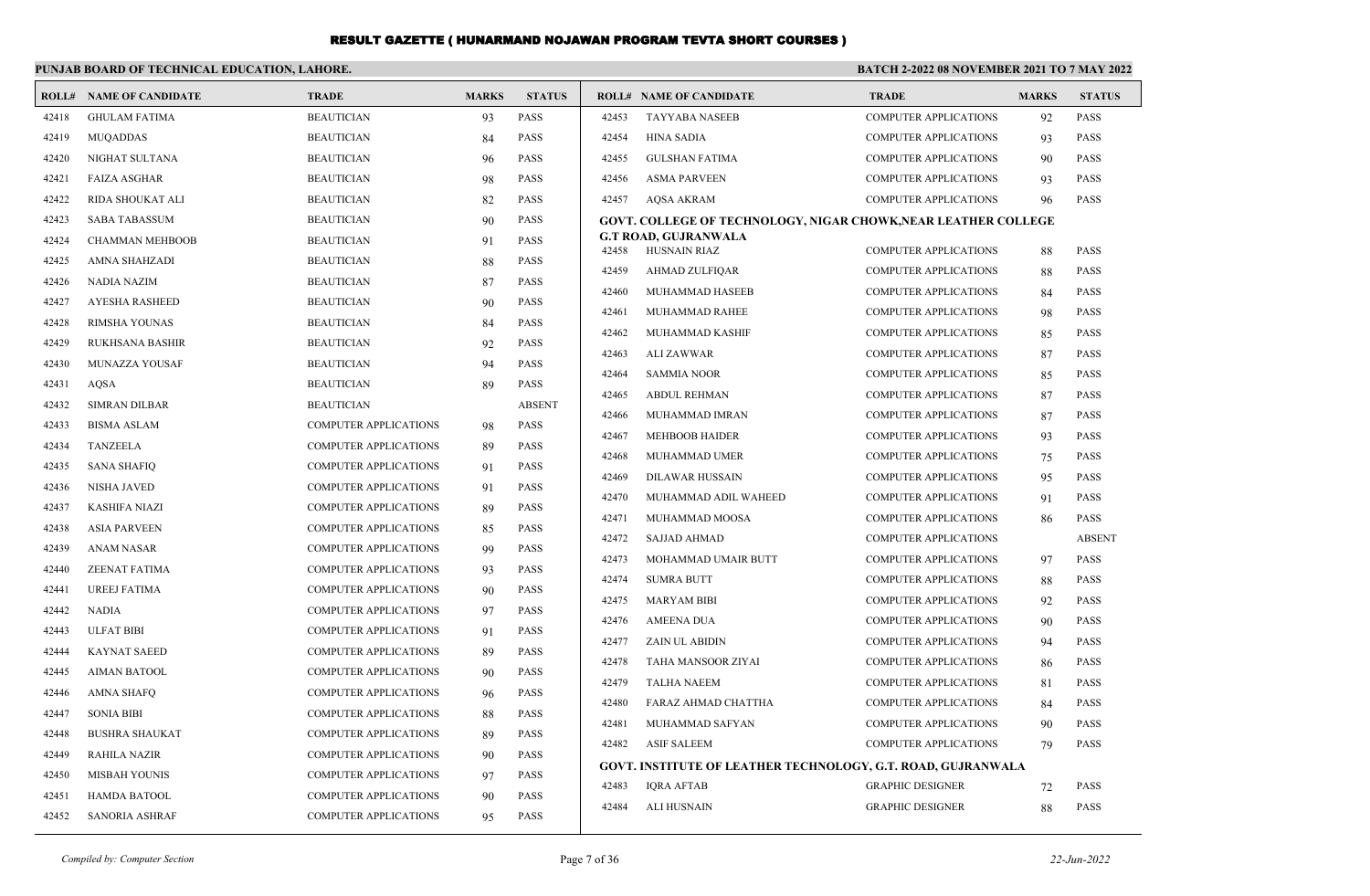|       | PUNJAB BOARD OF TECHNICAL EDUCATION, LAHORE. |                              |              |               | BATCH 2-2022 08 NOVEMBER 2021 TO 7 MAY 2022 |                                                                       |                                              |              |                 |  |  |
|-------|----------------------------------------------|------------------------------|--------------|---------------|---------------------------------------------|-----------------------------------------------------------------------|----------------------------------------------|--------------|-----------------|--|--|
|       | <b>ROLL# NAME OF CANDIDATE</b>               | <b>TRADE</b>                 | <b>MARKS</b> | <b>STATUS</b> |                                             | <b>ROLL# NAME OF CANDIDATE</b>                                        | <b>TRADE</b>                                 | <b>MARKS</b> | <b>STATUS</b>   |  |  |
| 42485 | MUHAMMAD GHUFRAN                             | <b>GRAPHIC DESIGNER</b>      | 90           | <b>PASS</b>   | 42520                                       | AREEG                                                                 | <b>COMPUTER APPLICATIONS</b>                 | 84           | <b>PASS</b>     |  |  |
| 42486 | MUHAMMAD KHIZAR                              | <b>GRAPHIC DESIGNER</b>      | 99           | <b>PASS</b>   | 42521                                       | <b>RIMSHA</b>                                                         | <b>COMPUTER APPLICATIONS</b>                 | 95           | <b>PASS</b>     |  |  |
| 42487 | MUHAMMAD FAIZAN                              | <b>GRAPHIC DESIGNER</b>      | 100          | <b>PASS</b>   | 42522                                       | <b>HUMA AKBAR BUTT</b>                                                | <b>COMPUTER APPLICATIONS</b>                 | 87           | <b>PASS</b>     |  |  |
| 42488 | <b>UME KALSOOM</b>                           | <b>GRAPHIC DESIGNER</b>      | 93           | <b>PASS</b>   | 42523                                       | MUHAMMAD ANAS                                                         | <b>COMPUTER APPLICATIONS</b>                 | 80           | <b>PASS</b>     |  |  |
| 42489 | <b>RAZAN IFTIKHAR</b>                        | <b>GRAPHIC DESIGNER</b>      | 93           | <b>PASS</b>   | 42524                                       | <b>ALI HAIDER</b>                                                     | <b>COMPUTER APPLICATIONS</b>                 | 90           | <b>PASS</b>     |  |  |
| 42490 | <b>IBRAR AHMED</b>                           | <b>GRAPHIC DESIGNER</b>      | 96           | <b>PASS</b>   | 42525                                       | <b>AIMAN ABBAS</b>                                                    | <b>COMPUTER APPLICATIONS</b>                 | 87           | <b>PASS</b>     |  |  |
| 42491 | <b>UBAID UR REHMAN</b>                       | <b>GRAPHIC DESIGNER</b>      | 86           | <b>PASS</b>   | 42526                                       | ALI RAZA                                                              | <b>COMPUTER APPLICATIONS</b>                 | 89           | <b>PASS</b>     |  |  |
| 42492 | MUHAMMAD AHMAD                               | <b>GRAPHIC DESIGNER</b>      | 91           | <b>PASS</b>   | 42527                                       | MUHAMMAD TAJAMAL WAQAS                                                | <b>COMPUTER APPLICATIONS</b>                 |              | <b>ABSENT</b>   |  |  |
| 42493 | <b>MUHAMMAD HAROON</b>                       | <b>GRAPHIC DESIGNER</b>      | 98           | <b>PASS</b>   | 42528                                       | ALI RAZA                                                              | <b>COMPUTER APPLICATIONS</b>                 | 80           | <b>PASS</b>     |  |  |
| 42494 | MUHAMMAD ARBAZ                               | <b>GRAPHIC DESIGNER</b>      | 88           | <b>PASS</b>   | 42529                                       | <b>ADNAN</b>                                                          | <b>COMPUTER APPLICATIONS</b>                 | 85           | <b>PASS</b>     |  |  |
| 42495 | MUHAMMAD BORHAN                              | <b>GRAPHIC DESIGNER</b>      | 88           | <b>PASS</b>   | 42530                                       | AMNA                                                                  | <b>COMPUTER APPLICATIONS</b>                 | 88           | <b>PASS</b>     |  |  |
| 42496 | <b>HAMZA IFTIKHAR</b>                        | <b>GRAPHIC DESIGNER</b>      |              | <b>ABSENT</b> | 42531                                       | ZOHAIB                                                                | <b>COMPUTER APPLICATIONS</b>                 | 89           | <b>PASS</b>     |  |  |
| 42497 | <b>GULFAM TARIQ</b>                          | <b>GRAPHIC DESIGNER</b>      | 98           | <b>PASS</b>   | 42532                                       | <b>TAOI ABBAS</b>                                                     | <b>COMPUTER APPLICATIONS</b>                 | 79           | <b>PASS</b>     |  |  |
| 42498 | <b>USAMA</b>                                 | <b>GRAPHIC DESIGNER</b>      | 98           | <b>PASS</b>   |                                             | <b>CUTLERY AND SMALL TOOLS INDUSTRIES, SERVICE CENTRE,, WAZIRABAD</b> |                                              |              |                 |  |  |
| 42499 | KHUBAIB UR REHMAN                            | <b>GRAPHIC DESIGNER</b>      | 92           | <b>PASS</b>   | 42533                                       | <b>MIR HAMZA</b>                                                      | <b>CNC PROGRAMMING SETUP</b>                 | 82           | <b>PASS</b>     |  |  |
| 42500 | <b>ALI HUSSAIN</b>                           | <b>GRAPHIC DESIGNER</b>      | 72           | <b>PASS</b>   | 42534                                       | <b>ABDULLAH NAWAZ</b>                                                 | & OPERATIONS<br><b>CNC PROGRAMMING SETUP</b> | 89           | <b>PASS</b>     |  |  |
| 42501 | <b>SHEHR BANO</b>                            | <b>GRAPHIC DESIGNER</b>      | 88           | <b>PASS</b>   |                                             |                                                                       | & OPERATIONS                                 |              |                 |  |  |
| 42502 | HAFIZ ZAIN UL ABIDEEN                        | <b>GRAPHIC DESIGNER</b>      | 97           | <b>PASS</b>   | 42535                                       | <b>SUBHAN DILDAR</b>                                                  | CNC PROGRAMMING SETUP<br>& OPERATIONS        | 92           | <b>PASS</b>     |  |  |
| 42503 | <b>GULNAZ</b>                                | <b>GRAPHIC DESIGNER</b>      | 82           | <b>PASS</b>   | 42536                                       | <b>IFRAHEEM ASIF</b>                                                  | CNC PROGRAMMING SETUP                        | 91           | <b>PASS</b>     |  |  |
| 42504 | <b>FARAZ AHMAD SIDDIQUE</b>                  | <b>GRAPHIC DESIGNER</b>      | 82           | <b>PASS</b>   | 42537                                       | <b>FARRUKH HASSAN</b>                                                 | & OPERATIONS<br>CNC PROGRAMMING SETUP        | 87           | <b>PASS</b>     |  |  |
| 42505 | MUHAMMAD HASHIR                              | <b>GRAPHIC DESIGNER</b>      | 89           | <b>PASS</b>   |                                             |                                                                       | & OPERATIONS                                 |              |                 |  |  |
| 42506 | MARYAM ARSHAD                                | <b>GRAPHIC DESIGNER</b>      | 82           | <b>PASS</b>   | 42538                                       | SHAHMEER MUGHAL                                                       | CNC PROGRAMMING SETUP<br>& OPERATIONS        | 80           | $\mathbf{PASS}$ |  |  |
| 42507 | <b>HAMNA BASHIR</b>                          | <b>GRAPHIC DESIGNER</b>      |              | <b>ABSENT</b> | 42539                                       | MUHAMMAD SAAD AHMAD                                                   | CNC PROGRAMMING SETUP                        |              | <b>ABSENT</b>   |  |  |
| 42508 | MUHAMMAD IBSAM                               | COMPUTER APPLICATIONS        | 90           | <b>PASS</b>   | 42540                                       | AHMAD ALI                                                             | & OPERATIONS<br>CNC PROGRAMMING SETUP        | 80           | PASS            |  |  |
| 42509 | ABU HURAIRA KHAN                             | COMPUTER APPLICATIONS        | 93           | <b>PASS</b>   |                                             |                                                                       | & OPERATIONS                                 |              |                 |  |  |
| 42510 | MUHAMMAD ASAD GHAFARI                        | COMPUTER APPLICATIONS        | 83           | <b>PASS</b>   | 42541                                       | MUHAMMAD ABDULLAH                                                     | <b>CNC PROGRAMMING SETUP</b><br>& OPERATIONS | 94           | <b>PASS</b>     |  |  |
| 42511 | <b>SAWIRA IJAZ</b>                           | <b>COMPUTER APPLICATIONS</b> | 93           | <b>PASS</b>   | 42542                                       | <b>HAFIZ ARSLAN HAIDER</b>                                            | CNC PROGRAMMING SETUP                        | 79           | <b>PASS</b>     |  |  |
| 42512 | <b>NOUMAN ANUS</b>                           | COMPUTER APPLICATIONS        | 84           | <b>PASS</b>   | 42543                                       | <b>BABAR WAHEED</b>                                                   | & OPERATIONS<br>CNC PROGRAMMING SETUP        |              | <b>ABSENT</b>   |  |  |
| 42513 | <b>MARIA</b>                                 | <b>COMPUTER APPLICATIONS</b> | 87           | <b>PASS</b>   |                                             |                                                                       | & OPERATIONS                                 |              |                 |  |  |
| 42514 | <b>QUDOOS</b>                                | COMPUTER APPLICATIONS        | 89           | <b>PASS</b>   | 42544                                       | <b>ABU BAKAR</b>                                                      | CNC PROGRAMMING SETUP<br>& OPERATIONS        | 85           | PASS            |  |  |
| 42515 | <b>MUQADAS KHALID</b>                        | <b>COMPUTER APPLICATIONS</b> | 88           | <b>PASS</b>   | 42545                                       | <b>BILAL AHMAD</b>                                                    | CNC PROGRAMMING SETUP                        | 77           | <b>PASS</b>     |  |  |
| 42516 | <b>ADIL MUSTAFA</b>                          | <b>COMPUTER APPLICATIONS</b> | 86           | <b>PASS</b>   | 42546                                       | MUHAMMAD SAMIE UR REHMAN                                              | & OPERATIONS<br><b>CNC PROGRAMMING SETUP</b> |              | <b>PASS</b>     |  |  |
| 42517 | MUHAMMAD ZAID MUSHTAQ                        | <b>COMPUTER APPLICATIONS</b> | 86           | <b>PASS</b>   |                                             |                                                                       | & OPERATIONS                                 | 90           |                 |  |  |
| 42518 | MUHAMMAD FARHAN                              | <b>COMPUTER APPLICATIONS</b> | 89           | <b>PASS</b>   | 42547                                       | <b>MAHAD ALI</b>                                                      | <b>CNC PROGRAMMING SETUP</b>                 | 83           | <b>PASS</b>     |  |  |
| 42519 | <b>AWAIS</b>                                 | <b>COMPUTER APPLICATIONS</b> | 85           | <b>PASS</b>   |                                             |                                                                       | & OPERATIONS                                 |              |                 |  |  |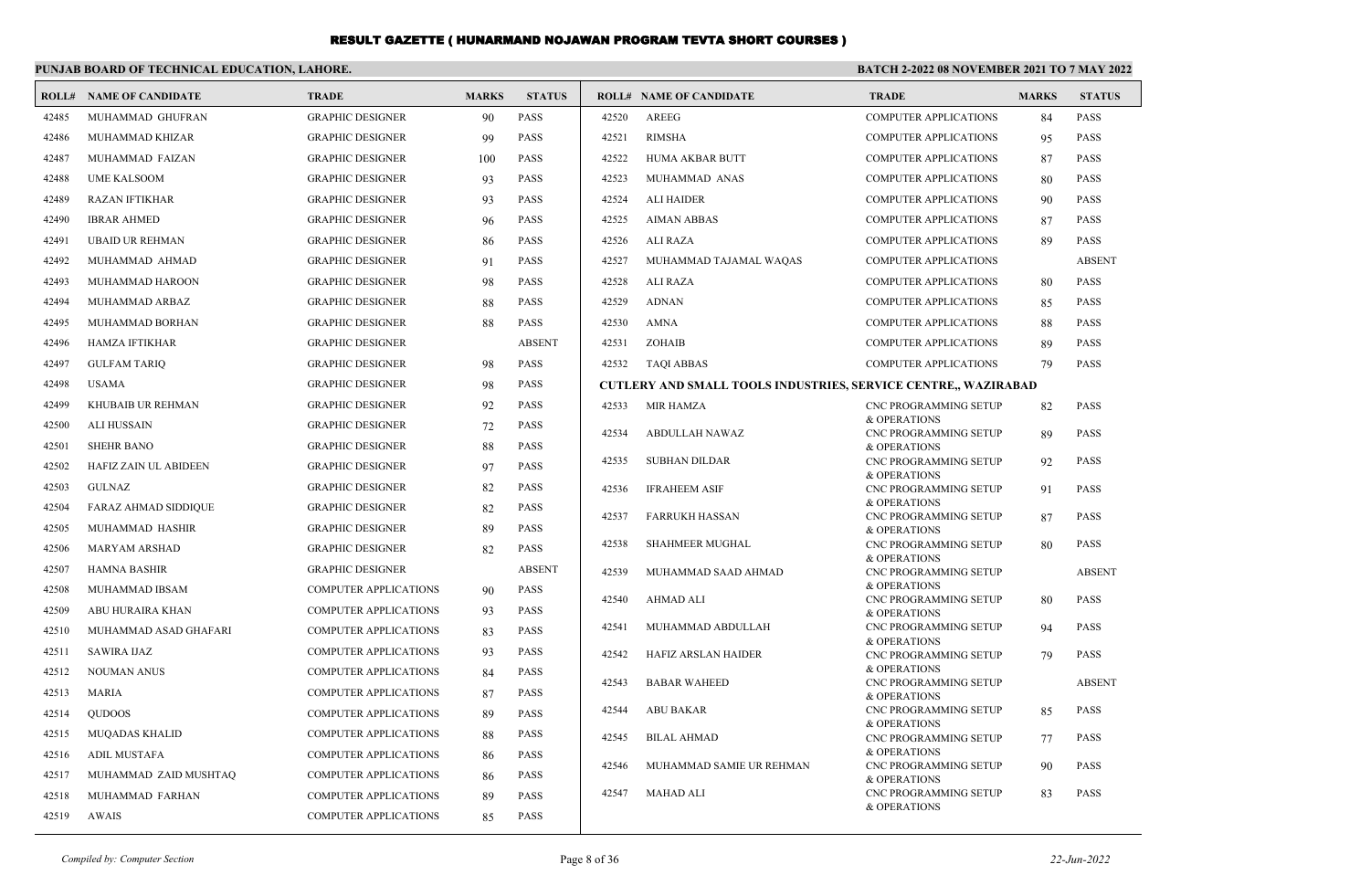|                        | <b>TRADE</b>                   | <b>MARKS</b>                                 | <b>STATUS</b> |       |                              | <b>TRADE</b>                                                                                                                               | <b>MARKS</b>                                                         | <b>STATUS</b>                                                                                                                                 |  |
|------------------------|--------------------------------|----------------------------------------------|---------------|-------|------------------------------|--------------------------------------------------------------------------------------------------------------------------------------------|----------------------------------------------------------------------|-----------------------------------------------------------------------------------------------------------------------------------------------|--|
| QOWAT ALI              | <b>COMPUTER APPLICATIONS</b>   | 91                                           | <b>PASS</b>   | 42583 | ALI HAMZA                    | <b>AUTOCAD</b>                                                                                                                             | 75                                                                   | <b>PASS</b>                                                                                                                                   |  |
| MUHAMMAD AWAIS AHMAD   | <b>COMPUTER APPLICATIONS</b>   | 92                                           | <b>PASS</b>   | 42584 | <b>SHUJA HAIDER</b>          | <b>AUTOCAD</b>                                                                                                                             |                                                                      | <b>ABSENT</b>                                                                                                                                 |  |
| MOHAMMAD KHIZAR        | <b>COMPUTER APPLICATIONS</b>   | 89                                           | <b>PASS</b>   | 42585 | MUHAMMAD FAROOQ              | <b>AUTOCAD</b>                                                                                                                             | 73                                                                   | <b>PASS</b>                                                                                                                                   |  |
| SAQIB ALI LIAQAT       | <b>COMPUTER APPLICATIONS</b>   | 86                                           | <b>PASS</b>   | 42586 | MUHAMMAD SUMMER HAYAT        | AUTOCAD                                                                                                                                    | 94                                                                   | <b>PASS</b>                                                                                                                                   |  |
| MEER HAMZA             | <b>COMPUTER APPLICATIONS</b>   | 92                                           | <b>PASS</b>   | 42587 | <b>BILAL AHMED</b>           | <b>AUTOCAD</b>                                                                                                                             | 74                                                                   | <b>PASS</b>                                                                                                                                   |  |
| MUHAMMAD HASEEB        | <b>COMPUTER APPLICATIONS</b>   | 93                                           | <b>PASS</b>   | 42588 | <b>HASHAM ASLAM</b>          | <b>AUTOCAD</b>                                                                                                                             | 84                                                                   | <b>PASS</b>                                                                                                                                   |  |
| <b>SHEHRAM</b>         | <b>COMPUTER APPLICATIONS</b>   |                                              | <b>ABSENT</b> | 42589 | SYED HUSSNAIN ALI SHAH NAQVI | <b>AUTOCAD</b>                                                                                                                             | 78                                                                   | <b>PASS</b>                                                                                                                                   |  |
| <b>FARHAN</b>          | <b>COMPUTER APPLICATIONS</b>   | 85                                           | <b>PASS</b>   | 42590 | MUHAMMAD ABDULLAH GORAAYA    | <b>AUTOCAD</b>                                                                                                                             | 60                                                                   | <b>PASS</b>                                                                                                                                   |  |
| MUHAMMAD ABU BAKAR     | <b>COMPUTER APPLICATIONS</b>   | 91                                           | <b>PASS</b>   | 42591 | MUHAMMAD USMAN               | <b>AUTOCAD</b>                                                                                                                             | 78                                                                   | <b>PASS</b>                                                                                                                                   |  |
| ABDUL REHMAN           | <b>COMPUTER APPLICATIONS</b>   | -86                                          | <b>PASS</b>   | 42592 | <b>SHAH NOOR MUGHAL</b>      | AUTOCAD                                                                                                                                    | 73                                                                   | <b>PASS</b>                                                                                                                                   |  |
| MUHAMMAD YOUSAF        | <b>COMPUTER APPLICATIONS</b>   | 82                                           | <b>PASS</b>   | 42593 | MUHAMMAD AFZAL               | <b>AUTOCAD</b>                                                                                                                             | 67                                                                   | <b>PASS</b>                                                                                                                                   |  |
| MUHAMMAD SHAHBAZ       | <b>COMPUTER APPLICATIONS</b>   | 91                                           | <b>PASS</b>   | 42594 | <b>ABDUR REHMAN</b>          | <b>AUTOCAD</b>                                                                                                                             |                                                                      | <b>ABSENT</b>                                                                                                                                 |  |
| <b>MONEEB AHMED</b>    | <b>COMPUTER APPLICATIONS</b>   | 94                                           | <b>PASS</b>   | 42595 | AMMAD SANA                   | <b>AUTOCAD</b>                                                                                                                             |                                                                      | <b>ABSENT</b>                                                                                                                                 |  |
| <b>HASSAN NAWAZ</b>    | <b>COMPUTER APPLICATIONS</b>   | 92                                           | <b>PASS</b>   | 42596 | TAYYAB REHMAN                | <b>AUTOCAD</b>                                                                                                                             | 76                                                                   | <b>PASS</b>                                                                                                                                   |  |
| MUHAMMAD SHAZAIB       | <b>COMPUTER APPLICATIONS</b>   | 88                                           | <b>PASS</b>   | 42597 | <b>SAMEER BABAR</b>          | <b>AUTOCAD</b>                                                                                                                             | 66                                                                   | <b>PASS</b>                                                                                                                                   |  |
| <b>SUFIAN AHMAD</b>    | <b>COMPUTER APPLICATIONS</b>   | -89                                          | <b>PASS</b>   | 42598 | HASAAN MUSTAFA               | TOOL AND DIE MAKING                                                                                                                        | 94                                                                   | <b>PASS</b>                                                                                                                                   |  |
| MUHAMMAD WARYAM        | <b>COMPUTER APPLICATIONS</b>   | 86                                           | <b>PASS</b>   | 42599 | MUHAMMAD TAYYAB RAZA         | TOOL AND DIE MAKING                                                                                                                        | 96                                                                   | <b>PASS</b>                                                                                                                                   |  |
| ALI ABDULLAH JAN       | <b>COMPUTER APPLICATIONS</b>   | 82                                           | <b>PASS</b>   | 42600 | HUZAIFA ABDUREHMAN           | TOOL AND DIE MAKING                                                                                                                        | 72                                                                   | <b>PASS</b>                                                                                                                                   |  |
| <b>JUNAID ABDULLAH</b> | <b>COMPUTER APPLICATIONS</b>   | 80                                           | <b>PASS</b>   | 42601 | ALI HUSSNIAN KHAN            | TOOL AND DIE MAKING                                                                                                                        |                                                                      | <b>ABSENT</b>                                                                                                                                 |  |
| <b>AHMAD RIAZ</b>      | <b>COMPUTER APPLICATIONS</b>   | 88                                           | <b>PASS</b>   | 42602 | MIRZA ABDULLAH BAIG          | TOOL AND DIE MAKING                                                                                                                        | 81                                                                   | <b>PASS</b>                                                                                                                                   |  |
| MUHAMMAD QAMAR KHAN    | <b>COMPUTER APPLICATIONS</b>   | 91                                           | <b>PASS</b>   | 42603 | <b>FAIZ UL HASSAN</b>        | TOOL AND DIE MAKING                                                                                                                        | 70                                                                   | <b>PASS</b>                                                                                                                                   |  |
| SHAHID MAHMOOD         | <b>COMPUTER APPLICATIONS</b>   | 79                                           | <b>PASS</b>   | 42604 | HUSNAIN ALI                  | TOOL AND DIE MAKING                                                                                                                        | 90                                                                   | <b>PASS</b>                                                                                                                                   |  |
| <b>HAMMAD</b>          | <b>COMPUTER APPLICATIONS</b>   | 92                                           | <b>PASS</b>   | 42605 | MUHAMMAD HAMMAD ALI          | TOOL AND DIE MAKING                                                                                                                        | 86                                                                   | <b>PASS</b>                                                                                                                                   |  |
| HASHAM SARMAD MUGHAL   | <b>COMPUTER APPLICATIONS</b>   | 95                                           | <b>PASS</b>   | 42606 | ABDULLAH KHALID              | TOOL AND DIE MAKING                                                                                                                        | 74                                                                   | <b>PASS</b>                                                                                                                                   |  |
| UMAR IKRAM             | <b>COMPUTER APPLICATIONS</b>   | 78                                           | <b>PASS</b>   | 42607 | MUHAMMAD ABDULLAH WAHAJ      | TOOL AND DIE MAKING                                                                                                                        |                                                                      | <b>ABSENT</b>                                                                                                                                 |  |
| <b>MEER MUKHTAR</b>    | <b>AUTOCAD</b>                 | 61                                           | <b>PASS</b>   | 42608 | ZAHIR JAMAL                  | TOOL AND DIE MAKING                                                                                                                        | 89                                                                   | <b>PASS</b>                                                                                                                                   |  |
| ABDUL RAHMAN ZAHID     | <b>AUTOCAD</b>                 |                                              | <b>ABSENT</b> | 42609 | <b>TABISH JAVED</b>          | TOOL AND DIE MAKING                                                                                                                        | 78                                                                   | <b>PASS</b>                                                                                                                                   |  |
| HAMZA                  | <b>AUTOCAD</b>                 | 80                                           | <b>PASS</b>   | 42610 | HASEEB ULLAH                 | TOOL AND DIE MAKING                                                                                                                        | 76                                                                   | <b>PASS</b>                                                                                                                                   |  |
| MUHAMMAD KAIF ALI      | <b>AUTOCAD</b>                 | 60                                           | <b>PASS</b>   | 42611 | HAFIZ MUHAMMAD UMER ASHFAQ   | TOOL AND DIE MAKING                                                                                                                        | 79                                                                   | <b>PASS</b>                                                                                                                                   |  |
| <b>MOHSIN RAZA</b>     | <b>AUTOCAD</b>                 |                                              | <b>ABSENT</b> | 42612 | MUHAMMAD FURQAN              | TOOL AND DIE MAKING                                                                                                                        | 75                                                                   | <b>PASS</b>                                                                                                                                   |  |
| NOFAIL HUSSAIN         | <b>AUTOCAD</b>                 | 77                                           | <b>PASS</b>   |       |                              |                                                                                                                                            |                                                                      |                                                                                                                                               |  |
| SAAD ULLAH KHAN        | <b>AUTOCAD</b>                 | 68                                           | <b>PASS</b>   |       |                              |                                                                                                                                            |                                                                      | <b>PASS</b>                                                                                                                                   |  |
| <b>AHMED HASSAN</b>    | <b>AUTOCAD</b>                 | 64                                           | PASS          |       |                              |                                                                                                                                            |                                                                      | PASS                                                                                                                                          |  |
| MUHAMMAD SAMEER        | <b>AUTOCAD</b>                 |                                              | <b>ABSENT</b> |       |                              |                                                                                                                                            |                                                                      | <b>PASS</b>                                                                                                                                   |  |
| MUHAMMAD YOUSAF        | <b>AUTOCAD</b>                 | 83                                           | <b>PASS</b>   |       |                              |                                                                                                                                            |                                                                      |                                                                                                                                               |  |
|                        | <b>ROLL# NAME OF CANDIDATE</b> | PUNJAB BOARD OF TECHNICAL EDUCATION, LAHORE. |               |       | 42613<br>42614<br>42615      | <b>ROLL# NAME OF CANDIDATE</b><br><b>NEAR POLICE STATION SADAR, GUJRAT</b><br><b>ZEENAT PARVEEN</b><br>ANUSHA AKMAL<br><b>SEHAR FATIMA</b> | PROFESSIONAL COOKING<br>PROFESSIONAL COOKING<br>PROFESSIONAL COOKING | <b>BATCH 2-2022 08 NOVEMBER 2021 TO 7 MAY 2022</b><br><b>GOVERNMENT COLLEGE OF TECHNOLOGY FOR WOMEN, SHAH JAHANGIR ROAD</b><br>73<br>66<br>79 |  |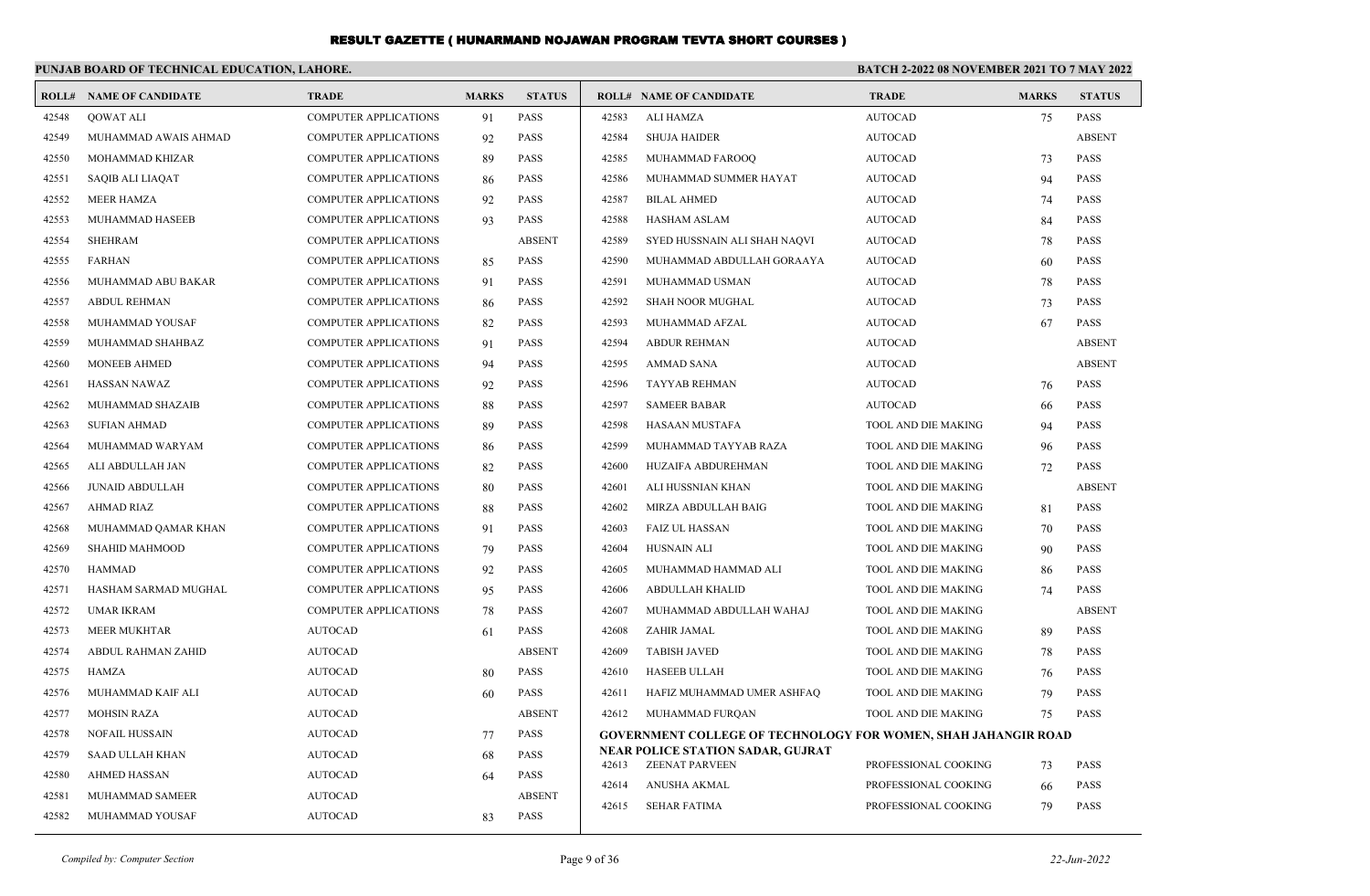|       | PUNJAB BOARD OF TECHNICAL EDUCATION, LAHORE. |                      |              |               | <b>BATCH 2-2022 08 NOVEMBER 2021 TO 7 MAY 2022</b> |                                                              |                      |              |               |
|-------|----------------------------------------------|----------------------|--------------|---------------|----------------------------------------------------|--------------------------------------------------------------|----------------------|--------------|---------------|
|       | <b>ROLL# NAME OF CANDIDATE</b>               | <b>TRADE</b>         | <b>MARKS</b> | <b>STATUS</b> |                                                    | <b>ROLL# NAME OF CANDIDATE</b>                               | <b>TRADE</b>         | <b>MARKS</b> | <b>STATUS</b> |
| 42616 | <b>ROHA ASHRAF</b>                           | PROFESSIONAL COOKING | 73           | <b>PASS</b>   | 42651                                              | <b>ESHA RANI</b>                                             | <b>BEAUTICIAN</b>    | 83           | PASS          |
| 42617 | KINZA SHAHZADI                               | PROFESSIONAL COOKING | 72           | <b>PASS</b>   | 42652                                              | <b>SEHRA BIBI</b>                                            | <b>BEAUTICIAN</b>    | 80           | PASS          |
| 42618 | <b>MARYAM</b>                                | PROFESSIONAL COOKING |              | <b>ABSENT</b> | 42653                                              | TAYYABA ZAFAR                                                | <b>BEAUTICIAN</b>    | 91           | PASS          |
| 42619 | HUMAIRA SHAHZADI                             | PROFESSIONAL COOKING | 76           | <b>PASS</b>   | 42654                                              | AIZA SHAMSHAD                                                | <b>BEAUTICIAN</b>    |              | <b>ABSENT</b> |
| 42620 | <b>MEMONA AZAM</b>                           | PROFESSIONAL COOKING | 82           | <b>PASS</b>   | 42655                                              | SHEEBA AASHIQ                                                | <b>BEAUTICIAN</b>    |              | <b>ABSENT</b> |
| 42621 | <b>MUNAHIL ABID</b>                          | PROFESSIONAL COOKING | 84           | <b>PASS</b>   | 42656                                              | QURAT UL AIN                                                 | <b>BEAUTICIAN</b>    |              | <b>ABSENT</b> |
| 42622 | <b>AMINA BATOOL</b>                          | PROFESSIONAL COOKING |              | <b>ABSENT</b> | 42657                                              | MEERAB ARSHAAD                                               | <b>BEAUTICIAN</b>    | 89           | <b>PASS</b>   |
| 42623 | NABIA ZAMAN                                  | PROFESSIONAL COOKING | 90           | <b>PASS</b>   | 42658                                              | <b>SEEMAB AMJAD</b>                                          | <b>BEAUTICIAN</b>    | 83           | <b>PASS</b>   |
| 42624 | <b>FAIQA ZAMAN</b>                           | PROFESSIONAL COOKING | 87           | <b>PASS</b>   | 42659                                              | <b>MALAIKA SHAHZADI</b>                                      | <b>BEAUTICIAN</b>    | 83           | <b>PASS</b>   |
| 42625 | <b>IRAM SHAHZADI</b>                         | PROFESSIONAL COOKING | 70           | <b>PASS</b>   | 42660                                              | <b>TABASAM SHABBIR</b>                                       | <b>BEAUTICIAN</b>    | 89           | <b>PASS</b>   |
| 42626 | <b>ESHA ANWAR</b>                            | PROFESSIONAL COOKING | 75           | <b>PASS</b>   | 42661                                              | <b>ISMA ASIF</b>                                             | <b>BEAUTICIAN</b>    | 82           | <b>PASS</b>   |
| 42627 | <b>ANAM AFTAB</b>                            | PROFESSIONAL COOKING | 73           | <b>PASS</b>   | 42662                                              | EZZAH HANIF                                                  | <b>BEAUTICIAN</b>    |              | <b>ABSENT</b> |
| 42628 | <b>AREEJ FATIMA</b>                          | PROFESSIONAL COOKING | 82           | <b>PASS</b>   |                                                    | GOVT.SWEDISH PAKISTANI COLLEGE OF TECHNOLOGY., SERVICE MOR., |                      |              |               |
| 42629 | <b>AMINA BASIT</b>                           | PROFESSIONAL COOKING | 79           | <b>PASS</b>   | <b>GUJRAT</b><br>42663                             | MUHAMMAD SHEHRYAR SADDIQUE                                   | PROFESSIONAL COOKING | 84           | <b>PASS</b>   |
| 42630 | <b>AISHA ALTAF</b>                           | PROFESSIONAL COOKING | 83           | <b>PASS</b>   | 42664                                              | <b>BISMA ZAINAB</b>                                          | PROFESSIONAL COOKING | 93           | <b>PASS</b>   |
| 42631 | <b>AREEJ FATIMA</b>                          | PROFESSIONAL COOKING | 77           | <b>PASS</b>   | 42665                                              | <b>KAINAT AFTAB</b>                                          | PROFESSIONAL COOKING | 93           | <b>PASS</b>   |
| 42632 | <b>NAZIRA ARSHED</b>                         | PROFESSIONAL COOKING | 83           | <b>PASS</b>   | 42666                                              | <b>BUSHRA SADIA</b>                                          | PROFESSIONAL COOKING | 91           | <b>PASS</b>   |
| 42633 | AMARA GULZAR                                 | PROFESSIONAL COOKING |              | <b>ABSENT</b> | 42667                                              | <b>LARAIB HAFEEZ</b>                                         | PROFESSIONAL COOKING | 92           | <b>PASS</b>   |
| 42634 | NIMRA HAMAYUN ALVI                           | PROFESSIONAL COOKING |              | <b>ABSENT</b> | 42668                                              | NAVILA ASLAM                                                 | PROFESSIONAL COOKING | 92           | <b>PASS</b>   |
| 42635 | ROMAL JAVAID                                 | PROFESSIONAL COOKING | 80           | <b>PASS</b>   | 42669                                              | NAZIA ABDUL SATTAR                                           | PROFESSIONAL COOKING | 94           | <b>PASS</b>   |
| 42636 | <b>NOOR FATIMA</b>                           | PROFESSIONAL COOKING |              | <b>ABSENT</b> | 42670                                              | <b>GOHAR AYYUB</b>                                           | PROFESSIONAL COOKING | 94           | <b>PASS</b>   |
| 42637 | <b>IZZAT FATIMA</b>                          | PROFESSIONAL COOKING |              | <b>ABSENT</b> | 42671                                              | <b>ALI IRTAZA</b>                                            | PROFESSIONAL COOKING |              | <b>ABSENT</b> |
| 42638 | <b>GULNAZ KHALEEL</b>                        | <b>BEAUTICIAN</b>    | 100          | <b>PASS</b>   | 42672                                              | TAYYAB ALI                                                   | PROFESSIONAL COOKING | 94           | <b>PASS</b>   |
| 42639 | <b>ZEKAR ASIF</b>                            | <b>BEAUTICIAN</b>    | 80           | <b>PASS</b>   | 42673                                              | MUHAMMAD JABAR ALI                                           | PROFESSIONAL COOKING | 93           | <b>PASS</b>   |
| 42640 | MUZAMMIL KANWAL                              | <b>BEAUTICIAN</b>    | 77           | <b>PASS</b>   | 42674                                              | MUHAMMAD SAMEER MAROOF                                       | PROFESSIONAL COOKING | 84           | <b>PASS</b>   |
| 42641 | KOMAL SHAHZADI                               | <b>BEAUTICIAN</b>    | 77           | <b>PASS</b>   | 42675                                              | <b>HAMZA TANVEER</b>                                         | PROFESSIONAL COOKING | 95           | <b>PASS</b>   |
| 42642 | <b>SAFINA NOREEN</b>                         | <b>BEAUTICIAN</b>    | 89           | <b>PASS</b>   | 42676                                              | <b>ABU BAKAR SIDDIQUE</b>                                    | PROFESSIONAL COOKING | 90           | <b>PASS</b>   |
| 42643 | <b>HAJRA MASOOD</b>                          | <b>BEAUTICIAN</b>    | 90           | <b>PASS</b>   | 42677                                              | MUHAMMAD HURAIRA                                             | PROFESSIONAL COOKING | 88           | <b>PASS</b>   |
| 42644 | <b>SAJEELA ISHFAQ</b>                        | <b>BEAUTICIAN</b>    | 83           | <b>PASS</b>   | 42678                                              | EHTASHAM UL HAQ                                              | PROFESSIONAL COOKING | 85           | <b>PASS</b>   |
| 42645 | <b>FATIMA MALIK</b>                          | <b>BEAUTICIAN</b>    | 78           | <b>PASS</b>   | 42679                                              | MUHAMMAD AWAIS                                               | PROFESSIONAL COOKING | 85           | PASS          |
| 42646 | <b>CHAMAN NOREEN</b>                         | <b>BEAUTICIAN</b>    | 87           | PASS          | 42680                                              | <b>USMAN ALI</b>                                             | PROFESSIONAL COOKING | 82           | <b>PASS</b>   |
| 42647 | UZMA RANI                                    | <b>BEAUTICIAN</b>    | 81           | <b>PASS</b>   | 42681                                              | MUHAMMAD ARSLAN YOUSAF                                       | PROFESSIONAL COOKING | 83           | <b>PASS</b>   |
| 42648 | <b>SANA SHIRAZ</b>                           | <b>BEAUTICIAN</b>    |              | <b>ABSENT</b> | 42682                                              | <b>ABDUL WAHEED</b>                                          | PROFESSIONAL COOKING |              | <b>ABSENT</b> |
| 42649 | <b>SABEEN ABBAS</b>                          | <b>BEAUTICIAN</b>    | 86           | <b>PASS</b>   | 42683                                              | <b>TALHA AZMAT</b>                                           | PROFESSIONAL COOKING |              | <b>ABSENT</b> |
| 42650 | <b>NAGEEN ABBAS</b>                          | <b>BEAUTICIAN</b>    |              | <b>ABSENT</b> |                                                    |                                                              |                      |              |               |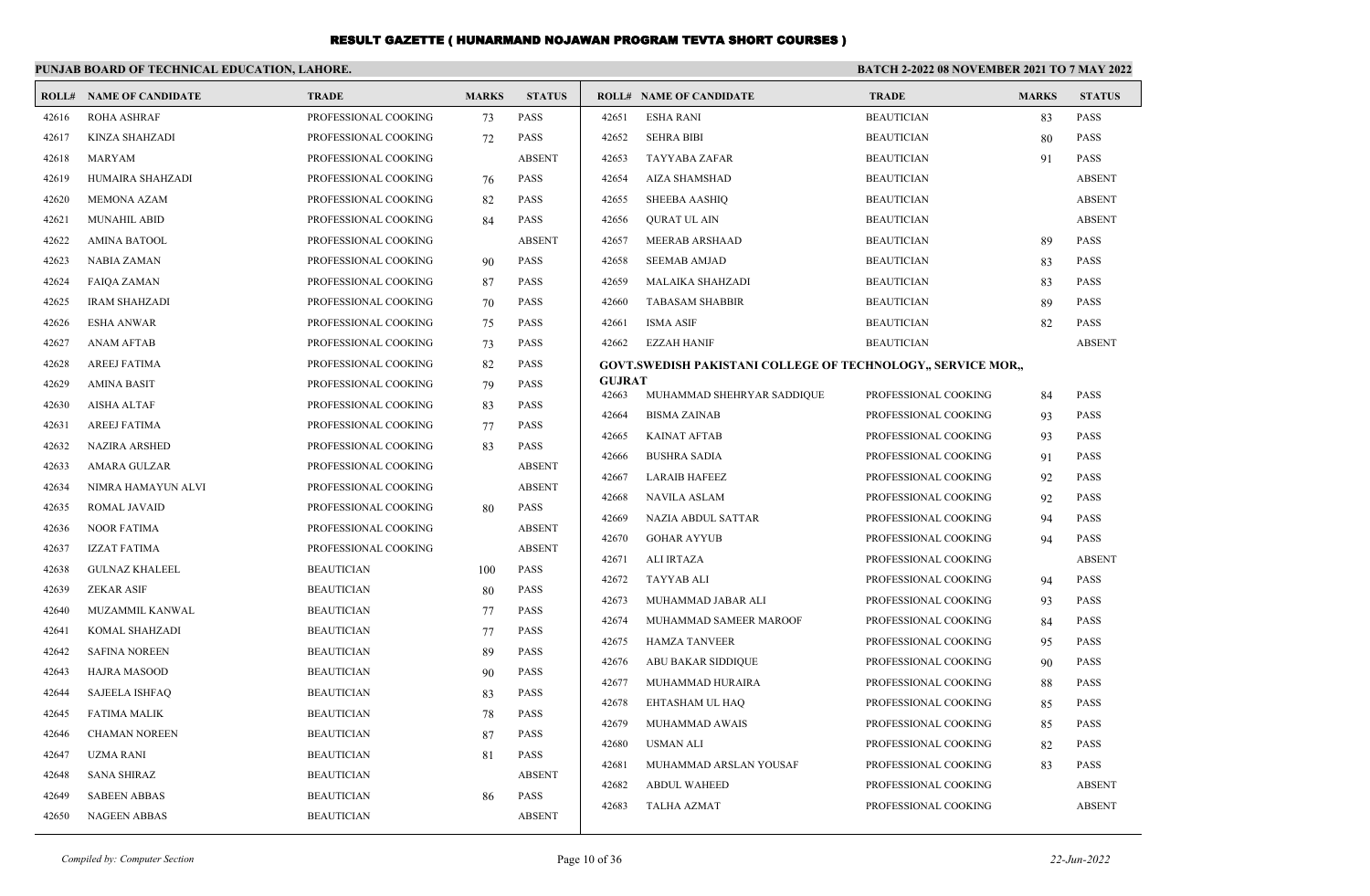|       | PUNJAB BOARD OF TECHNICAL EDUCATION, LAHORE.                       |                         |              |               |       |                                                    | <b>BATCH 2-2022 08 NOVEMBER 2021 TO 7 MAY 2022</b> |              |               |
|-------|--------------------------------------------------------------------|-------------------------|--------------|---------------|-------|----------------------------------------------------|----------------------------------------------------|--------------|---------------|
|       | <b>ROLL# NAME OF CANDIDATE</b>                                     | <b>TRADE</b>            | <b>MARKS</b> | <b>STATUS</b> |       | <b>ROLL# NAME OF CANDIDATE</b>                     | <b>TRADE</b>                                       | <b>MARKS</b> | <b>STATUS</b> |
| 42684 | <b>MAAZ UL HASSAN</b>                                              | PROFESSIONAL COOKING    | 87           | <b>PASS</b>   | 42717 | <b>AMEER HAMZA</b>                                 | <b>GRAPHIC DESIGNER</b>                            | 76           | <b>PASS</b>   |
| 42685 | <b>SYED USMAN ALI</b>                                              | PROFESSIONAL COOKING    |              | <b>ABSENT</b> | 42718 | MALIK ABDULLAH EHSAN                               | <b>GRAPHIC DESIGNER</b>                            | 83           | <b>PASS</b>   |
| 42686 | <b>ASAD BUTT</b>                                                   | PROFESSIONAL COOKING    |              | <b>ABSENT</b> | 42719 | MUHAMMAD HUZAIFA                                   | <b>GRAPHIC DESIGNER</b>                            | 88           | <b>PASS</b>   |
| 42687 | MUHAMMAD IRFAN                                                     | PROFESSIONAL COOKING    | 80           | <b>PASS</b>   | 42720 | MUHAMMAD ANEES UL REHMAN                           | <b>GRAPHIC DESIGNER</b>                            |              | <b>ABSENT</b> |
|       | WOOD WORKING SERVICE CENTRE, P.O. BOX-95, SMALL INDUSTRIES ESTATE, |                         |              |               | 42721 | SHAHID IQBAL HUSSAIN                               | <b>GRAPHIC DESIGNER</b>                            | 80           | <b>PASS</b>   |
| 42688 | G.T. ROAD,, GUJRAT<br>PRINCE HAMZA                                 | <b>AUTOCAD</b>          |              | <b>ABSENT</b> | 42722 | MUHAMMAD IKRAM                                     | <b>GRAPHIC DESIGNER</b>                            | 79           | <b>PASS</b>   |
| 42689 | <b>MOBEEN AHMAD</b>                                                | <b>AUTOCAD</b>          | 88           | <b>PASS</b>   | 42723 | DANAYAL SOHAIL                                     | <b>GRAPHIC DESIGNER</b>                            | 87           | <b>PASS</b>   |
| 42690 | <b>MIAN ABDUL REHMAN</b>                                           | <b>AUTOCAD</b>          | 76           | <b>PASS</b>   | 42724 | <b>USMAN HAIDER</b>                                | <b>GRAPHIC DESIGNER</b>                            | 83           | PASS          |
| 42691 | <b>UMAIR AHMAD</b>                                                 | <b>AUTOCAD</b>          |              | <b>ABSENT</b> | 42725 | <b>SOHAIB SHAFQAT</b>                              | <b>GRAPHIC DESIGNER</b>                            |              | <b>ABSENT</b> |
| 42692 | <b>FURQAN AFZAL</b>                                                | <b>AUTOCAD</b>          | 85           | <b>PASS</b>   | 42726 | MUHAMMAD TAYYAB QASIM                              | <b>GRAPHIC DESIGNER</b>                            | 86           | <b>PASS</b>   |
| 42693 | <b>SANA LIAQAT</b>                                                 | <b>AUTOCAD</b>          | 86           | <b>PASS</b>   | 42727 | MUNEEB AHSAN                                       | <b>GRAPHIC DESIGNER</b>                            | 84           | <b>PASS</b>   |
| 42694 | <b>HALIMA BIBI</b>                                                 | <b>AUTOCAD</b>          | 81           | <b>PASS</b>   | 42728 | MUHAMMAD ANWAR RAZA                                | <b>GRAPHIC DESIGNER</b>                            |              | <b>ABSENT</b> |
| 42695 | <b>AQSA ASIF</b>                                                   | <b>AUTOCAD</b>          | 84           | <b>PASS</b>   | 42729 | <b>AOIB JAVED</b>                                  | <b>GRAPHIC DESIGNER</b>                            |              | <b>ABSENT</b> |
| 42696 | <b>MALAIKA ASIF</b>                                                | <b>AUTOCAD</b>          | 83           | PASS          | 42730 | <b>BILAL MUJAHID</b>                               | <b>GRAPHIC DESIGNER</b>                            |              | <b>ABSENT</b> |
| 42697 | <b>UMER SHAHZAD</b>                                                | <b>AUTOCAD</b>          | 65           | <b>PASS</b>   |       | GOVERNMENT COLLEGE OF TECHNOLOGY, , PINDI BHATTIAN |                                                    |              |               |
| 42698 | MUHAMMAD AZAAN IMRAN                                               | <b>AUTOCAD</b>          |              | <b>ABSENT</b> | 42731 | AJMAL HASSAN                                       | HOME APPLIANCES REPAIR                             | 94           | <b>PASS</b>   |
| 42699 | <b>AWAIS AHMAD</b>                                                 | <b>AUTOCAD</b>          | 68           | <b>PASS</b>   | 42732 | ZAKA ULLAH                                         | HOME APPLIANCES REPAIR                             | 95           | <b>PASS</b>   |
| 42700 | AROOBA MUSKAN                                                      | <b>AUTOCAD</b>          |              | <b>ABSENT</b> | 42733 | <b>WASEEM ABBAS</b>                                | HOME APPLIANCES REPAIR                             | 99           | <b>PASS</b>   |
| 42701 | <b>FARHAT PARVEEN</b>                                              | <b>AUTOCAD</b>          | 80           | <b>PASS</b>   | 42734 | <b>SAQIB ALI</b>                                   | HOME APPLIANCES REPAIR                             | 89           | <b>PASS</b>   |
| 42702 | MUHAMMAD YOUSAF                                                    | <b>AUTOCAD</b>          | 74           | PASS          | 42735 | MUHAMMAD NAVEED                                    | HOME APPLIANCES REPAIR                             | 91           | PASS          |
| 42703 | ALI RAZA HASHMI                                                    | <b>AUTOCAD</b>          | 71           | <b>PASS</b>   | 42736 | <b>ABAID ULLAH</b>                                 | HOME APPLIANCES REPAIR                             | 93           | <b>PASS</b>   |
| 42704 | <b>WARIS ALI</b>                                                   | <b>AUTOCAD</b>          |              | <b>ABSENT</b> | 42737 | MUHAMMAD ZULQARNAIN                                | HOME APPLIANCES REPAIR                             | 89           | <b>PASS</b>   |
| 42705 | <b>TAYAB SIDDIQUE</b>                                              | <b>AUTOCAD</b>          | 81           | <b>PASS</b>   | 42738 | <b>MUNEEB RASHEED</b>                              | HOME APPLIANCES REPAIR                             | 89           | <b>PASS</b>   |
| 42706 | SAJAL                                                              | <b>AUTOCAD</b>          | 81           | <b>PASS</b>   | 42739 | ZUBAIR HUSSAIN                                     | HOME APPLIANCES REPAIR                             |              | <b>ABSENT</b> |
| 42707 | ZUNAISHA                                                           | <b>AUTOCAD</b>          |              | <b>ABSENT</b> | 42740 | ALI MUHAMMAD                                       | HOME APPLIANCES REPAIR                             | 88           | <b>PASS</b>   |
| 42708 | JAHANGIR AFZAL RANA                                                | <b>AUTOCAD</b>          | 86           | <b>PASS</b>   | 42741 | <b>QASIR ABBAS</b>                                 | HOME APPLIANCES REPAIR                             | 94           | <b>PASS</b>   |
| 42709 | QASIM RIAZ                                                         | <b>AUTOCAD</b>          | 62           | <b>PASS</b>   | 42742 | <b>SHAN ALI</b>                                    | HOME APPLIANCES REPAIR                             |              | <b>ABSENT</b> |
| 42710 | <b>USMAN TARIQ</b>                                                 | <b>AUTOCAD</b>          | 73           | PASS          | 42743 | HAFIZ MUHAMMAD BILAL HAIDER                        | HOME APPLIANCES REPAIR                             | 89           | <b>PASS</b>   |
| 42711 | MUHAMMAD BILAL BUTT                                                | <b>AUTOCAD</b>          |              | <b>ABSENT</b> | 42744 | MUHAMMAD AWAIS                                     | HOME APPLIANCES REPAIR                             | 92           | <b>PASS</b>   |
| 42712 | <b>IQRA MEHMOOD</b>                                                | <b>AUTOCAD</b>          | 87           | <b>PASS</b>   | 42745 | SAJID ALI                                          | HOME APPLIANCES REPAIR                             |              | PASS          |
| 42713 | <b>ALI HUSNAIN</b>                                                 | <b>GRAPHIC DESIGNER</b> |              | <b>ABSENT</b> | 42746 | ZAHID IMRAN                                        | HOME APPLIANCES REPAIR                             |              | <b>ABSENT</b> |
| 42714 | <b>AAFAQUE AHMED</b>                                               | <b>GRAPHIC DESIGNER</b> | 80           | PASS          | 42747 | <b>ADEEL ZAFAR</b>                                 | HOME APPLIANCES REPAIR                             | 91           | <b>PASS</b>   |
| 42715 | ABDULLAH ARSHAD                                                    | <b>GRAPHIC DESIGNER</b> |              | <b>ABSENT</b> | 42748 | HAFIZ MUHAMMAD AFZAAL                              | HOME APPLIANCES REPAIR                             | 89           | <b>PASS</b>   |
| 42716 | MUHAMMAD UMAR BUTT                                                 | <b>GRAPHIC DESIGNER</b> | 80           | <b>PASS</b>   | 42749 | <b>HAIDER ALI</b>                                  | HOME APPLIANCES REPAIR                             | 86           | PASS          |
|       |                                                                    |                         |              |               | 42750 | MUHAMMAD ABDULLAH                                  | HOME APPLIANCES REPAIR                             | 94           | PASS          |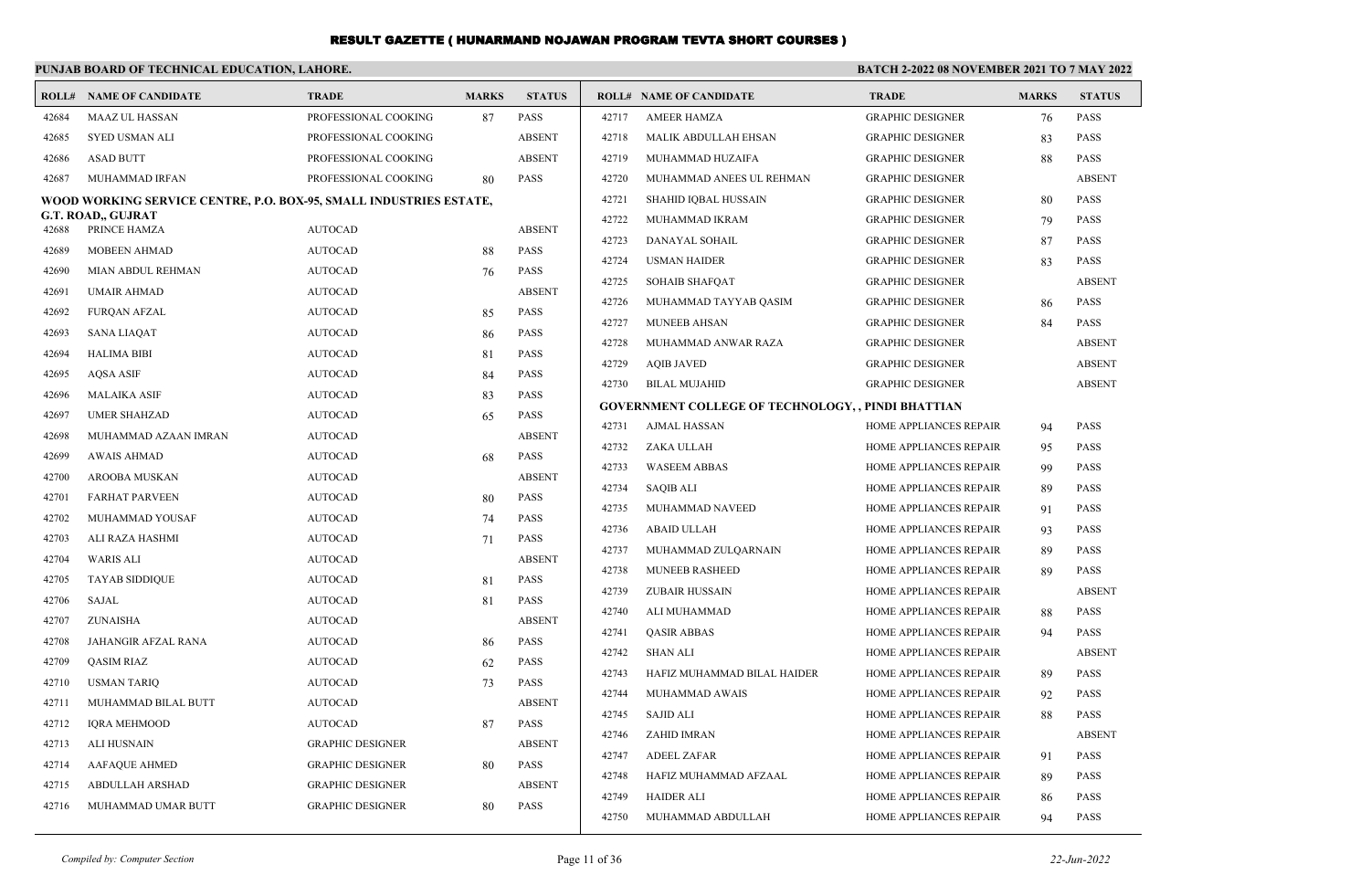|       | PUNJAB BOARD OF TECHNICAL EDUCATION, LAHORE. |                        |              |               |       |                                | <b>BATCH 2-2022 08 NOVEMBER 2021 TO 7 MAY 2022</b> |              |               |
|-------|----------------------------------------------|------------------------|--------------|---------------|-------|--------------------------------|----------------------------------------------------|--------------|---------------|
|       | <b>ROLL# NAME OF CANDIDATE</b>               | <b>TRADE</b>           | <b>MARKS</b> | <b>STATUS</b> |       | <b>ROLL# NAME OF CANDIDATE</b> | <b>TRADE</b>                                       | <b>MARKS</b> | <b>STATUS</b> |
| 42751 | <b>HAFIZ ABU BAKKAR</b>                      | HOME APPLIANCES REPAIR | 91           | <b>PASS</b>   | 42785 | <b>ALI HAMZA</b>               | <b>MACHINIST</b>                                   | 84           | <b>PASS</b>   |
| 42752 | <b>NABEEL HASSAN</b>                         | HOME APPLIANCES REPAIR | 84           | <b>PASS</b>   | 42786 | HAFIZ HAIDER BILAL             | <b>MACHINIST</b>                                   | 79           | <b>PASS</b>   |
| 42753 | USAAMA KARAMAT                               | HOME APPLIANCES REPAIR | 94           | <b>PASS</b>   | 42787 | MUHAMMAD USMAN JAVED           | <b>MACHINIST</b>                                   | 65           | <b>PASS</b>   |
| 42754 | MUHAMMAD USMAN                               | HOME APPLIANCES REPAIR | 89           | PASS          | 42788 | MUHAMMAD ISMAEEL               | <b>MACHINIST</b>                                   | 80           | <b>PASS</b>   |
| 42755 | ANEES UR REHMAN                              | HOME APPLIANCES REPAIR | 92           | <b>PASS</b>   | 42789 | <b>TEHZEEB UL HASSAN</b>       | <b>MACHINIST</b>                                   | 84           | <b>PASS</b>   |
| 42756 | MUHAMMAD USMAN ALI                           | CIVIL SURVEYOR         | 97           | <b>PASS</b>   | 42790 | MUHAMMAD UZAIR                 | <b>MACHINIST</b>                                   |              | <b>ABSENT</b> |
| 42757 | MOHSIN SHEHZAD                               | <b>CIVIL SURVEYOR</b>  | 91           | <b>PASS</b>   | 42791 | MUHAMMAD HASSAN TABASSUM       | <b>MACHINIST</b>                                   | 80           | <b>PASS</b>   |
| 42758 | <b>ALI SHER</b>                              | <b>CIVIL SURVEYOR</b>  |              | <b>ABSENT</b> | 42792 | MUHAMMAD ZEESHAN               | <b>MACHINIST</b>                                   | 84           | <b>PASS</b>   |
| 42759 | MUHAMMAD SHOAIB                              | CIVIL SURVEYOR         | 95           | <b>PASS</b>   | 42793 | <b>AQEEL AHMAD</b>             | <b>MACHINIST</b>                                   | 81           | <b>PASS</b>   |
| 42760 | <b>ABDUL QADIR</b>                           | <b>CIVIL SURVEYOR</b>  | 95           | <b>PASS</b>   | 42794 | MUHAMMAD ABU BAKAR SIDDIQUE    | <b>MACHINIST</b>                                   | 74           | <b>PASS</b>   |
| 42761 | MUHAMMAD GULFAM                              | CIVIL SURVEYOR         | 94           | <b>PASS</b>   | 42795 | JAHANZAIB JAMIL                | <b>MACHINIST</b>                                   | 85           | <b>PASS</b>   |
| 42762 | MUHAMMAD IBRAHIM                             | CIVIL SURVEYOR         | 92           | <b>PASS</b>   | 42796 | MIRZA EHTASHAM BAIG            | <b>MACHINIST</b>                                   |              | <b>ABSENT</b> |
| 42763 | SABAR ALI                                    | CIVIL SURVEYOR         |              | <b>ABSENT</b> | 42797 | MUHAMMAD MUNEEB SHAHZAD        | <b>MACHINIST</b>                                   | 85           | <b>PASS</b>   |
| 42764 | ABU BAKAR SADDIQ                             | <b>CIVIL SURVEYOR</b>  | 93           | <b>PASS</b>   | 42798 | KHALID MEHMOOD                 | <b>MACHINIST</b>                                   | 84           | <b>PASS</b>   |
| 42765 | <b>WASIF IQBAL</b>                           | CIVIL SURVEYOR         | 94           | <b>PASS</b>   | 42799 | MUHAMMAD ASAD ZAMAN            | <b>MACHINIST</b>                                   | 70           | <b>PASS</b>   |
| 42766 | <b>MUDASSAR QADIR</b>                        | CIVIL SURVEYOR         | 97           | <b>PASS</b>   | 42800 | MUHAMMAD AZEEM ARIF SIAL       | <b>MACHINIST</b>                                   |              | <b>ABSENT</b> |
| 42767 | SHANZAL UMAR CHOHAN                          | CIVIL SURVEYOR         | 92           | <b>PASS</b>   | 42801 | <b>FAISAL ASLAM</b>            | <b>MACHINIST</b>                                   | 70           | <b>PASS</b>   |
| 42768 | <b>SHAHZAD ALI</b>                           | <b>CIVIL SURVEYOR</b>  | 84           | <b>PASS</b>   | 42802 | SHAHZAD ALI                    | <b>MACHINIST</b>                                   | 84           | <b>PASS</b>   |
| 42769 | <b>ABU SUFIAN</b>                            | <b>CIVIL SURVEYOR</b>  | 95           | <b>PASS</b>   | 42803 | <b>AORANG ZAIB</b>             | <b>MACHINIST</b>                                   | 85           | <b>PASS</b>   |
| 42770 | <b>SAQLAIN ABBAS</b>                         | CIVIL SURVEYOR         | 97           | <b>PASS</b>   | 42804 | MUHAMMAD ABDULLAH              | <b>MACHINIST</b>                                   | 85           | <b>PASS</b>   |
| 42771 | USMAN ANWAR                                  | <b>CIVIL SURVEYOR</b>  | 88           | <b>PASS</b>   | 42805 | ARSHAD RIAZ                    | <b>MACHINIST</b>                                   | 70           | <b>PASS</b>   |
| 42772 | USMAN ZAFAR                                  | <b>CIVIL SURVEYOR</b>  |              | <b>ABSENT</b> | 42806 | <b>MOHSIN HABIB</b>            | SOLAR PHOTOVOLTAIC (PV)                            | 99           | <b>PASS</b>   |
| 42773 | MUHAMMAD ZAMAN                               | <b>CIVIL SURVEYOR</b>  |              | <b>ABSENT</b> |       |                                | <b>SYSTEMS FOR POWER</b><br><b>GENERATION</b>      |              |               |
| 42774 | MUHAMMAD AAQIB SHAHZAD                       | <b>CIVIL SURVEYOR</b>  |              | <b>ABSENT</b> | 42807 | .MUHAMMAD TAHIR RAZA           | SOLAR PHOTOVOLTAIC (PV)                            | 99           | <b>PASS</b>   |
| 42775 | <b>ADNAN AHMAD</b>                           | <b>CIVIL SURVEYOR</b>  | 91           | <b>PASS</b>   |       |                                | <b>SYSTEMS FOR POWER</b><br><b>GENERATION</b>      |              |               |
| 42776 | <b>SAAD MURID</b>                            | CIVIL SURVEYOR         | 89           | <b>PASS</b>   | 42808 | MUHAMMAD RAMZAN                | SOLAR PHOTOVOLTAIC (PV)                            | 96           | <b>PASS</b>   |
| 42777 | <b>ABU ZAR</b>                               | <b>CIVIL SURVEYOR</b>  |              | <b>ABSENT</b> |       |                                | <b>SYSTEMS FOR POWER</b><br><b>GENERATION</b>      |              |               |
| 42778 | MUHAMMAD ADNAN                               | <b>CIVIL SURVEYOR</b>  | 89           | <b>PASS</b>   | 42809 | USMAN ISHAQ                    | SOLAR PHOTOVOLTAIC (PV)                            | 95           | <b>PASS</b>   |
| 42779 | <b>RAHAT ALI</b>                             | <b>CIVIL SURVEYOR</b>  | 91           | <b>PASS</b>   |       |                                | <b>SYSTEMS FOR POWER</b><br><b>GENERATION</b>      |              |               |
| 42780 | MUHAMMAD HUSSAIN                             | CIVIL SURVEYOR         |              | ABSENT        |       | 42810 ALI HASSAN SHAH          | SOLAR PHOTOVOLTAIC (PV)                            | 99           | PASS          |
|       | <b>GOVT. COLLEGE OF TECHNOLOGY, , JHANG</b>  |                        |              |               |       |                                | <b>SYSTEMS FOR POWER</b><br><b>GENERATION</b>      |              |               |
| 42781 | MUHAMMAD ALI KHALIL                          | <b>MACHINIST</b>       | 85           | PASS          | 42811 | <b>AMIR SHAHZAD</b>            | SOLAR PHOTOVOLTAIC (PV)                            | 95           | <b>PASS</b>   |
| 42782 | MUHAMMAD HAMZA AWAIS                         | <b>MACHINIST</b>       | 79           | <b>PASS</b>   |       |                                | <b>SYSTEMS FOR POWER</b><br><b>GENERATION</b>      |              |               |
| 42783 | MUHAMMAD FAHEEM ASHRAF                       | <b>MACHINIST</b>       | 85           | PASS          | 42812 | <b>UMIR ARSOOL</b>             | SOLAR PHOTOVOLTAIC (PV)                            | 78           | PASS          |
| 42784 | <b>NANSOOR HAIDER</b>                        | <b>MACHINIST</b>       | 80           | PASS          |       |                                | <b>SYSTEMS FOR POWER</b><br><b>GENERATION</b>      |              |               |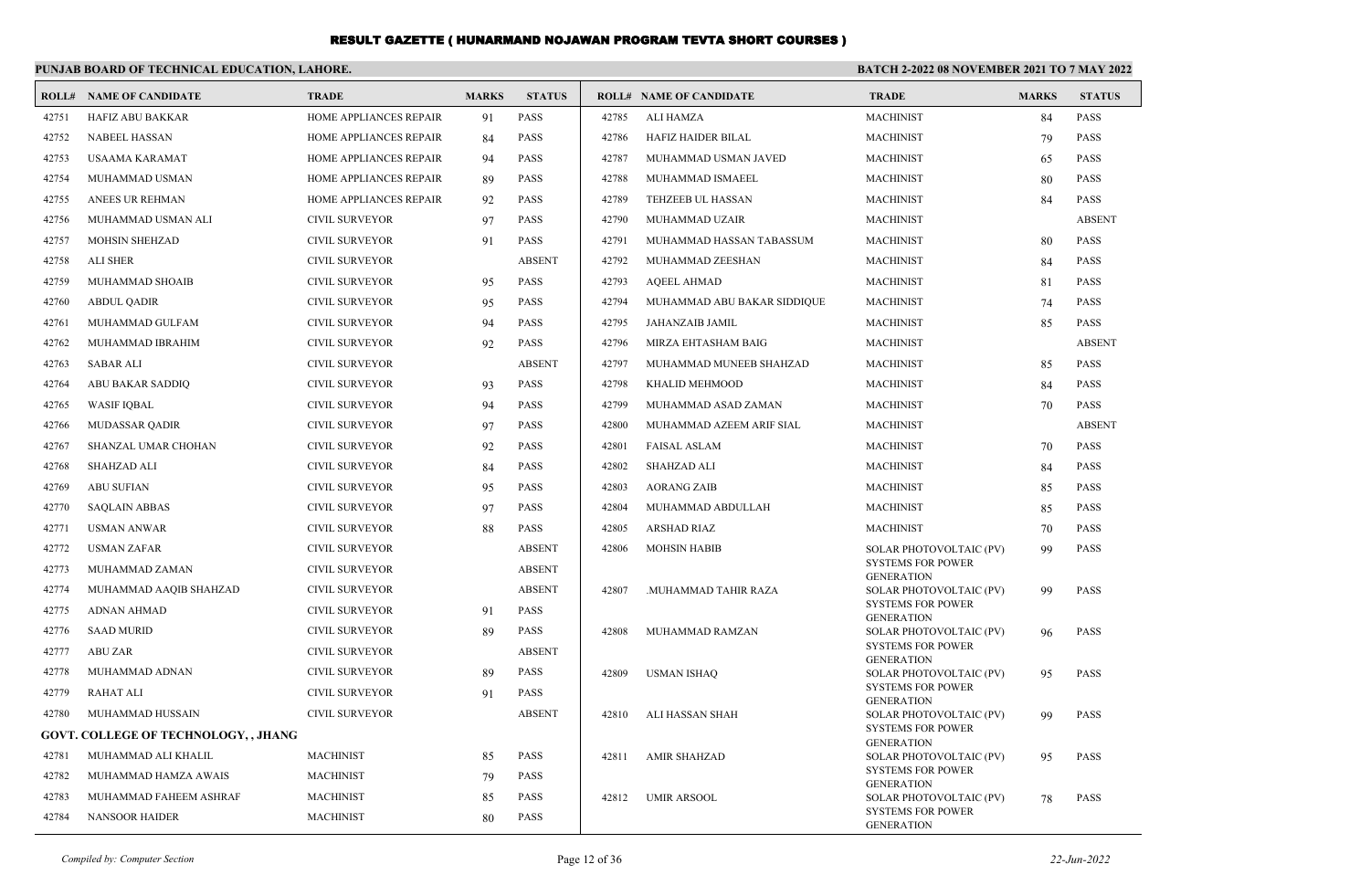#### **PUNJAB BOARD OF TECHNICAL EDUCATION, LAHORE. BATCH 2-2022 08 NOVEMBER 2021 TO 7 MAY 2022 ROLL# NAME OF CANDIDATE TRADE MARKS STATUS ROLL# NAME OF CANDIDATE TRADE MARKS STATUS** SOLAR PHOTOVOLTAIC (PV) 99 PASS SYSTEMS FOR POWER GENERATION 42813 AZMAT ULLAH SOLAR PHOTOVOLTAIC (PV) 90 PASS SYSTEMS FOR POWER GENERATION 42814 FAKHAR UR REHMAN SOLAR PHOTOVOLTAIC (PV) 90 PASS SYSTEMS FOR POWER GENERATION 42815 FIAZ AHMAD SOLAR PHOTOVOLTAIC (PV) 96 PASS SYSTEMS FOR POWER GENERATION 42816 ABDUL MATEEN SOLAR PHOTOVOLTAIC (PV) 87 PASS SYSTEMS FOR POWER GENERATION 42817 MUHAMMAD YASIR AMEEN SOLAR PHOTOVOLTAIC (PV) 78 PASS SYSTEMS FOR POWER GENERATION 42818 MUHAMMAD RAFIQUE SOLAR PHOTOVOLTAIC (PV) 85 PASS SYSTEMS FOR POWER GENERATION 42819 MUHAMMAD OSAMA SOLAR PHOTOVOLTAIC (PV) 85 PASS SYSTEMS FOR POWER GENERATION 42820 JUNAID HASSAN SOLAR PHOTOVOLTAIC (PV) 84 PASS SYSTEMS FOR POWER GENERATION 42821 MONIS ANWAR SOLAR PHOTOVOLTAIC (PV) 90 PASS SYSTEMS FOR POWER **GENERATION**  42822 GHULAM SHABBIR SOLAR PHOTOVOLTAIC (PV) 78 PASS SYSTEMS FOR POWER GENERATION 42823 TOUSEEF KHAWAR SOLAR PHOTOVOLTAIC (PV) 86 PASS SYSTEMS FOR POWER GENERATION 42824 NAJI ULLAH SHAH SOLAR PHOTOVOLTAIC (PV) 82 PASS SYSTEMS FOR POWER GENERATION 42825 WAQAS AHMAD SOLAR PHOTOVOLTAIC (PV) 96 PASS SYSTEMS FOR POWER GENERATION 42826 MUHAMMAD ALI SOLAR PHOTOVOLTAIC (PV) 97 PASS SYSTEMS FOR POWER **GENERATION**  42827 KHIZAR MUHAMMAD SOLAR PHOTOVOLTAIC (PV) 83 PASS SYSTEMS FOR POWER GENERATION 42828 MUHAMMAD IRFAN SOLAR PHOTOVOLTAIC (PV) 92 PASS 42829 USAMA MAZHAR SOLAR PHOTOVOLTAIC (PV) 92 PASS SYSTEMS FOR POWER GENERATION 42830 SHAHID UR REHMAN 42831 GUL AFROZ COMPUTER APPLICATIONS 84 PASS 42832 MUHAMMAD ADIL NAZEER COMPUTER APPLICATIONS 83 PASS 42833 SAMAR ABBAS COMPUTER APPLICATIONS 83 PASS 42834 NOMAN ALI COMPUTER APPLICATIONS 88 PASS 42835 AHMED YAR COMPUTER APPLICATIONS 94 PASS 42836 NASIR ALI COMPUTER APPLICATIONS 95 PASS 42837 SHAHID IQBAL COMPUTER APPLICATIONS 85 PASS 42838 MUHAMMAD HASNAIN HAIDER COMPUTER APPLICATIONS 74 PASS 42839 SADAR HUSSAIN SHAH COMPUTER APPLICATIONS 89 PASS 42840 MUHAMMAD NAFEES COMPUTER APPLICATIONS 89 PASS 42841 MUHAMMAD BILAL COMPUTER APPLICATIONS 93 PASS 42842 TAHIR MUSHTAQ COMPUTER APPLICATIONS 84 PASS 42843 SAQLAIN MUSHTAQ COMPUTER APPLICATIONS 86 PASS 42844 MUHAMMAD IMRAN COMPUTER APPLICATIONS 92 PASS 42845 USAMA ASLAM COMPUTER APPLICATIONS 94 PASS 42846 NAJEEB ULLAH SHAH COMPUTER APPLICATIONS 86 PASS 42847 MUHAMMAD SHAHID ABBAS COMPUTER APPLICATIONS 89 PASS 42848 SAKHAWAT ALI COMPUTER APPLICATIONS 87 PASS 42849 ALLAH YAR COMPUTER APPLICATIONS 93 PASS 42850 ALI HASSANAIN COMPUTER APPLICATIONS 88 PASS 42851 SYED TAYYAMAN ALI COMPUTER APPLICATIONS 91 PASS 42852 MEHMOOD UL HASSAN COMPUTER APPLICATIONS 90 PASS 42853 GUL SHAHBAZ COMPUTER APPLICATIONS 95 PASS 42854 MUHAMMAD IMRAN SHAH COMPUTER APPLICATIONS 86 PASS 42855 MUZAMIL ABBAS COMPUTER APPLICATIONS 93 PASS 42856 AAMIR SHAHZAD AUTOCAD AUTOCAD 86 PASS 42857 HASNAIN MUAVIA AUTOCAD 93 PASS 42858 KASHIF IQBAL AUTOCAD 91 PASS 42859 MUHAMMAD ANWAR AUTOCAD 90 PASS 42860 MUHAMMAD ALI AUTOCAD 71 PASS 42861 MUHAMMAD HASEEB SAJJAD AUTOCAD 91 PASS

SYSTEMS FOR POWER GENERATION

 42862 MUHAMMAD HUSSAIN AUTOCAD 94 PASS 42863 MUHAMMAD MEESAM MEHDI AUTOCAD 92 PASS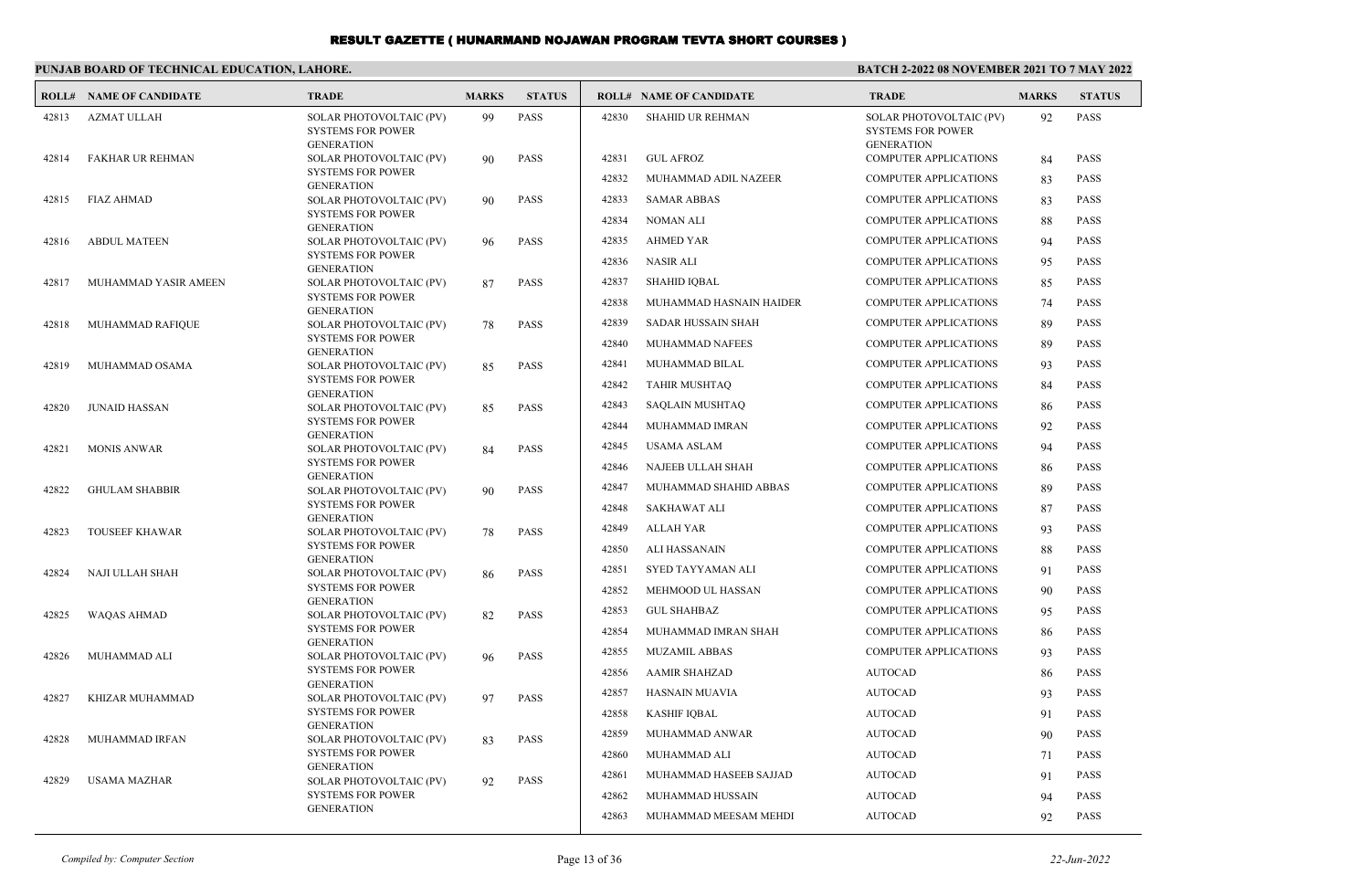|       | PUNJAB BOARD OF TECHNICAL EDUCATION, LAHORE. |                    |              |               |                |                                                                       | <b>BATCH 2-2022 08 NOVEMBER 2021 TO 7 MAY 2022</b> |              |                            |  |
|-------|----------------------------------------------|--------------------|--------------|---------------|----------------|-----------------------------------------------------------------------|----------------------------------------------------|--------------|----------------------------|--|
|       | <b>ROLL# NAME OF CANDIDATE</b>               | <b>TRADE</b>       | <b>MARKS</b> | <b>STATUS</b> |                | <b>ROLL# NAME OF CANDIDATE</b>                                        | <b>TRADE</b>                                       | <b>MARKS</b> | <b>STATUS</b>              |  |
| 42864 | MUHAMMAD MEESAM ZAMAN                        | <b>AUTOCAD</b>     | 85           | PASS          | 42899          | TAHIR MAHMOOD SHAH                                                    | <b>ELECTRICIAN</b>                                 | 94           | <b>PASS</b>                |  |
| 42865 | MUHAMMAD MEHBOOB ALI                         | <b>AUTOCAD</b>     | 90           | PASS          | 42900          | SADDAM HUSSAIN SHAH                                                   | <b>ELECTRICIAN</b>                                 | 94           | <b>PASS</b>                |  |
| 42866 | MUHAMMAD MUBBASHAR                           | <b>AUTOCAD</b>     | 93           | PASS          | 42901          | <b>HASNAIN ALI</b>                                                    | <b>ELECTRICIAN</b>                                 | 96           | <b>PASS</b>                |  |
| 42867 | MUHAMMAD MUNEEB                              | <b>AUTOCAD</b>     | 81           | PASS          | 42902          | MUHAMMAD DANIAL HUSSAIN                                               | <b>ELECTRICIAN</b>                                 | 95           | <b>PASS</b>                |  |
| 42868 | MUHAMMAD RIASAT                              | <b>AUTOCAD</b>     | 91           | PASS          | 42903          | ASAD HAROON SHAH                                                      | <b>ELECTRICIAN</b>                                 | 97           | <b>PASS</b>                |  |
| 42869 | MUHAMMAD SHAH ZAIB                           | <b>AUTOCAD</b>     | 90           | PASS          | 42904          | MUHAMMAD SHAKEEL                                                      | <b>ELECTRICIAN</b>                                 | 94           | <b>PASS</b>                |  |
| 42870 | MUHAMMAD UMAR AYUB                           | <b>AUTOCAD</b>     | 93           | <b>PASS</b>   | 42905          | MUHAMMAD SHAJI ALI                                                    | <b>ELECTRICIAN</b>                                 | 98           | <b>PASS</b>                |  |
| 42871 | MUNEEB UR REHMAN                             | <b>AUTOCAD</b>     | 92           | <b>PASS</b>   |                | <b>GOVERNMENT COLLEGE OF TECHNOLOGY, MAIN JEHLUM ROAD, PIND DADAN</b> |                                                    |              |                            |  |
| 42872 | <b>MUSHARAF ABBAS</b>                        | <b>AUTOCAD</b>     | 88           | <b>PASS</b>   | KHAN<br>42906  | <b>USAMA BIN ARSHAD</b>                                               | <b>CIVIL SURVEYOR</b>                              |              | PASS                       |  |
| 42873 | <b>MUZAMIL HUSSAIN</b>                       | <b>AUTOCAD</b>     | 87           | PASS          | 42907          |                                                                       |                                                    | 100          | <b>PASS</b>                |  |
| 42874 | <b>RIZWAN</b>                                | <b>AUTOCAD</b>     | 88           | PASS          | 42908          | <b>AHSAN MEHMOOD</b><br>MUHAMMAD ADEEM HAIDER                         | <b>CIVIL SURVEYOR</b><br><b>CIVIL SURVEYOR</b>     | 89           | <b>PASS</b>                |  |
| 42875 | <b>RIZWAN RAFIQUE</b>                        | <b>AUTOCAD</b>     | 70           | PASS          |                |                                                                       |                                                    | 83           |                            |  |
| 42876 | <b>SANA ULLAH</b>                            | <b>AUTOCAD</b>     | 64           | PASS          | 42909<br>42910 | <b>SHUMAIL RAZA</b><br>MUHAMMAD RIZWAN                                | <b>CIVIL SURVEYOR</b><br><b>CIVIL SURVEYOR</b>     | 81           | <b>PASS</b><br><b>PASS</b> |  |
| 42877 | <b>SAQLAIN RASHEED</b>                       | <b>AUTOCAD</b>     | 71           | PASS          |                |                                                                       |                                                    | 100          |                            |  |
| 42878 | <b>TAWAKAL ABBAS</b>                         | <b>AUTOCAD</b>     | 64           | PASS          | 42911<br>42912 | <b>MUDASSAR HUSSAIN</b><br><b>TANZEEL HUSSAIN</b>                     | <b>CIVIL SURVEYOR</b><br><b>CIVIL SURVEYOR</b>     | 91           | <b>PASS</b>                |  |
| 42879 | <b>USAMA NASIR</b>                           | <b>AUTOCAD</b>     | 66           | <b>PASS</b>   |                |                                                                       |                                                    | 88           | PASS                       |  |
| 42880 | <b>USMAN HAIDER</b>                          | <b>AUTOCAD</b>     | 95           | PASS          | 42913          | SYED MUHAMMAD ALI SHAH KAZMI                                          | <b>CIVIL SURVEYOR</b>                              | 82           | PASS                       |  |
| 42881 | ABU BAKAR ALI                                | <b>ELECTRICIAN</b> | 99           | PASS          | 42914          | SYED ZURIYAT SHABBIR KAZMI                                            | <b>CIVIL SURVEYOR</b>                              |              | <b>ABSENT</b>              |  |
| 42882 | <b>WAJID ALI</b>                             | <b>ELECTRICIAN</b> | 96           | PASS          | 42915          | MUHAMMAD RAMZAN                                                       | <b>CIVIL SURVEYOR</b>                              | 100          | PASS                       |  |
| 42883 | JAMAT ALI                                    | <b>ELECTRICIAN</b> | 92           | <b>PASS</b>   | 42916          | MUHAMMAD SHEHZAD                                                      | <b>CIVIL SURVEYOR</b>                              |              | <b>ABSENT</b>              |  |
| 42884 | MUHAMMAD SABIR                               | <b>ELECTRICIAN</b> | 91           | PASS          | 42917          | SHAHZAD AHMAD                                                         | <b>CIVIL SURVEYOR</b>                              | 83           | PASS                       |  |
| 42885 | MUHAMMAD YOUSAF                              | <b>ELECTRICIAN</b> | 99           | <b>PASS</b>   | 42918          | <b>SYED MUJAHID HUSSAIN</b>                                           | <b>CIVIL SURVEYOR</b>                              | 85           | <b>PASS</b>                |  |
| 42886 | MUHAMMAD SHAHBAZ                             | <b>ELECTRICIAN</b> | 95           | PASS          | 42919          | <b>TAHIR ALI</b>                                                      | <b>CIVIL SURVEYOR</b>                              | 100          | <b>PASS</b>                |  |
| 42887 | MUHAMMAD IRFAN                               | <b>ELECTRICIAN</b> | 89           | PASS          | 42920          | MUHAMMAD QASIM                                                        | <b>CIVIL SURVEYOR</b>                              | 100          | <b>PASS</b>                |  |
| 42888 | MUHAMMAD SAQLAIN WARIS                       | <b>ELECTRICIAN</b> | 92           | PASS          | 42921          | MUHAMMAD ZUBAIR                                                       | <b>CIVIL SURVEYOR</b>                              | 100          | <b>PASS</b>                |  |
| 42889 | SAMI UL ALLAH                                | <b>ELECTRICIAN</b> | 94           | PASS          | 42922          | MUHAMMAD KHUBAIB TAQI                                                 | <b>CIVIL SURVEYOR</b>                              |              | <b>ABSENT</b>              |  |
| 42890 | HAFIZ AQIB NAWAZ                             | <b>ELECTRICIAN</b> |              | <b>ABSENT</b> | 42923          | <b>UZAIR AHMAD</b>                                                    | <b>CIVIL SURVEYOR</b>                              | 80           | <b>PASS</b>                |  |
| 42891 | HAJI SULTAN                                  | <b>ELECTRICIAN</b> | 95           | PASS          | 42924          | <b>USMAN ARSHAD</b>                                                   | <b>CIVIL SURVEYOR</b>                              | 100          | PASS                       |  |
| 42892 | MUHAMMAD YASIR ABBAS                         | <b>ELECTRICIAN</b> | 99           | PASS          | 42925          | MUHAMMAD SAQIB                                                        | <b>CIVIL SURVEYOR</b>                              | 83           | <b>PASS</b>                |  |
| 42893 | MUHAMMAD YASEEN                              | <b>ELECTRICIAN</b> | 96           | PASS          | 42926          | MUHAMMAD FARAZ SHABIR                                                 | <b>CIVIL SURVEYOR</b>                              | 83           | <b>PASS</b>                |  |
| 42894 | MUHAMMAD ISHAO                               | <b>ELECTRICIAN</b> | 96           | PASS          | 42927          | <b>ZUBAIR HASSAN</b>                                                  | <b>CIVIL SURVEYOR</b>                              | 100          | <b>PASS</b>                |  |
| 42895 | <b>SAQLAIN YOUSAF</b>                        | <b>ELECTRICIAN</b> | 95           | PASS          | 42928          | <b>DANIAL AHMAD</b>                                                   | <b>CIVIL SURVEYOR</b>                              | 100          | <b>PASS</b>                |  |
| 42896 | <b>AMIR RIAZ</b>                             | <b>ELECTRICIAN</b> | 95           | PASS          | 42929          | <b>KAMRAN ALI</b>                                                     | <b>CIVIL SURVEYOR</b>                              |              | <b>ABSENT</b>              |  |
| 42897 | MUHAMMAD FAROOO                              | <b>ELECTRICIAN</b> | 93           | PASS          | 42930          | <b>SHAHZAIB</b>                                                       | <b>ELECTRICIAN</b>                                 | 84           | <b>PASS</b>                |  |
| 42898 | <b>EHSAN YOUSAF</b>                          | <b>ELECTRICIAN</b> | 93           | <b>PASS</b>   | 42931          | SYED AHSAN ALI RAZA                                                   | <b>ELECTRICIAN</b>                                 |              | <b>ABSENT</b>              |  |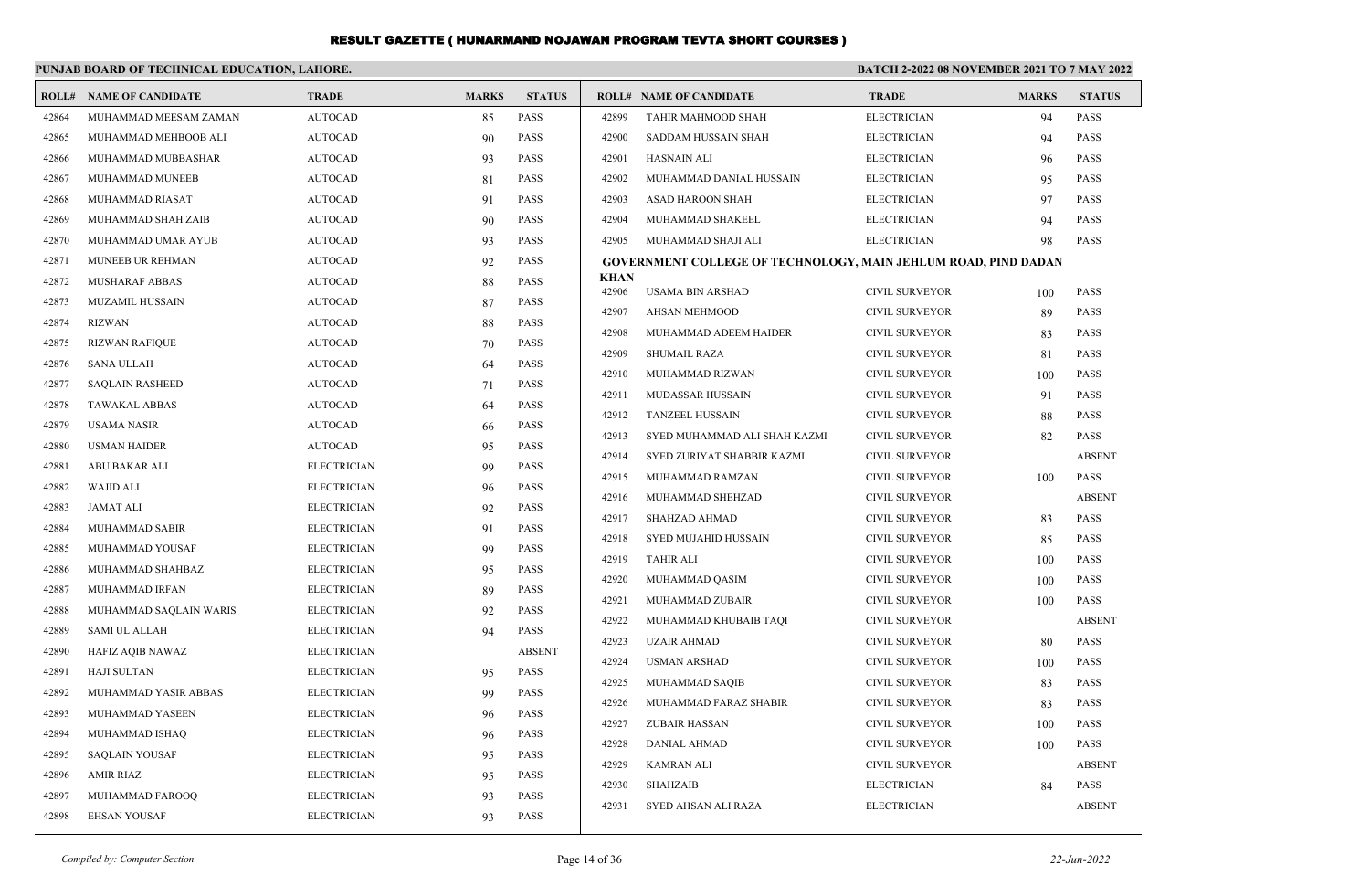|       | PUNJAB BOARD OF TECHNICAL EDUCATION, LAHORE. |                              |              |               | BATCH 2-2022 08 NOVEMBER 2021 TO 7 MAY 2022 |                                                           |                              |              |               |  |
|-------|----------------------------------------------|------------------------------|--------------|---------------|---------------------------------------------|-----------------------------------------------------------|------------------------------|--------------|---------------|--|
|       | <b>ROLL# NAME OF CANDIDATE</b>               | <b>TRADE</b>                 | <b>MARKS</b> | <b>STATUS</b> |                                             | <b>ROLL# NAME OF CANDIDATE</b>                            | <b>TRADE</b>                 | <b>MARKS</b> | <b>STATUS</b> |  |
| 42932 | <b>FAKHR ALI</b>                             | <b>ELECTRICIAN</b>           |              | <b>ABSENT</b> | 42967                                       | MUHAMMAD SAFEER                                           | <b>COMPUTER APPLICATIONS</b> | 94           | <b>PASS</b>   |  |
| 42933 | <b>BAKHTAWAR HUSSAIN</b>                     | <b>ELECTRICIAN</b>           | 91           | <b>PASS</b>   | 42968                                       | MUHAMMAD WASEEM ZAFAR                                     | <b>COMPUTER APPLICATIONS</b> | 99           | <b>PASS</b>   |  |
| 42934 | MUHAMMAD ZUBAIR                              | <b>ELECTRICIAN</b>           | 83           | <b>PASS</b>   | 42969                                       | <b>ZOHAIB HUSSAIN</b>                                     | <b>COMPUTER APPLICATIONS</b> |              | <b>ABSENT</b> |  |
| 42935 | MUHAMMAD SAMI                                | <b>ELECTRICIAN</b>           | 86           | <b>PASS</b>   | 42970                                       | ALI ALIYAN                                                | <b>COMPUTER APPLICATIONS</b> | 98           | <b>PASS</b>   |  |
| 42936 | <b>HASRAT ZAMAN</b>                          | <b>ELECTRICIAN</b>           | 85           | <b>PASS</b>   | 42971                                       | <b>HASSNAIN HAIDER</b>                                    | <b>COMPUTER APPLICATIONS</b> | 79           | <b>PASS</b>   |  |
| 42937 | MUHAMMAD AMMAR                               | <b>ELECTRICIAN</b>           | 94           | <b>PASS</b>   | 42972                                       | MUHAMMAD MATTTI ULLAH                                     | <b>COMPUTER APPLICATIONS</b> | 82           | <b>PASS</b>   |  |
| 42938 | MUSANNAF SHAHZAD ALI                         | <b>ELECTRICIAN</b>           | 87           | <b>PASS</b>   | 42973                                       | ABDUL REHMAN ASGHAR                                       | <b>COMPUTER APPLICATIONS</b> | 86           | <b>PASS</b>   |  |
| 42939 | <b>NAVEED ARIF</b>                           | <b>ELECTRICIAN</b>           | 85           | <b>PASS</b>   | 42974                                       | MUHAMMAD ARSLAN SHAH                                      | <b>COMPUTER APPLICATIONS</b> | 94           | <b>PASS</b>   |  |
| 42940 | <b>WAQAS ALI</b>                             | <b>ELECTRICIAN</b>           | 91           | <b>PASS</b>   | 42975                                       | MUHAMMAD SAFDAR                                           | COMPUTER APPLICATIONS        | 88           | <b>PASS</b>   |  |
| 42941 | <b>SOHAIL UMAR</b>                           | <b>ELECTRICIAN</b>           | 84           | <b>PASS</b>   | 42976                                       | <b>ZAIN UL ABIDIN</b>                                     | COMPUTER APPLICATIONS        | 89           | PASS          |  |
| 42942 | <b>USAMA IQBAL</b>                           | <b>ELECTRICIAN</b>           | 85           | <b>PASS</b>   | 42977                                       | <b>REHMAT ALI</b>                                         | COMPUTER APPLICATIONS        | 85           | <b>PASS</b>   |  |
| 42943 | MUHAMMAD IMTIAZ                              | <b>ELECTRICIAN</b>           |              | <b>ABSENT</b> | 42978                                       | <b>HUSSAIN YAQUB</b>                                      | <b>COMPUTER APPLICATIONS</b> |              | <b>ABSENT</b> |  |
| 42944 | <b>SYED JALAL ABBAS</b>                      | <b>ELECTRICIAN</b>           | 90           | <b>PASS</b>   | 42979                                       | MUHAMMAD WAQAS                                            | <b>COMPUTER APPLICATIONS</b> | 88           | <b>PASS</b>   |  |
| 42945 | MUHAMMAD ABU BAKAR                           | <b>ELECTRICIAN</b>           | 87           | <b>PASS</b>   | 42980                                       | <b>HASSAN BILAL</b>                                       | <b>CIVIL SURVEYOR</b>        | 88           | <b>PASS</b>   |  |
| 42946 | <b>AZHAR IOBAL</b>                           | <b>ELECTRICIAN</b>           | 90           | <b>PASS</b>   |                                             | <b>GOVT. COLLEGE OF TECHNOLOGY, , JOHARABAD (KHUSHAB)</b> |                              |              |               |  |
| 42947 | <b>TAHIR MEHMOOD</b>                         | <b>ELECTRICIAN</b>           | 87           | <b>PASS</b>   | 42981                                       | <b>TALMEEZ AKBAR</b>                                      | PROFESSIONAL COOKING         | 97           | <b>PASS</b>   |  |
| 42948 | MUHAMMAD MUBEEN TAHIR                        | <b>ELECTRICIAN</b>           | 94           | <b>PASS</b>   | 42982                                       | MUHAMMAD SHERAZ                                           | PROFESSIONAL COOKING         | 95           | <b>PASS</b>   |  |
| 42949 | HAMZA REHMAN                                 | <b>ELECTRICIAN</b>           | 91           | <b>PASS</b>   | 42983                                       | ATTA MUHAMMAD                                             | PROFESSIONAL COOKING         | 97           | <b>PASS</b>   |  |
| 42950 | <b>RASHID MEHMOOD</b>                        | <b>ELECTRICIAN</b>           | 93           | <b>PASS</b>   | 42984                                       | <b>QAISAR RAZA</b>                                        | PROFESSIONAL COOKING         | 75           | <b>PASS</b>   |  |
| 42951 | MUHAMMAD SHAHBAZ                             | <b>ELECTRICIAN</b>           | 83           | <b>PASS</b>   | 42985                                       | MUHAMMAD AZHAR                                            | PROFESSIONAL COOKING         | 97           | <b>PASS</b>   |  |
| 42952 | MUHAMMAD DANYAL                              | <b>ELECTRICIAN</b>           | 85           | <b>PASS</b>   | 42986                                       | MUHAMMAD ALI HAIDER                                       | PROFESSIONAL COOKING         | 69           | <b>PASS</b>   |  |
| 42953 | MUHAMMAD WAJID MASOOD                        | <b>ELECTRICIAN</b>           | 91           | <b>PASS</b>   | 42987                                       | ELIZABETH PERVAIZ                                         | PROFESSIONAL COOKING         |              | <b>ABSENT</b> |  |
| 42954 | MUHAMMAD FAHEEM                              | <b>ELECTRICIAN</b>           |              | <b>ABSENT</b> | 42988                                       | RIMSHA TARIQ                                              | PROFESSIONAL COOKING         | 86           | <b>PASS</b>   |  |
| 42955 | SYED IMRAN HUSSAIN SHAH                      | <b>COMPUTER APPLICATIONS</b> | 96           | <b>PASS</b>   | 42989                                       | HAFIZ HASSAN MEHMOOD                                      | PROFESSIONAL COOKING         | 97           | <b>PASS</b>   |  |
| 42956 | <b>KASHIF HUSSAIN</b>                        | <b>COMPUTER APPLICATIONS</b> | 93           | <b>PASS</b>   | 42990                                       | <b>ZAINAB KHALID</b>                                      | PROFESSIONAL COOKING         |              | <b>ABSENT</b> |  |
| 42957 | ABDUL HANAN ALI RAZA                         | <b>COMPUTER APPLICATIONS</b> |              | <b>ABSENT</b> | 42991                                       | <b>ADEELA NOREEN</b>                                      | PROFESSIONAL COOKING         | 96           | <b>PASS</b>   |  |
| 42958 | <b>NAEEM AFZAL</b>                           | <b>COMPUTER APPLICATIONS</b> |              | <b>ABSENT</b> | 42992                                       | RABIYA MAHMOOB                                            | PROFESSIONAL COOKING         | 94           | <b>PASS</b>   |  |
| 42959 | <b>MUBEEN ALI</b>                            | <b>COMPUTER APPLICATIONS</b> | 100          | <b>PASS</b>   | 42993                                       | HAFIZ MUHAMMAD HASSAN                                     | PROFESSIONAL COOKING         |              | <b>ABSENT</b> |  |
| 42960 | MUHAMMAD ABBAS                               | <b>COMPUTER APPLICATIONS</b> | 94           | <b>PASS</b>   | 42994                                       | FAROOQ<br><b>SAAD ASIF</b>                                | PROFESSIONAL COOKING         |              | <b>ABSENT</b> |  |
| 42961 | MUHAMMAD NAFEEL                              | COMPUTER APPLICATIONS        | 91           | <b>PASS</b>   | 42995                                       | MUHAMMAD FAISAL MAHMOOD                                   | PROFESSIONAL COOKING         | 97           | <b>PASS</b>   |  |
| 42962 | <b>HASNAIN ALI</b>                           | <b>COMPUTER APPLICATIONS</b> | 93           | <b>PASS</b>   | 42996                                       | MUHAMMAD UMAIR ASHRAF                                     | PROFESSIONAL COOKING         | 80           | <b>PASS</b>   |  |
| 42963 | <b>REMAN AHMAD</b>                           | <b>COMPUTER APPLICATIONS</b> | 92           | <b>PASS</b>   | 42997                                       | <b>RIZWAN ULLAH</b>                                       | <b>COMPUTER APPLICATIONS</b> |              | <b>ABSENT</b> |  |
| 42964 | RANA HASSAN ALI                              | <b>COMPUTER APPLICATIONS</b> | 67           | <b>PASS</b>   | 42998                                       | MUHAMMAD SHAYAN JAVED                                     | <b>COMPUTER APPLICATIONS</b> |              | <b>ABSENT</b> |  |
| 42965 | <b>ABDUL WAHAB</b>                           | <b>COMPUTER APPLICATIONS</b> | 75           | <b>PASS</b>   | 42999                                       | MUHAMMAD ANSAR                                            | <b>COMPUTER APPLICATIONS</b> | 80           | <b>PASS</b>   |  |
| 42966 | MUHAMMAD KHALID                              | <b>COMPUTER APPLICATIONS</b> | 96           | <b>PASS</b>   |                                             |                                                           |                              |              |               |  |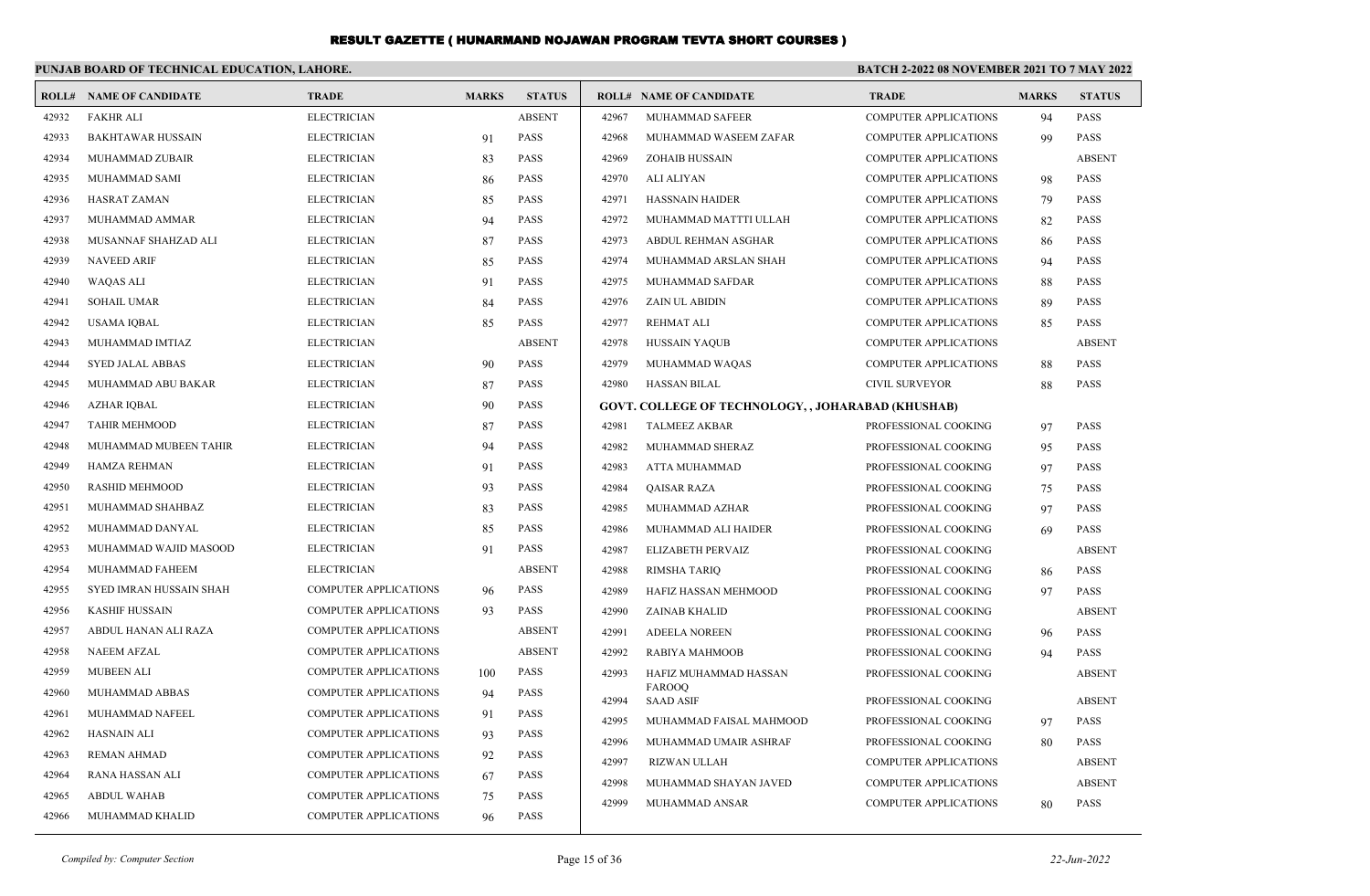#### **PUNJAB BOARD OF TECHNICAL EDUCATION, LAHORE. BATCH 2-2022 08 NOVEMBER 2021 TO 7 MAY 2022 ROLL# NAME OF CANDIDATE TRADE MARKS STATUS ROLL# NAME OF CANDIDATE TRADE MARKS STATUS** 43000 ZARSHAM HAIDER COMPUTER APPLICATIONS ABSENT 43001 HAMMAD MUSTAFA COMPUTER APPLICATIONS ABSENT 43002 MUHAMMAD ASIF AMEER COMPUTER APPLICATIONS 83 PASS 43003 SAQIB JAVED COMPUTER APPLICATIONS 85 PASS 43004 ASIM ZIA COMPUTER APPLICATIONS ABSENT 43005 UMAR FAROOQ COMPUTER APPLICATIONS 85 PASS 43006 MUHAMMAD ADEEL ABDULLAH COMPUTER APPLICATIONS 87 PASS 43007 SHAHID MEHMOOD COMPUTER APPLICATIONS 86 PASS 43008 SYED FAHEEM ABBAS COMPUTER APPLICATIONS 84 PASS 43009 MUHAMMAD SHAKEEL COMPUTER APPLICATIONS ABSENT 43010 SYED HAMMAD HASSAN COMPUTER APPLICATIONS 84 PASS 43011 MUHAMMAD SHAHBAZ COMPUTER APPLICATIONS ABSENT 43012 MUHAMMAD BILAL RABEE COMPUTER APPLICATIONS ABSENT 43013 WALEED TARIQ COMPUTER APPLICATIONS 88 PASS 43014 MUHAMMAD YOUSAF COMPUTER APPLICATIONS 83 PASS 43015 HAMZA HASSAN COMPUTER APPLICATIONS ABSENT 43016 MUHAMMAD MUZAMIL COMPUTER APPLICATIONS 84 PASS 43017 MUHAMMAD ATIF COMPUTER APPLICATIONS 81 PASS 43018 MUHAMMAD COMPUTER APPLICATIONS 86 PASS 43019 AASHIR ZAMEER COMPUTER APPLICATIONS ABSENT 43020 MUBASHAR HASSAN COMPUTER APPLICATIONS ABSENT 43021 AMJAD MEHMOOD COMPUTER APPLICATIONS 91 PASS **GOVERNMENT COLLEGE OF TECHNOLOGY, RAILWAY ROAD, LAHORE** 43022 SAIRA YOUNAS COMPUTER APPLICATIONS 91 PASS 43023 MUHAMMAD REHMAN COMPUTER APPLICATIONS 91 PASS 43024 MUHAMMAD ABBAS COMPUTER APPLICATIONS 92 PASS 43025 GHAZANFAR ALI MURTAZA COMPUTER APPLICATIONS 95 PASS 43026 MUHAMMAD ARQAM COMPUTER APPLICATIONS 87 PASS 43027 AHSAAN ALI COMPUTER APPLICATIONS 82 PASS 43028 MUHAMMAD FAISAL COMPUTER APPLICATIONS 80 PASS 43029 MUHAMMAD WAQAS COMPUTER APPLICATIONS 95 PASS 43030 MUHAMMAD ASIF SADDIQUE COMPUTER APPLICATIONS 89 PASS 43031 MUHAMMAD UMAR FAROOQ WARIS COMPUTER APPLICATIONS 96 PASS 43032 SAMIULLAH COMPUTER APPLICATIONS 78 PASS 43034 MUHAMMAD FAIZULAMASH COMPUTER APPLICATIONS 90 PASS 43035 MUHAMMAD AZAM COMPUTER APPLICATIONS 84 PASS 43036 MUHAMMAD TALHA BABAR COMPUTER APPLICATIONS 82 PASS 43037 MUHAMMAD HASEEB COMPUTER APPLICATIONS 83 PASS 43038 ALI HAMZA COMPUTER APPLICATIONS 87 PASS 43039 MUHAMMAD WAQAR MUGHAL COMPUTER APPLICATIONS 84 PASS 43040 AHMAD HASEEB ARIF COMPUTER APPLICATIONS 92 PASS 43041 MUHAMMAD BIN KHALID COMPUTER APPLICATIONS 88 PASS 43042 MUHAMMAD HASSAN COMPUTER APPLICATIONS 84 PASS 43043 SYED MUHAMMAD TAYYAB SHAH COMPUTER APPLICATIONS 82 PASS SYED MUHAMMAD ABDULLAH COMPUTER APPLICATIONS 81 PASS SHAH 43044 43045 ZAIN FAYYAZ COMPUTER APPLICATIONS 98 PASS 43046 SAQAIB ALI COMPUTER APPLICATIONS 80 PASS 43047 ALI HAMZA ELECTRICIAN 91 PASS 43048 MUHAMMAD ASIM IMTIAZ ELECTRICIAN 93 PASS 43049 ALI SHER ELECTRICIAN 90 PASS 43050 NOMAN IJAZ ELECTRICIAN 95 PASS 43051 MOHSIN ALI ELECTRICIAN 84 PASS 43052 MUHAMMAD MUDASSAR RIAZ ELECTRICIAN 77 PASS 43053 FAIZAN MUSHTAQ ELECTRICIAN 90 PASS 43054 MUHAMMAD QIRAN ELECTRICIAN 98 PASS 43055 BILAL ULLAH KHAN ELECTRICIAN 85 PASS 43056 MIRZA MOHSIN BAIG ELECTRICIAN 90 PASS 43057 HAMZA ALI ELECTRICIAN 95 PASS 43058 JABBAR RASHEED ELECTRICIAN 85 PASS 43059 MUHAMMAD ZEESHAN ELECTRICIAN 78 PASS 43060 MUHAMMAD IBRAHIM ELECTRICIAN 83 PASS 43061 SAIF UR REHMAN ELECTRICIAN 76 PASS 43062 MUHAMMAD AHAD ELECTRICIAN 90 PASS 43063 FAWAD INAM ELECTRICIAN 73 PASS 43064 ALI HAIDER ELECTRICIAN 85 PASS 43065 ZIA ZAIN ELECTRICIAN 90 PASS 43066 AZHAR JALAL ELECTRICIAN 78 PASS 43067 SANAULLAH ELECTRICIAN 89 PASS

43033 REHAN COMPUTER APPLICATIONS ABSENT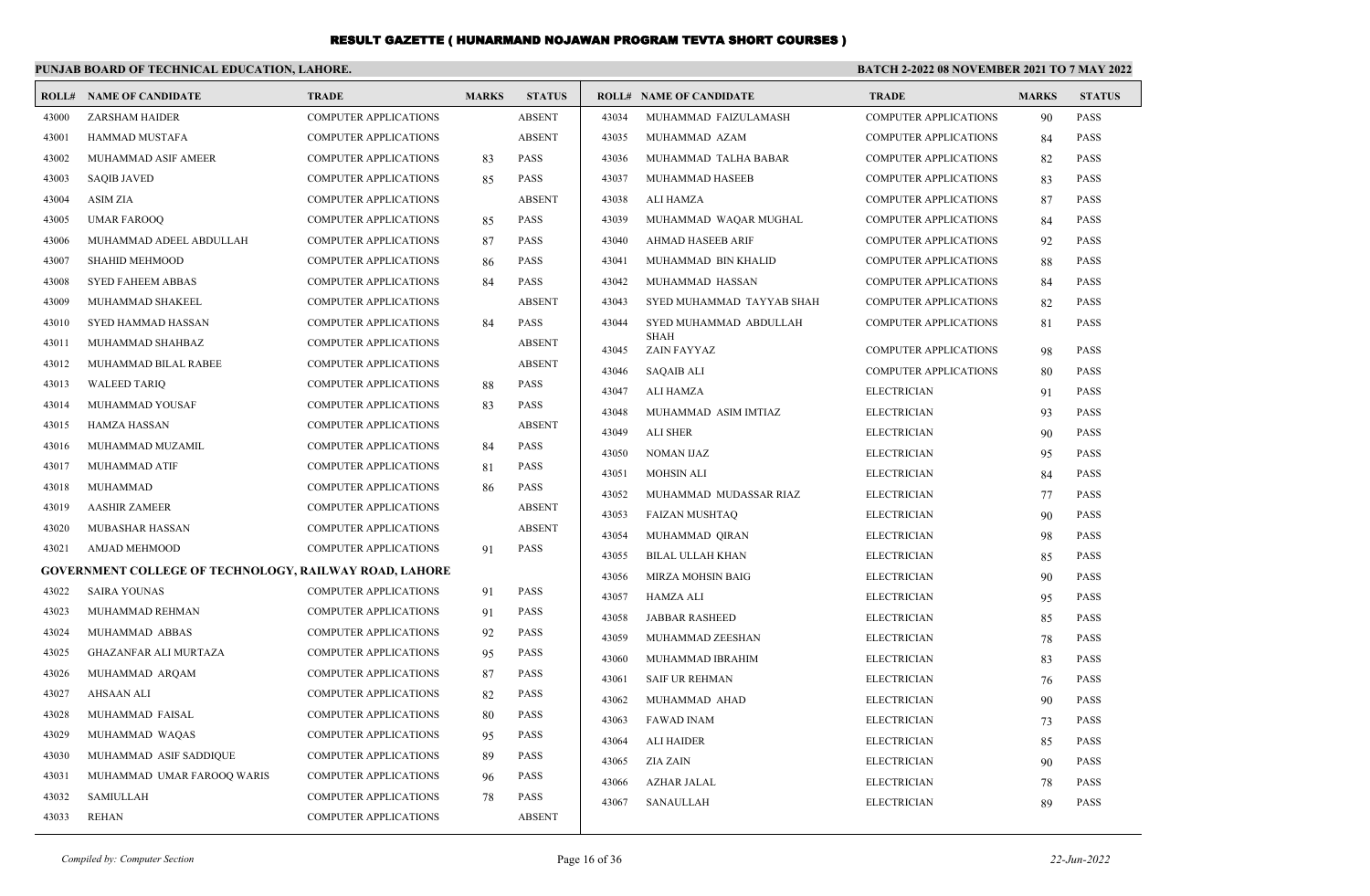|       | PUNJAB BOARD OF TECHNICAL EDUCATION, LAHORE. |                      |              |               | <b>BATCH 2-2022 08 NOVEMBER 2021 TO 7 MAY 2022</b> |                                                                      |                       |              |               |
|-------|----------------------------------------------|----------------------|--------------|---------------|----------------------------------------------------|----------------------------------------------------------------------|-----------------------|--------------|---------------|
| ROLL# | <b>NAME OF CANDIDATE</b>                     | <b>TRADE</b>         | <b>MARKS</b> | <b>STATUS</b> |                                                    | <b>ROLL# NAME OF CANDIDATE</b>                                       | <b>TRADE</b>          | <b>MARKS</b> | <b>STATUS</b> |
| 43068 | SHEIKH ARSLAN ZAFAR                          | <b>ELECTRICIAN</b>   | 70           | <b>PASS</b>   | 43103                                              | MUHAMMAD AZHAN                                                       | PROFESSIONAL COOKING  |              | <b>ABSENT</b> |
| 43069 | MUZAMMAL SHAKOOR                             | <b>ELECTRICIAN</b>   | 75           | <b>PASS</b>   | 43104                                              | ZOHAIB HASSAN KAHN                                                   | PROFESSIONAL COOKING  | 92           | <b>PASS</b>   |
| 43070 | <b>MALIK NAWAZ</b>                           | <b>ELECTRICIAN</b>   | 79           | <b>PASS</b>   | 43105                                              | <b>BESAM AHSAN</b>                                                   | PROFESSIONAL COOKING  | 94           | <b>PASS</b>   |
| 43071 | MUHAMMAD SHAHID                              | <b>ELECTRICIAN</b>   | 90           | <b>PASS</b>   | 43106                                              | MUHAMMAD UMAIR SHUJAAT                                               | PROFESSIONAL COOKING  | 86           | <b>PASS</b>   |
| 43072 | <b>AREEBA</b>                                | PROFESSIONAL COOKING | 94           | <b>PASS</b>   | 43107                                              | MUHAMMAD UMAR FAROOQ                                                 | PROFESSIONAL COOKING  | 84           | <b>PASS</b>   |
| 43073 | SURRYIA ZAFAR                                | PROFESSIONAL COOKING | 92           | <b>PASS</b>   | 43108                                              | <b>HASSAN LATIF</b>                                                  | PROFESSIONAL COOKING  | 88           | <b>PASS</b>   |
| 43074 | <b>MALAIKA SAWERA</b>                        | PROFESSIONAL COOKING | 94           | <b>PASS</b>   | 43109                                              | <b>TAUSEEF AHAMD</b>                                                 | PROFESSIONAL COOKING  |              | <b>ABSENT</b> |
| 43075 | SHAZI HAFEEZ KHOKHAR                         | PROFESSIONAL COOKING | 84           | <b>PASS</b>   | 43110                                              | MUHAMMAD RIZWAN                                                      | PROFESSIONAL COOKING  | 88           | <b>PASS</b>   |
| 43076 | MUHAMMAD ASIM JAMIL                          | PROFESSIONAL COOKING | 96           | <b>PASS</b>   | 43111                                              | MUHAMMAD IRFAN                                                       | PROFESSIONAL COOKING  | 77           | PASS          |
| 43077 | <b>SULEMAN AZMAT</b>                         | PROFESSIONAL COOKING | 92           | <b>PASS</b>   | 43112                                              | <b>DILAWAR BIN AMIR</b>                                              | PROFESSIONAL COOKING  | 86           | <b>PASS</b>   |
| 43078 | MUHAMMAD AHSAN JAVAID                        | PROFESSIONAL COOKING | 82           | <b>PASS</b>   | 43113                                              | <b>ANAS ABDULLAH</b>                                                 | PROFESSIONAL COOKING  | 88           | <b>PASS</b>   |
| 43079 | <b>ABDUL REHMAN</b>                          | PROFESSIONAL COOKING | 83           | <b>PASS</b>   | 43114                                              | <b>SANA ULLAH</b>                                                    | PROFESSIONAL COOKING  |              | <b>ABSENT</b> |
| 43080 | <b>SHAHID MUREED</b>                         | PROFESSIONAL COOKING | 93           | <b>PASS</b>   | 43115                                              | SYED HAMZA TARIQ                                                     | PROFESSIONAL COOKING  | 85           | <b>PASS</b>   |
| 43081 | MUHAMMAD USAMA KHALID                        | PROFESSIONAL COOKING | 92           | <b>PASS</b>   | 43116                                              | <b>AZHAR HUSSAIN</b>                                                 | PROFESSIONAL COOKING  | 82           | <b>PASS</b>   |
| 43082 | <b>SAAD FAISAL</b>                           | PROFESSIONAL COOKING | 94           | <b>PASS</b>   | 43117                                              | <b>KAMRAN KHALID</b>                                                 | PROFESSIONAL COOKING  | 81           | <b>PASS</b>   |
| 43083 | ASAD ALI DAWOOD                              | PROFESSIONAL COOKING | 92           | <b>PASS</b>   | 43118                                              | MUHAMMAD AHMAD                                                       | PROFESSIONAL COOKING  |              | <b>ABSENT</b> |
| 43084 | MUHAMMAD RAHMAN                              | PROFESSIONAL COOKING | 81           | <b>PASS</b>   | 43119                                              | HAFIZ TALHA KHALID                                                   | PROFESSIONAL COOKING  | 79           | <b>PASS</b>   |
| 43085 | HAFIZ ABDULLAH                               | PROFESSIONAL COOKING | 83           | <b>PASS</b>   | 43120                                              | ALI HASSAN                                                           | PROFESSIONAL COOKING  | 88           | PASS          |
| 43086 | SAMI ULLAH NIAZ                              | PROFESSIONAL COOKING | 83           | <b>PASS</b>   | 43121                                              | MUHAMMAD NUMAN                                                       | PROFESSIONAL COOKING  | 82           | <b>PASS</b>   |
| 43087 | <b>SUBHAN MAHMOOD</b>                        | PROFESSIONAL COOKING | 93           | <b>PASS</b>   |                                                    | <b>GOVERNMENT COLLEGE OF TECHNOLOGY (WOMEN), LYTTON ROAD, LAHORE</b> |                       |              |               |
| 43088 | MUHAMMAD USMAN                               | PROFESSIONAL COOKING | 75           | <b>PASS</b>   | 43122                                              | <b>MAHNOOR NAEEM</b>                                                 | <b>FASHION DESIGN</b> | 87           | <b>PASS</b>   |
| 43089 | <b>SHAHZAIB ALI</b>                          | PROFESSIONAL COOKING | 83           | <b>PASS</b>   | 43123                                              | SABIHA KHANAM                                                        | <b>FASHION DESIGN</b> | 95           | PASS          |
| 43090 | <b>RIZWAN ZAFAR</b>                          | PROFESSIONAL COOKING | 88           | <b>PASS</b>   | 43124                                              | <b>MAKEESA FATIMA</b>                                                | <b>FASHION DESIGN</b> | 76           | <b>PASS</b>   |
| 43091 | SYEDA FIZZA SAFDAR                           | PROFESSIONAL COOKING | 91           | <b>PASS</b>   | 43125                                              | <b>ANMA</b>                                                          | <b>FASHION DESIGN</b> | 84           | <b>PASS</b>   |
| 43092 | MUHAMMAD ABDULLAH                            | PROFESSIONAL COOKING | 91           | <b>PASS</b>   | 43126                                              | <b>MAHAM NAEEM</b>                                                   | <b>FASHION DESIGN</b> | 84           | <b>PASS</b>   |
| 43093 | <b>HUSNAIN LIAQUAT</b>                       | PROFESSIONAL COOKING | 91           | <b>PASS</b>   | 43127                                              | <b>SABA ISHAQ</b>                                                    | <b>FASHION DESIGN</b> | 97           | <b>PASS</b>   |
| 43094 | <b>HASEEB UR REHMAN</b>                      | PROFESSIONAL COOKING | 97           | PASS          | 43128                                              | <b>MARYAM IMRAN</b>                                                  | <b>FASHION DESIGN</b> | 86           | <b>PASS</b>   |
| 43095 | <b>SHOAIB ALI</b>                            | PROFESSIONAL COOKING | 93           | <b>PASS</b>   | 43129                                              | <b>AALIA AKBAR</b>                                                   | <b>FASHION DESIGN</b> | 87           | <b>PASS</b>   |
| 43096 | <b>AMNA FAISAL</b>                           | PROFESSIONAL COOKING | 87           | <b>PASS</b>   | 43130                                              | <b>NISHA SHRAFAT</b>                                                 | <b>FASHION DESIGN</b> | 94           | <b>PASS</b>   |
| 43097 | <b>SADAF FIDA</b>                            | PROFESSIONAL COOKING | 81           | <b>PASS</b>   | 43131                                              | HALEEMA JAHANGIR                                                     | <b>FASHION DESIGN</b> | 95           | PASS          |
| 43098 | <b>NADIA SHABBIR</b>                         | PROFESSIONAL COOKING | 82           | <b>PASS</b>   | 43132                                              | <b>MAHNOOR ILYAS</b>                                                 | <b>FASHION DESIGN</b> | 73           | PASS          |
| 43099 | <b>SHAZIA UNBREEN</b>                        | PROFESSIONAL COOKING | 85           | <b>PASS</b>   | 43133                                              | <b>BUSHRA ILYAS</b>                                                  | <b>FASHION DESIGN</b> | 75           | <b>PASS</b>   |
| 43100 | MARYAM ZUBAIR KHAN                           | PROFESSIONAL COOKING | 90           | <b>PASS</b>   | 43134                                              | ANIQA AKRAM                                                          | <b>FASHION DESIGN</b> |              | <b>ABSENT</b> |
| 43101 | VAANIA ALI KHAN                              | PROFESSIONAL COOKING | 84           | <b>PASS</b>   | 43135                                              | <b>HARAM WAHEED</b>                                                  | <b>FASHION DESIGN</b> | 91           | <b>PASS</b>   |
| 43102 | <b>MADIHA KAMAL</b>                          | PROFESSIONAL COOKING | 88           | <b>PASS</b>   | 43136                                              | <b>SONAM MATLUB</b>                                                  | <b>FASHION DESIGN</b> |              | <b>ABSENT</b> |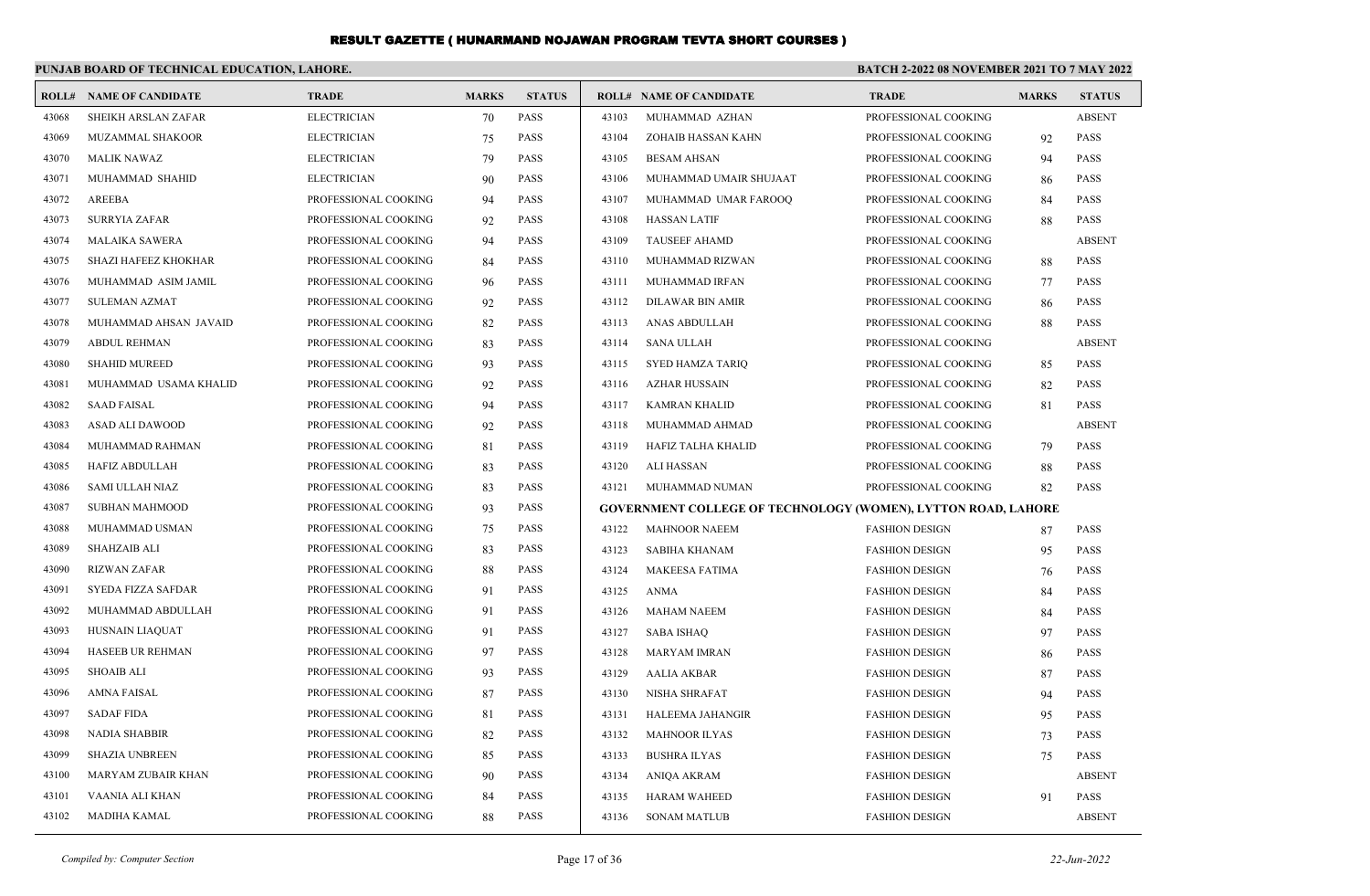|       | PUNJAB BOARD OF TECHNICAL EDUCATION, LAHORE. |                       |              | <b>BATCH 2-2022 08 NOVEMBER 2021 TO 7 MAY 2022</b> |       |                                                                      |                                                              |              |               |
|-------|----------------------------------------------|-----------------------|--------------|----------------------------------------------------|-------|----------------------------------------------------------------------|--------------------------------------------------------------|--------------|---------------|
|       | <b>ROLL# NAME OF CANDIDATE</b>               | <b>TRADE</b>          | <b>MARKS</b> | <b>STATUS</b>                                      |       | <b>ROLL# NAME OF CANDIDATE</b>                                       | <b>TRADE</b>                                                 | <b>MARKS</b> | <b>STATUS</b> |
| 43137 | <b>KHATIJA AWAIS</b>                         | <b>FASHION DESIGN</b> | 84           | <b>PASS</b>                                        |       | <b>GOVT. COLLEGE OF TECHNOLOGY FOR GLASS, CERAMICS &amp; POTTERY</b> |                                                              |              |               |
| 43138 | <b>NOOR ZAMAN</b>                            | <b>FASHION DESIGN</b> |              | <b>ABSENT</b>                                      | 43172 | DEVELOPMENT, MATCHES FACTORY , SHAHDARA, LAHORE<br>MAHNOOR KHALID    | <b>KASHIGARI</b>                                             |              | <b>PASS</b>   |
| 43139 | KAINAT SHAHZAD                               | <b>FASHION DESIGN</b> | 86           | <b>PASS</b>                                        | 43173 | <b>ESHA ZAFAR</b>                                                    | <b>KASHIGARI</b>                                             | 90<br>95     | PASS          |
| 43140 | <b>HUDA FATIMA</b>                           | <b>FASHION DESIGN</b> | 86           | <b>PASS</b>                                        | 43174 | AYESHA BAJWA                                                         | <b>KASHIGARI</b>                                             |              | <b>ABSENT</b> |
| 43141 | <b>FAMIYA AMIN</b>                           | <b>FASHION DESIGN</b> | 83           | <b>PASS</b>                                        | 43175 | <b>FARWA NAAZ</b>                                                    | <b>KASHIGARI</b>                                             | 95           | PASS          |
| 43142 | SYEDA RABIA SUHAIL HASHMI                    | <b>FASHION DESIGN</b> | 83           | <b>PASS</b>                                        | 43176 | <b>HASSAN ALI</b>                                                    | <b>KASHIGARI</b>                                             | 95           | PASS          |
| 43143 | NIMRA SHAHZADI                               | <b>FASHION DESIGN</b> | -86          | <b>PASS</b>                                        | 43177 | HOSIYA KARAMAT                                                       | <b>KASHIGARI</b>                                             | 88           | PASS          |
| 43144 | <b>MAHNOOR</b>                               | <b>FASHION DESIGN</b> | 89           | <b>PASS</b>                                        | 43178 | <b>MASHTA BIBI</b>                                                   | <b>KASHIGARI</b>                                             | 95           | <b>PASS</b>   |
| 43145 | <b>FATIMA JAVED</b>                          | <b>FASHION DESIGN</b> | 93           | <b>PASS</b>                                        | 43179 | <b>MISHAL</b>                                                        | <b>KASHIGARI</b>                                             |              | <b>ABSENT</b> |
| 43146 | <b>AIMAN SAFDAR</b>                          | <b>FASHION DESIGN</b> | 81           | <b>PASS</b>                                        | 43180 | <b>MONAM ZAFAR</b>                                                   | <b>KASHIGARI</b>                                             | 91           | PASS          |
| 43147 | <b>EISHA KHAN</b>                            | PROFESSIONAL COOKING  | 91           | <b>PASS</b>                                        | 43181 | MUHAMMAD ATIF BHATTI                                                 | <b>KASHIGARI</b>                                             | 95           | PASS          |
| 43148 | <b>NOSHEEN TARIQ</b>                         | PROFESSIONAL COOKING  |              | <b>ABSENT</b>                                      | 43182 | MUHAMMAD AWAIS YOUSAF                                                | <b>KASHIGARI</b>                                             | 95           | <b>PASS</b>   |
| 43149 | TAYYABA JAVED                                | PROFESSIONAL COOKING  | 90           | <b>PASS</b>                                        | 43183 | MUHAMMAD IBRAHIM                                                     | <b>KASHIGARI</b>                                             | 95           | <b>PASS</b>   |
| 43150 | <b>SAYEDA HUMA SAJID</b>                     | PROFESSIONAL COOKING  | 84           | <b>PASS</b>                                        | 43184 | MUHAMMAD MUBASHAR JAVAID                                             | <b>KASHIGARI</b>                                             | 91           | <b>PASS</b>   |
| 43151 | HAMNA UBAID ULLAH                            | PROFESSIONAL COOKING  | 92           | <b>PASS</b>                                        | 43185 | MUHAMMAD RAJAB RANA                                                  | <b>KASHIGARI</b>                                             | 90           | PASS          |
| 43152 | <b>NAVAIRA</b>                               | PROFESSIONAL COOKING  | 82           | <b>PASS</b>                                        | 43186 | MUHAMMAD SULMAN                                                      | <b>KASHIGARI</b>                                             | 91           | <b>PASS</b>   |
| 43153 | <b>FATIMAH ARSHAD</b>                        | PROFESSIONAL COOKING  | 91           | <b>PASS</b>                                        | 43187 | <b>NOUMAN SHAKEEL</b>                                                | <b>KASHIGARI</b>                                             | 92           | <b>PASS</b>   |
| 43154 | <b>SUMAIRA SHARIF</b>                        | PROFESSIONAL COOKING  | 88           | <b>PASS</b>                                        | 43188 | SHAHWAR HUSSAIN QURASHI                                              | <b>KASHIGARI</b>                                             | 90           | <b>PASS</b>   |
| 43155 | <b>AREEBA IRFAN</b>                          | PROFESSIONAL COOKING  | 92           | <b>PASS</b>                                        | 43189 | <b>SHEEZA ALI</b>                                                    | <b>KASHIGARI</b>                                             | 97           | <b>PASS</b>   |
| 43156 | <b>SABA ASGHAR</b>                           | PROFESSIONAL COOKING  | 90           | <b>PASS</b>                                        | 43190 | <b>UBAID ULLAH</b>                                                   | <b>KASHIGARI</b>                                             | 93           | <b>PASS</b>   |
| 43157 | <b>UME KALSOOM</b>                           | PROFESSIONAL COOKING  | 81           | <b>PASS</b>                                        | 43191 | SYED HASSAN ABBAS                                                    | <b>KASHIGARI</b>                                             | 94           | PASS          |
| 43158 | AYESHAH MUSHTAQ                              | PROFESSIONAL COOKING  | 91           | <b>PASS</b>                                        | 43192 | SYEDA UME LAILA                                                      | <b>KASHIGARI</b>                                             | 93           | PASS          |
| 43159 | <b>NOOR FATIMA AMJAD</b>                     | PROFESSIONAL COOKING  | 90           | <b>PASS</b>                                        | 43193 | USAMA IJAZ                                                           | <b>KASHIGARI</b>                                             | 93           | <b>PASS</b>   |
| 43160 | <b>UJALA CH</b>                              | PROFESSIONAL COOKING  | 70           | <b>PASS</b>                                        |       | <b>GOVERNMENT COLLEGE OF TECHNOLOGY,, LAYYAH</b>                     |                                                              |              |               |
| 43161 | KHUSHBAKHT CH                                | PROFESSIONAL COOKING  | 70           | <b>PASS</b>                                        | 43194 | <b>HASNAIN RAZ</b>                                                   | COMPUTER APPLICATIONS                                        | 92           | PASS          |
| 43162 | RASIDA ABDULLAH                              | PROFESSIONAL COOKING  |              | <b>ABSENT</b>                                      | 43195 | MUHAMMAD SHOAIB                                                      | COMPUTER APPLICATIONS                                        | 92           | PASS          |
| 43163 | <b>AYESHA JAVED</b>                          | PROFESSIONAL COOKING  | 74           | <b>PASS</b>                                        | 43196 | <b>SAIM AHSAN</b>                                                    | <b>COMPUTER APPLICATIONS</b>                                 | 91           | PASS          |
| 43164 | <b>NAZISH WASIM</b>                          | PROFESSIONAL COOKING  | 92           | <b>PASS</b>                                        | 43197 | MUHAMMAD DAWOOD                                                      | <b>COMPUTER APPLICATIONS</b>                                 | 92           | PASS          |
| 43165 | AYESHA JAMEEL                                | PROFESSIONAL COOKING  | 83           | <b>PASS</b>                                        | 43198 | MUHAMMAD ALI                                                         | <b>COMPUTER APPLICATIONS</b>                                 | 92           | PASS          |
| 43166 | <b>ANEEZA RAZZAO</b>                         | PROFESSIONAL COOKING  | 84           | <b>PASS</b>                                        | 43199 | MUHAMMAD USMAN                                                       | <b>COMPUTER APPLICATIONS</b>                                 |              | <b>PASS</b>   |
| 43167 | <b>FARWA ALEEM</b>                           | PROFESSIONAL COOKING  | 84           | <b>PASS</b>                                        | 43200 | <b>SHAHID HAFEEZ</b>                                                 | <b>COMPUTER APPLICATIONS</b>                                 | 93           | <b>PASS</b>   |
| 43168 | <b>SEHRISH</b>                               | PROFESSIONAL COOKING  | 73           | <b>PASS</b>                                        | 43201 | ALI KHUBAIB                                                          |                                                              | 87           | <b>PASS</b>   |
| 43169 | <b>DIL AWAIZ</b>                             | PROFESSIONAL COOKING  | 84           | <b>PASS</b>                                        | 43202 | <b>BILAL HUSSIAN</b>                                                 | <b>COMPUTER APPLICATIONS</b><br><b>COMPUTER APPLICATIONS</b> | 93           | <b>PASS</b>   |
| 43170 | SYEDA DANIYA ZEESHAN                         | PROFESSIONAL COOKING  | 84           | <b>PASS</b>                                        | 43203 | <b>JAMSHAID ALI</b>                                                  | <b>COMPUTER APPLICATIONS</b>                                 | 87           | <b>PASS</b>   |
| 43171 | <b>ZAKIA BIBI</b>                            | PROFESSIONAL COOKING  | 69           | <b>PASS</b>                                        |       |                                                                      |                                                              | 87           |               |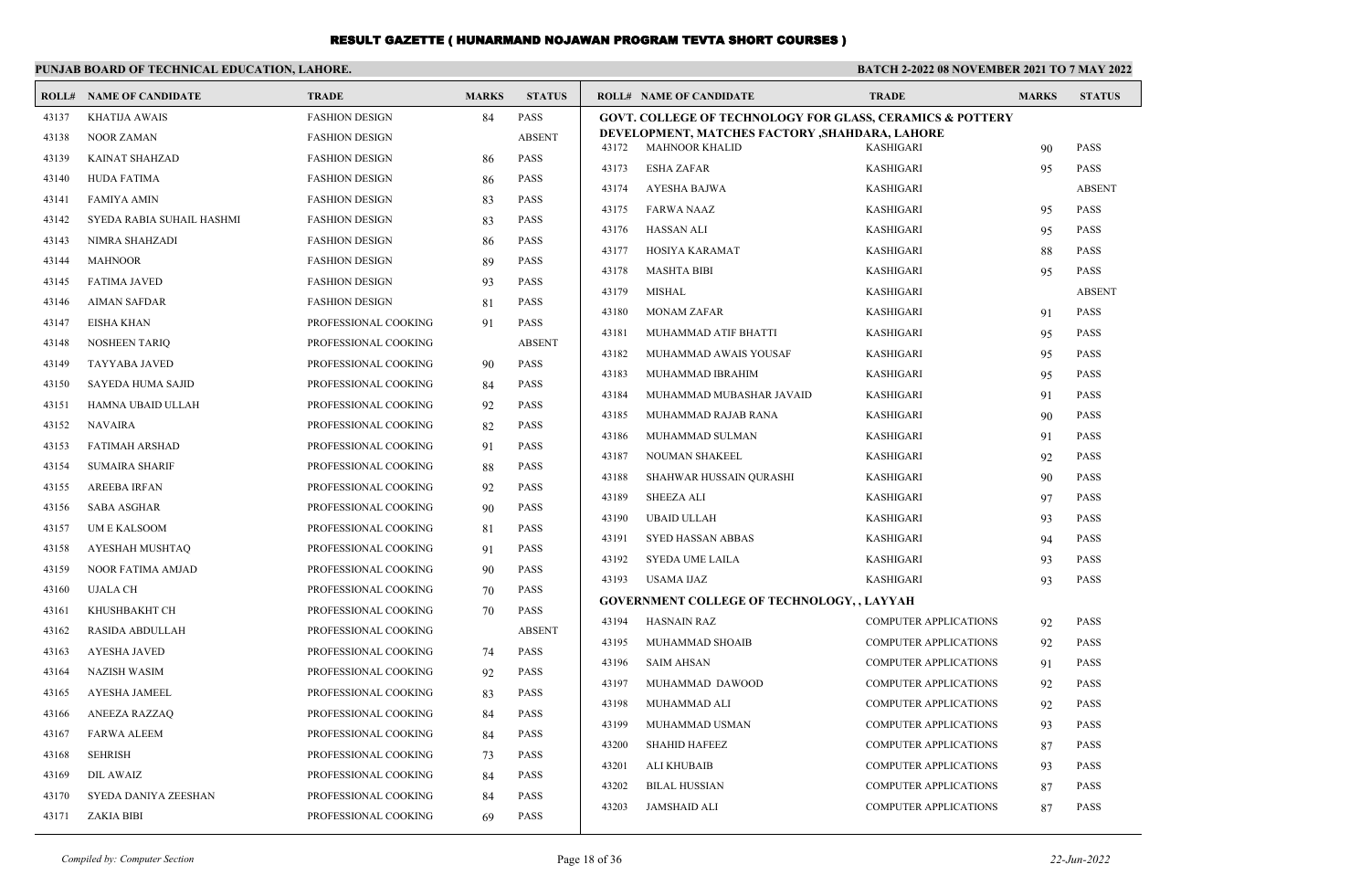|       | PUNJAB BOARD OF TECHNICAL EDUCATION, LAHORE. |                              |              |               | <b>BATCH 2-2022 08 NOVEMBER 2021 TO 7 MAY 2022</b> |                                |                       |              |               |
|-------|----------------------------------------------|------------------------------|--------------|---------------|----------------------------------------------------|--------------------------------|-----------------------|--------------|---------------|
|       | <b>ROLL# NAME OF CANDIDATE</b>               | <b>TRADE</b>                 | <b>MARKS</b> | <b>STATUS</b> |                                                    | <b>ROLL# NAME OF CANDIDATE</b> | <b>TRADE</b>          | <b>MARKS</b> | <b>STATUS</b> |
| 43204 | MUNTAZIR MEHDI                               | <b>COMPUTER APPLICATIONS</b> | 87           | <b>PASS</b>   | 43238                                              | MUHAMMAD KHALID                | <b>AUTOCAD</b>        | 94           | PASS          |
| 43205 | <b>JAVED RASOOL</b>                          | <b>COMPUTER APPLICATIONS</b> | 91           | <b>PASS</b>   | 43239                                              | <b>BILAWAL ABBAS</b>           | <b>AUTOCAD</b>        | 95           | <b>PASS</b>   |
| 43206 | <b>SHAHID HUSSAIN</b>                        | <b>COMPUTER APPLICATIONS</b> | 89           | <b>PASS</b>   | 43240                                              | KHUZAIMA SAIF MUGHAL           | <b>AUTOCAD</b>        |              | <b>ABSENT</b> |
| 43207 | MUHAMMAD MUDASIR SAEED                       | <b>COMPUTER APPLICATIONS</b> | 91           | <b>PASS</b>   | 43241                                              | MUHAMMAD KUMAIL                | <b>AUTOCAD</b>        | 90           | PASS          |
| 43208 | MALIK<br><b>FAISAL SALEEM</b>                | <b>COMPUTER APPLICATIONS</b> | 92           | <b>PASS</b>   | 43242                                              | <b>SAMI ULLAH</b>              | <b>AUTOCAD</b>        | 90           | <b>PASS</b>   |
| 43209 | <b>SAMEE ULLAH KHAN</b>                      | <b>COMPUTER APPLICATIONS</b> | 92           | <b>PASS</b>   | 43243                                              | MUHAMMAD ZARYAB KHAN           | <b>AUTOCAD</b>        | 95           | <b>PASS</b>   |
| 43210 | MUHAMMAD FAIZAN ALI                          | <b>COMPUTER APPLICATIONS</b> | 92           | <b>PASS</b>   | 43244                                              | <b>NAYYAR ABBAS</b>            | <b>AUTOCAD</b>        | 98           | <b>PASS</b>   |
| 43211 | MUHAMMAD ASIF FAREED                         | <b>COMPUTER APPLICATIONS</b> | 89           | <b>PASS</b>   | 43245                                              | <b>TASAWAR ABBAS</b>           | <b>AUTOCAD</b>        | 90           | <b>PASS</b>   |
| 43212 | TALHA WAQAR KAHN                             | <b>COMPUTER APPLICATIONS</b> |              | <b>ABSENT</b> | 43246                                              | WAJDAN ALI                     | <b>AUTOCAD</b>        | 94           | <b>PASS</b>   |
| 43213 | MUHAMMAD ZUBAIR                              | <b>COMPUTER APPLICATIONS</b> | 88           | <b>PASS</b>   | 43247                                              | <b>SAMINA BIBI</b>             | <b>AUTOCAD</b>        |              | <b>ABSENT</b> |
| 43214 | MUHAMMAD ABRAR UL HASSAN                     | <b>COMPUTER APPLICATIONS</b> | 89           | <b>PASS</b>   | 43248                                              | MUHAMMAD AWAIS                 | <b>AUTOCAD</b>        | 90           | <b>PASS</b>   |
| 43215 | MUHAMMAD WAQAS BALOOCH                       | <b>COMPUTER APPLICATIONS</b> | 91           | <b>PASS</b>   | 43249                                              | MUHAMMAD FAHAD SHAHZAD         | <b>AUTOCAD</b>        |              | <b>ABSENT</b> |
| 43216 | MUHAMMAD MUZAMIL IQBAL KHAN                  | <b>COMPUTER APPLICATIONS</b> | 89           | <b>PASS</b>   | 43250                                              | <b>EHSAN UL HAQ</b>            | <b>AUTOCAD</b>        | 96           | <b>PASS</b>   |
| 43217 | MUHAMMAD ZAIN UL ABEDIN                      | <b>COMPUTER APPLICATIONS</b> | 89           | <b>PASS</b>   | 43251                                              | <b>ABDUL WASAY</b>             | <b>AUTOCAD</b>        | 93           | <b>PASS</b>   |
| 43218 | <b>AMIR ABBAS</b>                            | <b>COMPUTER APPLICATIONS</b> | 90           | <b>PASS</b>   | 43252                                              | LIAQAT ALI                     | <b>AUTOCAD</b>        | 90           | <b>PASS</b>   |
| 43219 | <b>SAFOORA BIBI</b>                          | <b>COMPUTER APPLICATIONS</b> | 90           | <b>PASS</b>   | 43253                                              | ZARAR JAMSHAID                 | <b>AUTOCAD</b>        | 96           | PASS          |
| 43220 | NOOR KHURAM                                  | <b>COMPUTER APPLICATIONS</b> | 89           | <b>PASS</b>   | 43254                                              | MUHAMMAD SIKANDAR FIAZ         | CIVIL SURVEYOR        | 89           | <b>PASS</b>   |
| 43221 | <b>AMNA YOUSAF</b>                           | <b>COMPUTER APPLICATIONS</b> | 89           | <b>PASS</b>   | 43255                                              | MUHAMMAD YOUSAF BILAL          | <b>CIVIL SURVEYOR</b> | 89           | <b>PASS</b>   |
| 43222 | <b>TEHMINA IRAM</b>                          | <b>COMPUTER APPLICATIONS</b> | 89           | <b>PASS</b>   | 43256                                              | MUHAMMAD HUSNAIN TARIQ         | <b>CIVIL SURVEYOR</b> | 86           | <b>PASS</b>   |
| 43223 | <b>FARWA BIBI</b>                            | COMPUTER APPLICATIONS        | 89           | <b>PASS</b>   | 43257                                              | <b>SHAKIR HUSSIAN</b>          | <b>CIVIL SURVEYOR</b> | 89           | <b>PASS</b>   |
| 43224 | <b>FAISAL FAROOQ</b>                         | <b>AUTOCAD</b>               | 95           | <b>PASS</b>   | 43258                                              | <b>RAMEEZ ALI</b>              | <b>CIVIL SURVEYOR</b> | 92           | <b>PASS</b>   |
| 43225 | AHMAD KHAN                                   | <b>AUTOCAD</b>               | 92           | <b>PASS</b>   | 43259                                              | ZAHID IQBAL                    | <b>CIVIL SURVEYOR</b> | 88           | <b>PASS</b>   |
| 43226 | ABDULLAH FAROOQ                              | <b>AUTOCAD</b>               | 93           | <b>PASS</b>   | 43260                                              | NOUMAN RASOOL                  | <b>CIVIL SURVEYOR</b> | 88           | <b>PASS</b>   |
| 43227 | MUHAMMAD DANISH REHAMN                       | <b>AUTOCAD</b>               | 92           | <b>PASS</b>   | 43261                                              | MUHAMMAD ABBAS RAZA            | <b>CIVIL SURVEYOR</b> | 88           | <b>PASS</b>   |
| 43228 | <b>ARBAZ GUL</b>                             | <b>AUTOCAD</b>               | 96           | <b>PASS</b>   | 43262                                              | MUHAMMAD KHUBAIB               | <b>CIVIL SURVEYOR</b> | 92           | <b>PASS</b>   |
| 43229 | MUHAMMAD ADREES                              | <b>AUTOCAD</b>               | 91           | <b>PASS</b>   | 43263                                              | NOOR AHMAD                     | <b>CIVIL SURVEYOR</b> | 91           | <b>PASS</b>   |
| 43230 | ARSHAD ABBAS                                 | <b>AUTOCAD</b>               | 98           | <b>PASS</b>   | 43264                                              | <b>ABDUL WAHHAB</b>            | <b>CIVIL SURVEYOR</b> | 90           | <b>PASS</b>   |
| 43231 | MUHAMMAD SHERAZ FAREED                       | <b>AUTOCAD</b>               | 98           | <b>PASS</b>   | 43265                                              | AHSAN RAZA                     | <b>CIVIL SURVEYOR</b> | 83           | <b>PASS</b>   |
| 43232 | MUHAMMAD HANIF                               | <b>AUTOCAD</b>               | 97           | <b>PASS</b>   | 43266                                              | PERVEZ ELAHUI                  | <b>CIVIL SURVEYOR</b> | 89           | <b>PASS</b>   |
| 43233 | FAISAL HAYAT                                 | AUTOCAD                      | 96           | PASS          | 43267                                              | MUHAMMAD ADNAN                 | <b>CIVIL SURVEYOR</b> | 90           | PASS          |
| 43234 | ZEESHAN SIKANDAR                             | <b>AUTOCAD</b>               | 95           | <b>PASS</b>   | 43268                                              | MUHAMMAD ABDULLAH ASIM         | <b>CIVIL SURVEYOR</b> | 87           | PASS          |
| 43235 | MUHAMMAD AIHAB                               | <b>AUTOCAD</b>               |              | <b>ABSENT</b> | 43269                                              | MUHAMMAD AJMAL                 | <b>CIVIL SURVEYOR</b> | 86           | PASS          |
| 43236 | <b>JUNAID ASIF</b>                           | <b>AUTOCAD</b>               | 98           | <b>PASS</b>   | 43270                                              | MUHAMMAD ZAIN                  | CIVIL SURVEYOR        | 89           | PASS          |
| 43237 | <b>USMAN HAIDER</b>                          | <b>AUTOCAD</b>               | 99           | PASS          | 43271                                              | MUHAMMAD ABDUL QADEER          | <b>CIVIL SURVEYOR</b> | 87           | PASS          |
|       |                                              |                              |              |               | 43272                                              | MUHAMMAD IMRAN                 | <b>CIVIL SURVEYOR</b> | 85           | PASS          |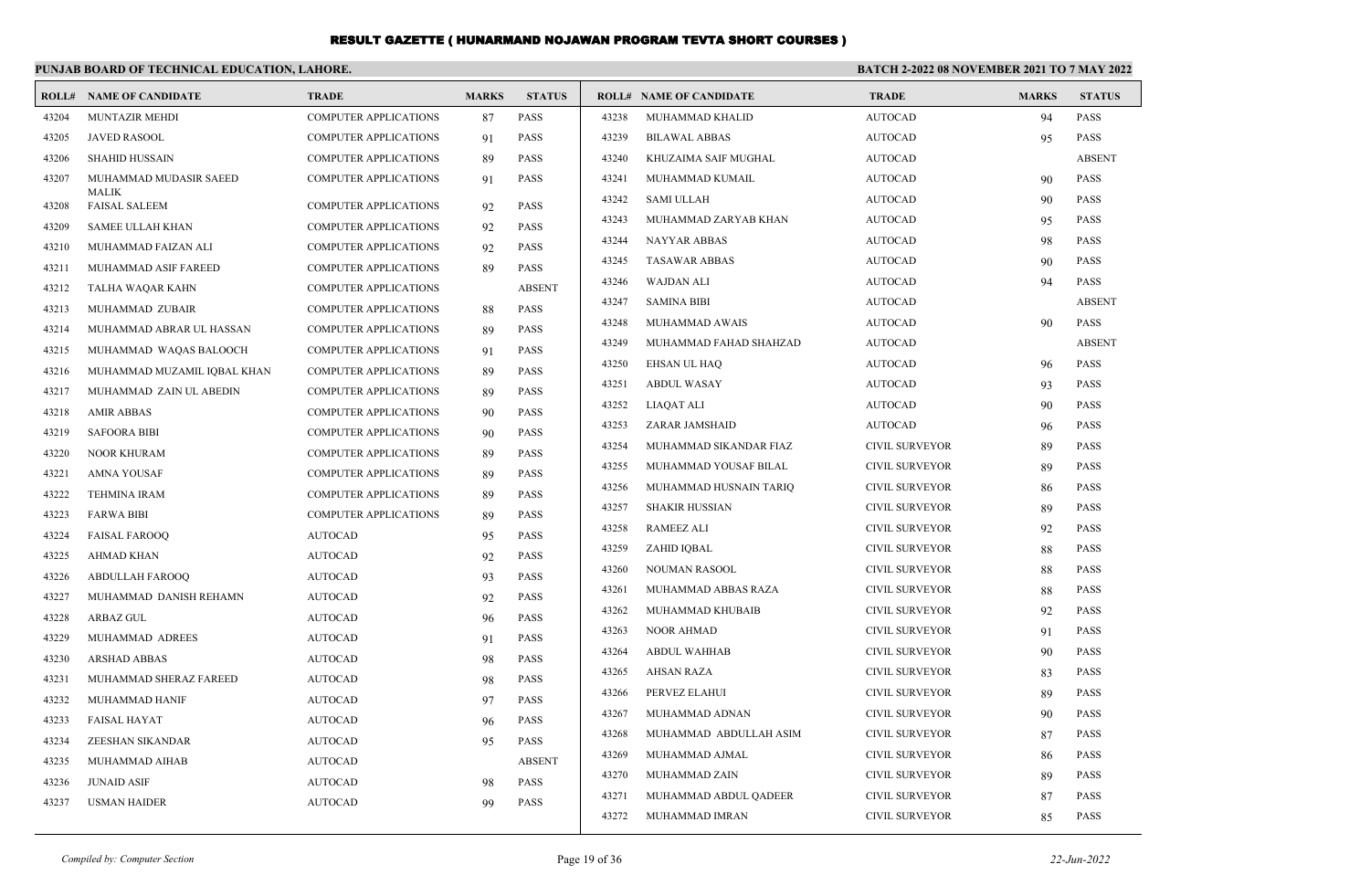|       | PUNJAB BOARD OF TECHNICAL EDUCATION, LAHORE. |                       |              |               | <b>BATCH 2-2022 08 NOVEMBER 2021 TO 7 MAY 2022</b> |                                                         |                              |              |               |
|-------|----------------------------------------------|-----------------------|--------------|---------------|----------------------------------------------------|---------------------------------------------------------|------------------------------|--------------|---------------|
| ROLL# | <b>NAME OF CANDIDATE</b>                     | <b>TRADE</b>          | <b>MARKS</b> | <b>STATUS</b> |                                                    | <b>ROLL# NAME OF CANDIDATE</b>                          | <b>TRADE</b>                 | <b>MARKS</b> | <b>STATUS</b> |
| 43273 | MUHAMMAD YASIR KAHN                          | CIVIL SURVEYOR        | 89           | <b>PASS</b>   | 43307                                              | <b>HARIS HANAN</b>                                      | <b>ELECTRICIAN</b>           | 93           | <b>PASS</b>   |
| 43274 | <b>IZAN ABBAS</b>                            | CIVIL SURVEYOR        | 89           | <b>PASS</b>   | 43308                                              | ALI ARSLAN                                              | <b>ELECTRICIAN</b>           | 93           | <b>PASS</b>   |
| 43275 | AHSAN ULLAH MADNI                            | <b>CIVIL SURVEYOR</b> | 85           | PASS          |                                                    | <b>GOVT. COLLEGE OF TECHNOLOGY FOR WOMEN, ., LAYYAH</b> |                              |              |               |
| 43276 | MUHAMMAD SOHAIL ASLAM                        | <b>CIVIL SURVEYOR</b> | 81           | <b>PASS</b>   | 43309                                              | NOOR UL AIN                                             | <b>COMPUTER APPLICATIONS</b> | 76           | <b>PASS</b>   |
| 43277 | MUHAMMAD JAMEEL                              | <b>CIVIL SURVEYOR</b> | 85           | PASS          | 43310                                              | <b>ISHA AMIR</b>                                        | <b>COMPUTER APPLICATIONS</b> | 97           | <b>PASS</b>   |
| 43278 | MUHAMMAD RIZWAN KHAN                         | <b>CIVIL SURVEYOR</b> | 86           | <b>PASS</b>   | 43311                                              | <b>SIDRA NOOR</b>                                       | <b>COMPUTER APPLICATIONS</b> | 97           | <b>PASS</b>   |
| 43279 | <b>SIBGHAT ULLAH</b>                         | <b>ELECTRICIAN</b>    | 97           | PASS          | 43312                                              | <b>MARYAM REHMAN</b>                                    | <b>COMPUTER APPLICATIONS</b> | 75           | <b>PASS</b>   |
| 43280 | <b>HASNAIN ALI</b>                           | <b>ELECTRICIAN</b>    | 97           | PASS          | 43313                                              | <b>SHABNAM BATOOL</b>                                   | <b>COMPUTER APPLICATIONS</b> | 80           | <b>PASS</b>   |
| 43281 | <b>ABDUL REHMAN</b>                          | <b>ELECTRICIAN</b>    | 98           | PASS          | 43314                                              | MISBAH NAWAZ                                            | <b>COMPUTER APPLICATIONS</b> | 86           | <b>PASS</b>   |
| 43282 | MUZAMIL RAZA                                 | <b>ELECTRICIAN</b>    | 96           | PASS          | 43315                                              | <b>SONIA SAFDAR</b>                                     | <b>COMPUTER APPLICATIONS</b> | 98           | <b>PASS</b>   |
| 43283 | <b>MUDASIR HANIF</b>                         | <b>ELECTRICIAN</b>    | 97           | PASS          | 43316                                              | <b>RIZWANA ZAREEN</b>                                   | <b>COMPUTER APPLICATIONS</b> | 95           | PASS          |
| 43284 | <b>MUNEEB AHAMD</b>                          | <b>ELECTRICIAN</b>    | 97           | PASS          | 43317                                              | <b>ASMA ANWAR</b>                                       | <b>COMPUTER APPLICATIONS</b> | 96           | <b>PASS</b>   |
| 43285 | SYED MUHAMMAD TARIO RAZA                     | <b>ELECTRICIAN</b>    | 97           | <b>PASS</b>   | 43318                                              | <b>ASMA YOUSAF</b>                                      | <b>COMPUTER APPLICATIONS</b> | 96           | <b>PASS</b>   |
| 43286 | <b>SHAH</b><br><b>WASIQ MAJEED</b>           | <b>ELECTRICIAN</b>    | 96           | <b>PASS</b>   | 43319                                              | <b>TAHREEN BASHIR</b>                                   | <b>COMPUTER APPLICATIONS</b> | 96           | <b>PASS</b>   |
| 43287 | MUHAMMAD RAMZAN                              | <b>ELECTRICIAN</b>    | 97           | <b>PASS</b>   | 43320                                              | <b>KAINAT BATOOL</b>                                    | <b>COMPUTER APPLICATIONS</b> | 96           | <b>PASS</b>   |
| 43288 | <b>FAISAL ANEES</b>                          | <b>ELECTRICIAN</b>    | 95           | <b>PASS</b>   | 43321                                              | <b>TEHSEEN FATIMA</b>                                   | <b>COMPUTER APPLICATIONS</b> | 97           | <b>PASS</b>   |
| 43289 | IZAR UL HAQ KHAN                             | <b>ELECTRICIAN</b>    | 97           | <b>PASS</b>   | 43322                                              | <b>SADIA BIBI</b>                                       | <b>COMPUTER APPLICATIONS</b> | 77           | <b>PASS</b>   |
| 43290 | <b>ALI RAZA</b>                              | <b>ELECTRICIAN</b>    | 94           | <b>PASS</b>   | 43323                                              | <b>MUSKAN FATIMA</b>                                    | COMPUTER APPLICATIONS        | 91           | <b>PASS</b>   |
| 43291 | HASSAN ALI RAZA QURESHI                      | <b>ELECTRICIAN</b>    | 97           | <b>PASS</b>   | 43324                                              | <b>AFSHAN JABIN</b>                                     | COMPUTER APPLICATIONS        | 92           | <b>PASS</b>   |
| 43292 | <b>USMAN KHALID</b>                          | <b>ELECTRICIAN</b>    | 94           | <b>PASS</b>   | 43325                                              | <b>SUMERA KANWAL</b>                                    | <b>COMPUTER APPLICATIONS</b> | 88           | <b>PASS</b>   |
| 43293 | MUHAMMAD AHSAN                               | <b>ELECTRICIAN</b>    | 95           | <b>PASS</b>   | 43326                                              | ZAHIDA NOUREEN                                          | <b>COMPUTER APPLICATIONS</b> | 89           | <b>PASS</b>   |
| 43294 | MUHAMMAD ZUHAIR                              | <b>ELECTRICIAN</b>    | 95           | PASS          | 43327                                              | <b>RAFIA BIBI</b>                                       | <b>COMPUTER APPLICATIONS</b> | 85           | <b>PASS</b>   |
| 43295 | MUHAMMAD ARBAZ                               | <b>ELECTRICIAN</b>    | 97           | PASS          | 43328                                              | <b>LARAIB ARSHAD</b>                                    | <b>COMPUTER APPLICATIONS</b> | 89           | <b>PASS</b>   |
| 43296 | MUHAMMAD HUZAIFA SHABIR                      | <b>ELECTRICIAN</b>    | 94           | <b>PASS</b>   | 43329                                              | <b>GHAZIA ZAHRA</b>                                     | <b>COMPUTER APPLICATIONS</b> | 98           | <b>PASS</b>   |
| 43297 | FAROOQI<br><b>ASHIR USMAN</b>                | <b>ELECTRICIAN</b>    | 94           | <b>PASS</b>   | 43330                                              | <b>SHAZMA HUSSAN</b>                                    | <b>COMPUTER APPLICATIONS</b> | 96           | PASS          |
| 43298 | MUHAMMAD ZOHAIB                              | <b>ELECTRICIAN</b>    | 96           | PASS          | 43331                                              | <b>NAZIA</b>                                            | <b>COMPUTER APPLICATIONS</b> | 98           | <b>PASS</b>   |
| 43299 | MUHAMMAD DAMIR                               | <b>ELECTRICIAN</b>    | 94           | PASS          | 43332                                              | <b>LUBNA NOREEN</b>                                     | <b>COMPUTER APPLICATIONS</b> | 90           | <b>PASS</b>   |
| 43300 | <b>AHMED RAZA</b>                            | <b>ELECTRICIAN</b>    | 93           | PASS          | 43333                                              | JAVARIA MUSHTAQ                                         | <b>COMPUTER APPLICATIONS</b> | 90           | <b>PASS</b>   |
| 43301 | MUHAMMAD HAMZA                               | <b>ELECTRICIAN</b>    | 96           | <b>PASS</b>   | 43334                                              | <b>SUMAIRA KOUSAR</b>                                   | <b>FASHION DESIGN</b>        | 98           | <b>PASS</b>   |
| 43302 | <b>QAMAR ABBAS</b>                           | <b>ELECTRICIAN</b>    | 94           | PASS          | 43335                                              | <b>AFSHAN RANI</b>                                      | <b>FASHION DESIGN</b>        | 92           | <b>PASS</b>   |
| 43303 | <b>DANISH ALI</b>                            | <b>ELECTRICIAN</b>    | 96           | <b>PASS</b>   | 43336                                              | REHANA RASOOL                                           | <b>FASHION DESIGN</b>        | 87           | <b>PASS</b>   |
| 43304 | <b>AYYAN HAIDER</b>                          | <b>ELECTRICIAN</b>    | 96           | PASS          | 43337                                              | <b>MARIAM ASLAM</b>                                     | <b>FASHION DESIGN</b>        | 89           | <b>PASS</b>   |
| 43305 | MUHAMMAD SHEHRYAR                            | <b>ELECTRICIAN</b>    | 95           | PASS          | 43338                                              | ANAM AKRAM                                              | <b>FASHION DESIGN</b>        | 88           | <b>PASS</b>   |
| 43306 | <b>SIKANDAR HAYAT</b>                        | <b>ELECTRICIAN</b>    | 94           | <b>PASS</b>   | 43339                                              | <b>RIFFAT SHOUKAT</b>                                   | <b>FASHION DESIGN</b>        | 100          | <b>PASS</b>   |
|       |                                              |                       |              |               | 43340                                              | <b>ALMAS KAINAT</b>                                     | <b>FASHION DESIGN</b>        | 93           | <b>PASS</b>   |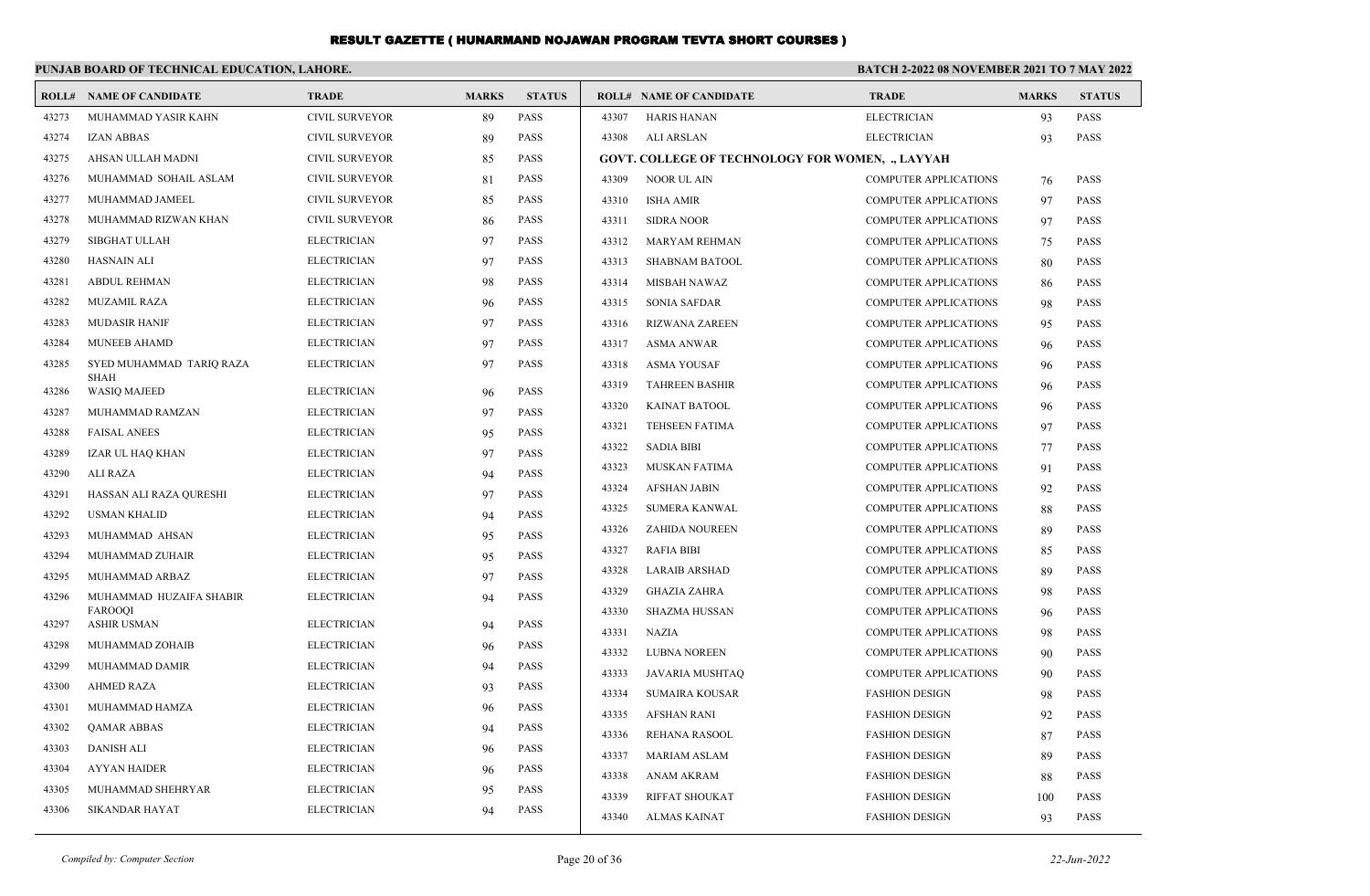|       | PUNJAB BOARD OF TECHNICAL EDUCATION, LAHORE. |                           |              |               | <b>BATCH 2-2022 08 NOVEMBER 2021 TO 7 MAY 2022</b> |                                                                      |                           |              |               |
|-------|----------------------------------------------|---------------------------|--------------|---------------|----------------------------------------------------|----------------------------------------------------------------------|---------------------------|--------------|---------------|
|       | <b>ROLL# NAME OF CANDIDATE</b>               | <b>TRADE</b>              | <b>MARKS</b> | <b>STATUS</b> |                                                    | <b>ROLL# NAME OF CANDIDATE</b>                                       | <b>TRADE</b>              | <b>MARKS</b> | <b>STATUS</b> |
| 43341 | <b>SHABNAM RANI</b>                          | <b>FASHION DESIGN</b>     | 100          | <b>PASS</b>   | 43376                                              | <b>MUSARAT AKHTAR</b>                                                | <b>DOMESTIC TAILORING</b> | 98           | <b>PASS</b>   |
| 43342 | <b>NOSHABA NOREEN</b>                        | <b>FASHION DESIGN</b>     | 95           | <b>PASS</b>   | 43377                                              | <b>NAZIA BATOOL</b>                                                  | <b>DOMESTIC TAILORING</b> | 100          | <b>PASS</b>   |
| 43343 | <b>SAHAR TOUFEEQ</b>                         | <b>FASHION DESIGN</b>     | 95           | <b>PASS</b>   | 43378                                              | IQRA ABDUL SATTAR                                                    | DOMESTIC TAILORING        | 99           | PASS          |
| 43344 | <b>SAIMA BATOOL</b>                          | <b>FASHION DESIGN</b>     | 100          | <b>PASS</b>   | 43379                                              | <b>GHAZALA ARSHAD</b>                                                | <b>DOMESTIC TAILORING</b> | 99           | <b>PASS</b>   |
| 43345 | <b>AZRA NASEEM</b>                           | <b>FASHION DESIGN</b>     | 100          | <b>PASS</b>   | 43380                                              | <b>IORA SALEEM</b>                                                   | DOMESTIC TAILORING        | 100          | <b>PASS</b>   |
| 43346 | <b>SABA KHATOON</b>                          | <b>FASHION DESIGN</b>     | 100          | <b>PASS</b>   | 43381                                              | <b>SAIRA BANO</b>                                                    | DOMESTIC TAILORING        | 99           | <b>PASS</b>   |
| 43347 | <b>GHULAM ZAINAB</b>                         | <b>FASHION DESIGN</b>     | 98           | <b>PASS</b>   | 43382                                              | <b>SEHRISH TEHREEN</b>                                               | DOMESTIC TAILORING        | 100          | <b>PASS</b>   |
| 43348 | <b>RIMSHA ASHRAF</b>                         | <b>FASHION DESIGN</b>     | 100          | <b>PASS</b>   | 43383                                              | ALISHA                                                               | DOMESTIC TAILORING        | 100          | <b>PASS</b>   |
| 43349 | <b>MARIA JAVEED</b>                          | <b>FASHION DESIGN</b>     | 93           | <b>PASS</b>   |                                                    | <b>GOVERNMENT COLLEGE OF TECHNOLOGY FOR WOMEN, OASIM PUR COLONY,</b> |                           |              |               |
| 43350 | <b>LARAIB LATIF</b>                          | <b>FASHION DESIGN</b>     | 100          | <b>PASS</b>   | <b>MULTAN</b><br>43384                             | <b>SIDRA MURTAZA</b>                                                 | PROFESSIONAL COOKING      | 81           | <b>PASS</b>   |
| 43351 | <b>MUNAZA SHOUKAT</b>                        | <b>FASHION DESIGN</b>     | 95           | <b>PASS</b>   | 43385                                              | <b>MARIA PERVAIZ</b>                                                 | PROFESSIONAL COOKING      |              | <b>ABSENT</b> |
| 43352 | <b>IQRA ASHRAF</b>                           | <b>FASHION DESIGN</b>     | 100          | <b>PASS</b>   | 43386                                              | <b>MAHNOOR</b>                                                       | PROFESSIONAL COOKING      | 80           | PASS          |
| 43353 | <b>NISHA ANWAR</b>                           | <b>FASHION DESIGN</b>     | 98           | <b>PASS</b>   | 43387                                              | <b>SHANZA GHAFFAR</b>                                                | PROFESSIONAL COOKING      | 80           | <b>PASS</b>   |
| 43354 | <b>AROBA JAVID</b>                           | <b>FASHION DESIGN</b>     | 100          | <b>PASS</b>   | 43388                                              | <b>ALISHBA NAZ</b>                                                   | PROFESSIONAL COOKING      | 79           | <b>PASS</b>   |
| 43355 | <b>SANA SHAFIQ</b>                           | <b>FASHION DESIGN</b>     | 100          | <b>PASS</b>   | 43389                                              | <b>SOBIA AMEER JAN</b>                                               | PROFESSIONAL COOKING      | 90           | PASS          |
| 43356 | <b>TUBA JAVED</b>                            | <b>FASHION DESIGN</b>     | 100          | <b>PASS</b>   | 43390                                              | NADIA HALIMA                                                         | PROFESSIONAL COOKING      | 88           | PASS          |
| 43357 | <b>EMAN FATIMA</b>                           | <b>FASHION DESIGN</b>     | 95           | <b>PASS</b>   | 43391                                              | <b>SHUMAILA JABEEN</b>                                               | PROFESSIONAL COOKING      | 87           | <b>PASS</b>   |
| 43358 | <b>FEHMIDA BIBI</b>                          | <b>FASHION DESIGN</b>     | 100          | <b>PASS</b>   | 43392                                              | <b>ALMEERA</b>                                                       | PROFESSIONAL COOKING      | 85           | PASS          |
| 43359 | <b>MEERAB ARSHAD</b>                         | <b>DOMESTIC TAILORING</b> | 100          | <b>PASS</b>   | 43393                                              | <b>ESHA HAMAIL</b>                                                   | PROFESSIONAL COOKING      | 83           | PASS          |
| 43360 | <b>NIMRA BIBI</b>                            | DOMESTIC TAILORING        | 92           | <b>PASS</b>   | 43394                                              | <b>NIMRA ASLAM</b>                                                   | PROFESSIONAL COOKING      | 85           | PASS          |
| 43361 | YUMNA KASHAF                                 | DOMESTIC TAILORING        | 95           | <b>PASS</b>   | 43395                                              | <b>SABAH MURTAZA</b>                                                 | PROFESSIONAL COOKING      | 84           | PASS          |
| 43362 | <b>SABA MUNIR</b>                            | <b>DOMESTIC TAILORING</b> | 100          | <b>PASS</b>   | 43396                                              | <b>KIRAN NADEEM</b>                                                  | PROFESSIONAL COOKING      | 78           | PASS          |
| 43363 | <b>IQRA BATOOL</b>                           | DOMESTIC TAILORING        | 98           | <b>PASS</b>   | 43397                                              | <b>UMAIMA MASOOD</b>                                                 | PROFESSIONAL COOKING      | 79           | <b>PASS</b>   |
| 43364 | NASREEN AKHTER                               | DOMESTIC TAILORING        | 92           | <b>PASS</b>   | 43398                                              | <b>RABIA MUMTAZ</b>                                                  | PROFESSIONAL COOKING      | 89           | PASS          |
| 43365 | <b>MUQADDAS BATOOL</b>                       | <b>DOMESTIC TAILORING</b> | 94           | <b>PASS</b>   | 43399                                              | <b>SAWAIRA SARWAR</b>                                                | PROFESSIONAL COOKING      | 81           | <b>PASS</b>   |
| 43366 | <b>EMAN SALEEM</b>                           | DOMESTIC TAILORING        | 97           | <b>PASS</b>   | 43400                                              | <b>NADIA RAMZAN</b>                                                  | PROFESSIONAL COOKING      | 85           | <b>PASS</b>   |
| 43367 | <b>AROOJ ANWAR</b>                           | DOMESTIC TAILORING        | 92           | <b>PASS</b>   | 43401                                              | RUKHSANA MUSTAFA                                                     | PROFESSIONAL COOKING      | 76           | PASS          |
| 43368 | <b>RIMSHA RAHEEM</b>                         | <b>DOMESTIC TAILORING</b> | 93           | <b>PASS</b>   | 43402                                              | LAIMA ZULFIQAR                                                       | PROFESSIONAL COOKING      | 84           | <b>PASS</b>   |
| 43369 | <b>GULNAZ BIBI</b>                           | DOMESTIC TAILORING        | 100          | <b>PASS</b>   | 43403                                              | <b>MAIDA NADEEM</b>                                                  | PROFESSIONAL COOKING      |              | <b>ABSENT</b> |
| 43370 | <b>ZAINAB GHANI</b>                          | DOMESTIC TAILORING        | 98           | <b>PASS</b>   | 43404                                              | ALEEZA                                                               | PROFESSIONAL COOKING      | 79           | PASS          |
| 43371 | <b>AYESHA NASIM</b>                          | DOMESTIC TAILORING        | 93           | <b>PASS</b>   | 43405                                              | <b>ANSA JAVAID</b>                                                   | PROFESSIONAL COOKING      | 82           | <b>PASS</b>   |
| 43372 | <b>FOZIA SHAHBAZ</b>                         | DOMESTIC TAILORING        | 94           | <b>PASS</b>   | 43406                                              | <b>SYEDA ESHA</b>                                                    | PROFESSIONAL COOKING      |              | <b>ABSENT</b> |
| 43373 | <b>AMARA ANWAR</b>                           | <b>DOMESTIC TAILORING</b> | 96           | <b>PASS</b>   | 43407                                              | MIZNA SHEHZADI                                                       | PROFESSIONAL COOKING      |              | <b>ABSENT</b> |
| 43374 | <b>ANOSHA NARGIS</b>                         | DOMESTIC TAILORING        | 100          | <b>PASS</b>   | 43408                                              | <b>SHOMAILA NAWAZ</b>                                                | <b>BEAUTICIAN</b>         | 97           | <b>PASS</b>   |
| 43375 | <b>FRIHA JABEEN</b>                          | <b>DOMESTIC TAILORING</b> | 98           | <b>PASS</b>   |                                                    |                                                                      |                           |              |               |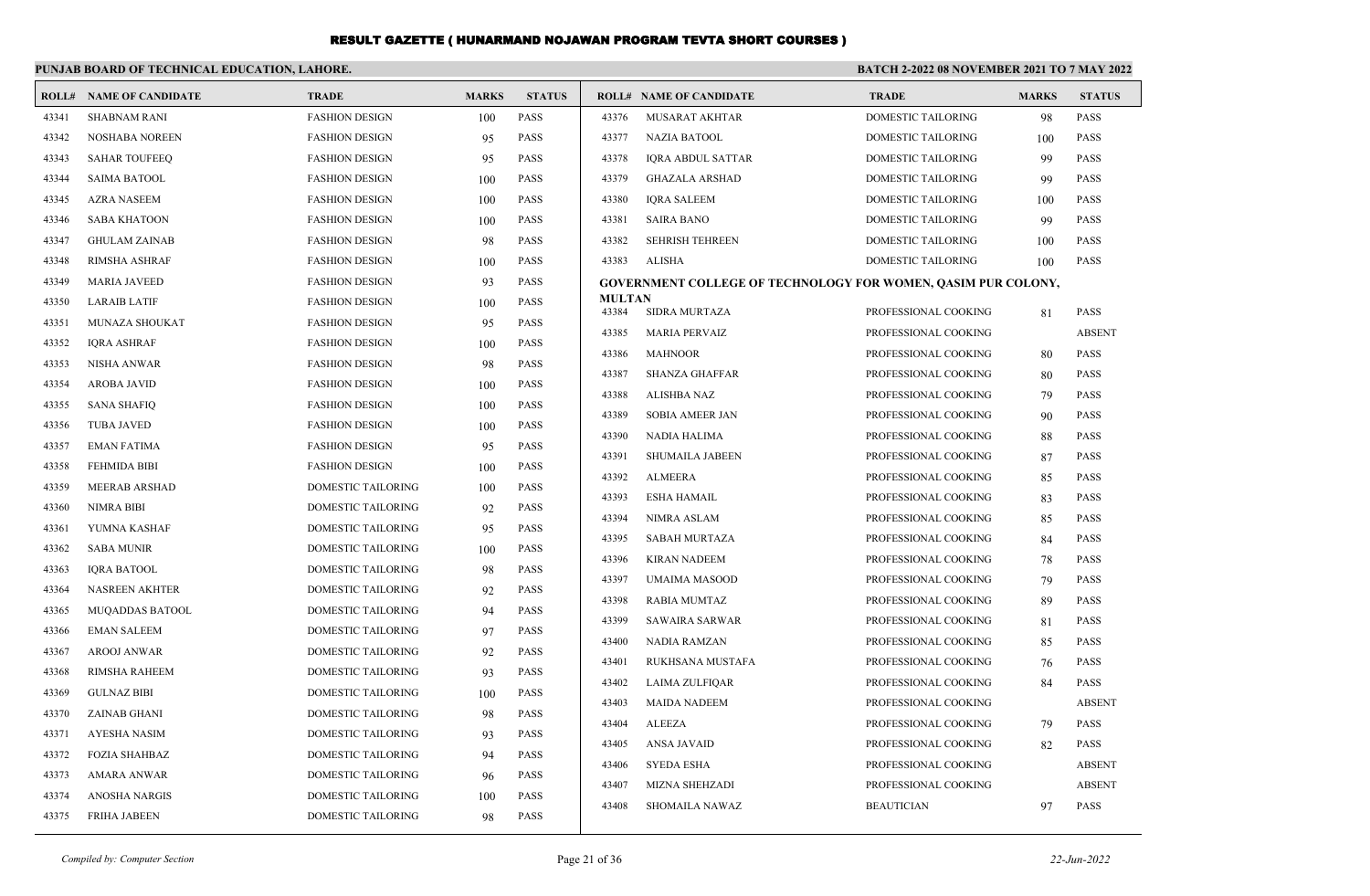|       | PUNJAB BOARD OF TECHNICAL EDUCATION, LAHORE. |                           |              |               | <b>BATCH 2-2022 08 NOVEMBER 2021 TO 7 MAY 2022</b> |                                                             |                           |              |               |  |
|-------|----------------------------------------------|---------------------------|--------------|---------------|----------------------------------------------------|-------------------------------------------------------------|---------------------------|--------------|---------------|--|
| ROLL# | <b>NAME OF CANDIDATE</b>                     | <b>TRADE</b>              | <b>MARKS</b> | <b>STATUS</b> |                                                    | <b>ROLL# NAME OF CANDIDATE</b>                              | <b>TRADE</b>              | <b>MARKS</b> | <b>STATUS</b> |  |
| 43409 | <b>MUBEENA SAEED</b>                         | <b>BEAUTICIAN</b>         | 82           | <b>PASS</b>   | 43444                                              | <b>TEHZEEB KHIZAR</b>                                       | <b>DOMESTIC TAILORING</b> | 59           | <b>PASS</b>   |  |
| 43410 | <b>SABA KANWAL</b>                           | <b>BEAUTICIAN</b>         | 77           | <b>PASS</b>   | 43445                                              | <b>ALINA MEHREEN</b>                                        | DOMESTIC TAILORING        | 100          | <b>PASS</b>   |  |
| 43411 | <b>AMBREEN ALI</b>                           | <b>BEAUTICIAN</b>         | 70           | <b>PASS</b>   | 43446                                              | RIMSHA SHOUKAT                                              | DOMESTIC TAILORING        | 98           | <b>PASS</b>   |  |
| 43412 | <b>AREEJ AKMAL</b>                           | <b>BEAUTICIAN</b>         | 82           | <b>PASS</b>   | 43447                                              | <b>ALIA AKRAM</b>                                           | <b>DOMESTIC TAILORING</b> | 70           | <b>PASS</b>   |  |
| 43413 | <b>ASIFA NAWAZ</b>                           | <b>BEAUTICIAN</b>         | 88           | <b>PASS</b>   | 43448                                              | ZAREENA MURDAN                                              | DOMESTIC TAILORING        | 93           | <b>PASS</b>   |  |
| 43414 | MEMOONA REHMAN                               | <b>BEAUTICIAN</b>         | 82           | <b>PASS</b>   | 43449                                              | <b>MARIA HANIF</b>                                          | DOMESTIC TAILORING        | 64           | <b>PASS</b>   |  |
| 43415 | <b>SHAMILA SHAHEEN</b>                       | <b>BEAUTICIAN</b>         | 97           | <b>PASS</b>   | 43450                                              | <b>FATIMA MAHMOOD</b>                                       | DOMESTIC TAILORING        | 67           | <b>PASS</b>   |  |
| 43416 | <b>AQSA AMAN</b>                             | <b>BEAUTICIAN</b>         | 92           | <b>PASS</b>   | 43451                                              | <b>SUMAIRA SHAHID</b>                                       | DOMESTIC TAILORING        | 72           | <b>PASS</b>   |  |
| 43417 | <b>AMBREEN NOOR</b>                          | <b>BEAUTICIAN</b>         | 76           | <b>PASS</b>   | 43452                                              | <b>MUQADAS</b>                                              | DOMESTIC TAILORING        | 99           | <b>PASS</b>   |  |
| 43418 | <b>SUNDAS SALEEM</b>                         | <b>BEAUTICIAN</b>         | 85           | <b>PASS</b>   | 43453                                              | <b>SADIA BIBI</b>                                           | DOMESTIC TAILORING        | 62           | <b>PASS</b>   |  |
| 43419 | NAJMA RAB NAWAZ                              | <b>BEAUTICIAN</b>         | 96           | <b>PASS</b>   | 43454                                              | <b>NADIA MUMTAZ</b>                                         | DOMESTIC TAILORING        | 99           | <b>PASS</b>   |  |
| 43420 | <b>IQRA TARIQ</b>                            | <b>BEAUTICIAN</b>         | 80           | <b>PASS</b>   | 43455                                              | <b>SABA AKHTAR</b>                                          | DOMESTIC TAILORING        | 72           | <b>PASS</b>   |  |
| 43421 | <b>HIRA SHAREEF</b>                          | <b>BEAUTICIAN</b>         | 76           | <b>PASS</b>   | 43456                                              | KHADIJA TUL KUBRA                                           | DOMESTIC TAILORING        | 67           | <b>PASS</b>   |  |
| 43422 | <b>SAMRIN YOUNIS</b>                         | <b>BEAUTICIAN</b>         | 81           | <b>PASS</b>   | 43457                                              | <b>KOMAL</b>                                                | DOMESTIC TAILORING        | 88           | <b>PASS</b>   |  |
| 43423 | RIMSAH KHADIM                                | <b>BEAUTICIAN</b>         | 77           | <b>PASS</b>   | 43458                                              | <b>SUHA HABIB</b>                                           | PROFESSIONAL COOKING      | 81           | <b>PASS</b>   |  |
| 43424 | <b>BISMA LARAIB</b>                          | <b>BEAUTICIAN</b>         | 85           | <b>PASS</b>   |                                                    | GOVERNMENT COLLEGE OF THECHNOLOGY, QASIM PUR COLONY, MULTAN |                           |              |               |  |
| 43425 | <b>ASMA MUBEEN</b>                           | <b>BEAUTICIAN</b>         | 77           | <b>PASS</b>   | 43459                                              | <b>ABDUL WAHID</b>                                          | <b>ELECTRICIAN</b>        | 89           | <b>PASS</b>   |  |
| 43426 | <b>KANWAL NAZ</b>                            | <b>BEAUTICIAN</b>         | 78           | <b>PASS</b>   | 43460                                              | <b>MUZAMIL HUSSAIN</b>                                      | <b>ELECTRICIAN</b>        | 93           | <b>PASS</b>   |  |
| 43427 | <b>BUSHRA IOBAL</b>                          | <b>BEAUTICIAN</b>         | 87           | <b>PASS</b>   | 43461                                              | MUHAMMAD FARZAN FARRUKH                                     | <b>ELECTRICIAN</b>        | 96           | <b>PASS</b>   |  |
| 43428 | <b>HIRA SAEED</b>                            | <b>BEAUTICIAN</b>         | 77           | <b>PASS</b>   | 43462                                              | ASHHAD MUHAMMAD                                             | <b>ELECTRICIAN</b>        | 80           | PASS          |  |
| 43429 | HUMAIRA ARSHAD                               | <b>BEAUTICIAN</b>         | 100          | <b>PASS</b>   | 43463                                              | MUHAMMAD UBAIDULLAH                                         | <b>ELECTRICIAN</b>        | 85           | <b>PASS</b>   |  |
| 43430 | LAIBA                                        | <b>BEAUTICIAN</b>         | 95           | <b>PASS</b>   | 43464                                              | <b>KASHIF ISHAQ</b>                                         | <b>ELECTRICIAN</b>        | 91           | <b>PASS</b>   |  |
| 43431 | <b>BUSHRA YASEEN</b>                         | <b>BEAUTICIAN</b>         | 81           | PASS          | 43465                                              | <b>NOMAN SAFDAR</b>                                         | <b>ELECTRICIAN</b>        | 80           | <b>PASS</b>   |  |
| 43432 | NOOR UL HUDA                                 | <b>BEAUTICIAN</b>         | 97           | <b>PASS</b>   | 43466                                              | <b>ALI HASSAN</b>                                           | <b>ELECTRICIAN</b>        | 87           | <b>PASS</b>   |  |
| 43433 | <b>FARHAT BIBI</b>                           | <b>DOMESTIC TAILORING</b> | 84           | <b>PASS</b>   | 43467                                              | MUHAMMAD IKRAMAH                                            | <b>ELECTRICIAN</b>        | 84           | <b>PASS</b>   |  |
| 43434 | <b>GULSHAN KANWAL</b>                        | DOMESTIC TAILORING        | 95           | <b>PASS</b>   | 43468                                              | <b>MUDASSAR RAZA</b>                                        | <b>ELECTRICIAN</b>        | 88           | <b>PASS</b>   |  |
| 43435 | AYESHA                                       | <b>DOMESTIC TAILORING</b> | 76           | <b>PASS</b>   | 43469                                              | MUHAMMAD SHAHZAIB                                           | <b>ELECTRICIAN</b>        | 91           | <b>PASS</b>   |  |
| 43436 | <b>CHAHAT GULZAR</b>                         | DOMESTIC TAILORING        | 77           | <b>PASS</b>   | 43470                                              | MUHAMMAD ILYAS                                              | <b>ELECTRICIAN</b>        | 71           | <b>PASS</b>   |  |
| 43437 | MAMOONA HIDAYAT                              | DOMESTIC TAILORING        | 59           | <b>PASS</b>   | 43471                                              | MUHAMMAD WAQAS ALI                                          | <b>ELECTRICIAN</b>        | 90           | <b>PASS</b>   |  |
| 43438 | <b>SEMAB BIBI</b>                            | DOMESTIC TAILORING        | 100          | <b>PASS</b>   | 43472                                              | <b>UBAID UL REHMAN</b>                                      | <b>ELECTRICIAN</b>        | 85           | <b>PASS</b>   |  |
| 43439 | <b>KANEEZ FATIMA</b>                         | DOMESTIC TAILORING        | 86           | <b>PASS</b>   | 43473                                              | MUHAMMAD AWAIS                                              | <b>ELECTRICIAN</b>        | 91           | <b>PASS</b>   |  |
| 43440 | <b>UMME SAMAN</b>                            | DOMESTIC TAILORING        | 78           | <b>PASS</b>   | 43474                                              | ZIA UR REHMAN                                               | <b>ELECTRICIAN</b>        | 75           | <b>PASS</b>   |  |
| 43441 | <b>ESHA NOOR</b>                             | DOMESTIC TAILORING        | 73           | <b>PASS</b>   | 43475                                              | <b>SHEROZ ASGHAR</b>                                        | <b>ELECTRICIAN</b>        | 85           | <b>PASS</b>   |  |
| 43442 | <b>MAHAROO ASLAM</b>                         | DOMESTIC TAILORING        | 78           | <b>PASS</b>   | 43476                                              | MUHAMMAD HAMMAD EJAZ                                        | <b>ELECTRICIAN</b>        | 88           | <b>PASS</b>   |  |
| 43443 | <b>MAHAK SALEEM</b>                          | DOMESTIC TAILORING        | 70           | <b>PASS</b>   | 43477                                              | MUHAMMAD ABDULLAH                                           | <b>ELECTRICIAN</b>        | 87           | <b>PASS</b>   |  |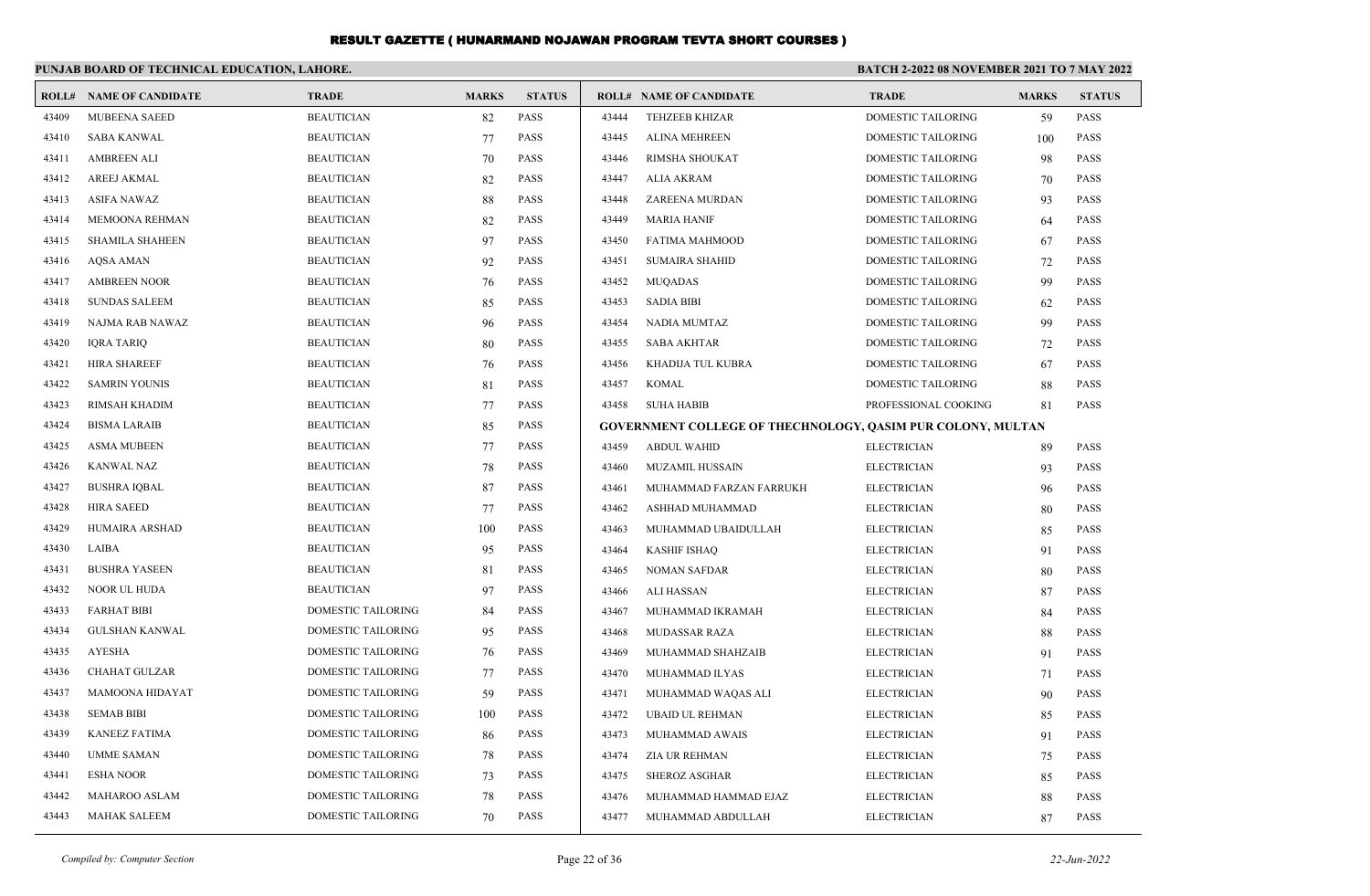#### **PUNJAB BOARD OF TECHNICAL EDUCATION, LAHORE.**

| ROLL# | <b>NAME OF CANDIDATE</b>  | <b>TRADE</b>                           | <b>MARKS</b> | <b>STATUS</b> |       | <b>ROLL# NAME OF CANDIDATE</b>                                      | <b>TRADE</b>                           | <b>MARKS</b> | <b>STATUS</b> |
|-------|---------------------------|----------------------------------------|--------------|---------------|-------|---------------------------------------------------------------------|----------------------------------------|--------------|---------------|
| 43478 | MUHAMMAD ARSLAN TARIQ     | <b>ELECTRICIAN</b>                     | 86           | PASS          | 43505 | ABU TALHA SARWAR                                                    | ELECTRONICS EQUIPMENT                  | 77           | <b>PASS</b>   |
| 43479 | MUHAMMAD SHAHBAZ          | <b>ELECTRICIAN</b>                     | 89           | <b>PASS</b>   | 43506 | <b>UMAR SIDDIQUE</b>                                                | <b>REPAIR</b><br>ELECTRONICS EQUIPMENT | 85           | <b>PASS</b>   |
| 43480 | MUHAMMAD ZAIN UL ABI DEEN | <b>ELECTRICIAN</b>                     | 84           | <b>PASS</b>   |       |                                                                     | <b>REPAIR</b>                          |              |               |
| 43481 | <b>UBAID UL REHMAN</b>    | <b>ELECTRICIAN</b>                     | 75           | <b>PASS</b>   | 43507 | <b>UMAR MEHMOOD</b>                                                 | ELECTRONICS EQUIPMENT<br><b>REPAIR</b> | 94           | <b>PASS</b>   |
| 43482 | <b>MUDASSAR RAUF</b>      | <b>ELECTRICIAN</b>                     | 83           | <b>PASS</b>   | 43508 | ZAIN AHMAD                                                          | ELECTRONICS EQUIPMENT                  | 66           | <b>PASS</b>   |
| 43483 | MUHAMMAD TALHA            | <b>ELECTRICIAN</b>                     | 91           | PASS          |       | <b>GOVT. PAK GERMAN POLYTECHNIC INSTITUTE FOR AGRICULTURE</b>       | <b>REPAIR</b>                          |              |               |
| 43484 | MUHAMMAD USAMA ASLAM      | ELECTRONICS EQUIPMENT                  | 71           | <b>PASS</b>   |       | TECHNOLOGY, CHAK 5 - FAIZ, MULTAN                                   |                                        |              |               |
| 43485 | <b>FRAZ AWAIS</b>         | <b>REPAIR</b><br>ELECTRONICS EQUIPMENT | 89           | <b>PASS</b>   | 43509 | <b>SIDRA MUNIR</b>                                                  | COMPUTER APPLICATIONS                  | 90           | <b>PASS</b>   |
|       |                           | <b>REPAIR</b>                          |              |               | 43510 | KIRAN ABDUL KHALIQ                                                  | COMPUTER APPLICATIONS                  | 90           | <b>PASS</b>   |
| 43486 | MUHAMMD MUDASSIR          | ELECTRONICS EQUIPMENT<br><b>REPAIR</b> | 82           | <b>PASS</b>   | 43511 | <b>TAIBA RAZZAO</b>                                                 | <b>COMPUTER APPLICATIONS</b>           | 88           | PASS          |
| 43487 | MUJAHID JABBAR            | ELECTRONICS EQUIPMENT                  | 79           | <b>PASS</b>   | 43512 | SUMAIRA KANWAL                                                      | <b>COMPUTER APPLICATIONS</b>           | 79           | PASS          |
|       |                           | <b>REPAIR</b>                          |              |               | 43513 | <b>SOBIA AJMAL</b>                                                  | COMPUTER APPLICATIONS                  | 87           | PASS          |
| 43488 | MUHAMMAD BIN SHOAIB       | ELECTRONICS EQUIPMENT<br><b>REPAIR</b> | 71           | PASS          | 43514 | <b>MUQADDAS NAZ</b>                                                 | <b>COMPUTER APPLICATIONS</b>           | 77           | <b>PASS</b>   |
| 43489 | MUHAMMAD USAMA            | ELECTRONICS EQUIPMENT                  | 82           | <b>PASS</b>   | 43515 | <b>SIDRA IQBAL</b>                                                  | <b>COMPUTER APPLICATIONS</b>           | 73           | <b>PASS</b>   |
| 43490 | MUHAMMAD YASIR ALI        | <b>REPAIR</b><br>ELECTRONICS EQUIPMENT | 92           | <b>PASS</b>   | 43516 | <b>NADIA KHAN</b>                                                   | <b>COMPUTER APPLICATIONS</b>           | 80           | PASS          |
|       |                           | <b>REPAIR</b>                          |              |               | 43517 | <b>SADIA KHAN</b>                                                   | COMPUTER APPLICATIONS                  | 89           | PASS          |
| 43491 | <b>IJAZ AHMAD</b>         | ELECTRONICS EQUIPMENT<br><b>REPAIR</b> | 78           | <b>PASS</b>   | 43518 | <b>IQRA SANA</b>                                                    | <b>COMPUTER APPLICATIONS</b>           | 76           | <b>PASS</b>   |
| 43492 | MUHAMMAD ARSLAN           | ELECTRONICS EQUIPMENT                  | 68           | PASS          | 43519 | <b>VEENA AKRAM</b>                                                  | <b>COMPUTER APPLICATIONS</b>           | 74           | <b>PASS</b>   |
| 43493 | MUHAMMAD SHAN             | <b>REPAIR</b><br>ELECTRONICS EQUIPMENT | 71           | <b>PASS</b>   | 43520 | <b>SAIMA OADEER</b>                                                 | <b>COMPUTER APPLICATIONS</b>           | 83           | PASS          |
|       |                           | <b>REPAIR</b>                          |              |               | 43521 | <b>UZMA QADEER</b>                                                  | <b>COMPUTER APPLICATIONS</b>           | 89           | <b>PASS</b>   |
| 43494 | <b>ABDUL REHMAN</b>       | ELECTRONICS EQUIPMENT<br><b>REPAIR</b> | 83           | <b>PASS</b>   | 43522 | <b>MARYUM TARIQ</b>                                                 | COMPUTER APPLICATIONS                  | 74           | <b>PASS</b>   |
| 43495 | MUHAMMAD MUNIQUE          | ELECTRONICS EQUIPMENT                  | 91           | <b>PASS</b>   | 43523 | <b>SOBIA TARIQ</b>                                                  | <b>COMPUTER APPLICATIONS</b>           | 77           | PASS          |
| 43496 | MUHAMMAD IBRAHIM          | <b>REPAIR</b><br>ELECTRONICS EQUIPMENT | 87           | <b>PASS</b>   | 43524 | <b>MEMOONA</b>                                                      | <b>COMPUTER APPLICATIONS</b>           | 87           | PASS          |
|       |                           | <b>REPAIR</b>                          |              |               | 43525 | <b>LARAIB DILSHAD</b>                                               | COMPUTER APPLICATIONS                  | 84           | <b>PASS</b>   |
| 43497 | <b>FARHAT KAZIM</b>       | ELECTRONICS EQUIPMENT<br><b>REPAIR</b> | 92           | <b>PASS</b>   | 43526 | HAJRA MAQBOOL                                                       | COMPUTER APPLICATIONS                  |              | <b>ABSENT</b> |
| 43498 | <b>BASIT ASGHAR</b>       | ELECTRONICS EQUIPMENT                  | 79           | <b>PASS</b>   | 43527 | <b>SAMAN SAJJAD</b>                                                 | <b>COMPUTER APPLICATIONS</b>           | 83           | <b>PASS</b>   |
| 43499 | <b>ABDULLAH</b>           | <b>REPAIR</b><br>ELECTRONICS EQUIPMENT | 85           | <b>PASS</b>   | 43528 | MUBASHARAH ASLAM                                                    | <b>COMPUTER APPLICATIONS</b>           | 71           | <b>PASS</b>   |
|       |                           | <b>REPAIR</b>                          |              |               | 43529 | <b>AYESHA</b>                                                       | COMPUTER APPLICATIONS                  |              | <b>ABSENT</b> |
| 43500 | <b>ARIF UMAR</b>          | ELECTRONICS EQUIPMENT<br><b>REPAIR</b> | 73           | <b>PASS</b>   | 43530 | <b>USWA AKHTAR</b>                                                  | COMPUTER APPLICATIONS                  | 79           | <b>PASS</b>   |
| 43501 | MUHAMMAD TAHIR SIKANDAR   | ELECTRONICS EQUIPMENT                  | 69           | <b>PASS</b>   | 43531 | <b>IRAM ZAHOOR</b>                                                  | <b>COMPUTER APPLICATIONS</b>           | 88           | <b>PASS</b>   |
|       |                           | <b>REPAIR</b>                          |              |               | 43532 | <b>SABA SAJJAD</b>                                                  | <b>COMPUTER APPLICATIONS</b>           | 78           | PASS          |
| 43502 | KALEEM SHEHZAD            | ELECTRONICS EQUIPMENT<br><b>REPAIR</b> | 76           | <b>PASS</b>   | 43533 | <b>IORA</b>                                                         | <b>COMPUTER APPLICATIONS</b>           | 89           | <b>PASS</b>   |
| 43503 | MUHAMMAD FAIZAN           | ELECTRONICS EQUIPMENT                  | 80           | <b>PASS</b>   |       | <b>INSTITUTE OF BLUE POTTERY DEVELOPMENT, NEAR OVER HEAD BRIDGE</b> |                                        |              |               |
| 43504 | MUBASHIR ALI              | <b>REPAIR</b><br>ELECTRONICS EQUIPMENT | 86           | <b>PASS</b>   |       | MUMTAZABAD ROAD, MULTAN                                             |                                        |              |               |
|       |                           | <b>REPAIR</b>                          |              |               | 43534 | <b>ALEENA SAEED</b>                                                 | <b>KASHIGARI</b>                       | 67           | <b>PASS</b>   |
|       |                           |                                        |              |               |       |                                                                     |                                        |              |               |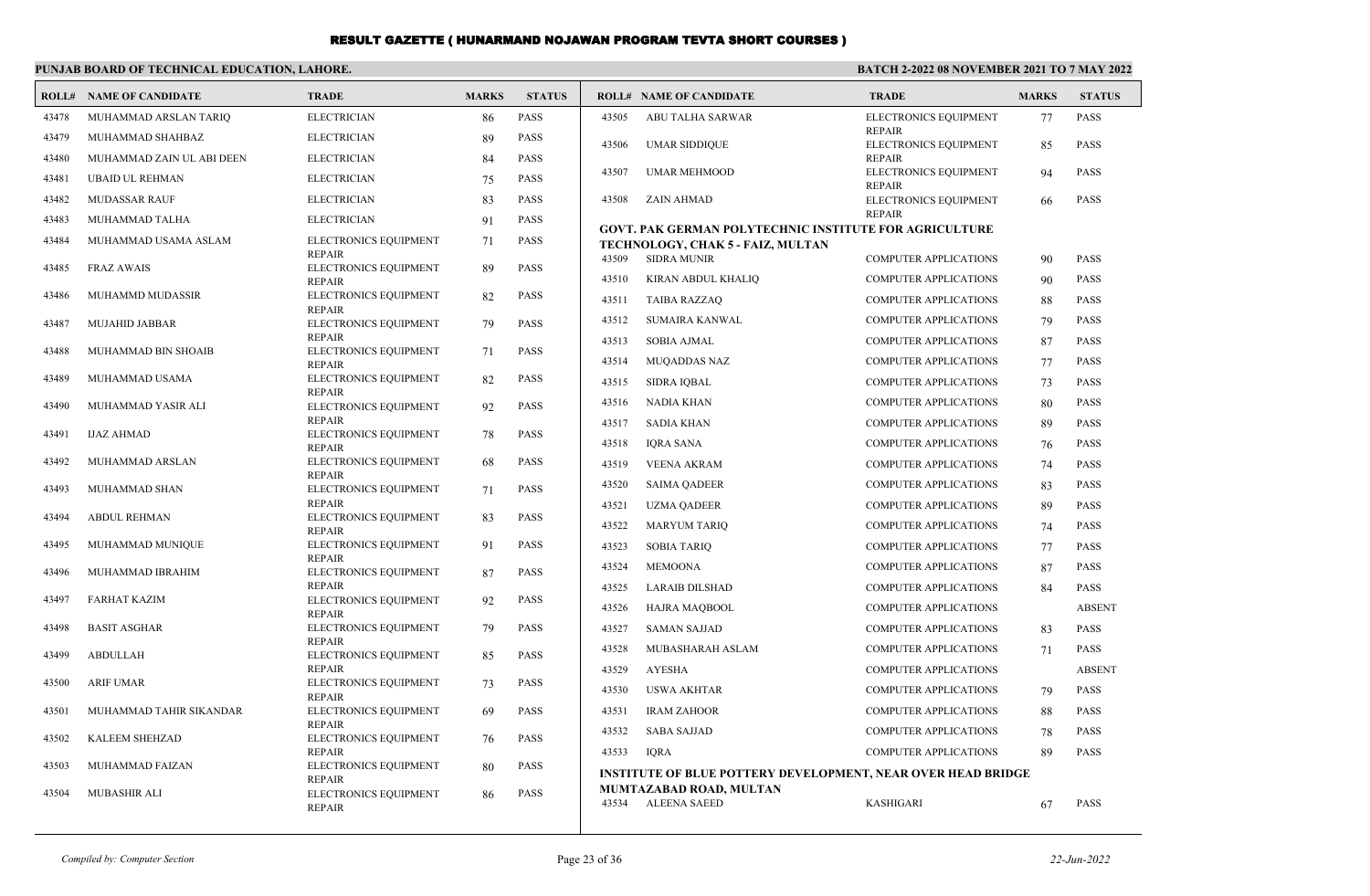|       | PUNJAB BOARD OF TECHNICAL EDUCATION, LAHORE. |                  |              |               | BATCH 2-2022 08 NOVEMBER 2021 TO 7 MAY 2022 |                                                                      |                    |              |               |
|-------|----------------------------------------------|------------------|--------------|---------------|---------------------------------------------|----------------------------------------------------------------------|--------------------|--------------|---------------|
|       | <b>ROLL# NAME OF CANDIDATE</b>               | <b>TRADE</b>     | <b>MARKS</b> | <b>STATUS</b> |                                             | <b>ROLL# NAME OF CANDIDATE</b>                                       | <b>TRADE</b>       | <b>MARKS</b> | <b>STATUS</b> |
| 43535 | <b>NADIA PERVEEN</b>                         | KASHIGARI        | 69           | PASS          | 43570                                       | <b>SHAGUFTA GHAFOOR</b>                                              | KASHIGARI          | 68           | <b>PASS</b>   |
| 43536 | <b>AQSA REHMAN</b>                           | KASHIGARI        | 66           | <b>PASS</b>   | 43571                                       | <b>BEENISH SHAFI</b>                                                 | <b>KASHIGARI</b>   | 86           | <b>PASS</b>   |
| 43537 | <b>QURAT UL AIN</b>                          | KASHIGARI        | 68           | <b>PASS</b>   | 43572                                       | <b>FAZEELA SHAHID</b>                                                | <b>KASHIGARI</b>   | 70           | <b>PASS</b>   |
| 43538 | <b>IQRA AKBAR</b>                            | KASHIGARI        | 90           | <b>PASS</b>   | 43573                                       | TAYYABA JAHANGIR                                                     | <b>KASHIGARI</b>   | 67           | PASS          |
| 43539 | <b>MEHREEN IQBAL</b>                         | KASHIGARI        | 70           | <b>PASS</b>   | 43574                                       | <b>SHANZA SHAHEEN</b>                                                | <b>KASHIGARI</b>   | 66           | <b>PASS</b>   |
| 43540 | <b>AMNA BIBI</b>                             | KASHIGARI        | 74           | <b>PASS</b>   | 43575                                       | <b>HAFSA</b>                                                         | <b>KASHIGARI</b>   | 67           | <b>PASS</b>   |
| 43541 | <b>SADIA ZAHEER</b>                          | KASHIGARI        | 90           | <b>PASS</b>   | 43576                                       | MUQADDAS FATIMA                                                      | <b>KASHIGARI</b>   | 68           | PASS          |
| 43542 | <b>EMAN SHAKEEL</b>                          | KASHIGARI        |              | <b>ABSENT</b> | 43577                                       | ALISHBA RIAZ                                                         | <b>KASHIGARI</b>   | 70           | PASS          |
| 43543 | <b>HIRA BIBI</b>                             | KASHIGARI        | 66           | <b>PASS</b>   | 43578                                       | <b>IQRA AKRAM</b>                                                    | <b>KASHIGARI</b>   | 65           | <b>PASS</b>   |
| 43544 | ALISHBA IRFAN                                | KASHIGARI        | 86           | <b>PASS</b>   | 43579                                       | ESHA BAHADUR ALI                                                     | <b>KASHIGARI</b>   | 88           | <b>PASS</b>   |
| 43545 | <b>AYESHA NOOR</b>                           | KASHIGARI        | 71           | <b>PASS</b>   | 43580                                       | SYEDA DUA FATIMA                                                     | <b>KASHIGARI</b>   | 68           | PASS          |
| 43546 | <b>ZAINAB SAJJAD</b>                         | KASHIGARI        |              | <b>ABSENT</b> | 43581                                       | <b>IQRA SHABBIR</b>                                                  | <b>KASHIGARI</b>   | 91           | <b>PASS</b>   |
| 43547 | LOUISA                                       | KASHIGARI        | 88           | <b>PASS</b>   | 43582                                       | ALEENA                                                               | <b>KASHIGARI</b>   | 93           | <b>PASS</b>   |
| 43548 | <b>IRAM</b>                                  | KASHIGARI        | 87           | <b>PASS</b>   |                                             | <b>GOVERNMENT COLLEGE OF TECHNOLOGY, 7-KM GT ROAD LALA MEER, KOT</b> |                    |              |               |
| 43549 | <b>MAQDAS SAEED</b>                          | KASHIGARI        | 74           | <b>PASS</b>   | <b>ADDU</b><br>43583                        | <b>FAISAL FAROOQ</b>                                                 | <b>ELECTRICIAN</b> | 98           | PASS          |
| 43550 | <b>SABA ISHFAQ</b>                           | KASHIGARI        | 87           | <b>PASS</b>   | 43584                                       | MUHAMMAD UZAIR                                                       | <b>ELECTRICIAN</b> |              | <b>PASS</b>   |
| 43551 | <b>KIRAN KHALID</b>                          | KASHIGARI        | 67           | PASS          | 43585                                       | MUHAMMAD KAMRAN                                                      | <b>ELECTRICIAN</b> | 84           | <b>PASS</b>   |
| 43552 | <b>UMAYSHA PERVEEN</b>                       | KASHIGARI        | 94           | <b>PASS</b>   | 43586                                       | <b>FAISAL SIDDIQUE</b>                                               | <b>ELECTRICIAN</b> | 92<br>94     | <b>PASS</b>   |
| 43553 | <b>SAMAN</b>                                 | KASHIGARI        | 66           | <b>PASS</b>   | 43587                                       | MUHAMMAD HAMZA                                                       | <b>ELECTRICIAN</b> | 85           | <b>PASS</b>   |
| 43554 | <b>FARAH SHABBIR</b>                         | KASHIGARI        | 93           | <b>PASS</b>   | 43588                                       | <b>ABDUL MALIK</b>                                                   | <b>ELECTRICIAN</b> | 83           | <b>PASS</b>   |
| 43555 | <b>ARAMISH</b>                               | KASHIGARI        | 87           | <b>PASS</b>   | 43589                                       | <b>WAJIB ALI</b>                                                     | <b>ELECTRICIAN</b> | 95           | <b>PASS</b>   |
| 43556 | AYESHA KANWAL                                | KASHIGARI        | 68           | <b>PASS</b>   | 43590                                       | MUHAMMAD HUZAIFA                                                     | <b>ELECTRICIAN</b> |              | <b>PASS</b>   |
| 43557 | <b>SHAISTA ALI</b>                           | KASHIGARI        | 70           | <b>PASS</b>   | 43591                                       | <b>TANZEEL AZIZ</b>                                                  | <b>ELECTRICIAN</b> | 77<br>92     | <b>PASS</b>   |
| 43558 | <b>DUA ASHRAF</b>                            | KASHIGARI        | 68           | <b>PASS</b>   | 43592                                       | SYED RIZWAN ABBAS SHAH                                               | <b>ELECTRICIAN</b> | 84           | PASS          |
| 43559 | <b>RAMEEN FAZIL</b>                          | KASHIGARI        | 70           | <b>PASS</b>   | 43593                                       | <b>FAISAL EJAZ</b>                                                   | <b>ELECTRICIAN</b> | 95           | PASS          |
| 43560 | <b>LAIBA AMIR</b>                            | KASHIGARI        | 86           | PASS          | 43594                                       | MUHAMMAD IMTIAZ                                                      | <b>ELECTRICIAN</b> | 94           | <b>PASS</b>   |
| 43561 | <b>SANA FATIMA</b>                           | KASHIGARI        | 91           | <b>PASS</b>   | 43595                                       | MUHAMMAD MUZAMMIL                                                    | <b>ELECTRICIAN</b> | 84           | PASS          |
| 43562 | <b>AYESHA RAFIQ</b>                          | KASHIGARI        | 70           | <b>PASS</b>   | 43596                                       | <b>AAMIR ELAHI</b>                                                   | <b>ELECTRICIAN</b> | 91           | PASS          |
| 43563 | SIDRA ABDUL SATTAR                           | KASHIGARI        | 69           | <b>PASS</b>   | 43597                                       | <b>GULFAM MEHBOOB</b>                                                | <b>ELECTRICIAN</b> | 80           | <b>PASS</b>   |
| 43564 | <b>AMBREEN</b>                               | KASHIGARI        | 86           | <b>PASS</b>   | 43598                                       | MUHAMMAD FURQAN                                                      | <b>ELECTRICIAN</b> | 88           | <b>PASS</b>   |
| 43565 | <b>RABIA</b>                                 | KASHIGARI        | 95           | <b>PASS</b>   | 43599                                       | MUHAMMAD FAISAL                                                      | <b>ELECTRICIAN</b> | 89           | PASS          |
| 43566 | <b>AYESHA AKBAR</b>                          | KASHIGARI        | 88           | <b>PASS</b>   | 43600                                       | MUHAMMAD NAQASH                                                      | <b>ELECTRICIAN</b> |              | <b>PASS</b>   |
| 43567 | <b>MALAIKA IRFAN</b>                         | KASHIGARI        | 65           | <b>PASS</b>   | 43601                                       | MUHAMMAD JAZIL MEHDI                                                 | <b>ELECTRICIAN</b> | 85<br>95     | <b>PASS</b>   |
| 43568 | <b>FARHEEN</b>                               | KASHIGARI        | 71           | <b>PASS</b>   | 43602                                       | MUHAMMAD HAMMAD                                                      | <b>ELECTRICIAN</b> | 72           | PASS          |
| 43569 | <b>RIMSHA RAZAQ</b>                          | <b>KASHIGARI</b> | 86           | <b>PASS</b>   |                                             |                                                                      |                    |              |               |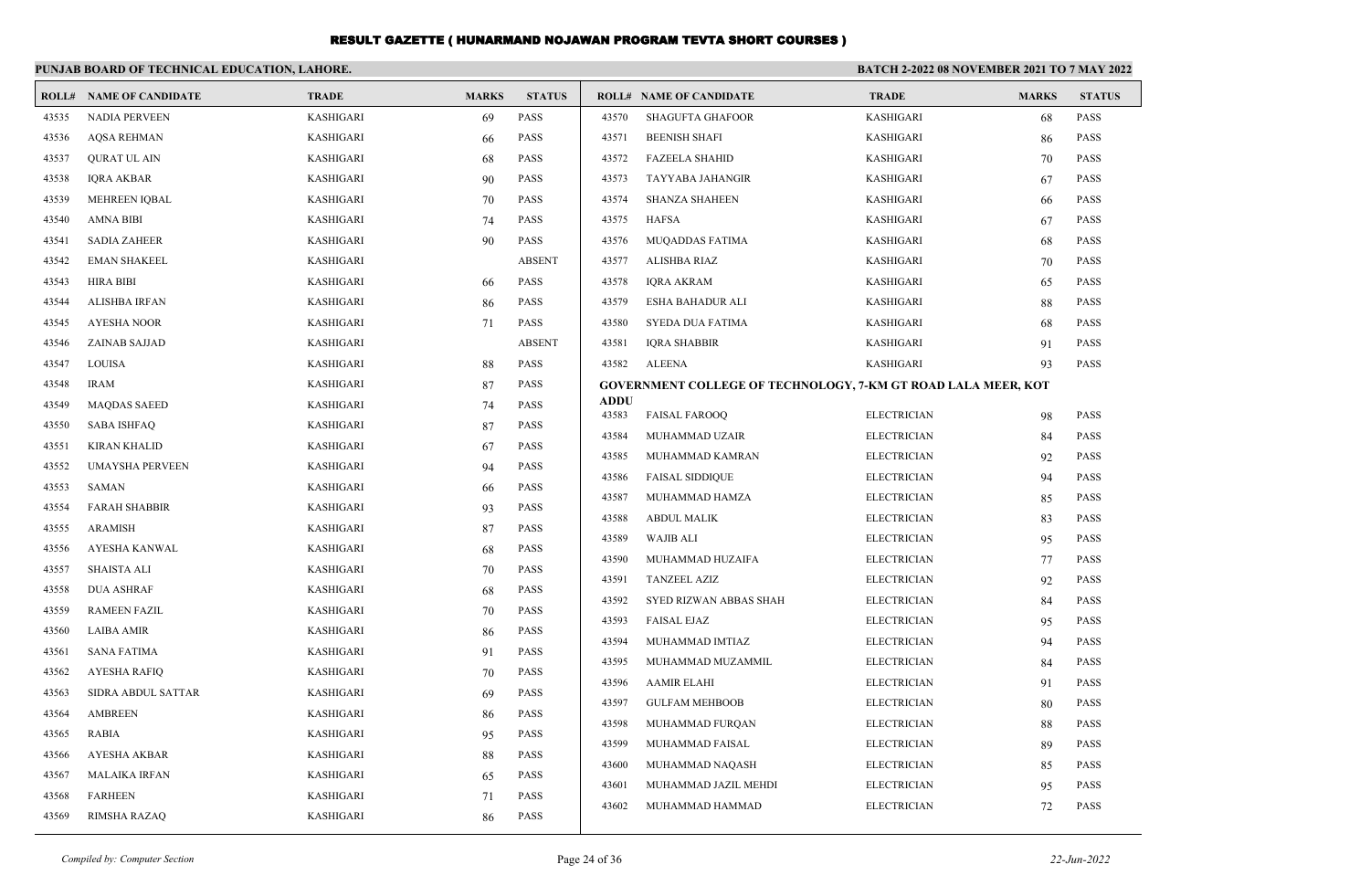|       | PUNJAB BOARD OF TECHNICAL EDUCATION, LAHORE. |                       |              |               |       | BATCH 2-2022 08 NOVEMBER 2021 TO 7 MAY 2022 |                                             |              |               |  |  |
|-------|----------------------------------------------|-----------------------|--------------|---------------|-------|---------------------------------------------|---------------------------------------------|--------------|---------------|--|--|
|       | <b>ROLL# NAME OF CANDIDATE</b>               | <b>TRADE</b>          | <b>MARKS</b> | <b>STATUS</b> |       | <b>ROLL# NAME OF CANDIDATE</b>              | <b>TRADE</b>                                | <b>MARKS</b> | <b>STATUS</b> |  |  |
| 43603 | MUHAMMAD TAQI                                | <b>CIVIL SURVEYOR</b> | 90           | <b>PASS</b>   | 43638 | MUHAMMAD EHASAN ULLAH                       | <b>HVACR</b>                                | 88           | PASS          |  |  |
| 43604 | MUHAMMAD ZEESHAN                             | <b>CIVIL SURVEYOR</b> | 88           | <b>PASS</b>   | 43639 | MUHAMMAD AMIR                               | <b>HVACR</b>                                | 88           | PASS          |  |  |
| 43605 | MUHAMMAD WAQAS                               | <b>CIVIL SURVEYOR</b> | 88           | PASS          | 43640 | MUHAMMAD AQIB JAVED                         | <b>HVACR</b>                                | 89           | <b>PASS</b>   |  |  |
| 43606 | MUHAMMAD ADNAN ARSHAD                        | <b>CIVIL SURVEYOR</b> | 93           | PASS          | 43641 | MUHAMMAD SOHAIB                             | <b>HVACR</b>                                | 85           | PASS          |  |  |
| 43607 | MUHAMMAD NOMAN ARSHAD                        | <b>CIVIL SURVEYOR</b> | 93           | PASS          | 43642 | MUDASIR NAWAZ                               | <b>HVACR</b>                                | 87           | PASS          |  |  |
| 43608 | MUHAMMAD ADNAN                               | <b>CIVIL SURVEYOR</b> | 86           | <b>PASS</b>   | 43643 | <b>ABDUL BASIT</b>                          | <b>COMPUTER APPLICATIONS</b>                | 92           | PASS          |  |  |
| 43609 | MUHAMMAD ADNAN FAROOQ                        | <b>CIVIL SURVEYOR</b> |              | <b>ABSENT</b> | 43644 | MUHAMMAD ZAMAN                              | <b>COMPUTER APPLICATIONS</b>                | 98           | <b>PASS</b>   |  |  |
| 43610 | <b>RASHID IQBAL</b>                          | <b>CIVIL SURVEYOR</b> | 85           | <b>PASS</b>   | 43645 | MUHAMMAD RIZWAN                             | <b>COMPUTER APPLICATIONS</b>                | 95           | <b>PASS</b>   |  |  |
| 43611 | <b>AMIR HUSSAIN</b>                          | <b>CIVIL SURVEYOR</b> | 89           | <b>PASS</b>   | 43646 | <b>UMER SULAIMAN</b>                        | COMPUTER APPLICATIONS                       | 91           | <b>PASS</b>   |  |  |
| 43612 | <b>ABDUL KHALIQ</b>                          | <b>CIVIL SURVEYOR</b> | 85           | <b>PASS</b>   | 43647 | MUHAMMAD IRFAN MUNEER SHAH                  | <b>COMPUTER APPLICATIONS</b>                | 82           | <b>PASS</b>   |  |  |
| 43613 | <b>RASHID BILAL</b>                          | <b>CIVIL SURVEYOR</b> |              | <b>ABSENT</b> | 43648 | <b>SAMIULLAH</b>                            | <b>COMPUTER APPLICATIONS</b>                | 97           | <b>PASS</b>   |  |  |
| 43614 | <b>HAMAD RAZA</b>                            | <b>CIVIL SURVEYOR</b> | 79           | <b>PASS</b>   | 43649 | <b>SAMI ULLAH</b>                           | <b>COMPUTER APPLICATIONS</b>                | 95           | PASS          |  |  |
| 43615 | MUHAMMAD ASGHAR                              | <b>CIVIL SURVEYOR</b> | 81           | <b>PASS</b>   | 43650 | MUHAMMAD SIDDIQUE                           | <b>COMPUTER APPLICATIONS</b>                | 98           | <b>PASS</b>   |  |  |
| 43616 | MUHAMMAD BILAL                               | <b>CIVIL SURVEYOR</b> | 95           | <b>PASS</b>   | 43651 | MUHAMMAD KASHIF                             | <b>COMPUTER APPLICATIONS</b>                | 97           | <b>PASS</b>   |  |  |
| 43617 | <b>TALHA SATTAR</b>                          | <b>CIVIL SURVEYOR</b> | 93           | <b>PASS</b>   | 43652 | KHALIL UR REHMAN                            | <b>COMPUTER APPLICATIONS</b>                | 97           | <b>PASS</b>   |  |  |
| 43618 | <b>SAMI ULLAH</b>                            | <b>CIVIL SURVEYOR</b> | 91           | PASS          | 43653 | ZOAIM ALI                                   | COMPUTER APPLICATIONS                       | 88           | PASS          |  |  |
| 43619 | MUHAMMAD KASHIF                              | <b>CIVIL SURVEYOR</b> | 85           | PASS          | 43654 | MUHAMMAD MUJAHID IQBAL                      | <b>COMPUTER APPLICATIONS</b>                | 99           | PASS          |  |  |
| 43620 | MEESAM TAMMAR                                | <b>CIVIL SURVEYOR</b> |              | <b>ABSENT</b> | 43655 | MUHAMMAD AHSAN SIKANDAR                     | <b>COMPUTER APPLICATIONS</b>                | 90           | PASS          |  |  |
| 43621 | SHAHZAIB ANJUM                               | <b>CIVIL SURVEYOR</b> | 82           | <b>PASS</b>   | 43656 | MUHAMMAD MUDASIR RASHEED                    | <b>COMPUTER APPLICATIONS</b>                | 98           | <b>PASS</b>   |  |  |
| 43622 | NADEEM AHMAD                                 | <b>CIVIL SURVEYOR</b> | 87           | <b>PASS</b>   | 43657 | MUHAMMAD SHAHID                             | <b>COMPUTER APPLICATIONS</b>                | 93           | PASS          |  |  |
| 43623 | MUHAMMAD SAQLAIN                             | <b>HVACR</b>          | 89           | <b>PASS</b>   | 43658 | ATAZAZ UL HASSAN                            | <b>COMPUTER APPLICATIONS</b>                | 96           | PASS          |  |  |
| 43624 | MUHAMMAD WASEEM                              | <b>HVACR</b>          |              | <b>ABSENT</b> | 43659 | <b>GHULAM HASNAIN</b>                       | <b>COMPUTER APPLICATIONS</b>                | 95           | <b>PASS</b>   |  |  |
| 43625 | MUHAMMAD FAHAD                               | <b>HVACR</b>          |              | <b>ABSENT</b> | 43660 | <b>MUEEZ AHMAD</b>                          | <b>COMPUTER APPLICATIONS</b>                | 92           | PASS          |  |  |
| 43626 | <b>USMAN RIAZ</b>                            | <b>HVACR</b>          | 91           | PASS          | 43661 | MUHAMMAD SAEED                              | <b>COMPUTER APPLICATIONS</b>                | 94           | <b>PASS</b>   |  |  |
| 43627 | <b>GHAZAN GHAFOOR</b>                        | <b>HVACR</b>          | 81           | PASS          | 43662 | MUHAMMAD ARSHAD                             | <b>COMPUTER APPLICATIONS</b>                | 97           | <b>PASS</b>   |  |  |
| 43628 | MUDDASIR ALI                                 | <b>HVACR</b>          | 88           | PASS          | 43663 | MUHAMMAD JUNAID YOUNIS                      | COMPUTER APPLICATIONS                       | 96           | <b>PASS</b>   |  |  |
| 43629 | MUHAMMAD JAMEEL                              | <b>HVACR</b>          | 79           | PASS          | 43664 | MUHAMMAD AMAN U REHMAN                      | <b>COMPUTER APPLICATIONS</b>                | 98           | <b>PASS</b>   |  |  |
| 43630 | MUHAMMAD HAMMAD NAEEM                        | <b>HVACR</b>          | 82           | <b>PASS</b>   | 43665 | MUHAMMAD HASNAIN                            | <b>COMPUTER APPLICATIONS</b>                | 91           | PASS          |  |  |
| 43631 | <b>MUNAWAR HUSSAIN</b>                       | <b>HVACR</b>          | 89           | <b>PASS</b>   | 43666 | ZULOARNAIN AZIZ                             | <b>COMPUTER APPLICATIONS</b>                | 80           | <b>PASS</b>   |  |  |
| 43632 | <b>MUZAMIL RAFIQUE</b>                       | <b>HVACR</b>          | 87           | <b>PASS</b>   | 43667 | <b>WASEEM AKRAM</b>                         | <b>COMPUTER APPLICATIONS</b>                | 83           | <b>PASS</b>   |  |  |
| 43633 | MUHAMMAD ZUNAIN SABIR                        | <b>HVACR</b>          | 84           | <b>PASS</b>   | 43668 | MUNAWAR ABBAS                               | <b>UPS REPAIR AND</b>                       | 90           | PASS          |  |  |
| 43634 | <b>HASSAN RAZA</b>                           | <b>HVACR</b>          | 88           | <b>PASS</b>   | 43669 | <b>HANZLAH TARIO</b>                        | <b>MAINTENANCE</b><br><b>UPS REPAIR AND</b> | 84           | PASS          |  |  |
| 43635 | <b>MUDASIR ALI</b>                           | <b>HVACR</b>          | 79           | <b>PASS</b>   |       |                                             | MAINTENANCE                                 |              |               |  |  |
| 43636 | MUHAMMAD SHERAZ                              | <b>HVACR</b>          | 85           | PASS          | 43670 | MUHAMMAD SUBHAN                             | <b>UPS REPAIR AND</b><br><b>MAINTENANCE</b> | 96           | <b>PASS</b>   |  |  |
| 43637 | MUHAMMAD MUSLIM RAZA                         | <b>HVACR</b>          | 81           | PASS          |       |                                             |                                             |              |               |  |  |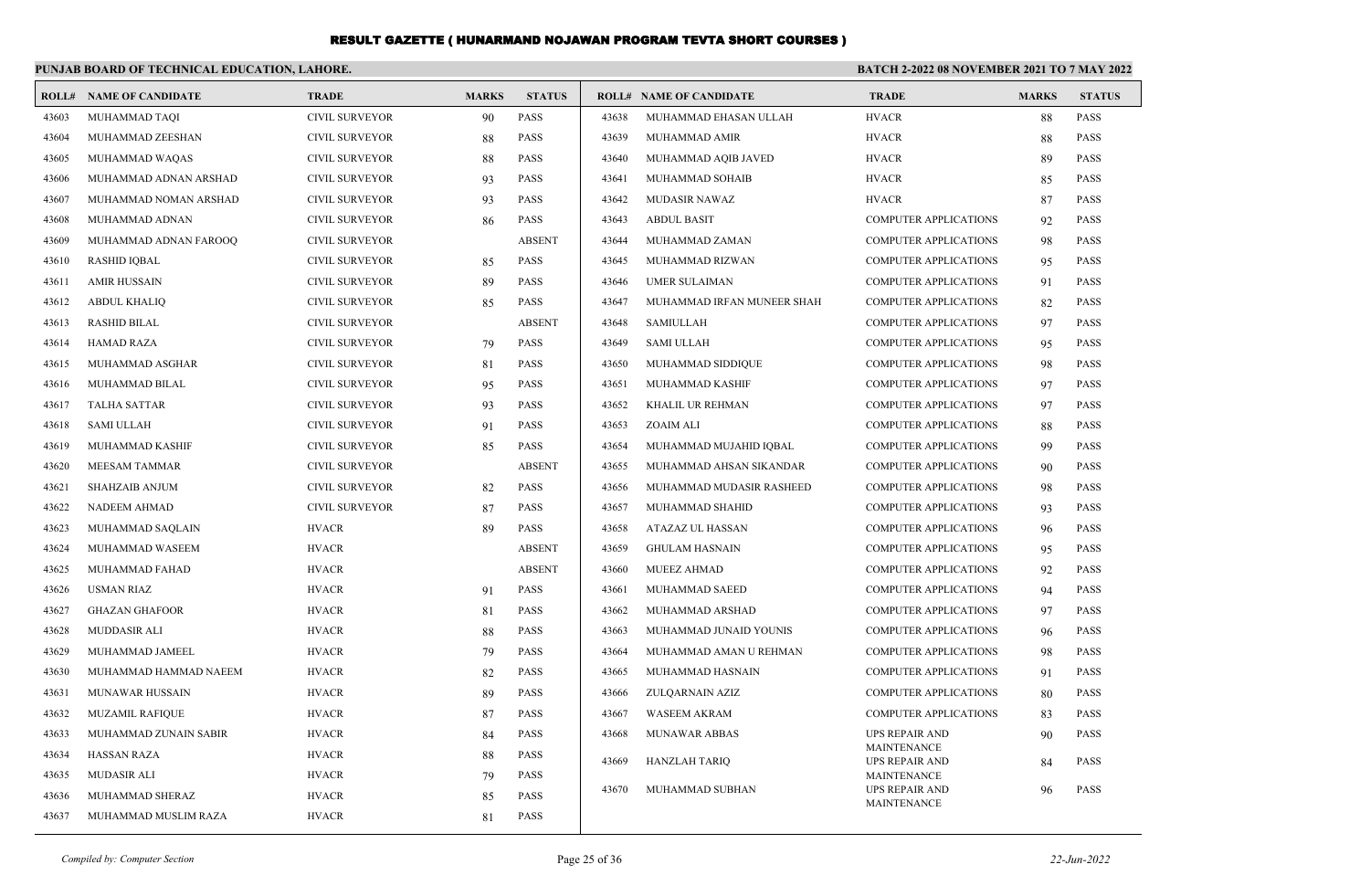|       | PUNJAB BOARD OF TECHNICAL EDUCATION, LAHORE.                   |                                             |              |               | <b>BATCH 2-2022 08 NOVEMBER 2021 TO 7 MAY 2022</b> |                                |                |              |               |
|-------|----------------------------------------------------------------|---------------------------------------------|--------------|---------------|----------------------------------------------------|--------------------------------|----------------|--------------|---------------|
|       | <b>ROLL# NAME OF CANDIDATE</b>                                 | <b>TRADE</b>                                | <b>MARKS</b> | <b>STATUS</b> |                                                    | <b>ROLL# NAME OF CANDIDATE</b> | <b>TRADE</b>   | <b>MARKS</b> | <b>STATUS</b> |
| 43671 | MUHAMMAD TAUFIQUE                                              | <b>UPS REPAIR AND</b>                       |              | <b>ABSENT</b> | 43699                                              | MUHAMMAD FAISAL RASOOL         | <b>AUTOCAD</b> | 95           | PASS          |
| 43672 | MUHAMMAD ADNAN                                                 | <b>MAINTENANCE</b><br><b>UPS REPAIR AND</b> | 87           | <b>PASS</b>   | 43700                                              | MUHAMMAD FARAZ                 | <b>AUTOCAD</b> | 87           | PASS          |
|       |                                                                | <b>MAINTENANCE</b>                          |              |               | 43701                                              | <b>MONES RAZA</b>              | <b>AUTOCAD</b> | 77           | <b>PASS</b>   |
| 43673 | MUHAMMAD YOUSAF                                                | <b>UPS REPAIR AND</b>                       | 83           | <b>PASS</b>   | 43702                                              | ZEESHAN NAZEER                 | <b>AUTOCAD</b> | 84           | PASS          |
| 43674 | MUHAMMAD MUZAMIL                                               | <b>MAINTENANCE</b><br><b>UPS REPAIR AND</b> | 96           | <b>PASS</b>   | 43703                                              | <b>ASAD NOUMAN</b>             | <b>AUTOCAD</b> | 93           | <b>PASS</b>   |
|       |                                                                | <b>MAINTENANCE</b>                          |              |               | 43704                                              | MUHAMMAD BILAL                 | <b>AUTOCAD</b> | 88           | <b>PASS</b>   |
| 43675 | MUHAMMAD ZOHAIB                                                | <b>UPS REPAIR AND</b>                       | 96           | <b>PASS</b>   |                                                    |                                |                |              |               |
| 43676 | MUHAMMAD ADNAN                                                 | <b>MAINTENANCE</b><br><b>UPS REPAIR AND</b> | 90           | <b>PASS</b>   | 43705                                              | MUHAMMAD TAYYAB MEHBOOB        | <b>AUTOCAD</b> | 93           | <b>PASS</b>   |
|       |                                                                | <b>MAINTENANCE</b>                          |              |               | 43706                                              | <b>ADEEL FAROOO</b>            | <b>AUTOCAD</b> | 78           | <b>PASS</b>   |
| 43677 | <b>JAHANZAIB YOUNUS</b>                                        | <b>UPS REPAIR AND</b>                       | 92           | <b>PASS</b>   | 43707                                              | <b>SHERAZ MAHMOOD</b>          | <b>AUTOCAD</b> | 78           | <b>PASS</b>   |
| 43678 | MUHAMMAD ZARAR                                                 | <b>MAINTENANCE</b><br><b>UPS REPAIR AND</b> | 84           | <b>PASS</b>   | 43708                                              | MUHAMMAD YASIR ALI             | <b>AUTOCAD</b> | 89           | <b>PASS</b>   |
|       |                                                                | <b>MAINTENANCE</b>                          |              |               | 43709                                              | MUHAMMAD SAGHEER               | <b>AUTOCAD</b> | 90           | <b>PASS</b>   |
| 43679 | MUHAMMAD HASSAN ALI                                            | <b>UPS REPAIR AND</b>                       | 90           | <b>PASS</b>   | 43710                                              | MUHAMMAD ABRAR                 | <b>AUTOCAD</b> | 78           | <b>PASS</b>   |
| 43680 | <b>SAAD BILAL</b>                                              | <b>MAINTENANCE</b><br><b>UPS REPAIR AND</b> | 96           | <b>PASS</b>   | 43711                                              | MUHAMMAD BILAL                 | <b>AUTOCAD</b> | 78           | <b>PASS</b>   |
|       |                                                                | <b>MAINTENANCE</b>                          |              |               | 43712                                              | MUHAMMAD AHSAN SUMAID          | <b>AUTOCAD</b> | 95           | <b>PASS</b>   |
| 43681 | MUHAMMAD UMAIR                                                 | <b>UPS REPAIR AND</b><br><b>MAINTENANCE</b> | 92           | <b>PASS</b>   | 43713                                              | <b>HANAN TARIQ</b>             | <b>AUTOCAD</b> | 94           | <b>PASS</b>   |
| 43682 | MUHAMMAD ADNAN                                                 | <b>UPS REPAIR AND</b>                       | 97           | PASS          | 43714                                              | MUHAMMAD SHAREEF               | <b>AUTOCAD</b> | 88           | PASS          |
|       |                                                                | <b>MAINTENANCE</b>                          |              |               | 43715                                              | MUHAMMAD NOUMAN                | <b>AUTOCAD</b> | 91           | PASS          |
| 43683 | <b>SAJEEL AHMAD</b>                                            | <b>UPS REPAIR AND</b><br><b>MAINTENANCE</b> | 93           | PASS          |                                                    |                                |                |              |               |
| 43684 | MUHAMMAD MOHSIN                                                | <b>UPS REPAIR AND</b>                       | 95           | <b>PASS</b>   | 43716                                              | <b>BABUR ALI</b>               | <b>AUTOCAD</b> | 94           | <b>PASS</b>   |
|       |                                                                | <b>MAINTENANCE</b>                          |              |               | 43717                                              | ZULQARNAIN                     | <b>AUTOCAD</b> | 88           | <b>PASS</b>   |
| 43685 | MUHAMMAD TAHIR AZIZ                                            | <b>UPS REPAIR AND</b><br><b>MAINTENANCE</b> | 94           | <b>PASS</b>   | 43718                                              | <b>MUZAMMIL YAQOOB</b>         | AUTOCAD        | 92           | <b>PASS</b>   |
| 43686 | MUHAMMAD ILYAS                                                 | <b>UPS REPAIR AND</b>                       |              | <b>ABSENT</b> | 43719                                              | MUHAMMAD AMEEN                 | AUTOCAD        | 88           | PASS          |
|       |                                                                | <b>MAINTENANCE</b>                          |              | <b>PASS</b>   | 43720                                              | <b>SHAKEEL AHMAD</b>           | <b>AUTOCAD</b> | 94           | <b>PASS</b>   |
| 43687 | IHSANULLA                                                      | UPS REPAIR AND<br><b>MAINTENANCE</b>        | 93           |               | 43721                                              | <b>ABDUL HASEEB</b>            | <b>AUTOCAD</b> | 88           | <b>PASS</b>   |
|       | WOOD WORKING CENTRE., OPP WAPDA COLONY, LAYYAH ROAD., KOT ADDU |                                             |              |               | 43722                                              | MUHAMMAD ARSLAN YAQOOB         | <b>AUTOCAD</b> | 92           | <b>PASS</b>   |
| 43688 | <b>MAJID HUSSAIN</b>                                           | <b>AUTOCAD</b>                              | 90           | <b>PASS</b>   | 43723                                              | MUHAMMAD AJMAL                 | <b>AUTOCAD</b> | 89           | <b>PASS</b>   |
| 43689 | MUHAMMAD RAEES                                                 | <b>AUTOCAD</b>                              | 93           | <b>PASS</b>   | 43724                                              | <b>SALMAN HAIDER</b>           | <b>AUTOCAD</b> | 94           | <b>PASS</b>   |
| 43690 | MUHAMMAD SHAHBAZ                                               | <b>AUTOCAD</b>                              | 94           | <b>PASS</b>   | 43725                                              | MUHAMMAD ABUZAR ALI            | <b>AUTOCAD</b> | 92           | <b>PASS</b>   |
| 43691 | <b>SULAMAN KHAN</b>                                            | <b>AUTOCAD</b>                              | 93           | <b>PASS</b>   | 43726                                              | MUHAMMAD SHOAIB                | <b>AUTOCAD</b> | 94           | <b>PASS</b>   |
| 43692 | <b>ANSER HUSSAIN</b>                                           | <b>AUTOCAD</b>                              | 90           | <b>PASS</b>   | 43727                                              | MUHAMMAD AMEER MOAVIA          | <b>AUTOCAD</b> | 88           | <b>PASS</b>   |
| 43693 | MUHAMMAD MUSEB                                                 | <b>AUTOCAD</b>                              | 89           | <b>PASS</b>   | 43728                                              | <b>ABDUL RAZZAO</b>            | <b>AUTOCAD</b> | 94           | <b>PASS</b>   |
| 43694 | RASHID ABDUL SALAM KHAN                                        | <b>AUTOCAD</b>                              | 94           | <b>PASS</b>   | 43729                                              | MUHAMMAD ZEESHAN IBRAHEEM      | <b>AUTOCAD</b> | 93           | <b>PASS</b>   |
| 43695 | REHMAT ULLAH                                                   | <b>AUTOCAD</b>                              | 82           | <b>PASS</b>   | 43730                                              | <b>JAON ABBAS</b>              | <b>AUTOCAD</b> | 94           | PASS          |
| 43696 | <b>USAMA ABBAS</b>                                             | <b>AUTOCAD</b>                              | 91           | <b>PASS</b>   | 43731                                              | <b>SHOAIB ALI</b>              | <b>AUTOCAD</b> | 92           | <b>PASS</b>   |
| 43697 | MUHAMMAD ZUBAIR                                                | <b>AUTOCAD</b>                              | 93           | <b>PASS</b>   | 43732                                              | <b>SYED TAHIR HUSSAIN</b>      | <b>AUTOCAD</b> | 92           | <b>PASS</b>   |
| 43698 | <b>SUFYAN AKBAR</b>                                            | <b>AUTOCAD</b>                              | 86           | <b>PASS</b>   | 43733                                              | MUHAMMAD SHAHBAZ               | <b>AUTOCAD</b> | 92           | PASS          |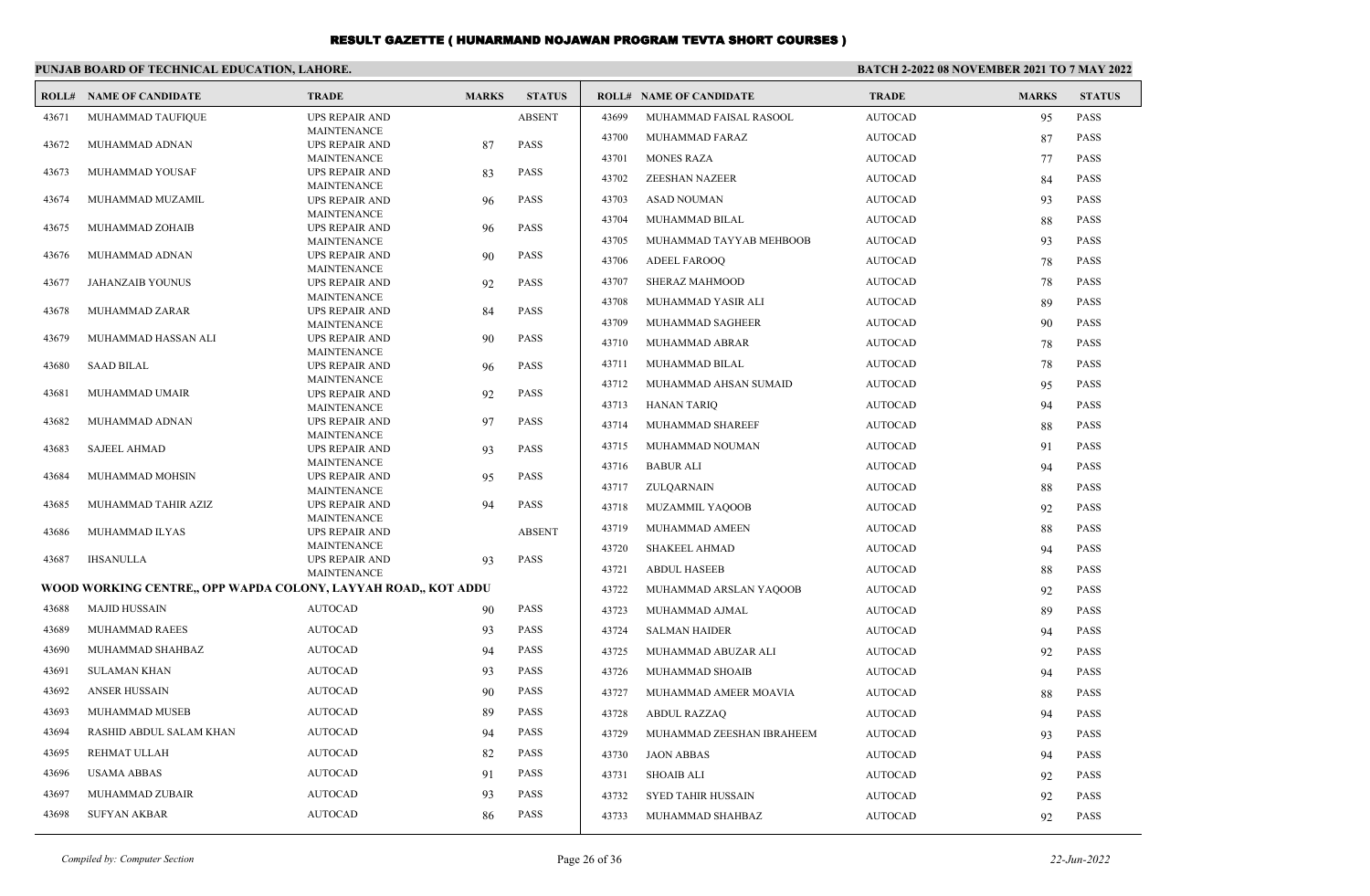|       | PUNJAB BOARD OF TECHNICAL EDUCATION, LAHORE.                   |                |              |               |       |                                | BATCH 2-2022 08 NOVEMBER 2021 TO 7 MAY 2022 |              |               |  |
|-------|----------------------------------------------------------------|----------------|--------------|---------------|-------|--------------------------------|---------------------------------------------|--------------|---------------|--|
|       | <b>ROLL# NAME OF CANDIDATE</b>                                 | <b>TRADE</b>   | <b>MARKS</b> | <b>STATUS</b> |       | <b>ROLL# NAME OF CANDIDATE</b> | <b>TRADE</b>                                | <b>MARKS</b> | <b>STATUS</b> |  |
| 43734 | MUHAMMAD ADREES USMANI                                         | <b>AUTOCAD</b> | 91           | <b>PASS</b>   | 43767 | MUHAMMAD SULMAN                | <b>AUTOCAD</b>                              | 84           | <b>PASS</b>   |  |
| 43735 | MUHAMMAD ASIF RASHEED                                          | <b>AUTOCAD</b> | 96           | <b>PASS</b>   | 43768 | MUHAMMAD BILAL                 | <b>AUTOCAD</b>                              | 96           | <b>PASS</b>   |  |
| 43736 | MUHAMMAD HASEEB                                                | <b>AUTOCAD</b> | 91           | <b>PASS</b>   | 43769 | <b>SHERAZ ALI</b>              | <b>AUTOCAD</b>                              | 94           | <b>PASS</b>   |  |
| 43737 | ZEESHAN AZIZ                                                   | <b>AUTOCAD</b> | 97           | <b>PASS</b>   | 43770 | JAWAD AHMAD                    | <b>AUTOCAD</b>                              | 98           | <b>PASS</b>   |  |
|       | GOVT. COLLEGE OF TECHNOLOGY,, D.G KHAN ROAD, ALI PUR BY PASS,, |                |              |               | 43771 | <b>SAIFULLAH</b>               | <b>AUTOCAD</b>                              | 92           | <b>PASS</b>   |  |
| 43738 | <b>MUZAFFARGARH</b><br>MUHAMMAD MOOSA                          | <b>AUTOCAD</b> | 97           | <b>PASS</b>   | 43772 | <b>MUHAMMAD SABIR</b>          | <b>AUTOCAD</b>                              | 90           | <b>PASS</b>   |  |
| 43739 | MUHAMMAD NOMAN                                                 | <b>AUTOCAD</b> | 95           | <b>PASS</b>   | 43773 | MUHAMMAD ADNAN                 | <b>AUTOCAD</b>                              | 98           | <b>PASS</b>   |  |
| 43740 | <b>QASIM SALEEM</b>                                            | <b>AUTOCAD</b> | 93           | PASS          | 43774 | <b>ZIA UR REHMAN</b>           | <b>AUTOCAD</b>                              | 89           | <b>PASS</b>   |  |
| 43741 | MUHAMMAD YASIR                                                 | <b>AUTOCAD</b> | 94           | <b>PASS</b>   | 43775 | <b>GHULAM YASEEN</b>           | <b>AUTOCAD</b>                              | 80           | <b>PASS</b>   |  |
| 43742 | MUHAMMAD SAJID SHAUKAT                                         | <b>AUTOCAD</b> | 99           | PASS          | 43776 | <b>ABDUL BARI</b>              | <b>AUTOCAD</b>                              | 75           | <b>PASS</b>   |  |
| 43743 | <b>SAQLAIN ASHRAF</b>                                          | <b>AUTOCAD</b> | 95           | <b>PASS</b>   | 43777 | MUHAMMAD SHAFQAT               | <b>AUTOCAD</b>                              | 98           | <b>PASS</b>   |  |
| 43744 | MUHAMMAD RIZWAN                                                | <b>AUTOCAD</b> | 93           | PASS          | 43778 | MUHAMMAD ASIM                  | <b>AUTOCAD</b>                              | 75           | <b>PASS</b>   |  |
| 43745 | MUHAMMAD MUBASHIR                                              | <b>AUTOCAD</b> | 98           | PASS          | 43779 | MUHAMMAD HASNAIN               | <b>AUTOCAD</b>                              | 75           | <b>PASS</b>   |  |
| 43746 | MUHAMMAD ASHRAF                                                | <b>AUTOCAD</b> | 95           | <b>PASS</b>   | 43780 | MUHAMMAD RAFIQ                 | <b>AUTOCAD</b>                              | 99           | <b>PASS</b>   |  |
| 43747 | MUHAMMAD YASIR                                                 | <b>AUTOCAD</b> | 95           | PASS          | 43781 | MUHAMMAD WAQAS                 | <b>AUTOCAD</b>                              |              | <b>ABSENT</b> |  |
| 43748 | MUHAMMAD ALI RAZA                                              | <b>AUTOCAD</b> | 97           | PASS          | 43782 | MUHAMMAD NOMAN                 | <b>AUTOCAD</b>                              | 87           | <b>PASS</b>   |  |
| 43749 | <b>AMEER HAIDER</b>                                            | <b>AUTOCAD</b> | 91           | <b>PASS</b>   | 43783 | <b>FASEH ULLAH</b>             | <b>AUTOCAD</b>                              | 80           | <b>PASS</b>   |  |
| 43750 | <b>EHTASHAM HASSAN</b>                                         | <b>AUTOCAD</b> | 96           | <b>PASS</b>   | 43784 | MUHAMMAD HASSAN                | <b>AUTOCAD</b>                              |              | <b>ABSENT</b> |  |
| 43751 | <b>JAWAD ALI</b>                                               | <b>AUTOCAD</b> | 97           | PASS          | 43785 | MUHAMMAD MUZAMIL               | <b>AUTOCAD</b>                              | 93           | <b>PASS</b>   |  |
| 43752 | MUHAMMAD MUZAMMIL                                              | <b>AUTOCAD</b> | 88           | PASS          | 43786 | FAHAD                          | <b>AUTOCAD</b>                              | 94           | <b>PASS</b>   |  |
| 43753 | MUHAMMAD WARIS                                                 | <b>AUTOCAD</b> |              | <b>ABSENT</b> | 43787 | ABDUL MANAN BHATTI             | <b>ELECTRICIAN</b>                          | 75           | <b>PASS</b>   |  |
| 43754 | MUHAMMAD AMEEN                                                 | <b>AUTOCAD</b> | 90           | <b>PASS</b>   | 43788 | MUHAMMAD AWAIS                 | <b>ELECTRICIAN</b>                          | 94           | <b>PASS</b>   |  |
| 43755 | MUHAMMAD ABDULLAH                                              | <b>AUTOCAD</b> | 88           | <b>PASS</b>   | 43789 | MUHAMMAD SHAHZAD               | <b>ELECTRICIAN</b>                          | 96           | <b>PASS</b>   |  |
| 43756 | <b>ABDULLAH</b>                                                | <b>AUTOCAD</b> | 93           | <b>PASS</b>   | 43790 | <b>WAOAS</b>                   | <b>ELECTRICIAN</b>                          | 98           | <b>PASS</b>   |  |
| 43757 | MUHAMMAD SHAHZAD                                               | <b>AUTOCAD</b> | 99           | <b>PASS</b>   | 43791 | <b>RAFAT ANJUM</b>             | <b>ELECTRICIAN</b>                          | 78           | <b>PASS</b>   |  |
| 43758 | MUHAMMAD AHMAD                                                 | <b>AUTOCAD</b> | 93           | PASS          | 43792 | MUHAMMAD ASGHAR                | <b>ELECTRICIAN</b>                          | 97           | <b>PASS</b>   |  |
| 43759 | <b>TARIO ALI</b>                                               | <b>AUTOCAD</b> | 91           | <b>PASS</b>   | 43793 | MUHAMMAD SHAHZAD               | <b>ELECTRICIAN</b>                          | 89           | <b>PASS</b>   |  |
| 43760 | MUHAMMAD MUDASIR ABBAS                                         | <b>AUTOCAD</b> | 92           | <b>PASS</b>   | 43794 | <b>USMAN ASGHAR</b>            | <b>ELECTRICIAN</b>                          | 91           | <b>PASS</b>   |  |
| 43761 | MUHAMMAD SAIFAL                                                | <b>AUTOCAD</b> | 92           | PASS          | 43795 | MUHAMMAD AKHTAR                | <b>ELECTRICIAN</b>                          | 87           | <b>PASS</b>   |  |
| 43762 | <b>AUN RAZA</b>                                                | <b>AUTOCAD</b> | 91           | <b>PASS</b>   | 43796 | <b>SHANZAIB AHMAD</b>          | <b>ELECTRICIAN</b>                          | 86           | <b>PASS</b>   |  |
| 43763 | MUHAMMAD SHAHRAZ MASTAFA                                       | <b>AUTOCAD</b> | 95           | <b>PASS</b>   | 43797 | MUHAMMAD ASMI                  | <b>ELECTRICIAN</b>                          | 77           | <b>PASS</b>   |  |
| 43764 | MUHAMMAD ISHFAQ                                                | <b>AUTOCAD</b> | 87           | <b>PASS</b>   | 43798 | MUHAMMAD ARSHAD                | <b>ELECTRICIAN</b>                          | 74           | <b>PASS</b>   |  |
| 43765 | <b>MOHSIN ASGHAR</b>                                           | <b>AUTOCAD</b> | 87           | <b>PASS</b>   | 43799 | <b>RIZWAN RASOOL</b>           | <b>ELECTRICIAN</b>                          | 71           | <b>PASS</b>   |  |
| 43766 | <b>ANSAR RAZA</b>                                              | <b>AUTOCAD</b> | 98           | <b>PASS</b>   | 43800 | MUHAMMAD ARBAZ                 | <b>ELECTRICIAN</b>                          |              | <b>ABSENT</b> |  |
|       |                                                                |                |              |               | 43801 | MUHAMMAD MOOSA RAZA            | <b>ELECTRICIAN</b>                          | 75           | <b>PASS</b>   |  |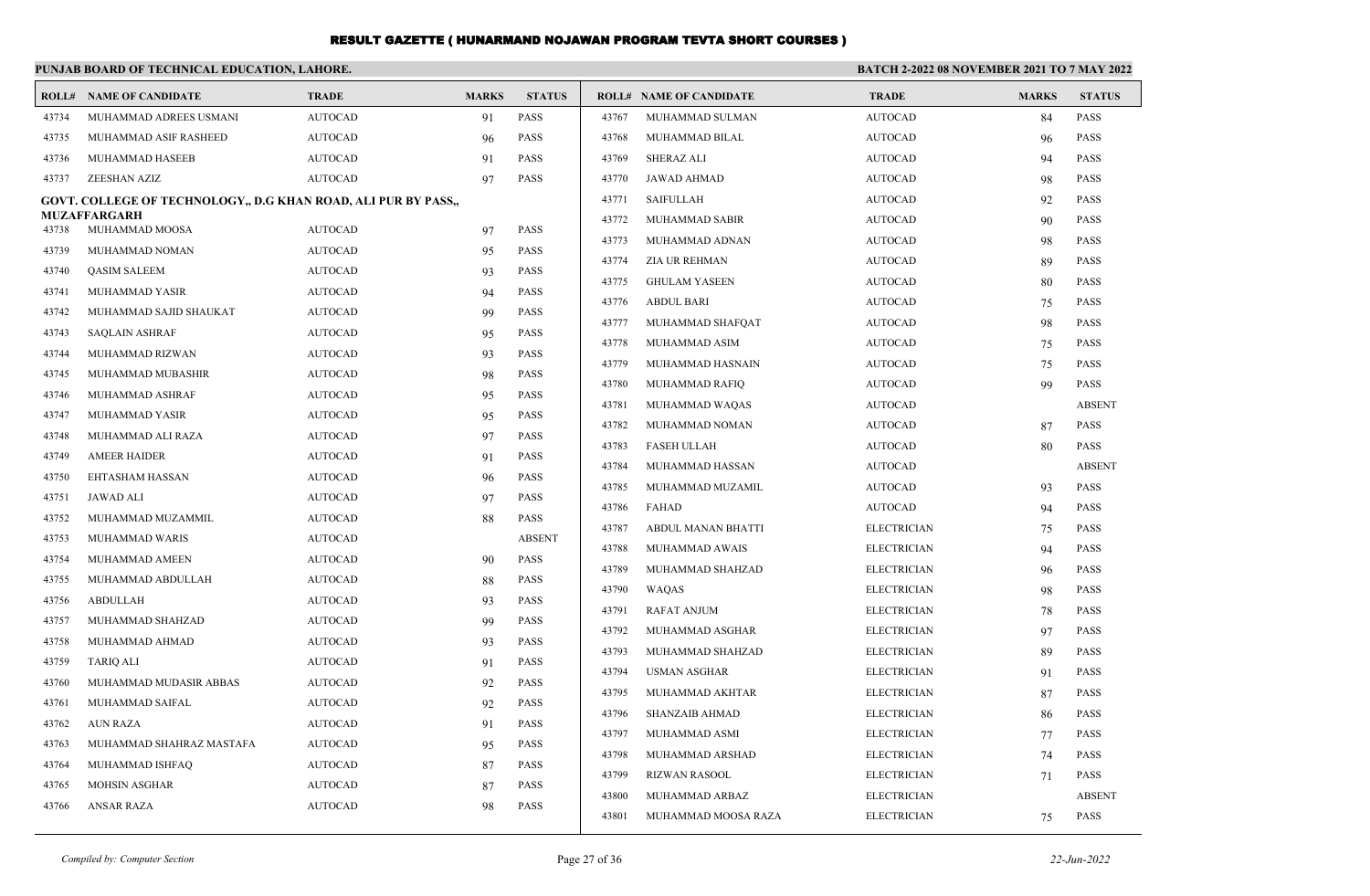#### **PUNJAB BOARD OF TECHNICAL EDUCATION, LAHORE.**

#### **BATCH 2-2022 08 NOVEMBER 2021 TO 7 MAY 2022**

| ROLL# | <b>NAME OF CANDIDATE</b>  | <b>TRADE</b>                                        | <b>MARKS</b> | <b>STATUS</b> |       | <b>ROLL# NAME OF CANDIDATE</b> | <b>TRADE</b>                                        | <b>MARKS</b> | <b>STATUS</b> |
|-------|---------------------------|-----------------------------------------------------|--------------|---------------|-------|--------------------------------|-----------------------------------------------------|--------------|---------------|
| 43802 | MUHAMMAD NOUMAN           | <b>ELECTRICIAN</b>                                  | 71           | PASS          | 43832 | <b>WQAS AHMAD</b>              | SOLAR PHOTOVOLTAIC (PV)                             | 84           | <b>PASS</b>   |
| 43803 | MUHAMMAD SHAHBAZ          | <b>ELECTRICIAN</b>                                  | 70           | <b>PASS</b>   |       |                                | <b>SYSTEMS FOR POWER</b><br><b>GENERATION</b>       |              |               |
| 43804 | MUHAMMAD MUDASSR NAWAZ    | <b>ELECTRICIAN</b>                                  | 83           | <b>PASS</b>   | 43833 | <b>FAIZ RASOOL</b>             | SOLAR PHOTOVOLTAIC (PV)                             | 80           | <b>PASS</b>   |
| 43805 | <b>ABDUL RASHEED</b>      | <b>ELECTRICIAN</b>                                  | 84           | <b>PASS</b>   |       |                                | <b>SYSTEMS FOR POWER</b>                            |              |               |
| 43806 | MUHAMMAD NAEEM            | <b>ELECTRICIAN</b>                                  | 85           | <b>PASS</b>   | 43834 | SYED MUHAMMAD SHAHMEER         | <b>GENERATION</b><br>SOLAR PHOTOVOLTAIC (PV)        | 95           | <b>PASS</b>   |
| 43807 | YAD ULLAH VAINCE          | <b>COMPUTER APPLICATIONS</b>                        | 76           | <b>PASS</b>   |       | <b>RAZA ZAIDI</b>              | <b>SYSTEMS FOR POWER</b>                            |              |               |
| 43808 | <b>ALI ABBAS</b>          | COMPUTER APPLICATIONS                               | 83           | <b>PASS</b>   | 43835 | MUHAMMAD HAMZA                 | <b>GENERATION</b><br>SOLAR PHOTOVOLTAIC (PV)        | 88           | <b>PASS</b>   |
| 43809 | <b>ABDUL OADEER</b>       | <b>COMPUTER APPLICATIONS</b>                        | 74           | <b>PASS</b>   |       |                                | <b>SYSTEMS FOR POWER</b>                            |              |               |
| 43810 | <b>KASHIF ABID</b>        | <b>COMPUTER APPLICATIONS</b>                        | 80           | <b>PASS</b>   |       |                                | <b>GENERATION</b>                                   |              |               |
|       |                           |                                                     |              |               | 43836 | MUHAMMAD DANISH                | SOLAR PHOTOVOLTAIC (PV)<br><b>SYSTEMS FOR POWER</b> | 84           | <b>PASS</b>   |
| 43811 | MUHAMMAD AQIB             | COMPUTER APPLICATIONS                               | 92           | <b>PASS</b>   |       |                                | <b>GENERATION</b>                                   |              |               |
| 43812 | MUHAMMAD ADNAN            | <b>COMPUTER APPLICATIONS</b>                        | 84           | PASS          | 43837 | MUHAMMAD FAIZAN NASIR          | SOLAR PHOTOVOLTAIC (PV)<br><b>SYSTEMS FOR POWER</b> | 84           | <b>PASS</b>   |
| 43813 | MUHAMMAD AMJAD            | <b>COMPUTER APPLICATIONS</b>                        | 85           | <b>PASS</b>   |       |                                | <b>GENERATION</b>                                   |              |               |
| 43814 | MUHAMMAD RIZWAN           | COMPUTER APPLICATIONS                               | 77           | <b>PASS</b>   | 43838 | MUHAMMAD AHMAR ALI             | SOLAR PHOTOVOLTAIC (PV)                             | 87           | <b>PASS</b>   |
| 43815 | MUHAMMAD UMAR             | <b>COMPUTER APPLICATIONS</b>                        | 68           | PASS          |       |                                | <b>SYSTEMS FOR POWER</b><br><b>GENERATION</b>       |              |               |
| 43816 | <b>MALIK HASNAIN RAZA</b> | <b>COMPUTER APPLICATIONS</b>                        | 91           | <b>PASS</b>   | 43839 | <b>WAJID NAEEM</b>             | SOLAR PHOTOVOLTAIC (PV)                             | 85           | <b>PASS</b>   |
| 43817 | MUHAMMAD HARIS            | COMPUTER APPLICATIONS                               | 78           | <b>PASS</b>   |       |                                | <b>SYSTEMS FOR POWER</b><br><b>GENERATION</b>       |              |               |
| 43818 | <b>KASHIF NAWAZ</b>       | <b>COMPUTER APPLICATIONS</b>                        | 76           | <b>PASS</b>   | 43840 | <b>ABDUL AHAD</b>              | SOLAR PHOTOVOLTAIC (PV)                             | 84           | <b>PASS</b>   |
| 43819 | MUHAMMAD SAMEER HAMZA     | <b>COMPUTER APPLICATIONS</b>                        | 73           | <b>PASS</b>   |       |                                | <b>SYSTEMS FOR POWER</b>                            |              |               |
| 43820 | MUHAMMAD DANISH           | <b>COMPUTER APPLICATIONS</b>                        |              | <b>ABSENT</b> | 43841 | <b>MUDASSAR REHMAN</b>         | <b>GENERATION</b><br>SOLAR PHOTOVOLTAIC (PV)        | 81           | <b>PASS</b>   |
| 43821 | <b>TOUQEER AHMED</b>      | COMPUTER APPLICATIONS                               | 80           | <b>PASS</b>   |       |                                | <b>SYSTEMS FOR POWER</b>                            |              |               |
| 43822 | <b>ABD UR RAHMAN</b>      | <b>COMPUTER APPLICATIONS</b>                        | 87           | <b>PASS</b>   | 43842 | MUHAMMAD SAJJAD                | <b>GENERATION</b><br>SOLAR PHOTOVOLTAIC (PV)        |              | <b>ABSENT</b> |
| 43823 | <b>ZAHID ABBAS</b>        | COMPUTER APPLICATIONS                               | 82           | PASS          |       |                                | <b>SYSTEMS FOR POWER</b>                            |              |               |
| 43824 | MUHAMMAD NAEEM            | COMPUTER APPLICATIONS                               | 88           | <b>PASS</b>   | 43843 | <b>HASEEBULLAH KHAN</b>        | <b>GENERATION</b><br>SOLAR PHOTOVOLTAIC (PV)        | 81           | <b>PASS</b>   |
| 43825 | <b>SHOAIB MANZOOR</b>     | <b>COMPUTER APPLICATIONS</b>                        | 87           | <b>PASS</b>   |       |                                | <b>SYSTEMS FOR POWER</b>                            |              |               |
| 43826 | MUHAMMAD ANSAR            | <b>COMPUTER APPLICATIONS</b>                        | 82           | <b>PASS</b>   |       |                                | <b>GENERATION</b>                                   |              |               |
| 43827 | MUHAMMAD MOHSIN MANZOOR   | SOLAR PHOTOVOLTAIC (PV)                             | 90           | <b>PASS</b>   | 43844 | AKBAR ALI                      | SOLAR PHOTOVOLTAIC (PV)<br><b>SYSTEMS FOR POWER</b> | -84          | <b>PASS</b>   |
|       |                           | <b>SYSTEMS FOR POWER</b>                            |              |               |       |                                | <b>GENERATION</b>                                   |              |               |
|       |                           | <b>GENERATION</b>                                   |              |               | 43845 | MUHAMMAD ADNAN SHABIR          | SOLAR PHOTOVOLTAIC (PV)<br><b>SYSTEMS FOR POWER</b> | 87           | <b>PASS</b>   |
| 43828 | MUHAMMAD WAQAS            | SOLAR PHOTOVOLTAIC (PV)<br><b>SYSTEMS FOR POWER</b> | 92           | <b>PASS</b>   |       |                                | <b>GENERATION</b>                                   |              |               |
|       |                           | <b>GENERATION</b>                                   |              |               | 43846 | MUHAMMAD ZUHAIB UL HASAN       | SOLAR PHOTOVOLTAIC (PV)                             | 82           | <b>PASS</b>   |
| 43829 | <b>AHMAD NAWAZ</b>        | SOLAR PHOTOVOLTAIC (PV)<br><b>SYSTEMS FOR POWER</b> | 90           | <b>PASS</b>   |       |                                | <b>SYSTEMS FOR POWER</b><br><b>GENERATION</b>       |              |               |
|       |                           | <b>GENERATION</b>                                   |              |               | 43847 | <b>GHULAM MUJTABA</b>          | <b>MACHINIST</b>                                    | 86           | <b>PASS</b>   |
| 43830 | MUHAMMAD UZAIR            | SOLAR PHOTOVOLTAIC (PV)<br><b>SYSTEMS FOR POWER</b> | 80           | <b>PASS</b>   | 43848 | DANISH KALEEM                  | <b>MACHINIST</b>                                    | 85           | <b>PASS</b>   |
|       |                           | <b>GENERATION</b>                                   |              |               | 43849 | MUHAMMAD NOMAN UL HASSAN       | <b>MACHINIST</b>                                    | 86           | <b>PASS</b>   |
| 43831 | <b>SAAD HASSAN MALIK</b>  | SOLAR PHOTOVOLTAIC (PV)<br><b>SYSTEMS FOR POWER</b> | 96           | <b>PASS</b>   | 43850 | <b>DANISH ALI</b>              | <b>MACHINIST</b>                                    | 85           | <b>PASS</b>   |
|       |                           | <b>GENERATION</b>                                   |              |               |       |                                |                                                     |              |               |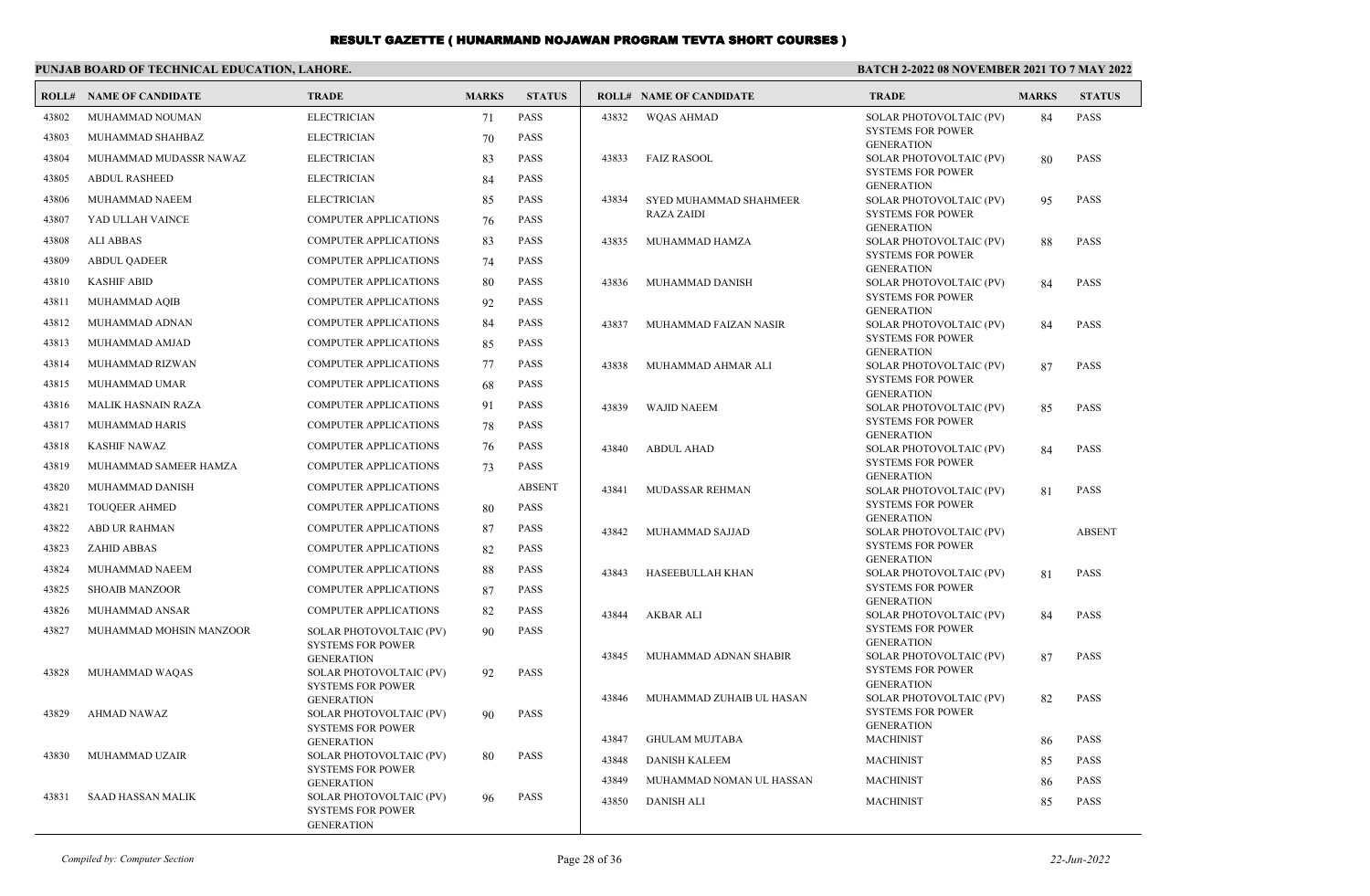|       | PUNJAB BOARD OF TECHNICAL EDUCATION, LAHORE.             |                              |              |               | <b>BATCH 2-2022 08 NOVEMBER 2021 TO 7 MAY 2022</b> |                                |                              |              |               |
|-------|----------------------------------------------------------|------------------------------|--------------|---------------|----------------------------------------------------|--------------------------------|------------------------------|--------------|---------------|
|       | <b>ROLL# NAME OF CANDIDATE</b>                           | <b>TRADE</b>                 | <b>MARKS</b> | <b>STATUS</b> |                                                    | <b>ROLL# NAME OF CANDIDATE</b> | <b>TRADE</b>                 | <b>MARKS</b> | <b>STATUS</b> |
| 43851 | ABDUL REHMAN SHAIKH                                      | <b>MACHINIST</b>             | 99           | <b>PASS</b>   | 43885                                              | <b>ASIM ALI</b>                | <b>COMPUTER APPLICATIONS</b> | 70           | <b>PASS</b>   |
| 43852 | <b>GHULAM ZAIN UL ABEDIN</b>                             | <b>MACHINIST</b>             | 89           | <b>PASS</b>   | 43886                                              | <b>RAHEEL SAJJAD</b>           | <b>COMPUTER APPLICATIONS</b> | 93           | <b>PASS</b>   |
| 43853 | <b>ASAD ABBAS</b>                                        | <b>MACHINIST</b>             | 99           | <b>PASS</b>   | 43887                                              | MUHAMMAD FAHAD ALI             | <b>COMPUTER APPLICATIONS</b> | 91           | <b>PASS</b>   |
| 43854 | MUHAMMAD ADNAN                                           | <b>MACHINIST</b>             | 93           | <b>PASS</b>   | 43888                                              | <b>WALEED AHMAD</b>            | <b>COMPUTER APPLICATIONS</b> | 91           | <b>PASS</b>   |
| 43855 | MUHAMMAD AQEEL                                           | <b>MACHINIST</b>             | 98           | <b>PASS</b>   | 43889                                              | <b>SAKANDAR HAYAT</b>          | <b>COMPUTER APPLICATIONS</b> | 96           | <b>PASS</b>   |
| 43856 | <b>KHIZAR ABABS</b>                                      | <b>MACHINIST</b>             | 87           | <b>PASS</b>   | 43890                                              | MUHAMMAD HANIF                 | <b>COMPUTER APPLICATIONS</b> | 83           | <b>PASS</b>   |
| 43857 | MUHAMMAD IMRAN                                           | <b>MACHINIST</b>             | 86           | <b>PASS</b>   | 43891                                              | <b>SHAHZAD ALI</b>             | <b>COMPUTER APPLICATIONS</b> | 90           | <b>PASS</b>   |
| 43858 | MUHAMMAD USMAN                                           | <b>MACHINIST</b>             | 88           | <b>PASS</b>   | 43892                                              | MUHAMMAD HUSSAIN AFZAL         | <b>COMPUTER APPLICATIONS</b> | 91           | <b>PASS</b>   |
| 43859 | MUHAMMAD ASIM                                            | <b>MACHINIST</b>             | 99           | <b>PASS</b>   | 43893                                              | ALI HAMZA                      | <b>CIVIL SURVEYOR</b>        | 97           | <b>PASS</b>   |
| 43860 | MUHAMMAD AFZAAL                                          | <b>MACHINIST</b>             | 93           | <b>PASS</b>   | 43894                                              | <b>GHAZANFER ALI</b>           | <b>CIVIL SURVEYOR</b>        | 100          | <b>PASS</b>   |
| 43861 | <b>ABID MEHMOOD</b>                                      | <b>MACHINIST</b>             | 93           | <b>PASS</b>   | 43895                                              | <b>SULEMAN ALI</b>             | <b>CIVIL SURVEYOR</b>        | 95           | <b>PASS</b>   |
| 43862 | MUHAMMAD MEHTAB QARESHI                                  | <b>MACHINIST</b>             | 92           | <b>PASS</b>   | 43896                                              | <b>AHMAD RAZA</b>              | <b>CIVIL SURVEYOR</b>        | 97           | PASS          |
| 43863 | MUSHAHID HUSSAIN                                         | <b>MACHINIST</b>             | 99           | <b>PASS</b>   | 43897                                              | MUHAMMAD SHAHBAZ AHMAD         | <b>CIVIL SURVEYOR</b>        | 87           | <b>PASS</b>   |
| 43864 | <b>ABDUL SHAKUR</b>                                      | <b>MACHINIST</b>             | 93           | <b>PASS</b>   | 43898                                              | MUHAMMAD BILAL                 | <b>CIVIL SURVEYOR</b>        | 99           | <b>PASS</b>   |
| 43865 | HAMMAD AHMAD                                             | <b>MACHINIST</b>             | 99           | <b>PASS</b>   | 43899                                              | ALI ZULQARNAIN                 | <b>CIVIL SURVEYOR</b>        | 99           | PASS          |
| 43866 | MUHAMMAD JAHANGIR ABBAS                                  | <b>MACHINIST</b>             | 87           | <b>PASS</b>   | 43900                                              | KHURAM IJAZ                    | <b>CIVIL SURVEYOR</b>        | 100          | <b>PASS</b>   |
| 43867 | MUHAMMAD QASWER                                          | <b>AUTOCAD</b>               | 99           | <b>PASS</b>   | 43901                                              | MUHAMMAD KAMRAN                | <b>CIVIL SURVEYOR</b>        | 100          | <b>PASS</b>   |
|       | GOVT. COLLEGE OF TECHNOLOGY, SHAHKOT ROAD., SANGLA HILLS |                              |              |               | 43902                                              | <b>AQIB ALI</b>                | <b>CIVIL SURVEYOR</b>        | 97           | PASS          |
| 43868 | MUHAMMAD SULAIMAN                                        | <b>COMPUTER APPLICATIONS</b> | 89           | <b>PASS</b>   | 43903                                              | MUHAMMAD WASEEM AFZAL          | <b>CIVIL SURVEYOR</b>        | 98           | PASS          |
| 43869 | <b>JAMSHAID MASIH</b>                                    | <b>COMPUTER APPLICATIONS</b> | 93           | <b>PASS</b>   | 43904                                              | MUHAMMAD SHOAIB ABBAS          | <b>CIVIL SURVEYOR</b>        | 96           | <b>PASS</b>   |
| 43870 | MUTEE UR RAHMAN SARAM                                    | <b>COMPUTER APPLICATIONS</b> | 86           | <b>PASS</b>   | 43905                                              | <b>GHULAM NABI</b>             | <b>CIVIL SURVEYOR</b>        | 95           | <b>PASS</b>   |
| 43871 | MUAZ UR RAHMAN SALFI                                     | <b>COMPUTER APPLICATIONS</b> | 96           | <b>PASS</b>   | 43906                                              | MUHAMMAD ALI RAZA              | <b>CIVIL SURVEYOR</b>        | 96           | <b>PASS</b>   |
| 43872 | <b>ANEED ALI</b>                                         | <b>COMPUTER APPLICATIONS</b> |              | <b>ABSENT</b> | 43907                                              | MUHAMMAD ZUBAIR                | <b>CIVIL SURVEYOR</b>        | 97           | <b>PASS</b>   |
| 43873 | MUHAMMAD AJMAL SABRI                                     | <b>COMPUTER APPLICATIONS</b> | 64           | <b>PASS</b>   | 43908                                              | <b>SHAH SULTAN</b>             | <b>CIVIL SURVEYOR</b>        | 96           | <b>PASS</b>   |
| 43874 | ALI HASSAN NAWAZ                                         | <b>COMPUTER APPLICATIONS</b> | 91           | <b>PASS</b>   | 43909                                              | <b>GHULAM MUSTAFA</b>          | <b>CIVIL SURVEYOR</b>        | 97           | <b>PASS</b>   |
| 43875 | HASSAN KHURSHID                                          | <b>COMPUTER APPLICATIONS</b> | 91           | <b>PASS</b>   | 43910                                              | MUHAMMAD ATIF ASHIQ            | <b>CIVIL SURVEYOR</b>        | 96           | <b>PASS</b>   |
| 43876 | MUHAMMAD BILAL ASGHAR                                    | <b>COMPUTER APPLICATIONS</b> |              | <b>ABSENT</b> | 43911                                              | MUHAMMAD ASAD HANIF            | <b>CIVIL SURVEYOR</b>        | 97           | <b>PASS</b>   |
| 43877 | <b>GHULAM MEERAN</b>                                     | <b>COMPUTER APPLICATIONS</b> | 65           | <b>PASS</b>   | 43912                                              | <b>KAMRAN KHALID</b>           | <b>CIVIL SURVEYOR</b>        | 98           | <b>PASS</b>   |
| 43878 | MUHAMMAD RIZWAN AKMAL                                    | <b>COMPUTER APPLICATIONS</b> | 96           | <b>PASS</b>   | 43913                                              | ALI HAMZA                      | <b>CIVIL SURVEYOR</b>        | 100          | <b>PASS</b>   |
| 43879 | <b>ALI RAZA</b>                                          | <b>COMPUTER APPLICATIONS</b> | 90           | <b>PASS</b>   | 43914                                              | <b>AMIR SOHAIL</b>             | <b>CIVIL SURVEYOR</b>        |              | <b>ABSENT</b> |
| 43880 | MUHAMMAD UMAR FAROOQ                                     | <b>COMPUTER APPLICATIONS</b> | 91           | <b>PASS</b>   | 43915                                              | <b>SAQIB AYOUB</b>             | <b>CIVIL SURVEYOR</b>        |              | <b>ABSENT</b> |
| 43881 | <b>HAMZA NAWAZ</b>                                       | <b>COMPUTER APPLICATIONS</b> | 91           | <b>PASS</b>   | 43916                                              | MUHAMMAD ASIM NASEER           | <b>CIVIL SURVEYOR</b>        | 97           | <b>PASS</b>   |
| 43882 | MUHAMMAD ALYAN                                           | <b>COMPUTER APPLICATIONS</b> | 91           | <b>PASS</b>   | 43917                                              | SYED FAHEEM ASAD BUKHARI       | <b>CIVIL SURVEYOR</b>        | 97           | <b>PASS</b>   |
| 43883 | MUHAMMAD NAQQASH                                         | <b>COMPUTER APPLICATIONS</b> | 93           | <b>PASS</b>   | 43918                                              | <b>SALMAN AHMAD</b>            | <b>ELECTRICIAN</b>           |              | <b>ABSENT</b> |
| 43884 | <b>REHMAN ALI</b>                                        | <b>COMPUTER APPLICATIONS</b> | 96           | <b>PASS</b>   | 43919                                              | <b>HUSNAIN ALI</b>             | <b>ELECTRICIAN</b>           | 83           | <b>PASS</b>   |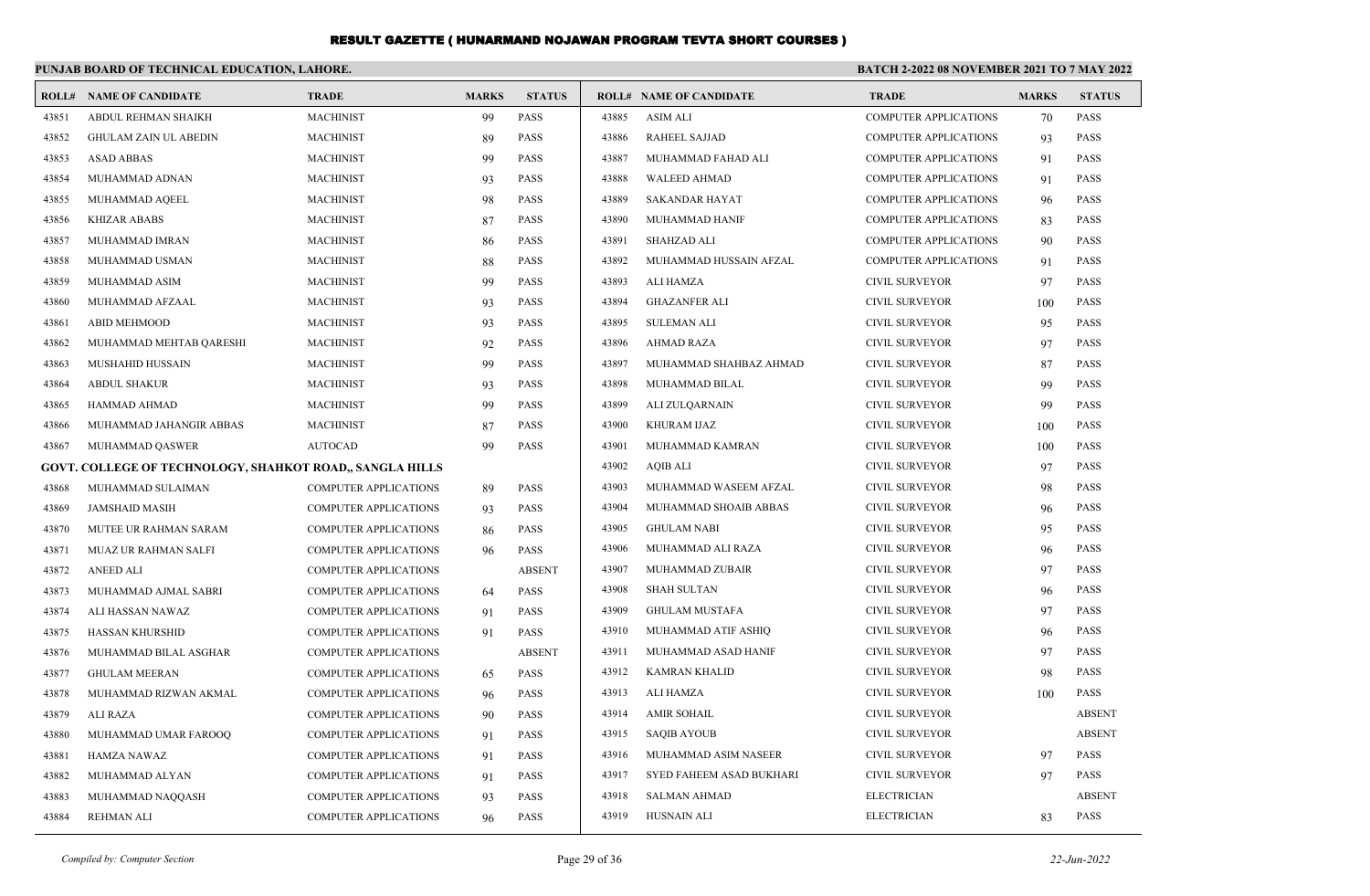|                      | PUNJAB BOARD OF TECHNICAL EDUCATION, LAHORE.                     |                              |              |               | BATCH 2-2022 08 NOVEMBER 2021 TO 7 MAY 2022 |                                |                                        |              |               |
|----------------------|------------------------------------------------------------------|------------------------------|--------------|---------------|---------------------------------------------|--------------------------------|----------------------------------------|--------------|---------------|
|                      | <b>ROLL# NAME OF CANDIDATE</b>                                   | <b>TRADE</b>                 | <b>MARKS</b> | <b>STATUS</b> |                                             | <b>ROLL# NAME OF CANDIDATE</b> | <b>TRADE</b>                           | <b>MARKS</b> | <b>STATUS</b> |
| 43920                | <b>REHMAN ALI</b>                                                | <b>ELECTRICIAN</b>           | 79           | <b>PASS</b>   | 43953                                       | <b>NIDA NOREEN</b>             | <b>COMPUTER APPLICATIONS</b>           | 88           | PASS          |
| 43921                | <b>SANA ULLAH</b>                                                | <b>ELECTRICIAN</b>           | 100          | <b>PASS</b>   | 43954                                       | <b>AISHA ASLAM</b>             | <b>COMPUTER APPLICATIONS</b>           | 81           | <b>PASS</b>   |
| 43922                | MUHAMMAD ADEEL SHAHZAD                                           | <b>ELECTRICIAN</b>           | 95           | <b>PASS</b>   | 43955                                       | <b>REEHA HAYAT</b>             | <b>COMPUTER APPLICATIONS</b>           | 90           | <b>PASS</b>   |
| 43923                | <b>ALI HAMZA</b>                                                 | <b>ELECTRICIAN</b>           |              | <b>ABSENT</b> | 43956                                       | MUHAMMAD UZAIR RAZA            | <b>COMPUTER APPLICATIONS</b>           | 85           | PASS          |
| 43924                | MUHAMMAD ATHAR                                                   | <b>ELECTRICIAN</b>           | 79           | <b>PASS</b>   | 43957                                       | <b>NASIRA PERVEEN</b>          | <b>COMPUTER APPLICATIONS</b>           | 87           | <b>PASS</b>   |
| 43925                | MUHAMMAD HUSNAT MALIK                                            | <b>ELECTRICIAN</b>           |              | <b>ABSENT</b> | 43958                                       | RIMSHA HAMEED                  | <b>COMPUTER APPLICATIONS</b>           | 83           | <b>PASS</b>   |
| 43926                | MUHAMMAD YASEEN                                                  | <b>ELECTRICIAN</b>           | 96           | <b>PASS</b>   | 43959                                       | <b>FARAH AMJAD</b>             | <b>COMPUTER APPLICATIONS</b>           | 84           | PASS          |
| 43927                | <b>GHULAM JILLANI</b>                                            | <b>ELECTRICIAN</b>           | 97           | <b>PASS</b>   | 43960                                       | NATASHA LIAQUAT                | <b>COMPUTER APPLICATIONS</b>           | 82           | <b>PASS</b>   |
| 43928                | <b>HUSNAIN ALI</b>                                               | <b>ELECTRICIAN</b>           | 70           | <b>PASS</b>   | 43961                                       | MUHAMMAD AHMAD ASLAM           | <b>COMPUTER APPLICATIONS</b>           | 83           | PASS          |
| 43929                | <b>UMAR SHAMUS</b>                                               | <b>ELECTRICIAN</b>           | 70           | <b>PASS</b>   | 43962                                       | <b>MUJAHID HUSSAIN</b>         | <b>COMPUTER APPLICATIONS</b>           |              | <b>ABSENT</b> |
| 43930                | MUHAMMAD MUBASSAL AFZAL                                          | <b>ELECTRICIAN</b>           | 100          | <b>PASS</b>   | 43963                                       | SYED QAZAR UL BASH             | ELECTRONICS EQUIPMENT                  | 90           | PASS          |
| 43931                | <b>ALI ZEESHAN</b>                                               | <b>ELECTRICIAN</b>           | 70           | <b>PASS</b>   | 43964                                       | <b>SAIF UR REHMAN</b>          | <b>REPAIR</b><br>ELECTRONICS EQUIPMENT | 88           | <b>PASS</b>   |
| 43932                | MUHAMMAD UMER                                                    | <b>ELECTRICIAN</b>           | 98           | <b>PASS</b>   |                                             |                                | <b>REPAIR</b>                          |              |               |
| 43933                | <b>ABU SUFYAN</b>                                                | <b>ELECTRICIAN</b>           | 99           | <b>PASS</b>   | 43965                                       | AHMAD ALI IRFAN                | ELECTRONICS EQUIPMENT<br><b>REPAIR</b> | 80           | PASS          |
| 43934                | <b>ALI HAIDER</b>                                                | <b>ELECTRICIAN</b>           | 99           | <b>PASS</b>   | 43966                                       | <b>USAMA RAFIQUE</b>           | ELECTRONICS EQUIPMENT                  | 75           | <b>PASS</b>   |
| 43935                | MUHAMMAD ARSLAN                                                  | <b>ELECTRICIAN</b>           | 91           | <b>PASS</b>   | 43967                                       | <b>ARSLAN ASGHAR</b>           | <b>REPAIR</b><br>ELECTRONICS EQUIPMENT | 94           | PASS          |
| 43936                | MUHAMMAD HUSNAIN ALI                                             | <b>ELECTRICIAN</b>           | 100          | <b>PASS</b>   |                                             |                                | <b>REPAIR</b>                          |              |               |
| 43937                | NADEEM AKRAM                                                     | <b>ELECTRICIAN</b>           | 98           | <b>PASS</b>   | 43968                                       | ZAKAULLAH                      | ELECTRONICS EQUIPMENT<br><b>REPAIR</b> | 90           | <b>PASS</b>   |
| 43938                | MUHAMMAD USMAN                                                   | <b>ELECTRICIAN</b>           |              | <b>ABSENT</b> | 43969                                       | <b>AHMAD KARIM</b>             | ELECTRONICS EQUIPMENT                  | 94           | PASS          |
| 43939                | <b>RAHAT ALI</b>                                                 | <b>ELECTRICIAN</b>           | 71           | <b>PASS</b>   | 43970                                       | <b>RASHID MEHMOOD</b>          | <b>REPAIR</b><br>ELECTRONICS EQUIPMENT | 88           | <b>PASS</b>   |
| 43940                | <b>MUNEEB AHMAD</b>                                              | <b>ELECTRICIAN</b>           | 93           | <b>PASS</b>   |                                             |                                | <b>REPAIR</b>                          |              |               |
| 43941                | MUHAMMAD MOHSIN KHAN                                             | <b>ELECTRICIAN</b>           | 100          | <b>PASS</b>   | 43971                                       | <b>SAJID ALI</b>               | ELECTRONICS EQUIPMENT<br><b>REPAIR</b> | 75           | PASS          |
| 43942                | ZUBAIR HUSSAIN HAMEED                                            | <b>ELECTRICIAN</b>           | 100          | <b>PASS</b>   | 43972                                       | MUHAMMAD ASIF                  | ELECTRONICS EQUIPMENT                  | 80           | PASS          |
|                      | GOVERNMENT TECHNICAL TRAINING INSTITUTE, FACTORY AREA, RAHIM YAR |                              |              |               | 43973                                       | MUHAMMAD USMAN                 | <b>REPAIR</b><br>ELECTRONICS EQUIPMENT | 94           | <b>PASS</b>   |
| <b>KHAN</b><br>43943 | <b>NADIR HUSSAIN</b>                                             | COMPUTER APPLICATIONS        | 83           | <b>PASS</b>   |                                             |                                | <b>REPAIR</b>                          |              |               |
| 43944                | <b>MADIHA ASIF</b>                                               | <b>COMPUTER APPLICATIONS</b> | 87           | <b>PASS</b>   | 43974                                       | <b>FARHAN ZAHID</b>            | ELECTRONICS EQUIPMENT<br><b>REPAIR</b> | 75           | <b>PASS</b>   |
| 43945                | <b>AHMAD NADEEM</b>                                              | COMPUTER APPLICATIONS        |              | <b>ABSENT</b> | 43975                                       | RAO ASAD ULLAH TASLEEM         | ELECTRONICS EQUIPMENT                  | 93           | <b>PASS</b>   |
| 43946                | <b>FAIZAN JAVED</b>                                              | COMPUTER APPLICATIONS        | 82           | <b>PASS</b>   | 43976                                       | MUHAMMAD AHSAN                 | <b>REPAIR</b><br>ELECTRONICS EQUIPMENT | 95           | <b>PASS</b>   |
| 43947                | AHMAD RAZA ASHRAF                                                | COMPUTER APPLICATIONS        | 85           | <b>PASS</b>   |                                             |                                | <b>REPAIR</b>                          |              |               |
| 43948                | MUHAMMAD WASEEM                                                  | <b>COMPUTER APPLICATIONS</b> | 80           | <b>PASS</b>   | 43977                                       | <b>MAOBOOL HUSSAIN</b>         | ELECTRONICS EQUIPMENT<br><b>REPAIR</b> | 90           | <b>PASS</b>   |
| 43949                | ASAD MAQBOOL                                                     | COMPUTER APPLICATIONS        | 89           | <b>PASS</b>   | 43978                                       | <b>NOUMAN ASGHAR</b>           | ELECTRONICS EQUIPMENT                  | 94           | PASS          |
| 43950                | <b>HUBBA ASHRAF</b>                                              | COMPUTER APPLICATIONS        | 94           | <b>PASS</b>   | 43979                                       | MUHAMMAD ABDULLAH              | <b>REPAIR</b><br>ELECTRONICS EQUIPMENT | 75           | <b>PASS</b>   |
| 43951                | <b>KINZA NADEEM</b>                                              | COMPUTER APPLICATIONS        | 94           | <b>PASS</b>   |                                             |                                | <b>REPAIR</b>                          |              |               |
| 43952                | <b>IRSA LIAQUAT</b>                                              | <b>COMPUTER APPLICATIONS</b> | 86           | <b>PASS</b>   | 43980                                       | AHMAD ALI                      | ELECTRONICS EQUIPMENT<br><b>REPAIR</b> |              | <b>ABSENT</b> |
|                      |                                                                  |                              |              |               |                                             |                                |                                        |              |               |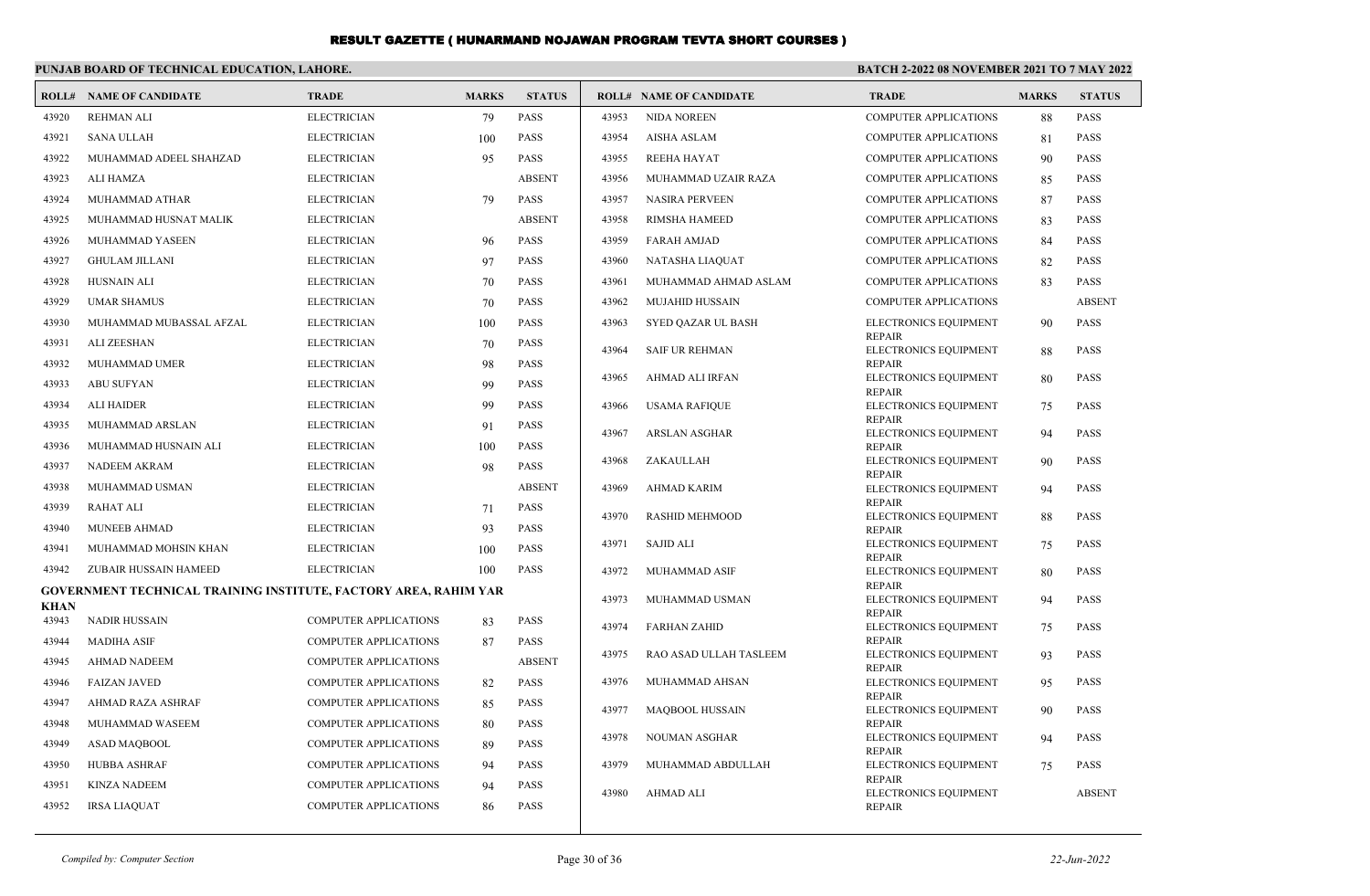|       | PUNJAB BOARD OF TECHNICAL EDUCATION, LAHORE. |                                        |              |               | BATCH 2-2022 08 NOVEMBER 2021 TO 7 MAY 2022 |                                                     |                              |              |               |
|-------|----------------------------------------------|----------------------------------------|--------------|---------------|---------------------------------------------|-----------------------------------------------------|------------------------------|--------------|---------------|
|       | <b>ROLL# NAME OF CANDIDATE</b>               | <b>TRADE</b>                           | <b>MARKS</b> | <b>STATUS</b> |                                             | <b>ROLL# NAME OF CANDIDATE</b>                      | <b>TRADE</b>                 | <b>MARKS</b> | <b>STATUS</b> |
| 43981 | <b>ABDUL REHMAN</b>                          | ELECTRONICS EQUIPMENT                  | 75           | PASS          | 44015                                       | MUHAMMAD BURHAN                                     | <b>ELECTRICIAN</b>           | 92           | <b>PASS</b>   |
| 43982 | <b>AHMED SHABBIR</b>                         | <b>REPAIR</b><br>ELECTRONICS EQUIPMENT | 78           | <b>PASS</b>   | 44016                                       | RANA ABU HUREARA                                    | <b>ELECTRICIAN</b>           |              | <b>ABSENT</b> |
|       |                                              | <b>REPAIR</b>                          |              |               | 44017                                       | <b>MUBASHIR SAJJAD</b>                              | <b>ELECTRICIAN</b>           | 96           | <b>PASS</b>   |
| 43983 | MOMAL JAVAID                                 | PROFESSIONAL COOKING                   | 91           | PASS          | 44018                                       | <b>SHAHZAIB KHALIL</b>                              | <b>ELECTRICIAN</b>           | 91           | <b>PASS</b>   |
| 43984 | <b>SABA RASHEED</b>                          | PROFESSIONAL COOKING                   | 93           | PASS          | 44019                                       | <b>FARHAN ASLAM</b>                                 | <b>ELECTRICIAN</b>           | 83           | <b>PASS</b>   |
| 43985 | AROOJ FATIMA                                 | PROFESSIONAL COOKING                   | 86           | PASS          | 44020                                       | <b>FAREED HUSSAIN</b>                               | <b>ELECTRICIAN</b>           | 91           | <b>PASS</b>   |
| 43986 | <b>LAIBA ASIF</b>                            | PROFESSIONAL COOKING                   | 92           | <b>PASS</b>   | 44021                                       | <b>AHMAD HASSAN</b>                                 | <b>ELECTRICIAN</b>           | 82           | <b>PASS</b>   |
| 43987 | <b>LAIOA ASIF</b>                            | PROFESSIONAL COOKING                   | 92           | <b>PASS</b>   | 44022                                       | <b>SHOAIB JAVED</b>                                 | <b>ELECTRICIAN</b>           | 95           | <b>PASS</b>   |
| 43988 | <b>LAIBA TEHREEM ASIF</b>                    | PROFESSIONAL COOKING                   | 97           | <b>PASS</b>   | 44023                                       | <b>UMER FAROOQ</b>                                  | <b>PLUMBER</b>               | 88           | <b>PASS</b>   |
| 43989 | <b>SAMRA ASIF</b>                            | PROFESSIONAL COOKING                   | 92           | <b>PASS</b>   | 44024                                       | <b>NOUMAN KHALID</b>                                | <b>PLUMBER</b>               | 87           | <b>PASS</b>   |
| 43990 | <b>LAIBA ASIF</b>                            | PROFESSIONAL COOKING                   | 90           | PASS          | 44025                                       | MUHAMMAD HAMMAD                                     | <b>PLUMBER</b>               | 85           | <b>PASS</b>   |
| 43991 | <b>BAKHTAWAR ASLAM</b>                       | PROFESSIONAL COOKING                   | 90           | PASS          | 44026                                       | ARSLAN KHALID                                       | <b>PLUMBER</b>               | 92           | <b>PASS</b>   |
| 43992 | MARYAM ASLAM                                 | PROFESSIONAL COOKING                   | 90           | <b>PASS</b>   | 44027                                       | <b>ABDUL REHMAN</b>                                 | <b>PLUMBER</b>               | 95           | <b>PASS</b>   |
| 43993 | <b>SAMRA AYUB</b>                            | PROFESSIONAL COOKING                   | 88           | <b>PASS</b>   | 44028                                       | MUHAMMAD MUBEEN AKRAM                               | <b>PLUMBER</b>               | 79           | <b>PASS</b>   |
| 43994 | <b>HAMNA SHAHID</b>                          | PROFESSIONAL COOKING                   | 100          | <b>PASS</b>   | 44029                                       | MUHAMMAD KHALID                                     | <b>PLUMBER</b>               | 77           | <b>PASS</b>   |
| 43995 | <b>ZAINAB NOOR</b>                           | PROFESSIONAL COOKING                   | 85           | <b>PASS</b>   | 44030                                       | MUHAMMAD YASIR                                      | <b>PLUMBER</b>               | 77           | <b>PASS</b>   |
| 43996 | <b>TABASSUM FATIMA</b>                       | PROFESSIONAL COOKING                   | 85           | <b>PASS</b>   | 44031                                       | MUMTAZ AHMED                                        | <b>PLUMBER</b>               | 90           | <b>PASS</b>   |
| 43997 | UMME-E-RUBAB                                 | PROFESSIONAL COOKING                   | 84           | <b>PASS</b>   | 44032                                       | MUHAMMAD ABDULLAH                                   | <b>PLUMBER</b>               | 72           | <b>PASS</b>   |
| 43998 | <b>MAHNOOR HAMEED</b>                        | PROFESSIONAL COOKING                   | 77           | PASS          | 44033                                       | <b>SULEMAN ABBAS</b>                                | <b>PLUMBER</b>               |              | <b>ABSENT</b> |
| 43999 | <b>ALIZA SALEEM</b>                          | PROFESSIONAL COOKING                   | 71           | PASS          | 44034                                       | MUHAMMAD AWAIS ANWAR                                | <b>PLUMBER</b>               | 80           | <b>PASS</b>   |
| 44000 | <b>AMNA MUQADAS</b>                          | PROFESSIONAL COOKING                   | 89           | <b>PASS</b>   | 44035                                       | <b>ARSLAN YASEEN</b>                                | <b>PLUMBER</b>               |              | <b>ABSENT</b> |
| 44001 | <b>MARIA IBRAHIM</b>                         | PROFESSIONAL COOKING                   | 78           | <b>PASS</b>   | 44036                                       | MUHAMMAD SALEEM                                     | <b>PLUMBER</b>               |              | <b>ABSENT</b> |
| 44002 | RASHIDA IBRAHIM                              | PROFESSIONAL COOKING                   | 80           | PASS          | 44037                                       | MUHAMMAD FAISAL MEHMOOD                             | <b>PLUMBER</b>               | 73           | <b>PASS</b>   |
| 44003 | <b>ABDUL SALAM</b>                           | <b>ELECTRICIAN</b>                     | 92           | <b>PASS</b>   | 44038                                       | MUHAMMAD WASEEM AKHTER                              | <b>PLUMBER</b>               | 74           | <b>PASS</b>   |
| 44004 | MUHAMMAD MUDASSIR AFTAB                      | <b>ELECTRICIAN</b>                     | 96           | PASS          | 44039                                       | MUHAMMAD SHERAN NAWAZ                               | <b>PLUMBER</b>               | 86           | <b>PASS</b>   |
| 44005 | MUHAMMAD ALI                                 | <b>ELECTRICIAN</b>                     | 94           | <b>PASS</b>   | 44040                                       | MUHAMMAD AHMAD                                      | <b>PLUMBER</b>               | 87           | <b>PASS</b>   |
| 44006 | AMEER HAMZA KHAN                             | <b>ELECTRICIAN</b>                     | 85           | <b>PASS</b>   | 44041                                       | ZOHAIB JAHANGIR                                     | <b>PLUMBER</b>               |              | <b>ABSENT</b> |
| 44007 | <b>AHMAD RAZA</b>                            | <b>ELECTRICIAN</b>                     | 94           | <b>PASS</b>   | 44042                                       | MUHAMMAD SAQLAIN                                    | <b>PLUMBER</b>               | 89           | <b>PASS</b>   |
| 44008 | <b>ABDUL MANAN</b>                           | <b>ELECTRICIAN</b>                     | 94           | PASS          |                                             | <b>GOVT COLLEGE OF TECHNOLOGY, , RAHIM YAR KHAN</b> |                              |              |               |
| 44009 | HAFEEZ-UR-REHMAN                             | <b>ELECTRICIAN</b>                     | 91           | PASS          | 44043                                       | <b>NAEEM FARAZ</b>                                  | COMPUTER APPLICATIONS        | 93           | <b>PASS</b>   |
| 44010 | <b>SAAD TANVEER</b>                          | <b>ELECTRICIAN</b>                     | 93           | PASS          | 44044                                       | <b>ZEESHAN YOUNIS</b>                               | COMPUTER APPLICATIONS        | 92           | <b>PASS</b>   |
| 44011 | <b>IRFAN HUSSAIN</b>                         | <b>ELECTRICIAN</b>                     | 86           | <b>PASS</b>   | 44045                                       | MUHAMMAD USAMA SALEEM                               | COMPUTER APPLICATIONS        | 91           | <b>PASS</b>   |
| 44012 | MUHAMMAD AWAIS                               | <b>ELECTRICIAN</b>                     | 91           | PASS          | 44046                                       | <b>NAVEED AKHTAR</b>                                | <b>COMPUTER APPLICATIONS</b> | 90           | <b>PASS</b>   |
| 44013 | MUHAMMAD ASIF                                | <b>ELECTRICIAN</b>                     | 86           | PASS          | 44047                                       | MUHAMMAD SAAD                                       | <b>COMPUTER APPLICATIONS</b> | 90           | <b>PASS</b>   |
| 44014 | <b>ALI HAIDER</b>                            | <b>ELECTRICIAN</b>                     | 90           | PASS          | 44048                                       | MUHAMMAD RAMZAN                                     | <b>COMPUTER APPLICATIONS</b> | 85           | PASS          |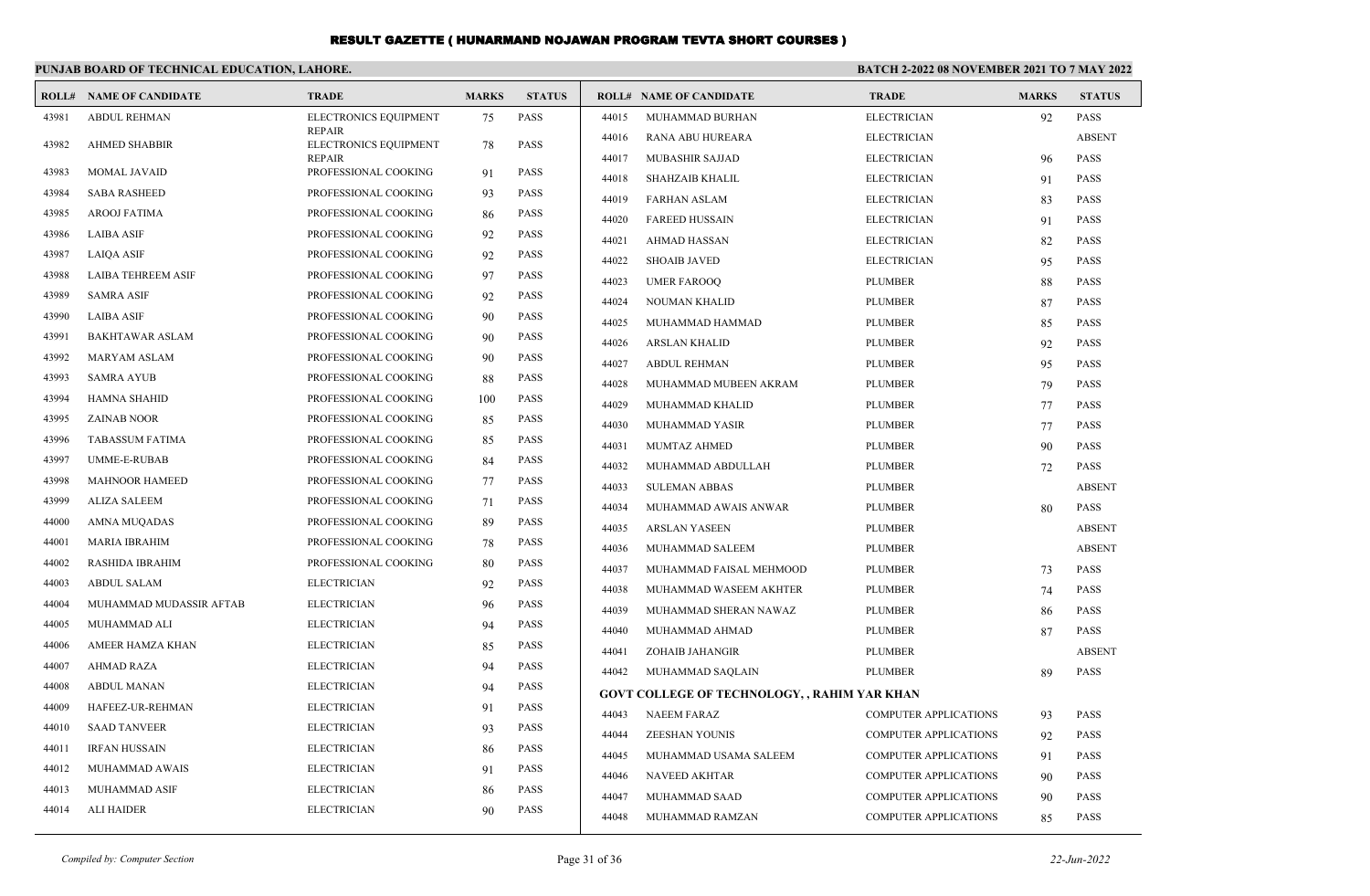|       | PUNJAB BOARD OF TECHNICAL EDUCATION, LAHORE.                |                              |              |               |       | <b>BATCH 2-2022 08 NOVEMBER 2021 TO 7 MAY 2022</b> |                              |              |               |  |
|-------|-------------------------------------------------------------|------------------------------|--------------|---------------|-------|----------------------------------------------------|------------------------------|--------------|---------------|--|
|       | <b>ROLL# NAME OF CANDIDATE</b>                              | <b>TRADE</b>                 | <b>MARKS</b> | <b>STATUS</b> |       | <b>ROLL# NAME OF CANDIDATE</b>                     | <b>TRADE</b>                 | <b>MARKS</b> | <b>STATUS</b> |  |
| 44049 | <b>ZAIN SHAHZAD</b>                                         | <b>COMPUTER APPLICATIONS</b> | 88           | PASS          | 44083 | <b>SYED ABRAR HUSSAIN</b>                          | <b>AUTOCAD</b>               | 98           | <b>PASS</b>   |  |
| 44050 | MUHAMMAD AWAIS                                              | <b>COMPUTER APPLICATIONS</b> | 94           | <b>PASS</b>   | 44084 | MUHAMMAD SALMAN AKHTAR                             | <b>AUTOCAD</b>               | 83           | <b>PASS</b>   |  |
| 44051 | MUHAMMAD FAHAD AHMAD                                        | COMPUTER APPLICATIONS        | 97           | PASS          | 44085 | <b>SAQLAIN ALI</b>                                 | <b>AUTOCAD</b>               | 82           | <b>PASS</b>   |  |
| 44052 | <b>DAOOWD ANEES</b>                                         | <b>COMPUTER APPLICATIONS</b> | 94           | PASS          | 44086 | ALI HAIDER SHAH                                    | <b>AUTOCAD</b>               | 79           | <b>PASS</b>   |  |
| 44053 | <b>MUJAHID ABBAS</b>                                        | <b>COMPUTER APPLICATIONS</b> | 93           | PASS          | 44087 | MUHAMMAD AFTAB                                     | <b>AUTOCAD</b>               | 98           | <b>PASS</b>   |  |
| 44054 | MUHAMMAD AMIR                                               | <b>COMPUTER APPLICATIONS</b> | 92           | PASS          | 44088 | MUHAMMAD KASHIF MANZOOR                            | <b>AUTOCAD</b>               | 97           | <b>PASS</b>   |  |
| 44055 | ASAD                                                        | <b>COMPUTER APPLICATIONS</b> | 82           | <b>PASS</b>   | 44089 | MUHAMMAD NASIR MUNEER                              | <b>AUTOCAD</b>               | 59           | <b>PASS</b>   |  |
| 44056 | <b>MAJID HUSSAIN</b>                                        | <b>COMPUTER APPLICATIONS</b> | 95           | PASS          | 44090 | <b>SAIFAL IQBAL</b>                                | <b>AUTOCAD</b>               | 74           | <b>PASS</b>   |  |
| 44057 | <b>NAZIM HUSSAIN</b>                                        | <b>COMPUTER APPLICATIONS</b> | 94           | <b>PASS</b>   | 44091 | MUHAMMAD YOUSAF                                    | <b>AUTOCAD</b>               | 76           | <b>PASS</b>   |  |
| 44058 | SAJAWAL MUMTAZ                                              | <b>COMPUTER APPLICATIONS</b> | 94           | PASS          | 44092 | <b>JAMSHAID HUSSAIN</b>                            | <b>AUTOCAD</b>               | 72           | <b>PASS</b>   |  |
| 44059 | MUHAMMAD KASHIF                                             | <b>COMPUTER APPLICATIONS</b> | 85           | PASS          | 44093 | MUHAMMAD MOHSIN RAFIQ                              | <b>AUTOCAD</b>               | 72           | <b>PASS</b>   |  |
| 44060 | SADAM SAJJAD HUSSAIN                                        | <b>COMPUTER APPLICATIONS</b> | 86           | PASS          | 44094 | <b>IQBAL HAFEEZ</b>                                | <b>AUTOCAD</b>               | 96           | <b>PASS</b>   |  |
| 44061 | MUHAMMAD ZUBAIR                                             | <b>COMPUTER APPLICATIONS</b> | 84           | PASS          | 44095 | MUHAMMAD AWAIS                                     | <b>AUTOCAD</b>               | 97           | <b>PASS</b>   |  |
| 44062 | MUHAMMAD BILAL                                              | <b>COMPUTER APPLICATIONS</b> | 96           | <b>PASS</b>   | 44096 | MUHAMMAD ASAD                                      | <b>AUTOCAD</b>               | 85           | <b>PASS</b>   |  |
| 44063 | <b>MOHSIN SHABBIR</b>                                       | <b>COMPUTER APPLICATIONS</b> | 86           | PASS          | 44097 | <b>ALLAH DITTA</b>                                 | <b>AUTOCAD</b>               | 60           | <b>PASS</b>   |  |
| 44064 | <b>KASHIF GHAFOOR</b>                                       | <b>COMPUTER APPLICATIONS</b> | 89           | PASS          | 44098 | MUHAMMAD ARSALAN                                   | <b>AUTOCAD</b>               | 93           | <b>PASS</b>   |  |
| 44065 | MUHAMMAD SHEHZAD                                            | <b>COMPUTER APPLICATIONS</b> | 89           | <b>PASS</b>   | 44099 | MUHAMMAD ARIF                                      | <b>AUTOCAD</b>               | 70           | <b>PASS</b>   |  |
| 44066 | MUHAMMAD AAFAQ                                              | <b>COMPUTER APPLICATIONS</b> | 86           | PASS          | 44100 | MUHAMMAD HASNAIN                                   | <b>AUTOCAD</b>               | 85           | <b>PASS</b>   |  |
| 44067 | <b>HASNAIN RAFIQ</b>                                        | <b>COMPUTER APPLICATIONS</b> | 93           | PASS          | 44101 | HABIB UR REHMAN                                    | <b>AUTOCAD</b>               | 97           | <b>PASS</b>   |  |
|       | <b>GOVT. COLLEGE OF TECHNOLOGY, , TRANDA MUHAMMAD PANAH</b> |                              |              |               | 44102 | ALI AHMAD                                          | <b>AUTOCAD</b>               | 97           | <b>PASS</b>   |  |
| 44068 | MUHAMMAD ABU BAKAR SIDDIQUE                                 | <b>AUTOCAD</b>               | 88           | <b>PASS</b>   | 44103 | MUHAMMAD TAHIR                                     | <b>AUTOCAD</b>               | 91           | <b>PASS</b>   |  |
| 44069 | MUHAMMAD JAHANZAIB                                          | <b>AUTOCAD</b>               | 80           | <b>PASS</b>   | 44104 | MUHAMMAD JAVED IQBAL                               | <b>AUTOCAD</b>               | 83           | <b>PASS</b>   |  |
| 44070 | KAMRAN KHALIQ                                               | <b>AUTOCAD</b>               | 74           | <b>PASS</b>   | 44105 | <b>SULTAN AHMAD</b>                                | <b>AUTOCAD</b>               | 82           | <b>PASS</b>   |  |
| 44071 | <b>NAVEED KHALIQ</b>                                        | <b>AUTOCAD</b>               | 90           | PASS          | 44106 | <b>ILYAS RAZA</b>                                  | <b>AUTOCAD</b>               | 82           | <b>PASS</b>   |  |
| 44072 | EHSAN SAJJAD                                                | <b>AUTOCAD</b>               | 77           | <b>PASS</b>   | 44107 | MUHAMMAD FAHAD                                     | <b>AUTOCAD</b>               | 69           | <b>PASS</b>   |  |
| 44073 | HAMAD ULLAH                                                 | <b>AUTOCAD</b>               | 60           | <b>PASS</b>   | 44108 | MUHAMMAD SHARIF                                    | <b>COMPUTER APPLICATIONS</b> | 98           | <b>PASS</b>   |  |
| 44074 | <b>ALI HASSAN</b>                                           | <b>AUTOCAD</b>               | 73           | <b>PASS</b>   | 44109 | ARSLAN AKMAL                                       | <b>COMPUTER APPLICATIONS</b> | 98           | <b>PASS</b>   |  |
| 44075 | MUHAMMAD AFTAB AHMAD                                        | <b>AUTOCAD</b>               | 81           | <b>PASS</b>   | 44110 | MUHAMMAD USMAN ZULQARNAIN                          | <b>COMPUTER APPLICATIONS</b> | 97           | <b>PASS</b>   |  |
| 44076 | <b>WAJID HASSAIN</b>                                        | <b>AUTOCAD</b>               | 83           | <b>PASS</b>   | 44111 | MUHAMMAD ABUBAKAR                                  | <b>COMPUTER APPLICATIONS</b> | 96           | <b>PASS</b>   |  |
| 44077 | MUHAMMAD ADNAN SAHAKOOR                                     | <b>AUTOCAD</b>               | 78           | PASS          | 44112 | MUHAMMAD SHAHID                                    | <b>COMPUTER APPLICATIONS</b> | 92           | <b>PASS</b>   |  |
| 44078 | MUHAMMAD TAYYAB RAFIQUE                                     | <b>AUTOCAD</b>               | 86           | PASS          | 44113 | MUHAMMAD ANEES UL REHMAN                           | <b>COMPUTER APPLICATIONS</b> | 98           | <b>PASS</b>   |  |
| 44079 | ADNAN HUSSAIN                                               | <b>AUTOCAD</b>               | 82           | <b>PASS</b>   | 44114 | MUHAMMAD ZEESHAN SADIQ                             | <b>COMPUTER APPLICATIONS</b> | 93           | <b>PASS</b>   |  |
| 44080 | MUHAMMAD ABDUBAKAR                                          | <b>AUTOCAD</b>               | 77           | PASS          | 44115 | AMIR SOHAIL                                        | <b>COMPUTER APPLICATIONS</b> | 94           | <b>PASS</b>   |  |
| 44081 | AZMAT NAWAZ                                                 | <b>AUTOCAD</b>               | 78           | PASS          | 44116 | MUHAMMAD AHMAD                                     | <b>COMPUTER APPLICATIONS</b> | 96           | <b>PASS</b>   |  |
| 44082 | PERVAIZ AKHTAR                                              | <b>AUTOCAD</b>               | 76           | PASS          | 44117 | <b>TAHIR AZIZ</b>                                  | COMPUTER APPLICATIONS        | 95           | PASS          |  |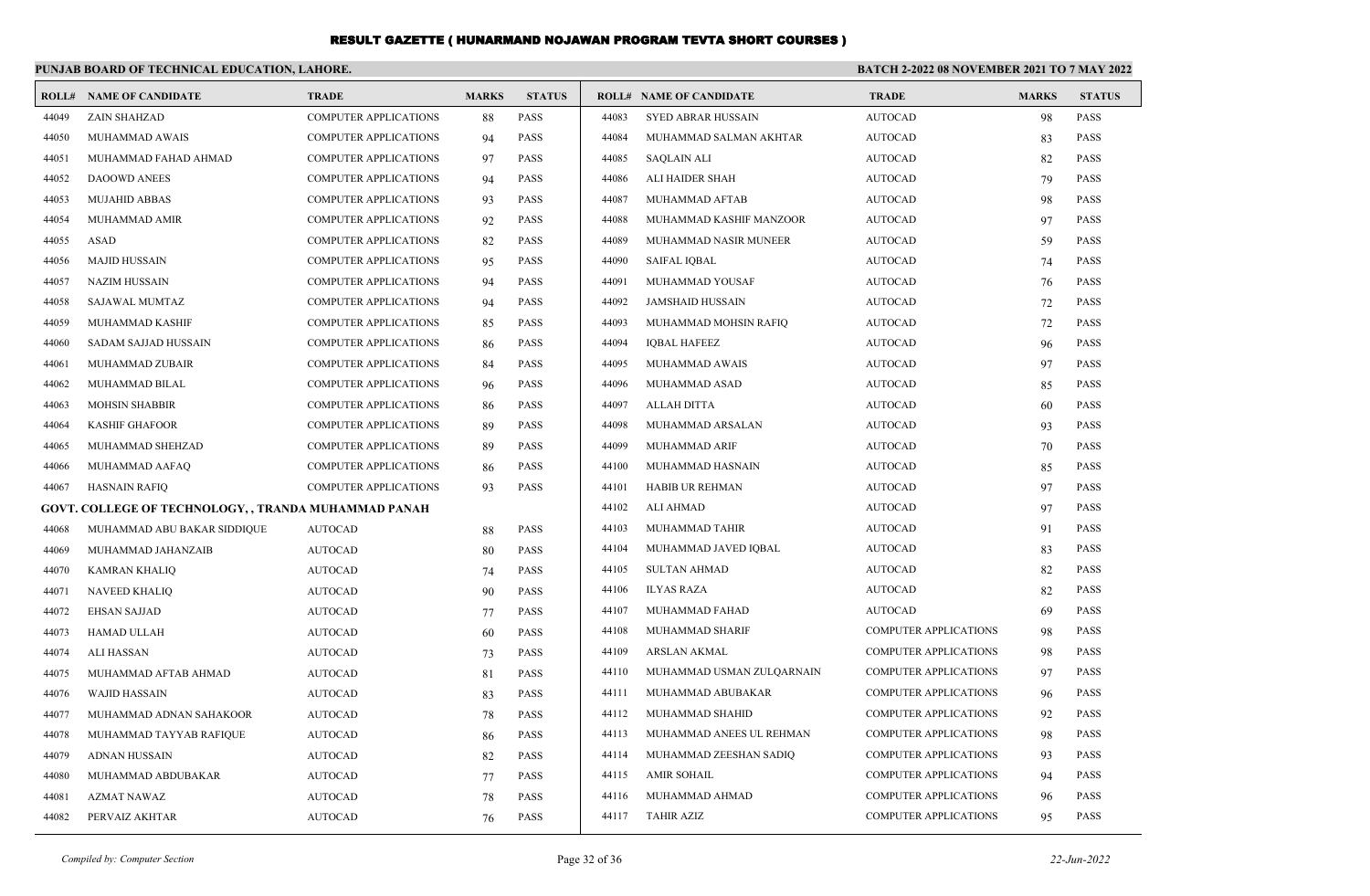#### **PUNJAB BOARD OF TECHNICAL EDUCATION, LAHORE. BATCH 2-2022 08 NOVEMBER 2021 TO 7 MAY 2022 ROLL# NAME OF CANDIDATE TRADE MARKS STATUS ROLL# NAME OF CANDIDATE TRADE MARKS STATUS** 44118 ARIF NAZEER COMPUTER APPLICATIONS 95 PASS 44119 MUHAMMAD ZEESHAN COMPUTER APPLICATIONS 98 PASS 44120 MUHAMMAD SAJID NAWAZ COMPUTER APPLICATIONS 96 PASS 44121 MUHAMMAD AZHAR COMPUTER APPLICATIONS 96 PASS 44122 KHALID ALTAF COMPUTER APPLICATIONS 96 PASS 44123 MUBEEN SAJJAD COMPUTER APPLICATIONS 96 PASS 44124 MUHAMMAD AZAN COMPUTER APPLICATIONS 94 PASS 44125 SAIF ULLAH COMPUTER APPLICATIONS 95 PASS 44126 MUHAMMAD IFTEKHAR COMPUTER APPLICATIONS 96 PASS 44127 MUHAMMAD USMAN KHALID COMPUTER APPLICATIONS 97 PASS 44128 RAFIA BIBI COMPUTER APPLICATIONS 92 PASS 44129 RIMSHA SADIQ COMPUTER APPLICATIONS 96 PASS 44130 SAWERA KHALIL COMPUTER APPLICATIONS 97 PASS 44131 SHAHZADI KHALIL COMPUTER APPLICATIONS 97 PASS 44132 ASHRA MUBEEN COMPUTER APPLICATIONS 97 PASS 44133 RUKHSAR ABBAS COMPUTER APPLICATIONS 98 PASS 44134 KHADIJA FAYYAZ COMPUTER APPLICATIONS 98 PASS 44135 ALISHA SHAUKAT COMPUTER APPLICATIONS 99 PASS 44136 MARIA BIBI COMPUTER APPLICATIONS 96 PASS 44137 QURAT UL AIN COMPUTER APPLICATIONS 98 PASS 44138 QUDASIA BIBI COMPUTER APPLICATIONS 98 PASS 44139 MUQADAS REHMAN COMPUTER APPLICATIONS 96 PASS 44140 ROZINA ISMAIL COMPUTER APPLICATIONS 93 PASS 44141 ASIFA AKHTER COMPUTER APPLICATIONS 94 PASS 44142 HINA ZAHID COMPUTER APPLICATIONS 98 PASS 44143 HUMAIRA ABBASI COMPUTER APPLICATIONS 98 PASS 44144 RIFAT BIBI COMPUTER APPLICATIONS 98 PASS 44145 KHALIDA BIBI COMPUTER APPLICATIONS 95 PASS 44146 SEHRISH BIBI COMPUTER APPLICATIONS 95 PASS 44147 SAWERA TARIQ COMPUTER APPLICATIONS 94 PASS 44148 ZUNAIRA TARIQ COMPUTER APPLICATIONS 94 PASS 44149 AREEBA JAVAID COMPUTER APPLICATIONS 98 PASS 44150 SONILA RAFIQUE COMPUTER APPLICATIONS 96 PASS 44151 AQSA JAMEEL COMPUTER APPLICATIONS 93 PASS 44152 HUMAIRA TARIQ COMPUTER APPLICATIONS 97 PASS 44153 AQSA BIBI COMPUTER APPLICATIONS 94 PASS 44154 SIDRA JAMEEL COMPUTER APPLICATIONS 97 PASS 44155 SOBIA JAMEEL COMPUTER APPLICATIONS 97 PASS 44156 NUZHAT BIBI COMPUTER APPLICATIONS 97 PASS 44157 FARIHA BIBI COMPUTER APPLICATIONS 98 PASS **GOVT. COLLEGE OF TECHNOLOGY, , RAJANPUR** 44158 MUNEEB UR REHMAN COMPUTER APPLICATIONS 92 PASS 44159 ZEESHAN JAVED COMPUTER APPLICATIONS 96 PASS 44160 MUHAMMAD AZHAR MASOOD COMPUTER APPLICATIONS 96 PASS 44161 ZESHAN ALI COMPUTER APPLICATIONS 87 PASS 44162 HAFIZ MUHAMMAD SAJJAD COMPUTER APPLICATIONS 92 PASS 44163 SOHAIL ISHAQ COMPUTER APPLICATIONS 91 PASS 44164 MUHAMMAD HAMMAD COMPUTER APPLICATIONS 91 PASS 44165 MUHAMMAD SULTAN COMPUTER APPLICATIONS 94 PASS 44166 RASOOL BUKHSH COMPUTER APPLICATIONS 92 PASS 44167 INAYAT ULLAH KHAN COMPUTER APPLICATIONS 94 PASS 44168 UMAR FAROOQ COMPUTER APPLICATIONS 95 PASS 44169 MUHAMMAD HASSAN QADIR COMPUTER APPLICATIONS 85 PASS 44170 ABDUL REHMAN QASIM COMPUTER APPLICATIONS 89 PASS 44171 NAZAR HUSSAIN COMPUTER APPLICATIONS 94 PASS 44172 WAQAR ALI COMPUTER APPLICATIONS 87 PASS 44173 MUHAMMAD ALI SAAD COMPUTER APPLICATIONS 89 PASS 44174 UMAIR RIAZ COMPUTER APPLICATIONS ABSENT 44175 MUHAMMAD AWAIS COMPUTER APPLICATIONS 91 PASS 44176 FARHAN TAHIR COMPUTER APPLICATIONS 94 PASS 44177 MUHAMMAD TAHA COMPUTER APPLICATIONS 87 PASS 44178 ZUNAIRA YOUSAF COMPUTER APPLICATIONS 95 PASS 44179 NISHA SHOUKAT COMPUTER APPLICATIONS 95 PASS 44180 HUMNA SHAFIQ COMPUTER APPLICATIONS 94 PASS 44181 MUHAMMAD MAVIA COMPUTER APPLICATIONS 92 PASS 44182 MUHAMMAD ATIF COMPUTER APPLICATIONS 93 PASS 44183 ALI DOST COMPUTER APPLICATIONS 86 PASS 44184 HAMZA YASEEN COMPUTER APPLICATIONS 96 PASS 44185 MUHAMMAD SHAHZAIB COMPUTER APPLICATIONS 94 PASS 44186 MUHAMMAD ISHAQ COMPUTER APPLICATIONS 96 PASS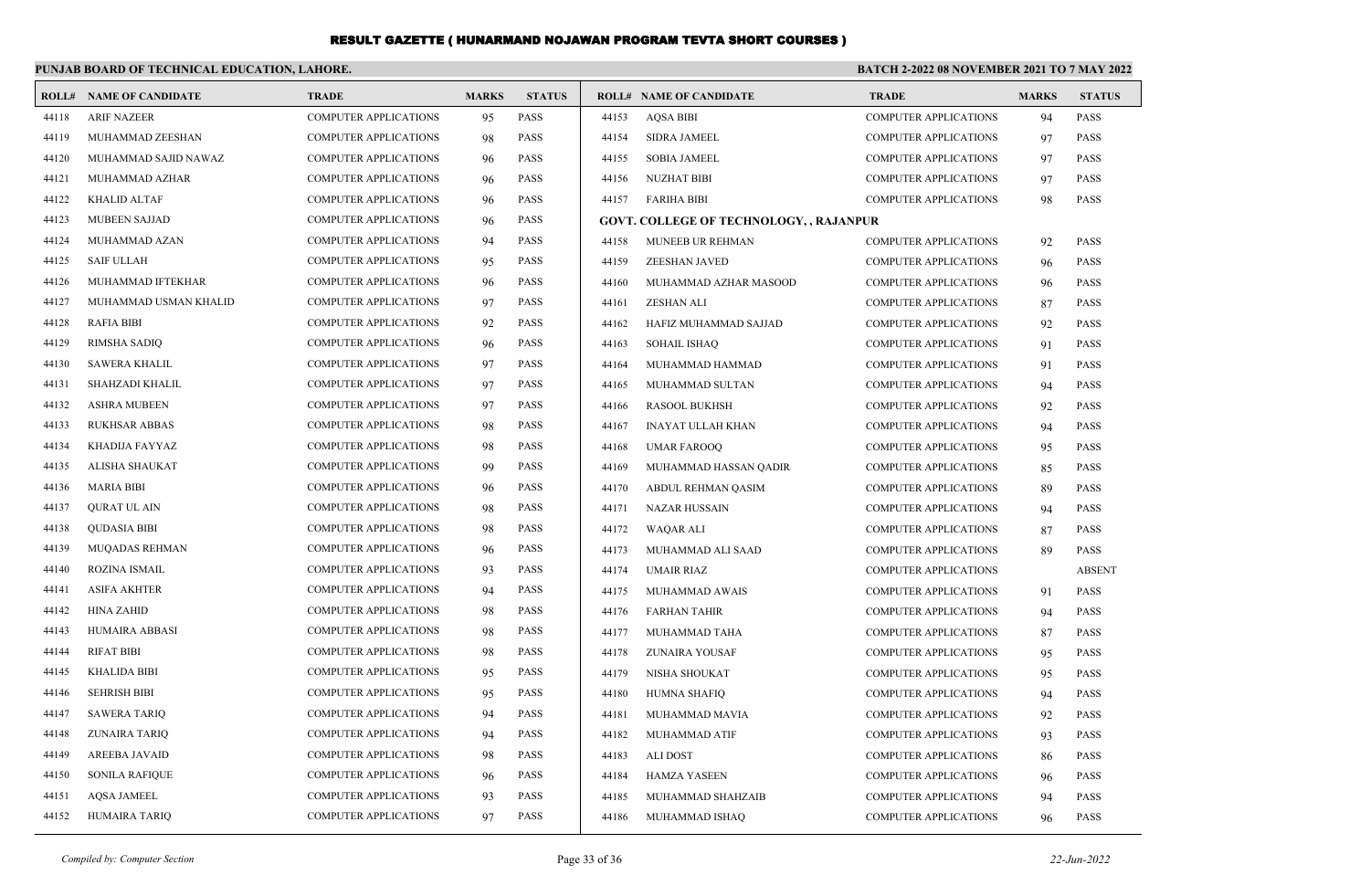|       | PUNJAB BOARD OF TECHNICAL EDUCATION, LAHORE.     |                              |              |               | <b>BATCH 2-2022 08 NOVEMBER 2021 TO 7 MAY 2022</b> |                                                                    |                              |              |               |
|-------|--------------------------------------------------|------------------------------|--------------|---------------|----------------------------------------------------|--------------------------------------------------------------------|------------------------------|--------------|---------------|
|       | <b>ROLL# NAME OF CANDIDATE</b>                   | <b>TRADE</b>                 | <b>MARKS</b> | <b>STATUS</b> |                                                    | <b>ROLL# NAME OF CANDIDATE</b>                                     | <b>TRADE</b>                 | <b>MARKS</b> | <b>STATUS</b> |
| 44187 | MUHAMMAD SHAHZAD                                 | <b>COMPUTER APPLICATIONS</b> | 96           | PASS          | 44221                                              | MUHAMMAD USMAN WAHEED                                              | PROFESSIONAL COOKING         | 92           | <b>PASS</b>   |
| 44188 | ALI JAN                                          | <b>COMPUTER APPLICATIONS</b> | 96           | <b>PASS</b>   | 44222                                              | <b>ABDUL RAFEH NASIR</b>                                           | <b>HVACR</b>                 | 89           | <b>PASS</b>   |
| 44189 | MUHAMMAD WALEED                                  | <b>COMPUTER APPLICATIONS</b> | 93           | <b>PASS</b>   | 44223                                              | <b>HASSAN MEHMOOD</b>                                              | <b>HVACR</b>                 | 95           | <b>PASS</b>   |
| 44190 | AHMAD ALI                                        | COMPUTER APPLICATIONS        | 89           | <b>PASS</b>   | 44224                                              | HUMBALE ABDUL GHAFOOR                                              | <b>HVACR</b>                 | 91           | <b>PASS</b>   |
| 44191 | TALHA ALTAF                                      | <b>COMPUTER APPLICATIONS</b> | 95           | <b>PASS</b>   | 44225                                              | <b>SAADAT MAHMOOD</b>                                              | <b>HVACR</b>                 | 96           | <b>PASS</b>   |
| 44192 | <b>SHAHZAD HUSSAIN</b>                           | <b>COMPUTER APPLICATIONS</b> | 93           | <b>PASS</b>   | 44226                                              | ZEESHAN MUHAMMAD KHAN                                              | <b>HVACR</b>                 | 86           | <b>PASS</b>   |
| 44193 | MUHAMMAD ALEEM                                   | <b>COMPUTER APPLICATIONS</b> | -89          | <b>PASS</b>   | 44227                                              | <b>HANZALA FIDA</b>                                                | <b>HVACR</b>                 | 91           | <b>PASS</b>   |
| 44194 | MUHAMMAD AHMAD HASSAN                            | <b>COMPUTER APPLICATIONS</b> | 94           | <b>PASS</b>   | 44228                                              | MUHAMMAD EHSAN                                                     | <b>HVACR</b>                 | 94           | <b>PASS</b>   |
| 44195 | AZAD SHAHZAD                                     | COMPUTER APPLICATIONS        | -89          | <b>PASS</b>   | 44229                                              | HAMZA ALI                                                          | <b>HVACR</b>                 | 96           | <b>PASS</b>   |
| 44196 | <b>ADIL MURAD</b>                                | COMPUTER APPLICATIONS        | 81           | <b>PASS</b>   | 44230                                              | AHMAD NAWAZ                                                        | <b>HVACR</b>                 | 97           | <b>PASS</b>   |
| 44197 | MUHAMMAD YAQOOB MAJEED                           | <b>COMPUTER APPLICATIONS</b> | 79           | <b>PASS</b>   | 44231                                              | <b>NOUMAN TAHIR</b>                                                | <b>HVACR</b>                 | 98           | <b>PASS</b>   |
|       | <b>GOVT. COLLEGE OF TECHNOLOGY, , RAWALPINDI</b> |                              |              |               | 44232                                              | <b>NOMAN ANSER</b>                                                 | <b>HVACR</b>                 | 94           | PASS          |
| 44198 | RAHAT TARIQ                                      | PROFESSIONAL COOKING         | 83           | <b>PASS</b>   | 44233                                              | <b>SHAYAN BABER</b>                                                | <b>HVACR</b>                 | 93           | <b>PASS</b>   |
| 44199 | ZEESHAN                                          | PROFESSIONAL COOKING         | 81           | <b>PASS</b>   | 44234                                              | ZEESHAN IMRAN                                                      | <b>HVACR</b>                 | 93           | <b>PASS</b>   |
| 44200 | <b>BISMA KHURRAM</b>                             | PROFESSIONAL COOKING         | 88           | <b>PASS</b>   | 44235                                              | <b>MUNEEB NIAMAT</b>                                               | <b>HVACR</b>                 | 98           | <b>PASS</b>   |
| 44201 | <b>MOHSIN FRAZ</b>                               | PROFESSIONAL COOKING         | 80           | <b>PASS</b>   | 44236                                              | <b>RAEES UR REHMAN</b>                                             | <b>HVACR</b>                 | 94           | <b>PASS</b>   |
| 44202 | NIMRA BATOOL                                     | PROFESSIONAL COOKING         | 84           | <b>PASS</b>   | 44237                                              | MUHAMMAD BILAL                                                     | <b>HVACR</b>                 | 95           | <b>PASS</b>   |
| 44203 | <b>SIDRA BATOOL</b>                              | PROFESSIONAL COOKING         | 92           | <b>PASS</b>   | 44238                                              | <b>HARIS GULISTAN</b>                                              | <b>HVACR</b>                 | 93           | <b>PASS</b>   |
| 44204 | USWA AMIN                                        | PROFESSIONAL COOKING         | 92           | <b>PASS</b>   | 44239                                              | MUHAMMAD ARSLAN AZAM                                               | <b>HVACR</b>                 | 89           | <b>PASS</b>   |
| 44205 | <b>ABDUL SAMAD</b>                               | PROFESSIONAL COOKING         | 91           | PASS          | 44240                                              | MUHAMMAD MEHRAN                                                    | <b>HVACR</b>                 | 96           | <b>PASS</b>   |
| 44206 | SHEIKH MUHAMMAD MUSTAFA                          | PROFESSIONAL COOKING         | 92           | <b>PASS</b>   | 44241                                              | FAHIM ULLAH KHAN                                                   | <b>HVACR</b>                 | 94           | <b>PASS</b>   |
| 44207 | LAIBA QADIR                                      | PROFESSIONAL COOKING         | 80           | <b>PASS</b>   | 44242                                              | ABDUL WAHAB MIRZA                                                  | <b>HVACR</b>                 | 94           | <b>PASS</b>   |
| 44208 | MUHAMMAD KASHIF                                  | PROFESSIONAL COOKING         | 93           | <b>PASS</b>   | 44243                                              | SHAHNAWAZ KHAN                                                     | <b>HVACR</b>                 | 92           | <b>PASS</b>   |
| 44209 | MUHAMMAD IKRAM                                   | PROFESSIONAL COOKING         | 92           | <b>PASS</b>   | 44244                                              | <b>KASHIF LATEEF</b>                                               | <b>HVACR</b>                 | 90           | <b>PASS</b>   |
| 44210 | <b>BILAL SHABBIR ABBASI</b>                      | PROFESSIONAL COOKING         | 86           | <b>PASS</b>   | 44245                                              | KHIZAR GHALIB                                                      | <b>HVACR</b>                 | 94           | <b>PASS</b>   |
| 44211 | <b>MAHNOOR KHALID</b>                            | PROFESSIONAL COOKING         | 96           | <b>PASS</b>   | 44246                                              | <b>DANISH AHMED</b>                                                | <b>HVACR</b>                 | 94           | <b>PASS</b>   |
| 44212 | MUHAMMAD AFZAL                                   | PROFESSIONAL COOKING         | 88           | <b>PASS</b>   | 44247                                              | KASHIF AHMED ABBASI                                                | PROFESSIONAL COOKING         | 92           | <b>PASS</b>   |
| 44213 | MUHAMMAD FAISAL                                  | PROFESSIONAL COOKING         | 93           | PASS          |                                                    | WOOD WORKING SERVICE CENTRE,, TIPU ROAD, BEHIND MOTI MAHAL CINEMA, |                              |              |               |
| 44214 | MUHAMMAD HARIS QURESHI                           | PROFESSIONAL COOKING         | 90           | <b>PASS</b>   | 44248                                              | RAWALPINDI<br>ZAIGHAM ALI MINHAS                                   | <b>COMPUTER APPLICATIONS</b> |              | <b>ABSENT</b> |
| 44215 | MAHA TAYYABA                                     | PROFESSIONAL COOKING         | 90           | <b>PASS</b>   | 44249                                              | <b>RAJA FAIZAN ASGHAR</b>                                          | <b>COMPUTER APPLICATIONS</b> |              | <b>ABSENT</b> |
| 44216 | AIMEN QAYYUM                                     | PROFESSIONAL COOKING         | 92           | PASS          | 44250                                              | <b>SHAJEE HAIDER MINHAS</b>                                        | <b>COMPUTER APPLICATIONS</b> |              | <b>ABSENT</b> |
| 44217 | <b>TAIMOOR HUSSAIN ABBASI</b>                    | PROFESSIONAL COOKING         | 93           | PASS          | 44251                                              | <b>ABDUL MOEEZ</b>                                                 | <b>COMPUTER APPLICATIONS</b> |              | <b>ABSENT</b> |
| 44218 | NATASHA WASIM                                    | PROFESSIONAL COOKING         | 85           | PASS          | 44252                                              | <b>SHAHBAZ KHALID</b>                                              | <b>COMPUTER APPLICATIONS</b> | 86           | <b>PASS</b>   |
| 44219 | <b>MARYAM BIBI</b>                               | PROFESSIONAL COOKING         | 72           | PASS          | 44253                                              | MUHAMMAD UBAID                                                     | <b>COMPUTER APPLICATIONS</b> |              | <b>ABSENT</b> |
| 44220 | NAYYER NAVEED SATTI                              | PROFESSIONAL COOKING         | 90           | PASS          |                                                    |                                                                    |                              |              |               |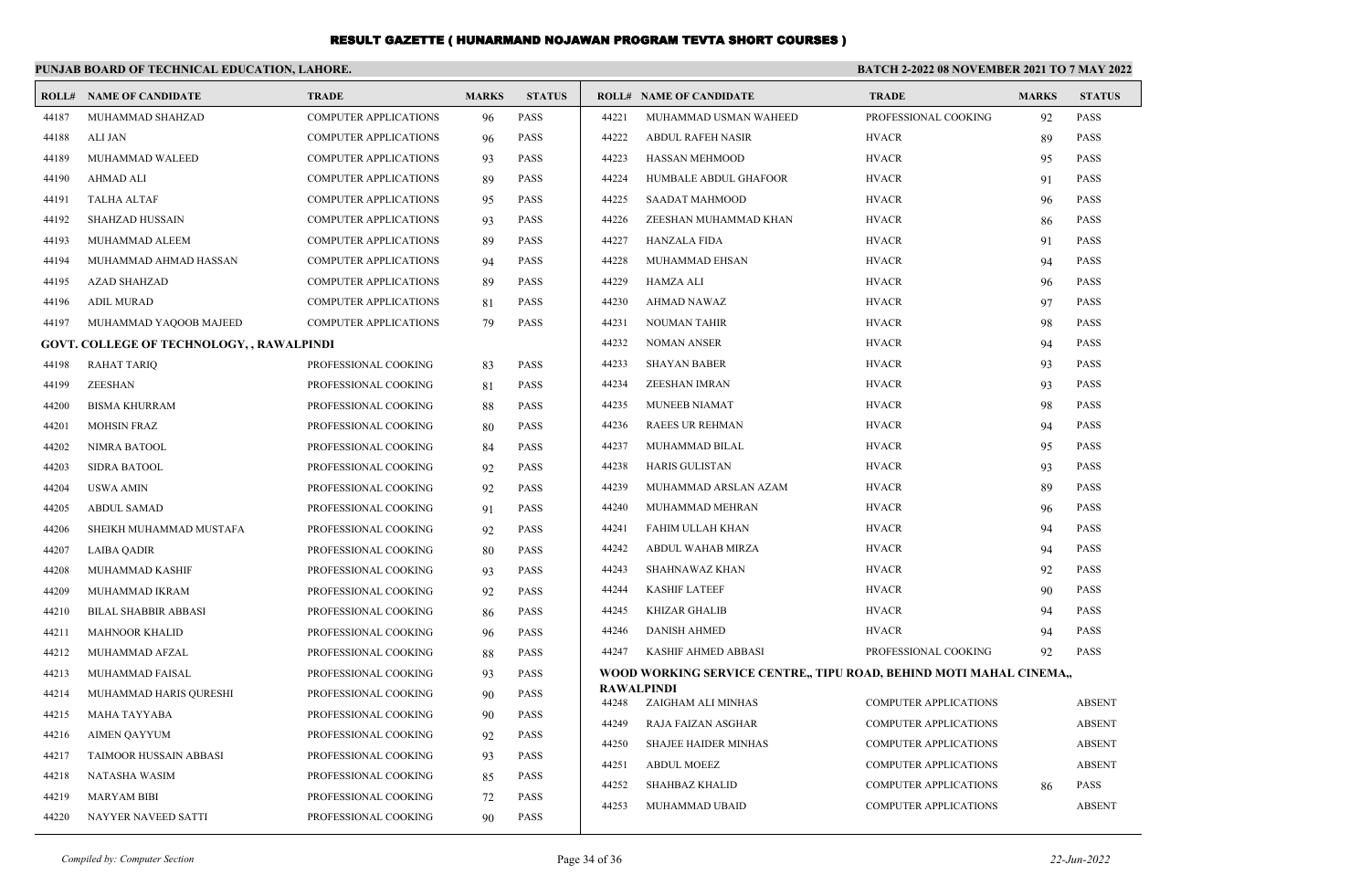#### **PUNJAB BOARD OF TECHNICAL EDUCATION, LAHORE. BATCH 2-2022 08 NOVEMBER 2021 TO 7 MAY 2022 ROLL# NAME OF CANDIDATE TRADE MARKS STATUS ROLL# NAME OF CANDIDATE TRADE MARKS STATUS** 44254 USMAN SALEEM COMPUTER APPLICATIONS 67 PASS 44255 MUHAMMAD HAMZA IRFAN COMPUTER APPLICATIONS 90 PASS 44256 ABDULLAH KHAN COMPUTER APPLICATIONS 67 PASS 44257 MUHAMMAD ARSLAN COMPUTER APPLICATIONS 94 PASS 44258 HASNAIN ALI COMPUTER APPLICATIONS 93 PASS 44259 HAMZA SHAFQAT COMPUTER APPLICATIONS 95 PASS 44260 MUHAMMAD JIBRAN COMPUTER APPLICATIONS 81 PASS 44261 ARBAB SHEHZAD COMPUTER APPLICATIONS 92 PASS 44262 FAZAL WAHAB COMPUTER APPLICATIONS 89 PASS 44263 SHAHAB ALI KHAN COMPUTER APPLICATIONS 93 PASS 44264 RAJA TAYYAB ALTAF AHMED COMPUTER APPLICATIONS 70 PASS 44265 MUHAMMAD AKMAL COMPUTER APPLICATIONS 73 PASS 44266 SIRAJ UD DIN COMPUTER APPLICATIONS ABSENT MUHAMMAD JUNAID SHAH COMPUTER APPLICATIONS ABSENT BUKHARI 44267 44268 MUHAMMAD HARIS YASIN COMPUTER APPLICATIONS 72 PASS 44269 WALEED SHABAN SALEEM COMPUTER APPLICATIONS ABSENT 44270 MUHAMMAD UMAR WAQAS COMPUTER APPLICATIONS 74 PASS 44271 DANIAL SALEEM COMPUTER APPLICATIONS 92 PASS 44272 ABDUL HANAN COMPUTER APPLICATIONS ABSENT 44273 ABDUL MUQEEB COMPUTER APPLICATIONS ABSENT 44274 SYED HASSAN ABBAS SHAH COMPUTER APPLICATIONS 67 PASS 44275 WAQAR MAQBOOL COMPUTER APPLICATIONS 79 PASS 44276 MOKURAM ALI COMPUTER APPLICATIONS ABSENT 44277 SYED USAMA ALI ABIDI COMPUTER APPLICATIONS 79 PASS 44278 CHA MUTEEB AHMED COMPUTER APPLICATIONS 95 PASS 44279 ABDULLAH SALEEM COMPUTER APPLICATIONS 69 PASS **GOVERNMENT COLLEGE OF TECHNOLOGY, JEHAZ GROUND OLD HARRAPA ROAD, SAHIWAL** 44280 MUHAMMAD ZAIN UL ABIDIN PROFESSIONAL COOKING 87 PASS 44281 MUZAMMAL HUSSAIN PROFESSIONAL COOKING 90 PASS 44282 MUHAMMAD MASAB MAJEED PROFESSIONAL COOKING 86 PASS 44283 ABDULLAH KHALID PROFESSIONAL COOKING 86 PASS 44284 RIZWAN AHMAD PROFESSIONAL COOKING ABSENT 44285 KHALID HASSAN PROFESSIONAL COOKING 69 PASS 44286 UZAIR HAIDER PROFESSIONAL COOKING ABSENT 44287 MUHAMMAD UMAR LATIF PROFESSIONAL COOKING 85 PASS 44288 SAIF UR REHMAN ANWAR PROFESSIONAL COOKING 81 PASS 44289 MUHAMMAD FAIZAN PROFESSIONAL COOKING 88 PASS 44290 IBRAHIM KHAN PROFESSIONAL COOKING 79 PASS 44291 HUSNAIN HAIDER PROFESSIONAL COOKING 97 PASS 44292 ALI RAZA PROFESSIONAL COOKING 80 PASS 44293 AQIL AHMAD PROFESSIONAL COOKING 86 PASS 44294 GHULAM MURTAZA PROFESSIONAL COOKING 87 PASS 44295 HAFIZ ABDUL HANNAN ANWAR PROFESSIONAL COOKING 91 PASS 44296 MUHAMMAD USMAN RASOOL PROFESSIONAL COOKING 91 PASS 44297 MUHAMMAD ASIM PROFESSIONAL COOKING 82 PASS 44298 ABDULLAH SALEEM PROFESSIONAL COOKING 83 PASS 44299 SAFDAR REHMAN PROFESSIONAL COOKING 77 PASS 44300 AQIB JAWAD PROFESSIONAL COOKING 78 PASS 44301 AHAD ALI PROFESSIONAL COOKING 71 PASS 44302 ABDUR REHMAN PROFESSIONAL COOKING 76 PASS 44303 SAGHEER AHMAD KHAN PROFESSIONAL COOKING 72 PASS 44304 HASNAIN HAIDER PROFESSIONAL COOKING 72 PASS **GOVERNMENT COLLEGE OF TECHNOLOGY, PAF ROAD, SARGODHA** 44305 JUNAID ASLAM CIVIL SURVEYOR 81 PASS 44306 USAMA TARIQ ALVI CIVIL SURVEYOR 92 PASS 44307 MUHAMMAD DIN SHAD CIVIL SURVEYOR 95 PASS 44308 MUHAMMAD BASHIR CIVIL SURVEYOR 85 PASS 44309 FAIZAN UR REHMAN CIVIL SURVEYOR 88 PASS 44310 MUHAMMAD AHSAN CIVIL SURVEYOR 80 PASS 44311 MUHAMMAD HAMZA KUNDI CIVIL SURVEYOR 80 PASS 44312 SHAH ZAIB CIVIL SURVEYOR 85 PASS 44313 AMEER ABBAS CIVIL SURVEYOR 82 PASS 44314 TAIMOOR UL HASSAN CIVIL SURVEYOR 81 PASS 44315 SYED MUHAMMAD ALI ARIF CIVIL SURVEYOR 80 PASS 44316 MUHAMMAD ABDULLAH CIVIL SURVEYOR 97 PASS 44317 HAIDER ALI CIVIL SURVEYOR 65 PASS 44318 MUHAMMAD HARIS CIVIL SURVEYOR 90 PASS 44319 MUHAMMAD ISMAIL CIVIL SURVEYOR ABSENT 44320 FAISAL SULTAN CIVIL SURVEYOR ABSENT